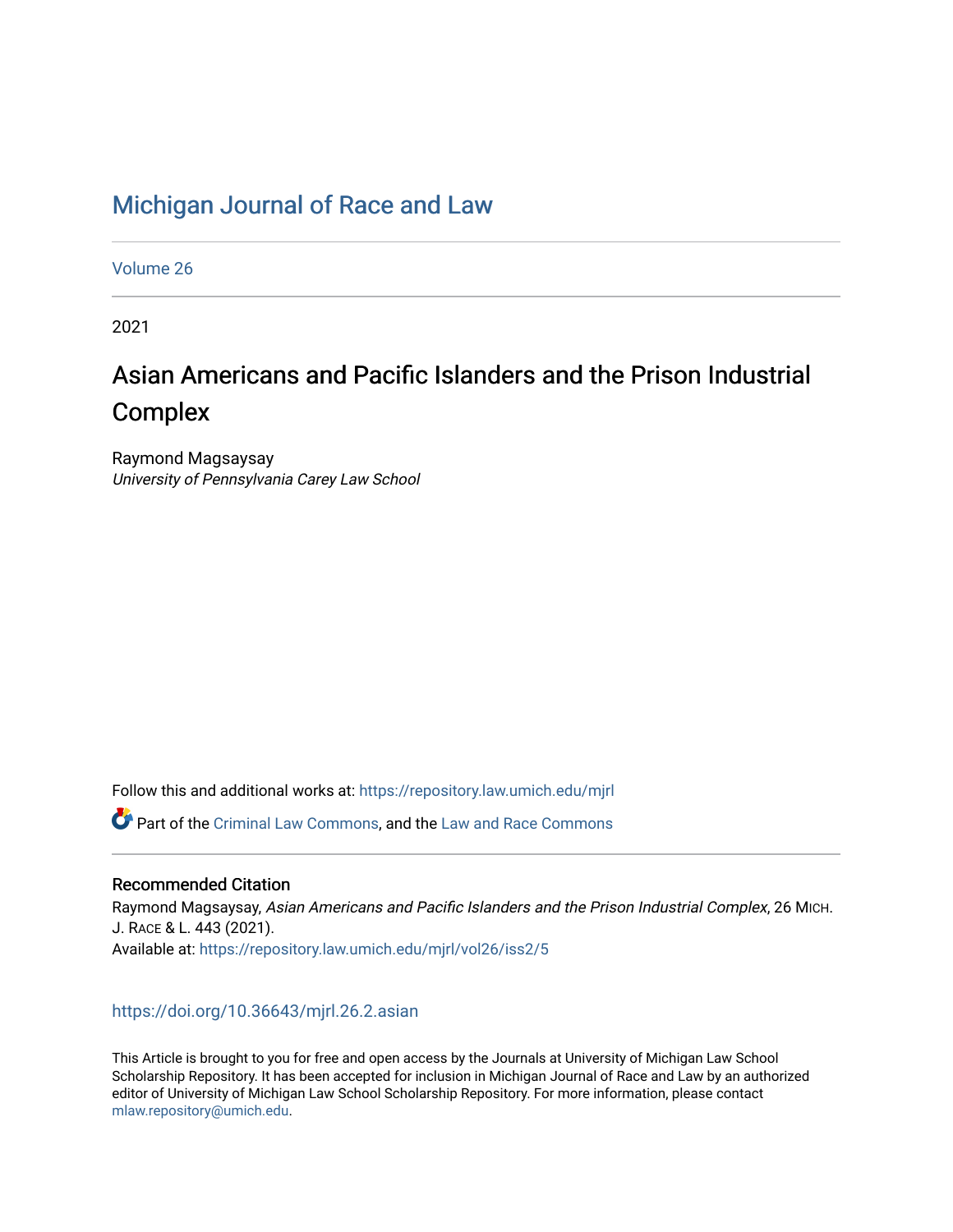## ASIAN AMERICANS AND PACIFIC ISLANDERS AND THE PRISON INDUSTRIAL COMPLEX

*Raymond Magsaysay\**

#### **ABSTRACT**

*Recent uprisings against racial injustice, sparked by the killings of George Floyd and others, have triggered urgent calls to overhaul the U.S. criminal "justice" system. Yet Asian Americans and Pacific Islanders (AAPIs), the fastest-growing* racial group in the country, have largely been left out of these conversations. *Identifying and addressing this issue, I intercalate AAPIs into powerful,*  contemporary critiques of the prison industrial complex, including emergent *abolitionist legal scholarship. I argue that the model minority myth, an anti-Black racial project, leads to the exclusion of AAPIs in mainstream and critical studies of crime and carcerality. I begin the intervention by critiquing the lacuna that exists within Asian American Jurisprudence, specifically the erasure of criminalized AAPIs' voices and experiences. I then demonstrate that AAPIs are caught in the carceral web of mass incarceration by highlighting the lived experiences of AAPI youth within the school-to-prison pipeline, in addition to excavating the minimal publicly available data on AAPI prison populations. Adopting multidisciplinary and multimodal methods, I identify and analyze distinct forms of racial profiling and racialized bullying that drive AAPI students out of schools and into prisons. I pay specific attention to the criminalization of various AAPI youth subgroups as whiz kids, gang members, or terrorists. In uncovering previously unexamined dimensions of the criminal system, I stress how the exclusion of AAPIs in critical discourse obscures the actual scale of the carceral state, erases complex intra- and interracial dynamics of power, marginalizes criminalized AAPIs, and concurrently reinforces anti-Blackness and other toxic ideologies. The Article reaffirms critical race, intersectional, and abolitionist analyses of race and criminalization. It also directly* 

<sup>\* (</sup>Pronounced "Mag-sigh!-sigh!") University of Pennsylvania Carey Law School, J.D. Candidate, May 2022. Universidad de Alcalá de Henares, M.A., June 2019. Vassar College, B.A., May 2017. Many thanks to Amanda Shanor, Eileen Leonard, Eréndira Rueda, Brittany Farr, Luke Harris, Dorothy Roberts, and my family. For their stellar editorial support, thank you to the Volume 26 & 27 staff of the MICHIGAN JOURNAL OF RACE & LAW. Thank you, too, to Cat Kearney, Kayley Ingalls, Sadye Stern, and Megan Russo for their thoughtful comments and inspiring friendship. Finally, eternal gratitude to Eddy Zheng and all others who shared their stories to make this project possible, who continue to forge and illuminate the path toward solidarity, justice, and liberation.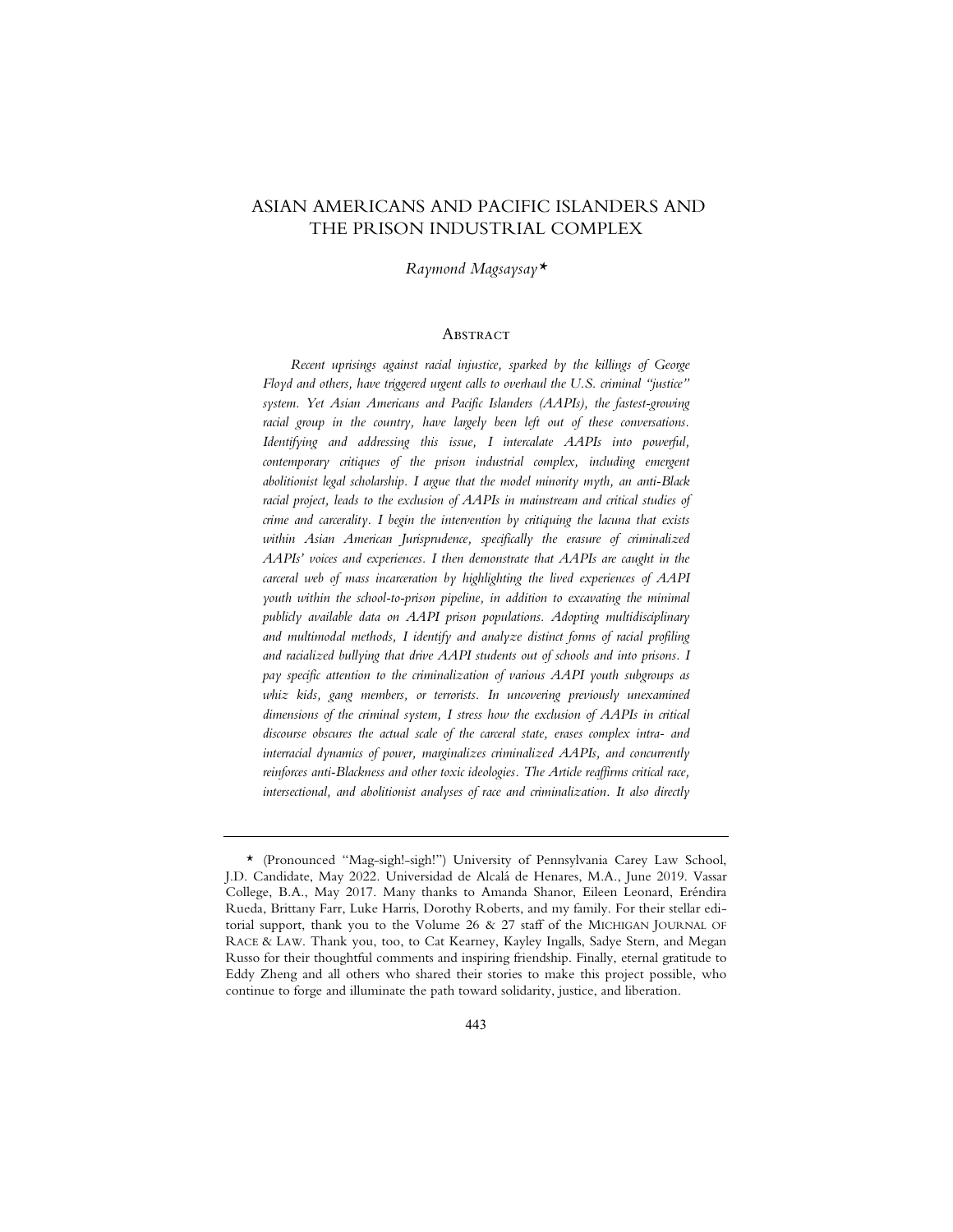*links Asian American Jurisprudence to on-going abolitionist critiques of the prison industrial complex. I conclude with a proffer of abolitionist-informed solutions to the school-to-prison pipeline such as the implementation of an Ethnic Studies curriculum. Lastly, I issue a call, particularly to AAPI communities, for fiercer and more meaningful coalition-building.*

### Table of Contents

| I.   |                                                 |                                                               |  |
|------|-------------------------------------------------|---------------------------------------------------------------|--|
| II.  |                                                 | WHO ARE ASIAN AMERICANS AND PACIFIC ISLANDERS?457             |  |
|      | A.                                              |                                                               |  |
|      | Β.                                              | Historical Perspective: From Subhuman to                      |  |
|      |                                                 |                                                               |  |
|      | $\mathcal{C}$ .                                 | Other Related and Intersectional Perceptions 466              |  |
| III. | THE CRITICAL LACUNA OF AAPI CRIMINALIZATION 469 |                                                               |  |
|      | A <sub>1</sub>                                  |                                                               |  |
|      | <b>B.</b>                                       | Intersectionality and the Prison Industrial Complex  475      |  |
| IV.  |                                                 |                                                               |  |
|      | A <sub>1</sub>                                  | The School-to-Prison Pipeline and Zero Tolerance Policies 479 |  |
|      | <b>B.</b>                                       | Complicating the Metaphor and "Reframing" the                 |  |
|      |                                                 |                                                               |  |
|      | $\mathsf{C}.$                                   | Locating AAPI Youth on the School-to-Prison                   |  |
|      |                                                 |                                                               |  |
|      | D.                                              | The Racial Profiling and Criminalization of AAPI Youth  486   |  |
|      |                                                 | Racial Profiling of AAPI Students as "Whiz<br>1 <sup>1</sup>  |  |
|      |                                                 | Kids"                                                         |  |
|      |                                                 | and Academic Disengagement. 487                               |  |
|      |                                                 | Racial Profiling of AAPI Students as "Thugs"<br>2.            |  |
|      |                                                 | and "Gangsters" and Actual Gang                               |  |
|      |                                                 |                                                               |  |
|      |                                                 | The Harsh Reality of Gang Involvement496<br>a.                |  |
|      |                                                 | 3.<br>Racial and Religious Profiling of AAPI/                 |  |
|      |                                                 | AMEMSA Students as "Terrorists."498                           |  |
|      | Ε.                                              | Racialized Bullying and Harassment of AAPI                    |  |
|      |                                                 |                                                               |  |
|      | F.                                              |                                                               |  |
| V.   |                                                 |                                                               |  |
|      | Α.                                              |                                                               |  |
|      | Β.                                              |                                                               |  |
|      |                                                 |                                                               |  |

*No matter how good we are at studying, studying alone is not going to abolish the prison industrial complex. I think our orientation is more that study is essential*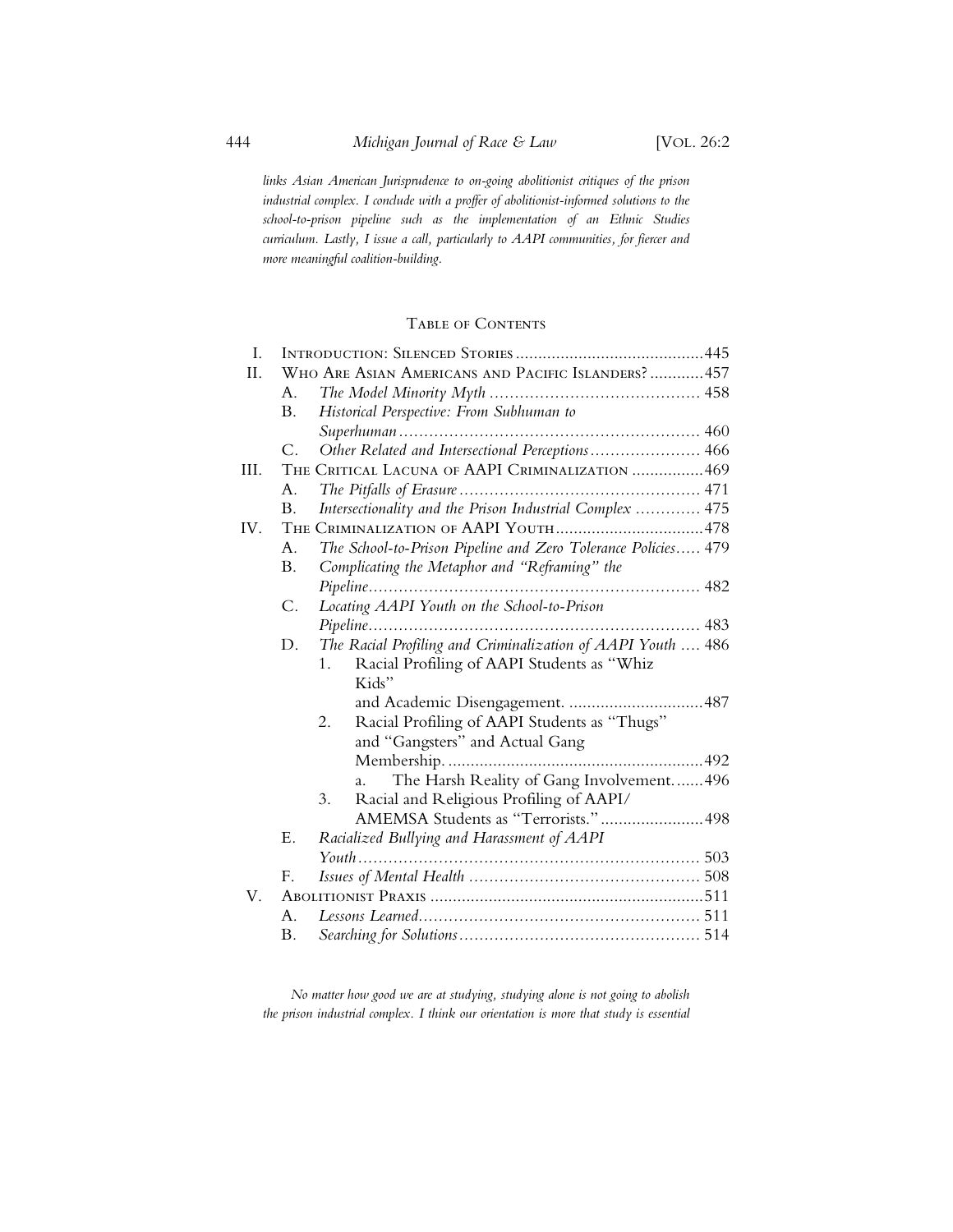*to organizing for the abolition of the prison industrial complex. And we need study to organize well.*

*- Rachel Herzing<sup>1</sup>*

#### I. INTRODUCTION: SILENCED STORIES<sup>2</sup>

Eddy Zheng and his family moved to Oakland's Chinatown in 1982 from southern China.<sup>3</sup> For Eddy,<sup>4</sup> the following years in the U.S. were difficult. He often felt alone as his two older siblings balanced work and school, and he barely saw his parents who were working hard to provide for the entire family. His father worked at Burger King while his mother moved in with another family for a babysitting job. At school, Eddy continually struggled due to his limited English. He eventually started to skip class, choosing to leave school rather than listen to lessons he barely understood. He began to spend time at the local playground. There, he went along with dares from other kids to commit petty crimes

<sup>1.</sup> *Critical Conversation #1: Abolition as Study and Deconstructing Racial Capitalism* (Transcript), STUDY AND STRUGGLE (Sept. 1, 2019), https://static1.squarespace.com/static /5a354481a9db0961249f52ec/t/5f62b6d384a42938956ee474/1600304852253/Critical+ Conversation+1+-+FULL+English+Transcript.pdf [https://perma.cc/ZZT5-6VEY].

<sup>2.</sup> The stories documented in this Article are drawn, paraphrased, and/or summarized from sources such as open letters, interviews, or other media. I employ language that sticks as close to the original source as possible in an effort to respect and amplify the voices of the individuals.

<sup>3.</sup> Bernice Chan, *Jailed for life in California, denied parole 12 times: how Chinese-American found redemption after prison*, SOUTH CHINA MORNING POST (Dec. 3, 2018, 7:45 AM), https: //www.scmp.com/culture/film-tv/article/2175828/jailed-life-california-denied-parole-12 times-how-chinese-american [https://perma.cc/6YDE-8BY2]; *Breathin'* — *The Eddy Zheng Story*, ASIA SOCIETY, https://asiasociety.org/hong-kong/events/breathin-eddy-zhengstory#:~:text=Arrested%20at%2016%20and%20tried,to%20freedom%2C%20rehabilitation% 20and%20redemption [https://perma.cc/3UY2-6ZNC]; *Eddy Zheng, An American Story Of Perseverance And Triumph*, EAST BAY COMMUNITY FOUNDATION (Nov. 16, 2018), https:/ /www.ebcf.org/eddy-zheng-an-american-story-of-perseverance-and-triumph/ [https:/ /perma.cc/N35V-NUCW ] ("Seeking greater opportunities, on November 7th, 1982 – a wiry 12-year-old Eddy and his family immigrated to the United States from China, settling in Oakland's Chinatown.").

<sup>4.</sup> Throughout this Article, I refer to incarcerated, stereotyped, or otherwise marginalized individuals by their first names. This is in attempt to humanize the individuals, especially during instances when they are usually interpersonally and systemically dehumanized (such as simply being referred to as "inmate" or a stereotype). Eddy's story here is primarily drawn from Bernice Yeung, *Throwing Away the Key*, S.F. WEEKLY (Jun. 5, 2002), http://archives.sfweekly.com/sanfrancisco/throwing-away-the-key /Content?oid=2145136 [https://perma.cc/3WWA-UF9J].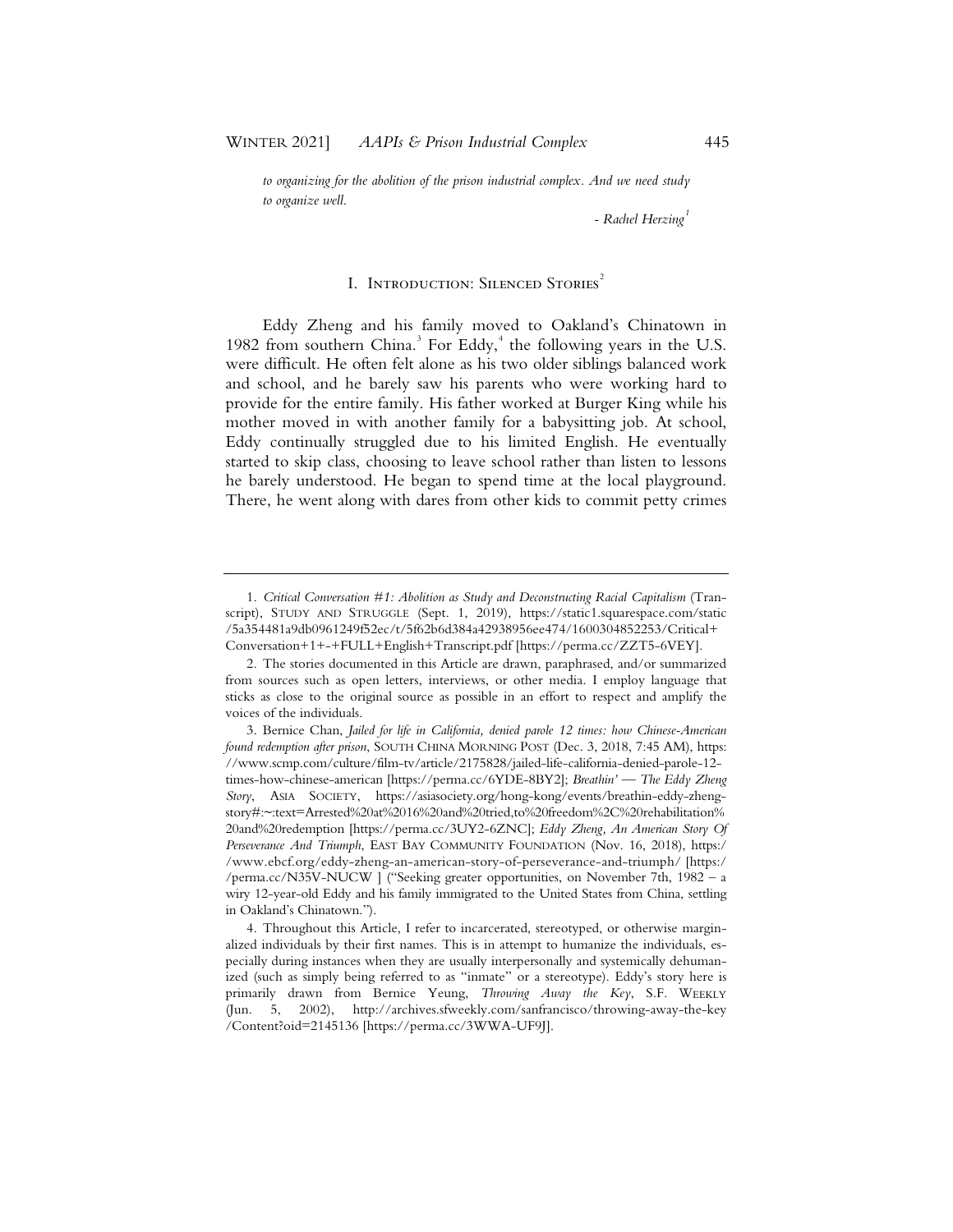like shoplifting since he was "amazed by all the materialistic stuff that other kids had."<sup>5</sup>

When Eddy was sixteen, he and his friends committed an armed robbery of a family who owned multiple shops in Chinatown. They robbed them at gunpoint and then broke into their stores and stole various items amounting to \$34,000. The group was ultimately caught and arrested. Eddy was charged with sixteen felony counts including kidnaprobbery. Unable to afford an attorney and with a limited understanding of the criminal system, <sup>6</sup> he and his family thought it best to plead guilty to the charges.

"We had no English and no money to pay a lawyer," Mrs. Zheng says in Cantonese. "Everyone told us that Eddy should admit to it, and then there would be a lighter sentence. But actually, it was a heavier sentence. It was the opposite of what we were told."<sup>7</sup>

Eddy, at sixteen, was tried as an adult. He pled guilty to sixteen felony counts and was sentenced to a term of between seven years to life in prison.

While imprisoned, Eddy struggled with guilt and shame and began to cope by enrolling in numerous self-help programs. He learned English, obtained his college degree, and became an advocate for prison reform and rehabilitation. In 2002 at San Quentin State Prison, Eddy, alongside two other Asian American prisoners, Rico Remeidio and Viêt Mike Ngo, wrote a proposal that advocated for more Ethnic Studies in the curriculum, rejected plans of corporate sponsorship for the rehabilitation programs, and "objected to the local prison policy that prohibited corre-

<sup>5.</sup> *Id.*

<sup>6.</sup> I use the term "criminal system" and "carceral system" in interchangeable ways and in lieu of "criminal justice system." As abolitionists, critical scholars, and other advocates repeatedly underline, referring to our current system as a system of "justice" is inaccurate and oppressive. *See, e.g.*, Joe Watson, *Five Tips for Talking About Criminal Punishment to Help End Mass Incarceration*, AM. FRIENDS SERV. COMM. (May 31, 2018), https:/ /www.afsc.org/blogs/media-uncovered/five-tips-talking-about-criminal-punishment-tohelp-end-mass-incarceration [https://perma.cc/3GKW-HGPZ] ("[W]e talk about the 'criminal punishment system' or the 'criminal legal system' because the system as it exists is focused on punishment—not justice. Real justice fosters accountability and healing by those who have committed harm, and forgiveness and compassion from survivors. We should be mindful of the language we use around this issue in order to help build alternatives to the punishment-focused system."). *See also* Michael J. Coyle & Judah Schept, *Penal Abolition Praxis*, 26 CRITICAL CRIMINOLOGY 319, 319-321 (2018) (critically discussing how "criminal justice" is a politically significant logic and paradigm, especially in studies of crime).

<sup>7.</sup> Yeung, *supra* note 4.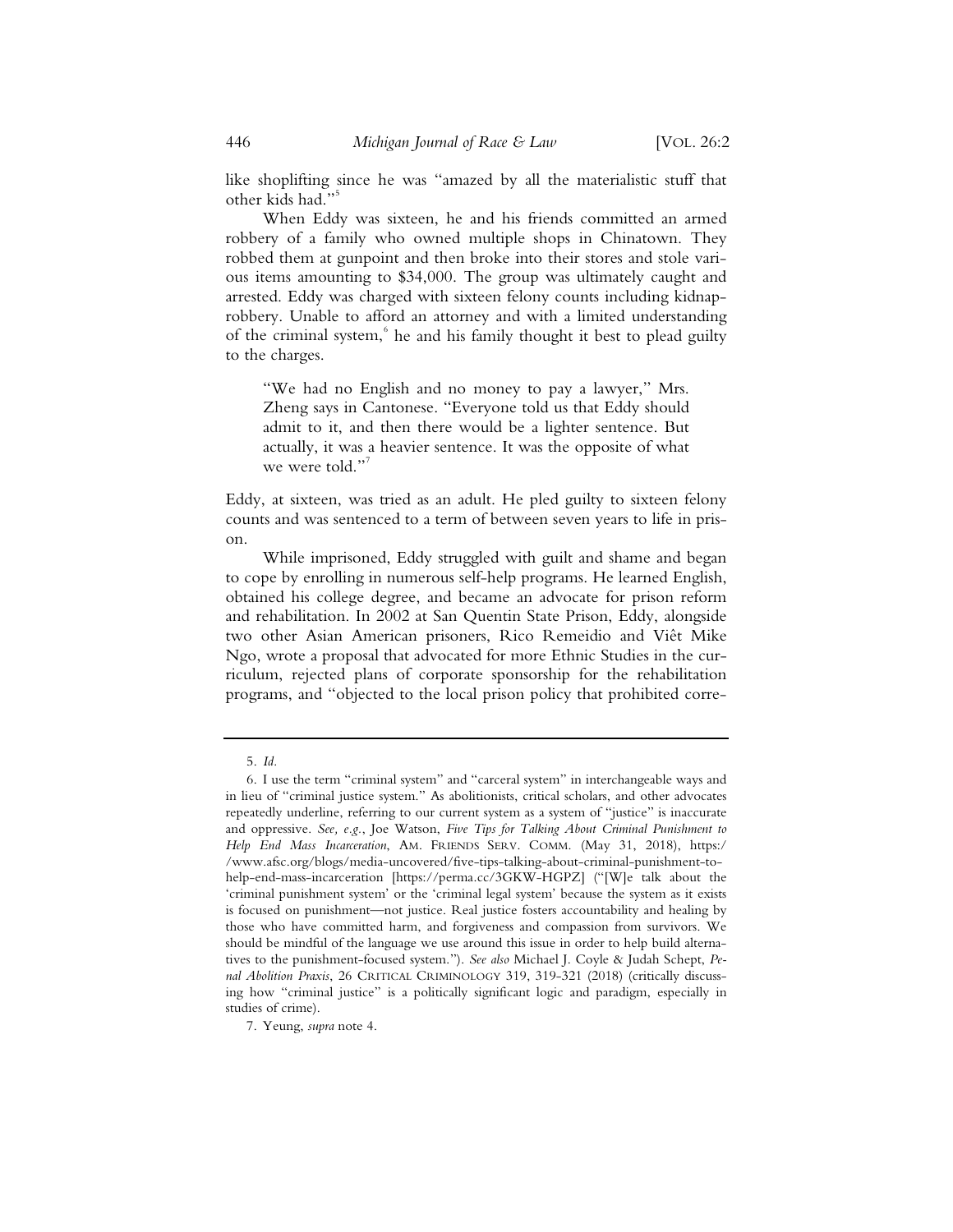spondence between prisoners and volunteers."<sup>8</sup> After the proposal was handed in, the warden of San Quentin placed the three signees in solitary confinement pending an investigation. Eddy was put in "the hole" for eleven months.<sup>9</sup> He would continue to become an advocate while in prison, even co-editing the first anthology of work by Asian American and Pacific Islander prisoners while behind bars.<sup>10</sup> In 2005, Eddy was released on parole after eighteen years in prison.

This, however, did not signify freedom for him. Upon release from prison, he became embroiled in a complex legal battle against deportation that would put him in the custody of the Department of Homeland Security for another two years.<sup>11</sup> When he was released from immigration detention, his order of deportation remained until Governor Jerry Brown pardoned him in April 2015.<sup>12</sup> Today, Eddy continues to advocate for the incarcerated and deported. He spearheads the New Breath Foundation and collaborates with numerous organizations including the Community Youth Center of San Francisco, the San Francisco Reentry Council, and the Asian Prisoners Support Committee.<sup>13</sup>

Eddy's story is just one of the almost seven million $14$  lived realities of people who have been entangled with the U.S. criminal system in 2020 alone.<sup>15</sup> His story is a powerful testimony of suffering and struggle, of re-

<sup>8.</sup> Viêt Mike Ngo, *Lessons Learned in Prison College*, *in* OTHER: AN ASIAN &

PACIFIC ISLANDER PRISONERS' ANTHOLOGY 73, 74 (Eddy Zheng & Asian Prisoner Support Committee eds., 2007).

<sup>9.</sup> *Id*. *See also* Kara Platoni, *The Last Stand of Eddy Zheng*, EAST BAY EXPRESS (Aug. 10, 2005), https://eastbayexpress.com/the-last-stand-of-eddy-zheng-1/.

<sup>10.</sup> *See generally* Eddy Zheng & Asian Prisoner Support Committee, OTHER: AN ASIAN & PACIFIC ISLANDER PRISONERS' ANTHOLOGY (2007).

<sup>11.</sup> *See, e.g.*, Agnes Constante, *After Facing Life in Prison and Deportation, Reformed Inmate Receives U.S. Citizenship*, NBC NEWS: ASIAN AMERICA (Jan. 5, 2017, 10:40 AM), https://www.nbcnews.com/news/asian-america/after-facing-life-prison-deportationreformed-inmate-receives-u-s-n703491 (discussing Eddy's journey after incarceration at

San Quentin, up to being pardoned by Gov. Brown).

<sup>12.</sup> *Id*.

<sup>13.</sup> *Our Story*, NEW BREATH FOUND., https://www.new-breath.org/our-story [https://perma.cc/Q6RT-A8SB] (last visited May 13, 2021).

<sup>14.</sup> Wendy Sawyer & Peter Wagner, *Mass Incarceration: The Whole Pie*, PRISON POL'Y INITIATIVE (Mar. 24, 2020), https://www.prisonpolicy.org/reports/pie2020.html https:/ /perma.cc/TB4L-GBQR]. This number does not include other people related to these individuals—e.g., victims, family members, loved ones—whose lives are also deeply impacted by the criminal system.

<sup>15.</sup> Throughout this Article, I integrate the stories of other criminalized Asian Americans and Pacific Islanders. The stories I selected are in no means meant to encompass the stories of all those who have been incarcerated. If nothing else, the stories serve as few examples of the millions of lives silenced by society. Additionally, the stories I included have been incorporated because they have been the most accessible in light of the dearth of available Asian American and Pacific Islander stories. Unfortunately, the grand majori-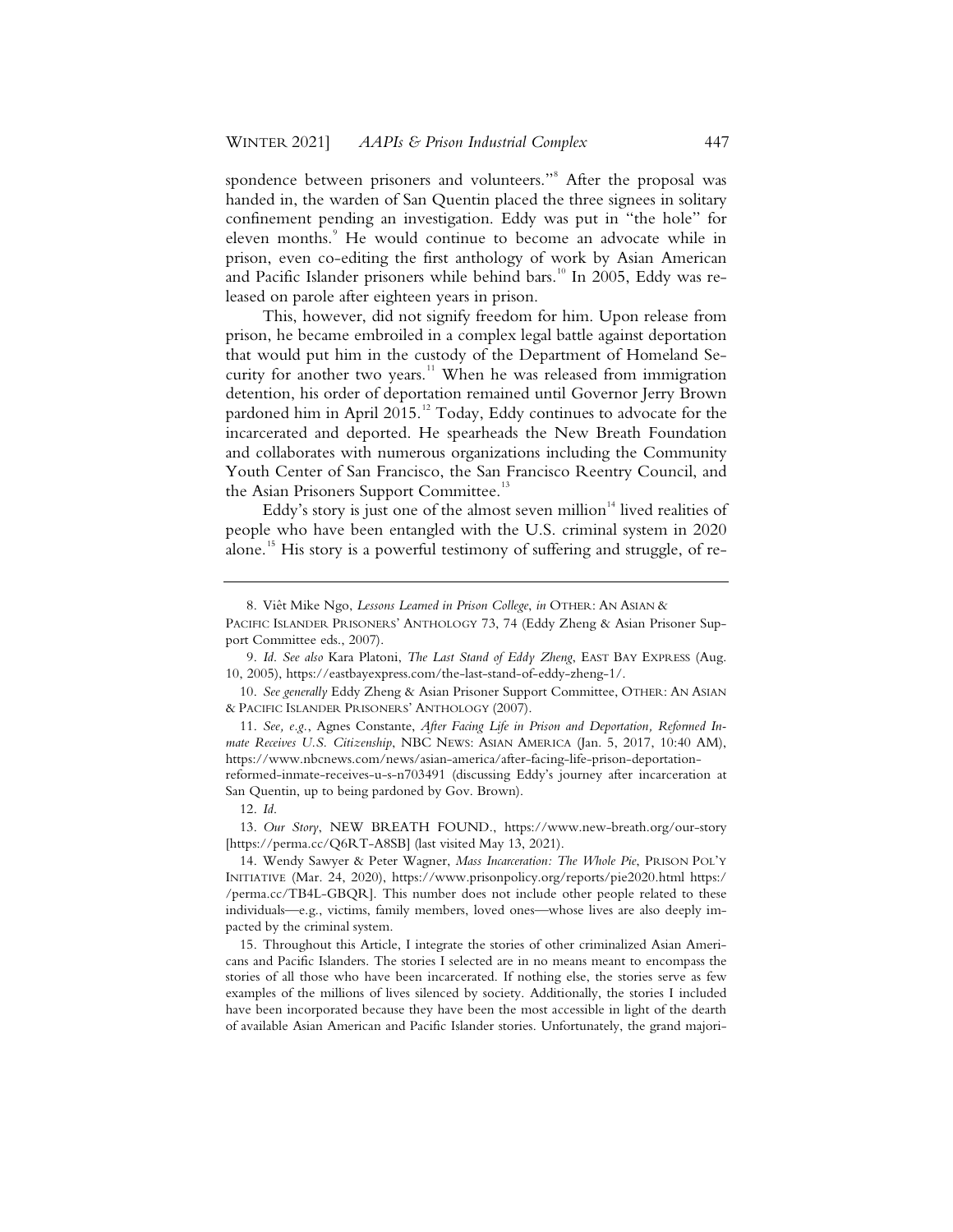silience and empowerment. It is as saddening as it is inspiring, as powerful as it is revealing. Indeed, his story provides critical insights into the different dimensions of the criminal system. It sheds light on the factors that may push one to "commit crime" and the stinging shame and stigma associated with incarceration. Yet as moving and illuminating as it is, his story, along with those of other criminalized<sup>16</sup> Asian Americans and Pacific Islanders to follow, is often unheard and made silent. These stories are rarely in the news or on the television.<sup>17</sup> In a society where the mainstream media peddles headlines like "Asians Make It Big in America," "The Asian Advantage," "The Model Minority Is Losing Its Patience," "Rise of the Tiger Nation," "How Asian-Americans are Transforming the Face of US wealth," and "Asian-Americans Lead All Others in Household Income,"<sup>18</sup> the voices and stories of Eddy and others are subsumed under the model minority myth—the stereotypical notion that

17. Helen Zia**,** *Preface*, *in* OTHER, *supra* note 8, at ix-xi.

18. Cass Sunstein, Opinion, *Asians Make It Big in America*, BLOOMBERG (Mar. 2, 2015, 10:50 AM), https://www.bloomberg.com/opinion/articles/2015-03-02/why-asianamericans-will-soon-be-the-wealthiest-americans [https://perma.cc/X978-WXEP]; Nicholas Kristof, Opinion, *The Asian Advantage*, N.Y. TIMES (Oct. 10, 2015), https:/ /www.nytimes.com/2015/10/11/opinion/sunday/the-asian-advantage.html; *The Model Minority Is Losing Patience*, ECONOMIST (Oct. 3, 2015), https://www.economist.com /briefing/2015/10/03/the-model-minority-is-losing-patience; Lee Siegel, *Rise of the Tiger Nation*, WALL ST. J. (Oct. 27, 2012. 9:32 AM), https://www.wsj.com/articles /SB10001424052970204076204578076613986930932; Hailey Lee, *How Asian-Americans Are Transforming the Face of US Wealth*, CNBC (Mar. 15, 2015, 3:07 PM), https:/ /www.cnbc.com/2015/03/15/americans-are-transforming-the-face-of-us-wealth.html [https://perma.cc/NUN7-2MK5]; Bruce Drake, *Asian-Americans Lead All Others in Household Income*, PEW RSCH. CTR. (Apr. 16, 2013), https://www.pewresearch.org/facttank/2013/04/16/asian-americans-lead-all-others-in-household-income [https:/

ty—if not almost all—of the few available stories are mostly of men, reflecting patriarchal sociopolitical orderings that ignore or actively silence the voices of women, the disabled, and/or LGBTQ people.

<sup>16.</sup> I refer to prisoners, offenders, and convicted people as "criminalized" to reject traditional, typically racist assumptions implied by the noun "criminal." As Critical Resistance explains, the term "criminal" does not "just mean someone convicted of a crime, or even someone who harms others. It implies that causing harm is essentially a part of [the] person, maybe even the most meaningful part of their personality." The term also has "race and gender meanings. For example, *criminal* and Black are often code words for each other. . ." CRITICAL RESISTANCE, THE CR ABOLITION ORGANIZING TOOLKIT 39- 40, http://criticalresistance.org/wp-content/uploads/2012/06/CR-Abolitionist-Toolkitonline.pdf [https://perma.cc/MJP5-SGER]. Additionally, I use the participial form "criminalized" to denote, as critical scholars observe, that crime and punishment are active processes of social construction. This usage also emphasizes the fact that an individual is only rendered a "criminal" when structures, institutions, and societies do so. *See, e.g.*, EILEEN B. LEONARD, CRIME, INEQUALITY, AND POWER 16-34 (2015).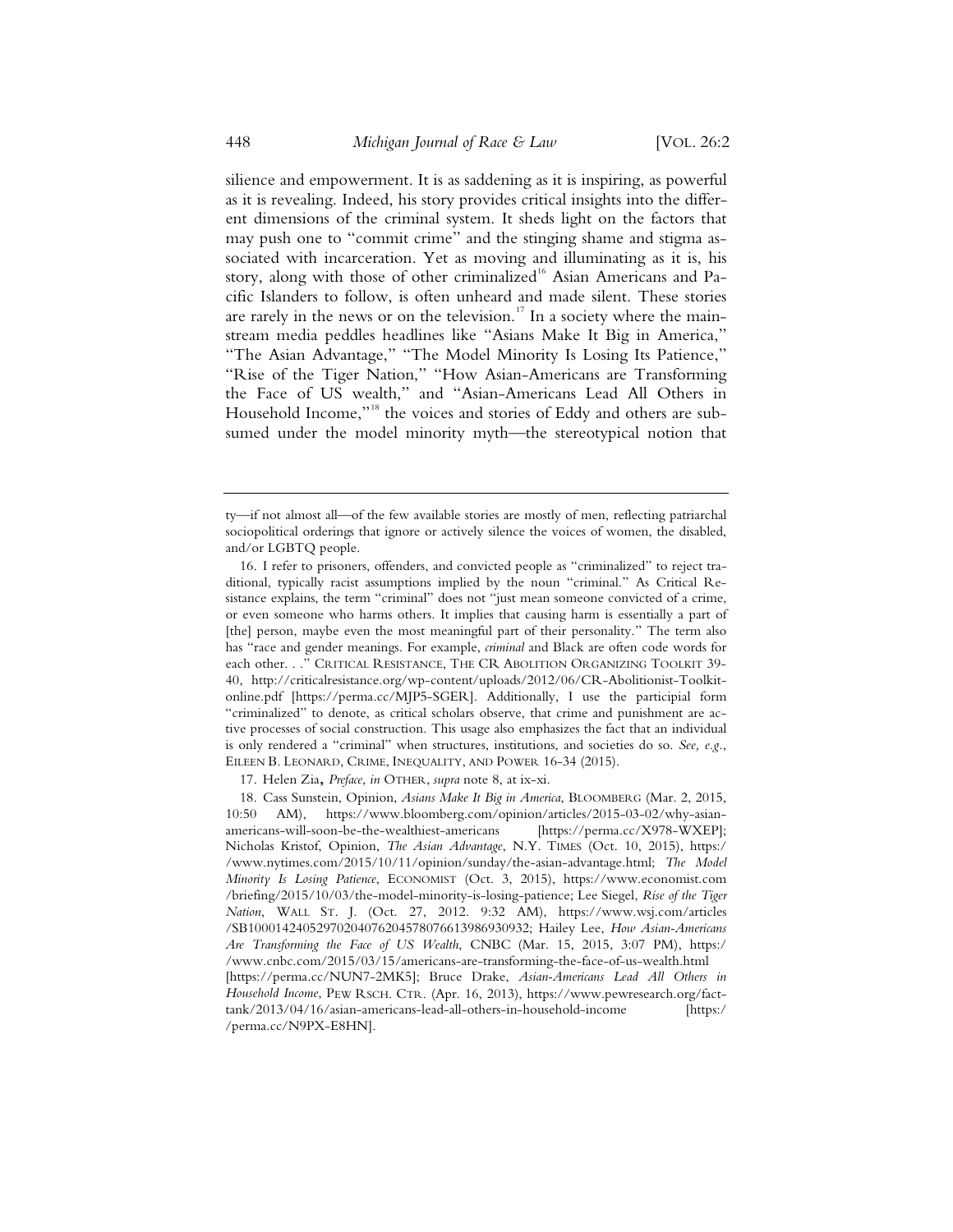Asian Americans and Pacific Islanders (AAPIs)<sup>19</sup> are faring extremely well in society due to their innate thrift, diligence, intelligence, and lawabiding nature. $20$ 

All these terms engage and grapple with multiple complex issues like citizenship and nationality. For instance, significant constitutional, social, and political questions remain as to American Samoans' status as "U.S. Nationals." *See, e.g.*, Christina Duffy Ponsa, Opinion, *Are American Samoans American?*, N.Y. TIMES (Jun. 8, 2016), https:/ /www.nytimes.com/2016/06/08/opinion/are-american-samoans-american.html. Additionally, all of these labels, including "AAPI," often beget contention because their allencompassing and pan-ethnic natures normally lead to the erasure of certain communities—and by extension, significant disparities and issues like poverty impacting Southeast Asians or Pacific Islanders. With regard to Pacific Islanders especially, Professor Kehualani Kauanui, *supra*, stresses how these labels

not only offer no recognition that Pacific Islanders already constitute a panethnic group that is distinct from Asian Americans, they also efface Pacific political claims based on indigeneity. For example, indigenous Pacific Islanders who have ties to islands that were forcibly incorporated into the United States (Hawai'I, Guam, American Samoa) have outstanding sovereignty and land claims, based on international principles of selfdetermination, which get erased by the categorization with Asians. Hence the frameworks for understanding the ills affecting Pacific peoples and their political claims are shaped by imperialism and settler colonialism, not simply civil rights. We need to uncouple "Asian" and "Pacific" in order to examine these concerns, especially in higher education, where the socio-economic profiles of Native Hawaiians and other Pacific Islanders are severely distorted due to the continued problematic lumping with Asian Americans . . . . Pacific Islanders as a whole are too easily disappeared in terms of social, cultural and political profiles, not only because of the continued aggregation with Asian Americans, but also because we are too often seen as inconsequential by virtue of our small numbers. . . .

While these points of contention are enormously profound, I am unable to unpack these issues in this Article. Accordingly, I adopt the term AAPI—Asian Americans and Pacific Islanders—to delineate the communities I examine until a more appropriate alternative is established elsewhere. "Of necessity," I use and emulate the terminology used by the majority of the sources I consulted for this project. *See* GREGG BARAK, PAUL LEIGHTON & JEANNE FLAVIN, CLASS, RACE, GENDER, AND CRIME: THE SOCIAL REALITIES OF JUSTICE IN AMERICA 108-109. (4th ed. 2015). For instance, various governmental agencies, local, state, and national, and numerous advocacy and grassroots groups use the term Asian Americans and Pacific Islanders, or "AAPI." *See, e.g.*, U.S.

<sup>19.</sup> Throughout the entire Article, I use the term "Asian Americans and Pacific Islander," abbreviated "AAPI," to refer to the demographics in study. There are multiple other terms that refer to the same groups such as "Asian Pacific American" or "APA;" "Asian Pacific Islander American" or "APIA;" and "Asian Pacific Islander" or "API." *See, e.g.*, J. Kehaulani Kauanui, *Where are Native Hawaiians and Other Pacific Islanders in Higher Education?,* DIVERSE: ISSUES IN HIGHER EDUCATION: THE ACADEMY SPEAKS (Sept. 8, 2008), https://diverseeducation.wordpress.com/2008/09/08/where-are-nativehawaiians-and-other-pacific-islanders-in-higher-education/ [https://perma.cc/5NCW-P2XS].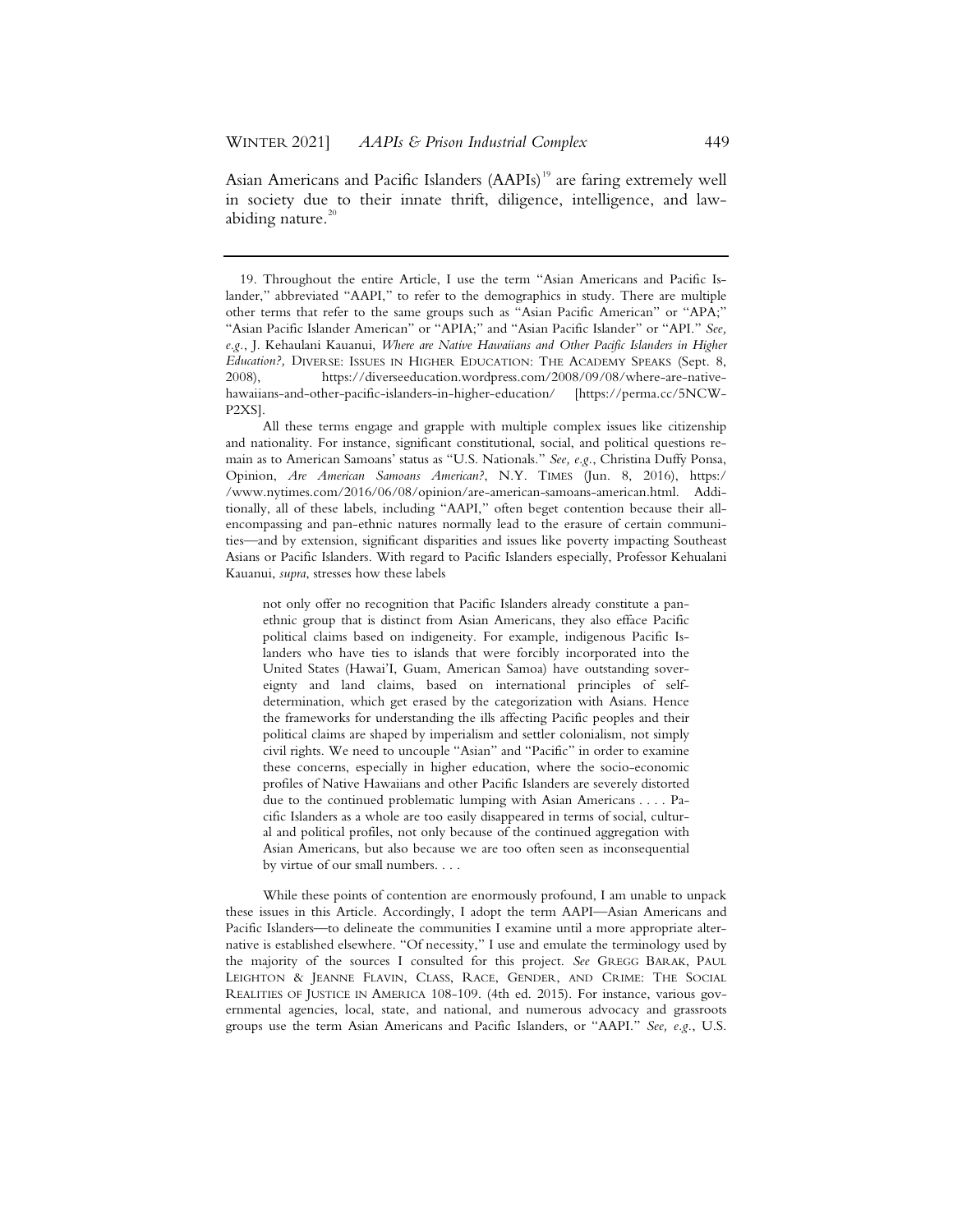Mainstream media is not alone in erasing the stories of criminalized Asian Americans and Pacific Islanders. Academia also silences and ignores them. A cursory search containing any combination of the keywords "Asian American," "Pacific Islander" with "crime," "criminology," and/or "incarceration" in major social science databases yields few, if any, relevant results.<sup>21</sup> Legal databases do not fare much better.<sup>22</sup> As Federal Public Defender Harvey Gee notes, AAPIs are scantly discussed in criminal law and procedure scholarship, and to the extent that they are, refer-

20. *See generally* FRANK H. WU, YELLOW: RACE IN AMERICA BEYOND BLACK AND WHITE (2002); *see also* Pat K. Chew, *Asian Americans: The "Reticent Minority" and Their* Paradoxes, 36 WM. & MARY L. REV. 1, 24-32 (1994) ("'Model minority' conveys the belief that Asian Americans, through their hard work, intelligence, and emphasis on education and achievement have been successful in American society. . . . The model minority label also suggests that Asian Americans, through their achievements, have been accepted as equals by others in American society. As models, the inference is that they have risen above historic subordination and societal perceptions of inferiority."). Throughout this piece, I primarily refer to the model minority myth as a stereotype and public imagination of AAPIs. A more apt term to describe the model minority myth is perhaps "public identity" as defined by Professor Ange-Marie Hancock. *See* Ange-Marie Hancock, *Contemporary Welfare Reform and the Public Identity of the "Welfare Queen"*, 10 RACE, GENDER & CLASS 31, 33 (2003) ("Public identities represent a constellation of stereotypes and moral judgments of various group identities ascribed to and at times adopted by individuals. They are generally based upon non-group members' perceptions specifically for the advancement of facially neutral public policy goals. Public identities are contained within issue frames—a product of political culture communicated through the media.").

21. Databases searched included JSTOR, ProQuest (Sociological Abstracts), Ebsco-Host, and Scopus. Notably, most of the results yielded were regarding AAPI victimization—a pattern that is outside the scope of this work—and AAPI hate crimes and gangs, which is peripherally related but not the focus of this work.

22. *See* Harvey Gee, *Asian Americans and Criminal Law and Criminal Procedure: A Missing Chapter from the Race Jurisprudence Anthology*,2GEO. J. L. & MOD. CRITICAL RACE PERSP. 185, 186 n.5 (2010).

DEP'T OF EDUC., U.S. DEP'T OF HEALTH AND HUM. SERVS., U.S. DEP'T OF JUST. & WHITE HOUSE INITIATIVE ON ASIAN AMERICANS AND PACIFIC ISLANDERS, AAPI BULLYING PREVENTION TASK FORCE REPORT: 2014-2016 [hereinafter AAPI BULLYING PREVENTION TASK FORCE], https://www.stopbullying.gov/sites/default/files/2017- 10/AAPI-Bullying-Prevention-Task-Force-Report-2014-2016.pdf [https://perma.cc /EDX7-U4YG].

In light of limited literature and continuing inattention to Pacific Islander and Southeast Asian issues even within critical circles, I have conducted a careful effort to include and incorporate their specific voices and experiences in this Article. Similar motivations inform my inclusion of certain Arab, Muslim, Middle Eastern, South Asian (AMEMSA) demographics in this study, *see infra* Section II.C. *See also* SARITA AHUJA & ROBERT CHLALA, WIDENING THE LENS ON BOYS AND MEN OF COLOR: CALIFORNIA AAPI & AMEMSA PERSPECTIVES 9 (2013) [hereinafter AHUJA & CHLALA, WIDENING THE LENS], https://aapip.org/sites/default/files/publication/files/aapip\_bymocfinal.screen.pdf [https://perma.cc/7ALZ-VALR]. I use the term AAPI with hope that it can also inspire collective action and foster solidarities for effecting meaningful change.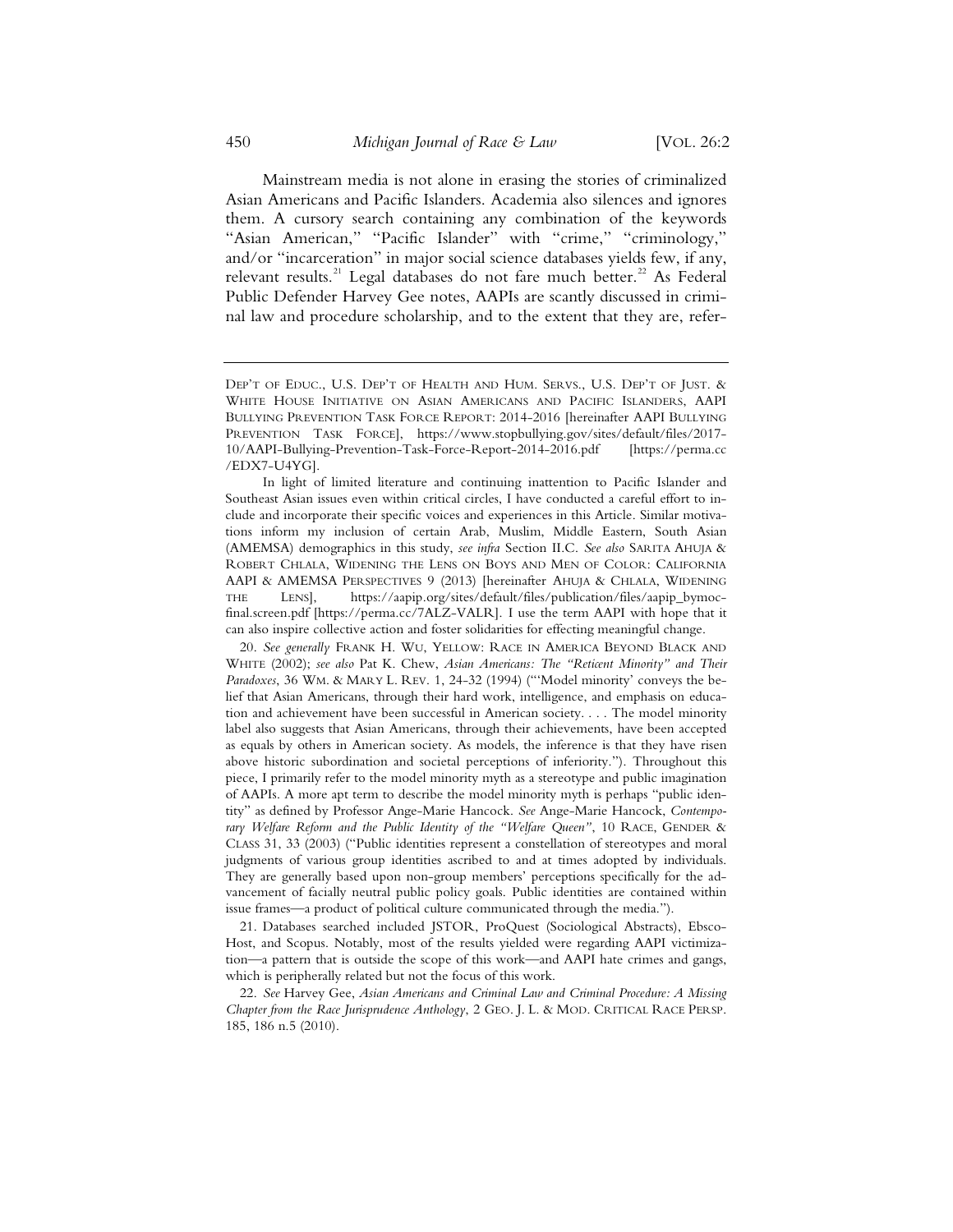ences typically amount to cursory mentions or abstract analyses.<sup>23</sup> In other legal commentaries, discussions of AAPI criminalization or incarceration are limited to issues of immigration, citizenship, gangs, culture, or victimhood. $^{2}$ 

Even within critical disciplines and social justice-oriented advocacy, there is little about Asian American and Pacific Islander incarceration. Multiracial and feminist criminologies have denoted that crime and the carceral system are social constructs that reflect and reinforce systems of oppression. They highlight how crime and "crime control" are "inseparable from the changing relations of inequality, hierarchy, and power" in society.<sup>25</sup> These fields contribute significantly to analyses and understandings of crime, with multiracial criminology specifically illustrating how the U.S. criminal system is a white supremacist project<sup>26</sup> of "mass incarceration" that disproportionately places people of color behind bars and "redesigns" systems of racial caste.<sup>27</sup> But despite emphases on the criminalization of people of color, critical scholars and advocates barely incorporate Asian Americans and Pacific Islanders in the study of mass incarceration.<sup>28</sup> It is as if, in the words of Professor Frank Wu:

Even people who are sympathetic to civil rights in general, including other people of color, sometimes resist mentioning civil rights and [AAPIs] together in the same sentence. It is as if [AAPI] civil rights concerns can be ruled out categorically

27. *See* MICHELLE ALEXANDER, THE NEW JIM CROW: MASS INCARCERATION IN THE AGE OF COLORBLINDNESS 2 (2012); BARAK, ET AL., *supra* note 19, at 107-08.

28. This is not to imply malintent on the parts of critical scholars and advocates. Indeed, scholars and advocates have perhaps rightfully focused on other urgent dimensions of mass incarceration. My point is that while significant contributions result from critical advocates' work, the criminalization of AAPI remains under-studied and under-explored.

<sup>23.</sup> *Id.* at 186.

<sup>24.</sup> *Id.*

<sup>25.</sup> *See* BARAK, ET AL., *supra* note 19, at 1-2**.**

<sup>26. &</sup>quot;'[A] racial project is simultaneously an interpretation, representation or explanation of racial dynamics and an effort to reorganize and redistribute resources along particular racial lines.' . . . [R]acial projects are considered racist when they 'create or reproduce structures of domination based on essentialist categories of race.' An essentialist approach to race is one based on stereotypes and generalizations. For example, . . . . Asians were restricted from immigrating to the United States because it was Congress's and the Supreme Court's view that Asians could not assimilate. Modern essentialist approaches to race are found in the stereotype of a violent, young African American male and the perception that Asian Americans will always be foreigners." Sheila A. Bedi, *The Constructed Identities of Asian and African Americans: A Story of Two Races and the Criminal Justice System*, 19 HARV. BLACKLETTER L.J. 181, 181-82 (2003) (discussing the definition of a racial project and citing to MICHAEL OMI & HOWARD WINANT, RACIAL FORMATION IN THE UNITED STATES FROM THE 1960S TO THE 1990S 56, 71 (1994).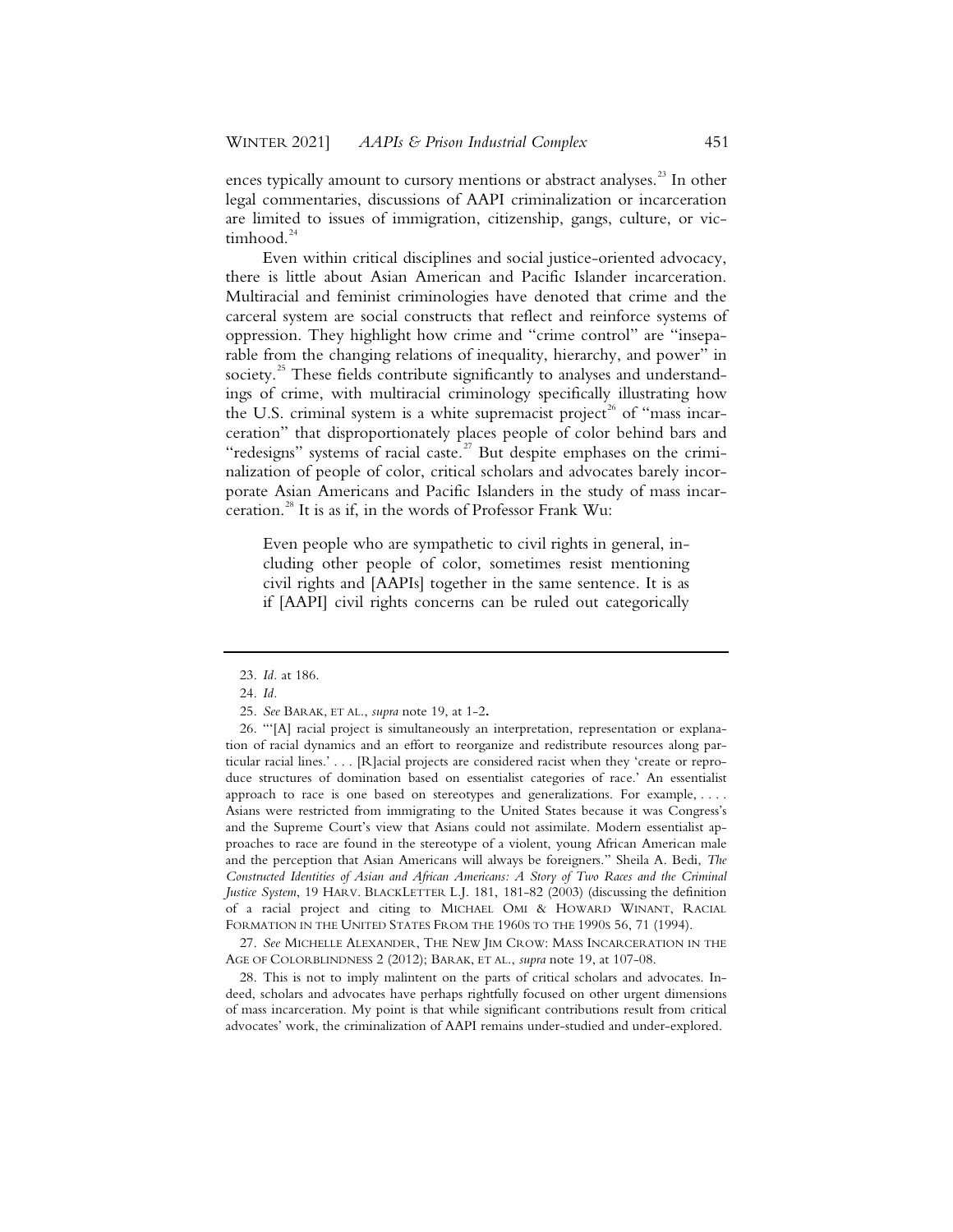without the need for serious consideration of the facts, because everyone knows that  $[AAPIs]$  are prospering.<sup>29</sup>

This reticence that Professor Wu perceives is especially notable today, where demands for justice and calls to abolish policing and prisons have reached new heights. $30$ 

The study of contemporary AAPI experiences with mass incarceration is also conspicuously absent within Asian American Studies and especially Asian American Jurisprudence—both arguably social, political, and artistic movements.<sup>31</sup> The fields call for an end to AAPI erasure in scholarship. They critique and disrupt the traditional Black/white dyad or the "white-over-Black" paradigm. $^{32}$  They constantly identify and challenge racist narratives about AAPIs, including the model minority myth's supposition that AAPI communities are prospering past racial inequality.<sup>3</sup> They historicize and theorize AAPI experiences of subordination and resistance, analogizing to and distinguishing from the experiences of other racial groups.<sup>34</sup> They generate vigorous debate within and beyond AAPI communities.<sup>35</sup> They call for the formation of meaningful coalitions within and across various groups.<sup>36</sup> They imagine and inspire a socially just world, free of white supremacy and other structures of domination.<sup>3</sup>

35. *Id.*

<sup>29.</sup> F. WU, *supra* note 20, at 40.

<sup>30.</sup> *See, e.g.*, *Developments in the Law: Prison Abolition: Introduction* 132 HARV. L. REV. 1568, 1571 (2019) ("[A]s people like Professors Amna Akbar, Dean Spade, and Allegra McLeod have begun to urge the need for abolitionist teachings in law school pedagogy and legal scholarship, abolition has experienced an unmistakable surge in influence.") (citations omitted).

<sup>31.</sup> *See* Jean Yu-wen Shen Wu & Min Song, *Introduction*, *in* ASIAN AMERICAN STUDIES: A READER xiii-xxiv (Jean Yu-wen Shen Wu & Min Song eds., 2000). While the names of both Asian American Studies and Asian American Jurisprudence indicate otherwise, the fields are now known to include Pacific Islanders. *See, e.g.*, Neil Gotanda, *New Directions in Asian American Jurisprudence*, 17 ASIAN AM. L.J. 5, 9 (2010) [hereinafter Gotanda, *New Directions*] (documenting that Asian American Jurisprudence has extended its discussion to include Pacific issues). *But see* Kehualani Kauanui, *supra* note 19; John Hayakawa Torok, *Asian American Jurisprudence: On Curriculum*, 2005 MICH. ST. L. REV. 635, 647 n.78 ("To incorporate the 'post-colonial,' and as a gesture to include the history of the colonization of the Pacific Islands, one might rename the enterprise Asian Pacific American Jurisprudence.").

<sup>32.</sup> *See*, *e.g*., Torok, *supra* note 31, at 643-44 ("Race in the United States is most often understood in terms of white and Black. But the Black/white paradigm, more appropriately known as the white over Black paradigm, has been criticized.").

<sup>33.</sup> *See generally* Chew, *supra* note 20; Gotanda, *New Directions*, *supra* note 31.

<sup>34.</sup> *See, e.g.*, Gotanda, *New Directions*, *supra* note 31; Torok, *supra* note 31.

<sup>36.</sup> *Id. See also* F. WU, *supra* note 20, at 301-42.

<sup>37.</sup> This is a crude overview of the two fields, with emphasis on Asian American Jurisprudence's contributions; *see infra*, Part II.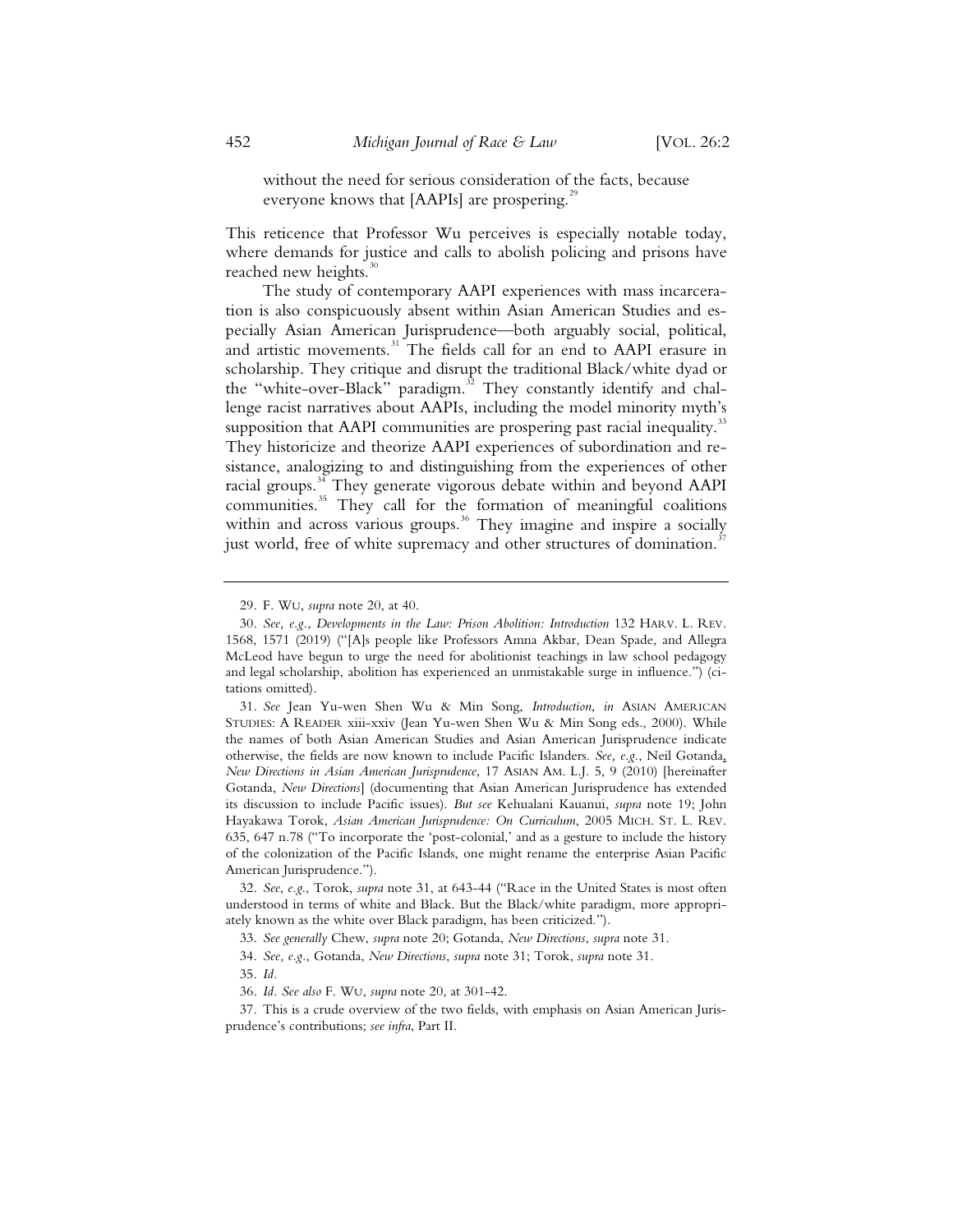Yet despite all these contributions, both fields have barely interrogated the simplistic notion that AAPIs are "law-abiding citizens who [keep] their heads down"<sup>38</sup> and are uninvolved with the criminal system.

But as Eddy's story reveals, AAPIs are impacted by mass incarceration. They are in the nation's prisons, categorized by the Bureau of Justice Statistics—the government's primary source for criminal system statistics—and most other informational systems as "Others,"<sup>39</sup> a "fitting description for a population that is often overlooked."<sup>40</sup> In 2019, there were 167,400 "Others" in the state and federal prison system, comprising about 12 percent of the state and federal prison population.<sup>41</sup> The incarceration rate for "Others" was 1,176 per 100,000 U.S. residents–the second highest for any group.<sup>42</sup> However, because the "Others" category actually includes American Indians, Alaska Natives, Asians, Native Hawaiians, Pacific Islanders, and people of more than one race, a precise number of AAPI prisoners is difficult to ascertain.<sup>43</sup> Nevertheless, scholars estimate that the number of AAPI prisoners "increased by over 250% between 1990 to 2000."<sup>44</sup> Between 1999 and 2004, the AAPI prison population surged by 30 percent, climbing from 9,825 to 12,799, while the white prison population only increased by 2.5 percent and the Black prison population during the same time period decreased by 1.9 percent.<sup>45</sup> Recent data shows that the incarceration rate of AAPIs "quadru-

<sup>38.</sup> Jeff Guo, *The Real Reasons the U.S. Became Less Racist Toward Asian Americans*, WASH. POST (Nov. 29, 2016, 10:24 AM), https://www.washingtonpost.com/news /wonk/wp/2016/11/29/the-real-reason-americans-stopped-spitting-on-asian-americansand-started-praising-them/.

<sup>39.</sup> E. ANN CARSON, BUREAU OF JUST. STATS., U.S. DEP'T OF JUST., PRISONERS IN 2019 6 (Oct. 2020), https://www.bjs.gov/content/pub/pdf/p19.pdf [https://perma.cc /NM76-AAGA].

<sup>40.</sup> PAUL JUNG, GREGORY CENDANA, WILLIAM CHIANG, BEN WANG, EDDY ZHENG, MONICA THAMMARATH, QUYEN DINH & KATRINA DIZON MARIATEGUE, ASIAN AMERICANS & PACIFIC ISLANDERS BEHIND BARS: EXPOSING THE SCHOOL TO PRISON TO DEPORTATION PIPELINE 1 (2015) [hereinafter AAPI BEHIND BARS].

<sup>41.</sup> CARSON, *supra* note 39, at 16.

<sup>42.</sup> *Id.* It was 385 per 100,000 for whites, 979 for Hispanics, and 2,203 for Black people.

<sup>43.</sup> This categorization and racial misclassification evidently contribute to the dearth of data and limited literature on AAPI criminalization.

<sup>44.</sup> Angela E. Oh & Karen Umemoto, *Asian Americans and Pacific Islanders: From Incarceration to Re-Entry*, 31 AMERASIA J. 43, 44 (2005).

<sup>45.</sup> Gregory Cendana, *Asian Americans and Pacific Islanders Celebrate Asian Pacific American Heritage Month by Working to End Mass Incarceration*, HUFF POST (May 30, 2016, 11:49 AM), https://www.huffpost.com/entry/working-to-end-mass-incarceration\_b\_7475656 [https://perma.cc/S637-UB47]; Pia Sarkar, *Inside Men*, HYPHEN: ASIAN AMERICA UNABRIDGED (May 1, 2008), https://hyphenmagazine.com/magazine/issue-14-spacesspring-2008/inside-men [https://perma.cc/LFS6-45NU].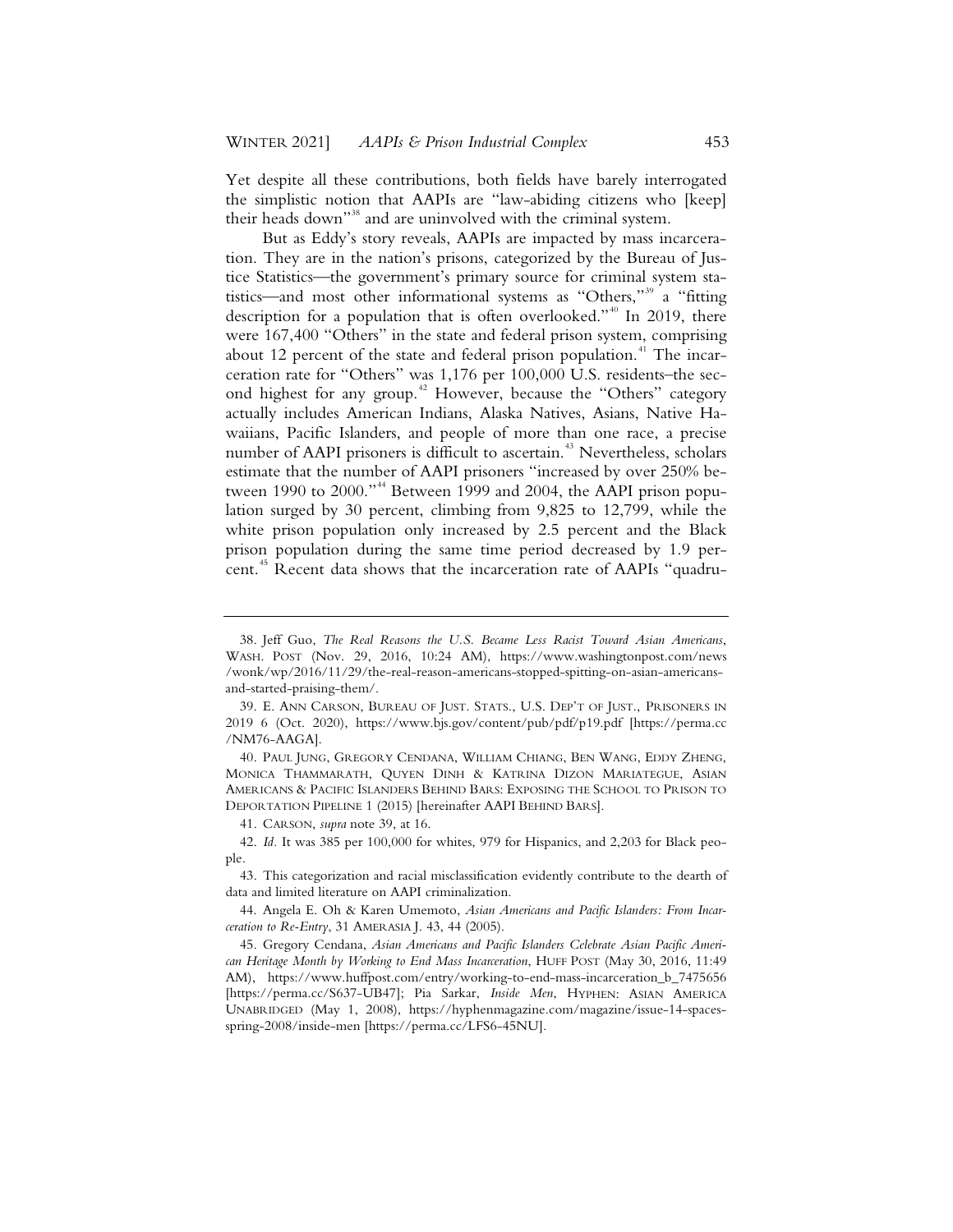pled between 2000 and 2010, and disaggregated data shows that certain subgroups, such as Southeast Asian Americans and Pacific Islanders, are arrested and incarcerated at much higher rates than average."<sup>46</sup> Dated data reflects this trend as well. From 1977 to 1997:

API arrests in the U.S. increased 726 percent between 1977 and 1997. Meanwhile the number of African American arrests decreased by 30% in this same period. This increase far exceeds proportional growth of the overall U.S. API population during this same approximate twenty year period which grew from 3.7 million in 1980 to 10.2 million in 2000, a 276% increase.<sup>4</sup>

In 2004, while arrests of "African American, Native American, and Caucasian youth [] decreased nationally, arrests of Asian and Pacific Islander boys and girls increased by 11.4%."<sup>48</sup> In some cities across the country, this troubling trend persisted, especially for certain ethnicities under the diverse AAPI umbrella. In Oakland, California in 2006, Samoan youth had the highest arrest rates of any racial/ethnic group at 140 per 1,000; other groups under the pan-ethnic AAPI label also had high arrest rates, with Cambodian youth at 63 per 1,000 and Vietnamese youth at 28 per  $1,000$ .<sup>49</sup> In comparison, the arrest rate for Black youth in 2006 Oakland was 116 per 1,000—the second highest for any racial/ethnic group after Samoans.<sup>50</sup> For white youth, the rate was 13 per  $1,000$ .<sup>5</sup>

These numbers, combined with the stories of Eddy and the others to follow, suggest that, while comprising a smaller number of the prison population, Asian Americans and Pacific Islanders are nevertheless mass incarcerated. This reality makes the exclusion of AAPIs in analyses of the prison industrial complex especially troublesome. It erases the lived experiences of criminalized AAPIs, obfuscates the scope of mass incarceration, perpetuates the model minority myth, and hinders collective solutions.

<sup>46.</sup> NATSU TAYLOR SAITO, SETTLER COLONIALISM, RACE, AND THE LAW: WHY STRUCTURAL RACISM PERSISTS 149 (2020) [hereinafter SAITO, SETTLER COLONIALISM] (quotations and citations omitted).

<sup>47.</sup> NAT'L COUNCIL ON CRIME AND DELINQUENCY & JOHN D. AND CATHERINE T. MACARTHUR FOUND. SYMPOSIUM, ASIAN/PACIFIC ISLANDER COMMUNITIES: AN AGENDA FOR POSITIVE ACTION 8 (2001), https://www.evidentchange.org/sites/default /files/publication\_pdf/asian-pacificislander-communities.pdf [https://perma.cc/ACP4- RJM4].

<sup>48.</sup> Zia, *supra* note 17, at x.

<sup>49.</sup> AHUJA & CHLALA, WIDENING THE LENS, *supra* note 19, at 18–19.

<sup>50.</sup> NAT'L COUNCIL ON CRIME AND DELINQUENCY, UNDER THE MICROSCOPE: ASIAN AND PACIFIC ISLANDER YOUTH IN OAKLAND NEEDS—ISSUES—SOLUTIONS 56 (2007) [https://perma.cc/M833-FU5W].

<sup>51.</sup> *Id.*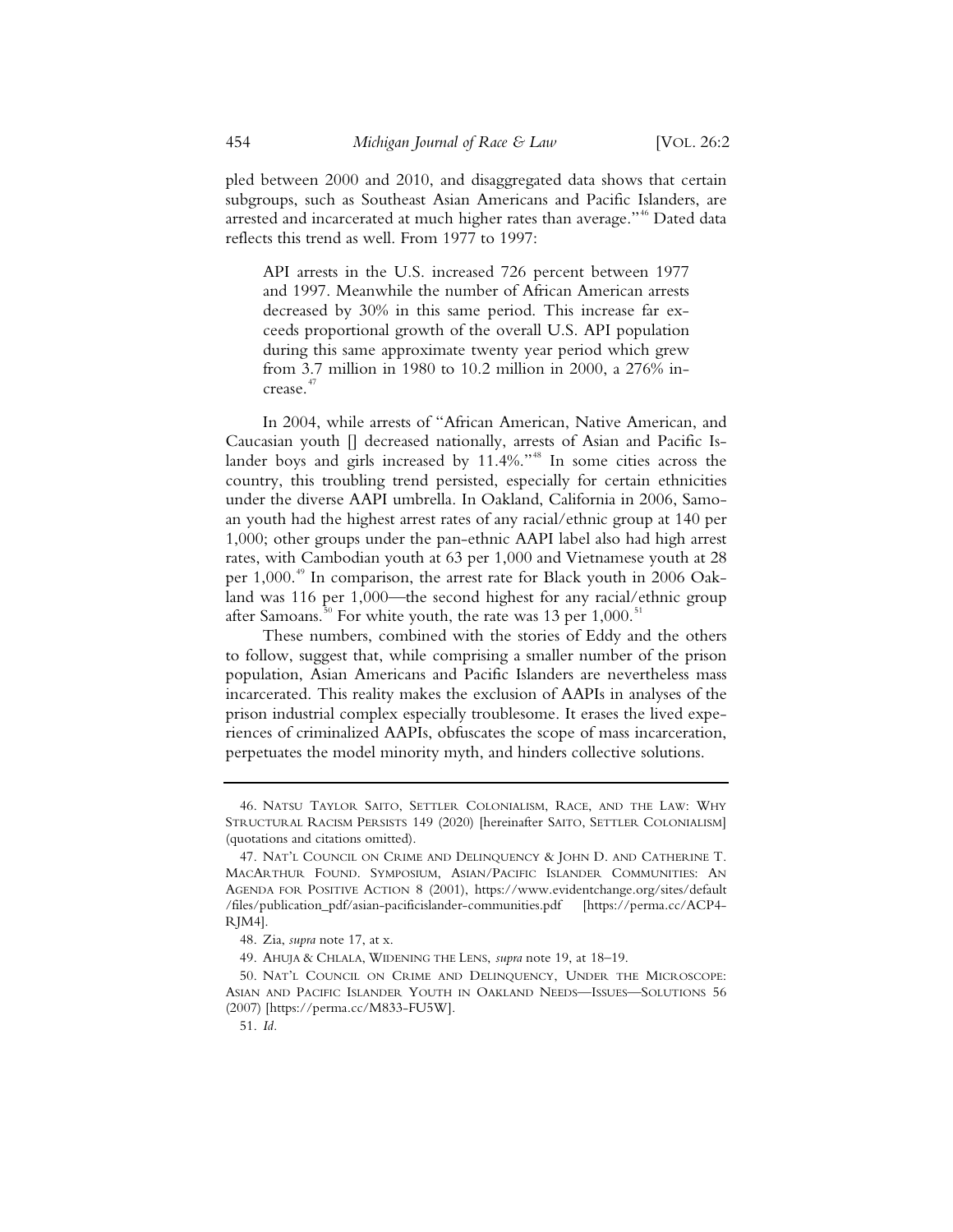This Article identifies and addresses the invisibility of criminalized AAPIs in critical analyses of crime and carcerality. In particular, I intercalate AAPIs into ongoing, powerful critiques of the prison industrial complex, including developing abolitionist scholarship. I argue that the model minority myth, an anti-Black racial project, leads to the exclusion of AAPIs in both mainstream and critical studies of crime and carcerality. I start this intervention by identifying and critiquing a lacuna within Asian American Jurisprudence, specifically its neglect of criminalized AAPI voices. I demonstrate that AAPIs are mass incarcerated by highlighting the lived experiences of AAPI youth with the school-to-prison pipeline as well as by excavating the minimal amount of publicly available data on AAPI prison populations. Adopting multidisciplinary and multimodal methods, I identify and analyze distinct forms of racial profiling and racialized bullying that drive AAPI students out of schools and into prisons. I pay particular attention to the criminalization of various subgroups under the "AAPI" umbrella as whiz kids, gang members, or terrorists. In uncovering previously unexamined dimensions of the criminal system, I stress how the exclusion of AAPIs in critical discourse obscures the actual scale of the carceral state, erases complex intra- and interracial dynamics of power, marginalizes criminalized AAPIs, and concurrently reinforces anti-Blackness and other toxic ideologies. Accordingly, while this Article nominally transcends the traditional Black/white paradigm, it in fact reaffirms critical race, intersectional, and abolitionist analyses of Blackness and criminalization. It also directly critiques and links Asian American Jurisprudence to ongoing abolitionist critiques of the prison industrial complex. I conclude the Article with a proffer of abolitionist solutions. I propose Ethnic Studies as a remedy to the school-to-prison pipeline and issue a call, particularly to AAPI communities, to engage in critical coalition-building.

The Article is divided into five parts. Part I is this introduction. Part II provides an overview of AAPI communities and delves into the model minority myth. I analyze the model minority myth as the dominant force shaping the public perception of AAPIs in the United States. Borrowing from scholars of Asian American Studies and Asian American Jurisprudence, I evaluate the myth as an inaccurate and pernicious stereotype that glosses over rampant inequalities and erases certain issues faced by AAPI communities, such as mass incarceration. I also discuss the myth's role in racial formations<sup>52</sup> in the United States, particularly its role in perpetuating anti-Blackness and colorblindness. Other related concepts such as

<sup>52.</sup> *See generally* MICHAEL OMI & HOWARD WINANT, RACIAL FORMATION IN THE UNITED STATES FROM THE 1960S TO THE 1990S (1994) (exploring, along with the role of race in society, the creation and ongoing development of the concepts of race and racism).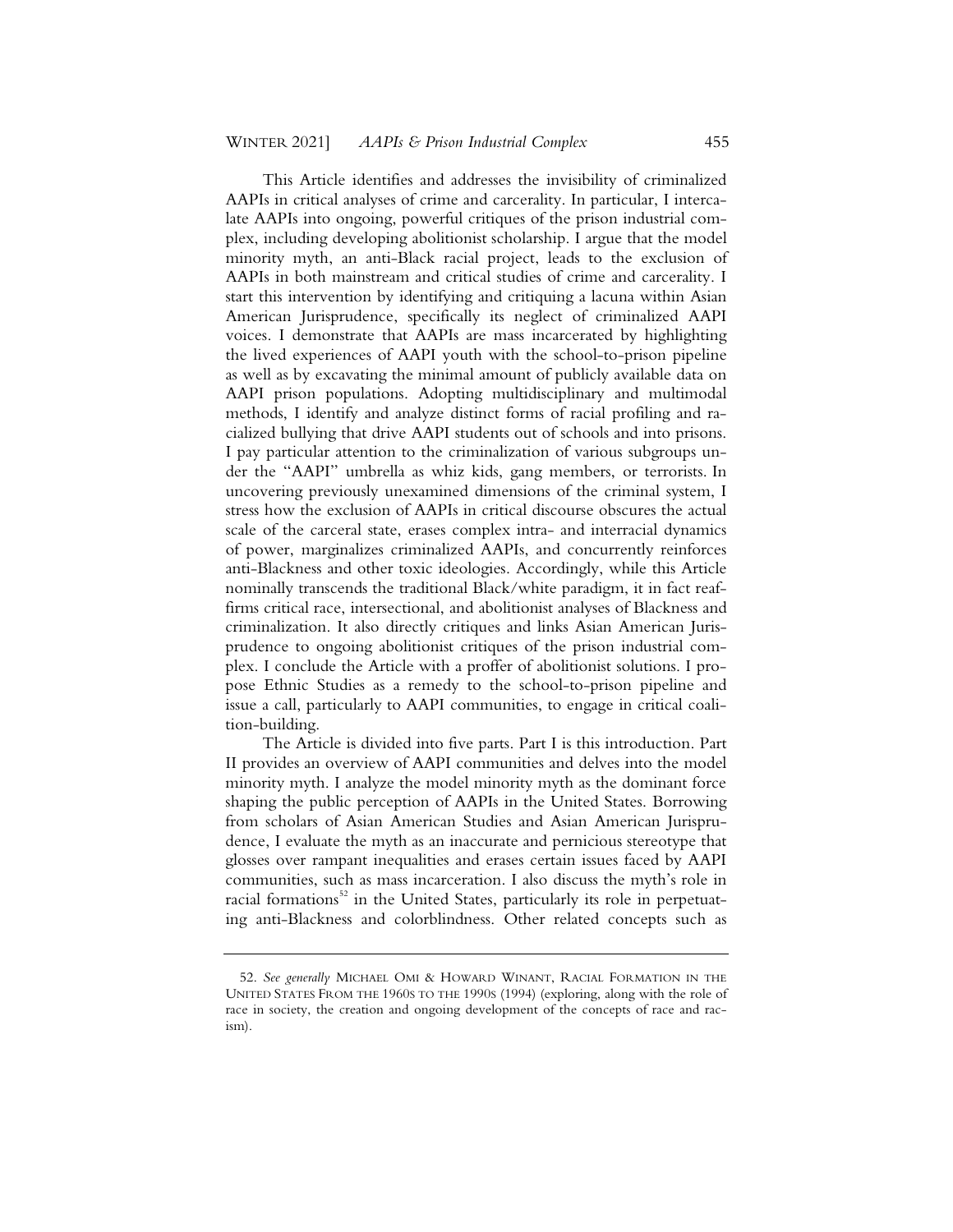"Yellow Peril" and intersectional stereotypes, like the "Dragon Lady," "Terrorist," and the hypermasculinized, athletic Pacific Islander, are also studied.<sup>53</sup> Part II also elaborates on the link between Orientalism and the model minority myth, arguing that each perpetuates hypervisibility while concurrently erasing AAPI struggles.

Part III identifies and discusses the conspicuous absence—or lacuna—of criminalized AAPI experiences in Asian American Jurisprudence and beyond. I argue that the field's inattention poses harmful implications that include the reinforcement of the model minority myth, the perpetuation of anti-Blackness, and the obstruction of a fuller critical understanding of the prison industrial complex. Throughout the section, I emphasize the importance of an intersectional, interconnected understanding of the prison industrial complex put forth by abolitionists, critical race theorists, and Black feminist scholars.

Part IV moves toward praxis. Part IV illustrates that AAPIs are indeed criminalized by the prison industrial complex vis-à-vis a critical reexamination of the school-to-prison pipeline. After providing a brief overview, I analyze traditional examinations of the school-to-prison pipeline as inadequate and exclusionary to AAPI youth. I then emphasize the unique forms of racial profiling of AAPI youth as "whiz kids," "gangsters," and "terrorists" that lead to criminalization. Part IV also investigates racialized bullying and mental health issues as other factors pushing AAPI youth out of schools and into the criminal system. Throughout Part IV, considerable attention is paid to specific subgroups under the all-encompassing umbrella "AAPI" to expose how reinforcing and even contradictory forms of racialization occur simultaneously to criminalize AAPI youth. Additionally, I map the experiences of criminalized AAPI youth onto the larger context of the prison industrial complex, showing the harms of excluding, and the boons of including, AAPIs in critical analyses of crime.

Part V synthesizes lessons learned from Parts I, II, III, and IV collectively. It outlines the dire material, social, and theoretical impact of erasure. I also propose solutions such as Ethnic Studies to explicitly tackle the distinct forms of discrimination AAPI youth face and further the fight to end the school-to-prison pipeline. Abolitionist principles heavily inform these suggestions. Part V closes the Article with a call for more meaningful coalitions between and among various groups that integrate a truly intersectional, interconnected, "both/and" analysis of race, power, and justice.

<sup>53.</sup> *See infra*, Part II.C.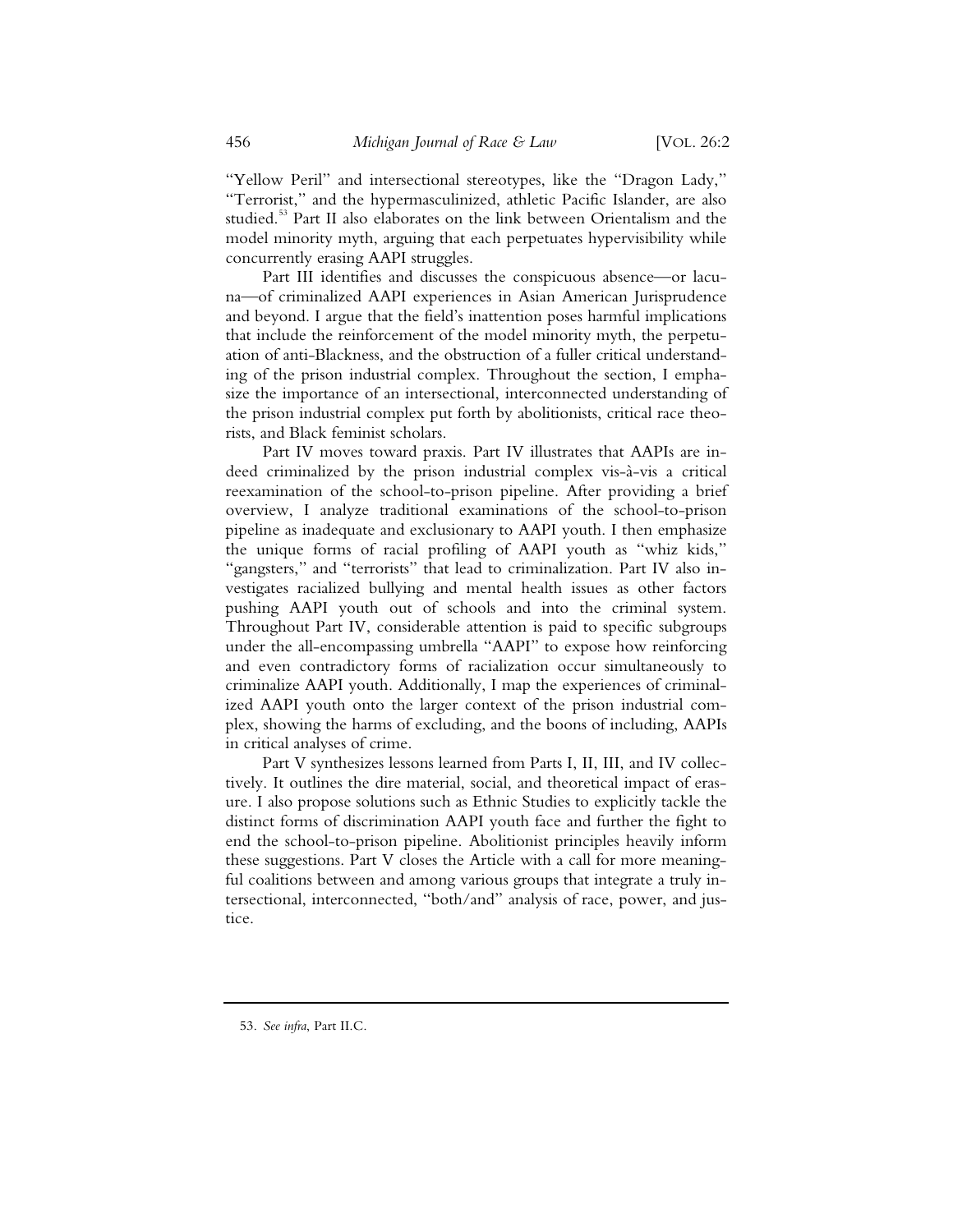#### II. Who Are Asian Americans and Pacific Islanders?

AAPIs remain the fastest growing minority population in the United States.<sup>54</sup> They total 24.2 million individuals and comprise around six percent of the entire U.S. population.<sup>55</sup> The U.S. Census Bureau defines "Asian" as "[a] person having origins in any of the original peoples of the Far East, Southeast Asia, or the Indian subcontinent including, for example, Cambodia, China, India, Japan, Korea, Malaysia, Pakistan, the Philippine Islands, Thailand, and Vietnam."<sup>56</sup> A Pacific Islander, according to the Census Bureau, is "[a] person having origins in any of the original peoples of Hawaii, Guam, Samoa, or other Pacific Islands."<sup>57</sup>

In reality, the pan-ethnic label covers over sixty-seven cultural, ethnic, religious, and national communities including Asian Indian, Bangladeshi, Burmese, Chinese, Filipino, Guamanian, Hmong, Indonesian, Iwo Jiman, Japanese, Korean, Lao, Malaysian, Maldivian, Marshallese, Micronesian, Native Hawaiian, Nepalese, Okinawan, Pakistani, Palauan, Singaporean, Samoan, Tahitian, Taiwanese, Thai, Tibetan, Vietnamese, and many others.<sup>58</sup> There are evidently multiple identities and subgroups e.g., East Asians, Southeast Asians, South Asians, West Asians, Micronesians, Polynesians—under the pan-ethnic "AAPI." Each of these identities and subgroups have shared and unique histories, patterns of immigration to the United States, and relationships with each other. Some arrive to the United States as refugees (mainly Southeast Asians); some arrive as

56. U.S. Census Bureau, *About Race* (Oct. 16, 2020), https://www.census.gov/topics /population/race/about.html [https://perma.cc/QQ96-HRH2].

<sup>54.</sup> Karthick Ramakrishnan & Patricia Eng, *AAPI Mapping Tool for #2020Census and Beyond*, AAPI DATA: DATA BITS (Jan. 30, 2020), http://aapidata.com/blog/aapimapping-2020/; KARTHICK RAMAKRISHNAN & FARAH Z. AHMAD, STATE OF ASIAN AMERICANS AND PACIFIC ISLANDER SERIES: A MULTIFACETED PORTRAIT OF A GROWING POPULATION 1-2 (2014), http://aapidata.com/wp-content/uploads/2015/10 /AAPIData-CAP-report.pdf [https://perma.cc/VC7H-64AK].

<sup>55.</sup> U.S. Census Bureau, *Asian American and Pacific Islander Heritage Month: May 2020* (Apr. 30, 2020), https://www.census.gov/newsroom/facts-for-features/2020/aian.html [https://perma.cc/BR7J-59LV].

<sup>57.</sup> *Id.*; *see also* U.S. CENSUS BUREAU, ASIAN AND PACIFIC ISLANDER POPULATION IN THE UNITED STATES (2018), https://www.census.gov/content/dam/Census/library /visualizations/2018/comm/2018-api.pdf (noting AAPI population groups).

<sup>58.</sup> *See* Valerie Ooka Pang, Peggy P. Han & Jennifer M. Pang, *Asian American and Pacific Islander Students: Equity and the Achievement Gap*, 40 EDUC. RESEARCHER 378, 381 (2011); White House Initiative on Asian Americans and Pacific Islanders, *Critical Issues Facing Asian Americans and Pacific Islanders*, [hereinafter WHIAAPI, Critical Issues] https:/ /obamawhitehouse.archives.gov/administration/eop/aapi/data/critical-issues [https://perma.cc /K362-HBNY] (last visited May 14, 2022).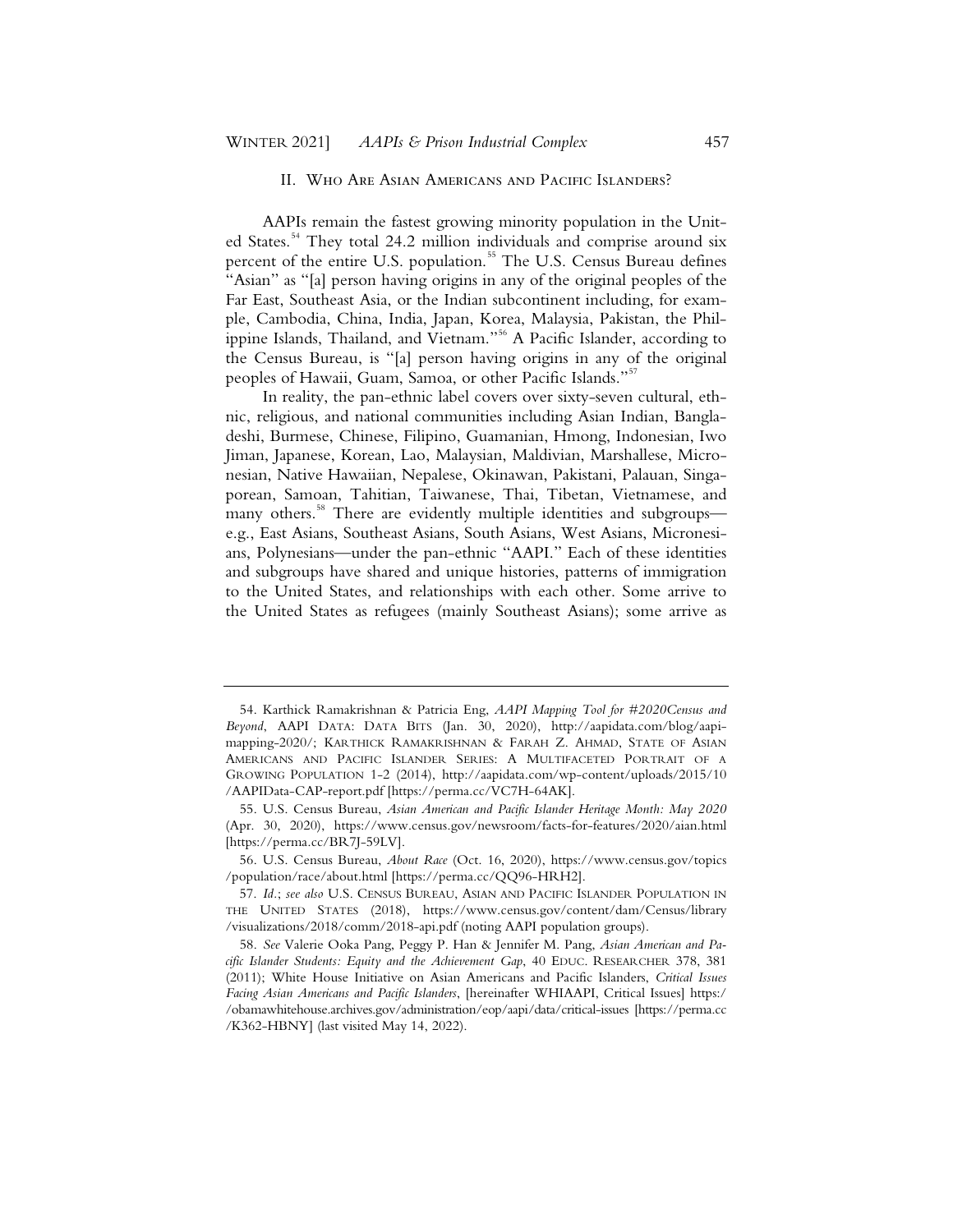migrant workers (like early Chinese and Filipino laborers in California).<sup>59</sup> Some are haunted by the shadow of U.S. colonialism and imperialism (e.g., Filipinos, Guamanians, American Samoans, Native Hawaiians), and some have been in conflict with each other (such as Japanese occupation of the Philippines and Korea at various points).<sup>60</sup> It is necessary to observe here that some Asian Americans and Pacific Islanders also fall under the AMEMSA label signifying Arab, Middle Eastern, Muslim, and South Asian.<sup>61</sup>

AAPIs are also diverse in other ways. They are the most religiously and linguistically diverse group in the country.<sup>62</sup> Around 66 percent of Asian Americans and 16 percent of Pacific Islanders are foreign-born, with AAPIs arriving to the United States as documented and undocumented immigrants, migrant workers, and refugees.<sup>63</sup> Nationwide, "there are an estimated 1,532,304 undocumented AAPIs" comprising 13.9 percent of the entire undocumented population in the country.<sup>64</sup> Despite these evident diversities, Asian Americans and Pacific Islanders are often painted with a singular, stereotypical stroke and cast as the "model minority."

#### A*. The Model Minority Myth*

The designation of "model minority"<sup>65</sup> suggests that AAPIs are doing extremely well on their own in the United States in spite of being a minority group. Such success is attributed to their own hard work, thriftiness, innate intelligence, and law-abiding nature.<sup>66</sup> The designation is often supported through statistics citing high educational attainment rates and household incomes contrasted with low poverty and crime rates.<sup>6</sup>

<sup>59.</sup> *See generally* ETHNICITIES: CHILDREN OF IMMIGRANTS IN AMERICA (Rubén G. Rumbaut & Alejandro Portes eds., 2001); *see also* RAMAKRISHNAN & AHMAD, *supra* note 54; Torok, *supra* note 31, at 675-77.

<sup>60.</sup> *See, e.g.*, Rumbaut & Portes, *supra* note 59; RAMAKRISHNAN & AHMAD, *supra* note 54, at 22; Torok, *supra* note 31, at 675-77.

<sup>61.</sup> Extended discussion of the complex racial dynamics of the AMEMSA label and the group's inclusion is found in Part II, *infra*.

<sup>62.</sup> RAMAKRISHNAN & AHMAD, *supra* note 54, at 19, 34.

<sup>63.</sup> *Id.* at 23-31.

<sup>64.</sup> TOM K. WONG, CTR. FOR MIGRATION STUD., REACHING UNDOCUMENTED ASIAN AMERICANS AND PACIFIC ISLANDERS IN THE UNITED STATES (2015), https:/ /doi.org/10.14240/cmsesy070615 [https://perma.cc/G9JR-U5SW].

<sup>65.</sup> *See supra* note 20 (providing sources defining the model minority myth). 66. *Id.*

<sup>67.</sup> *See, e.g.*, Margaret Simms, *"Model Minority" Myth Hides the Economic Realities of Many Asian Americans*, URB. INST.: URBAN WIRE (May 2, 2017), https://www.urban.org /urban-wire/model-minority-myth-hides-economic-realities-many-asian-americans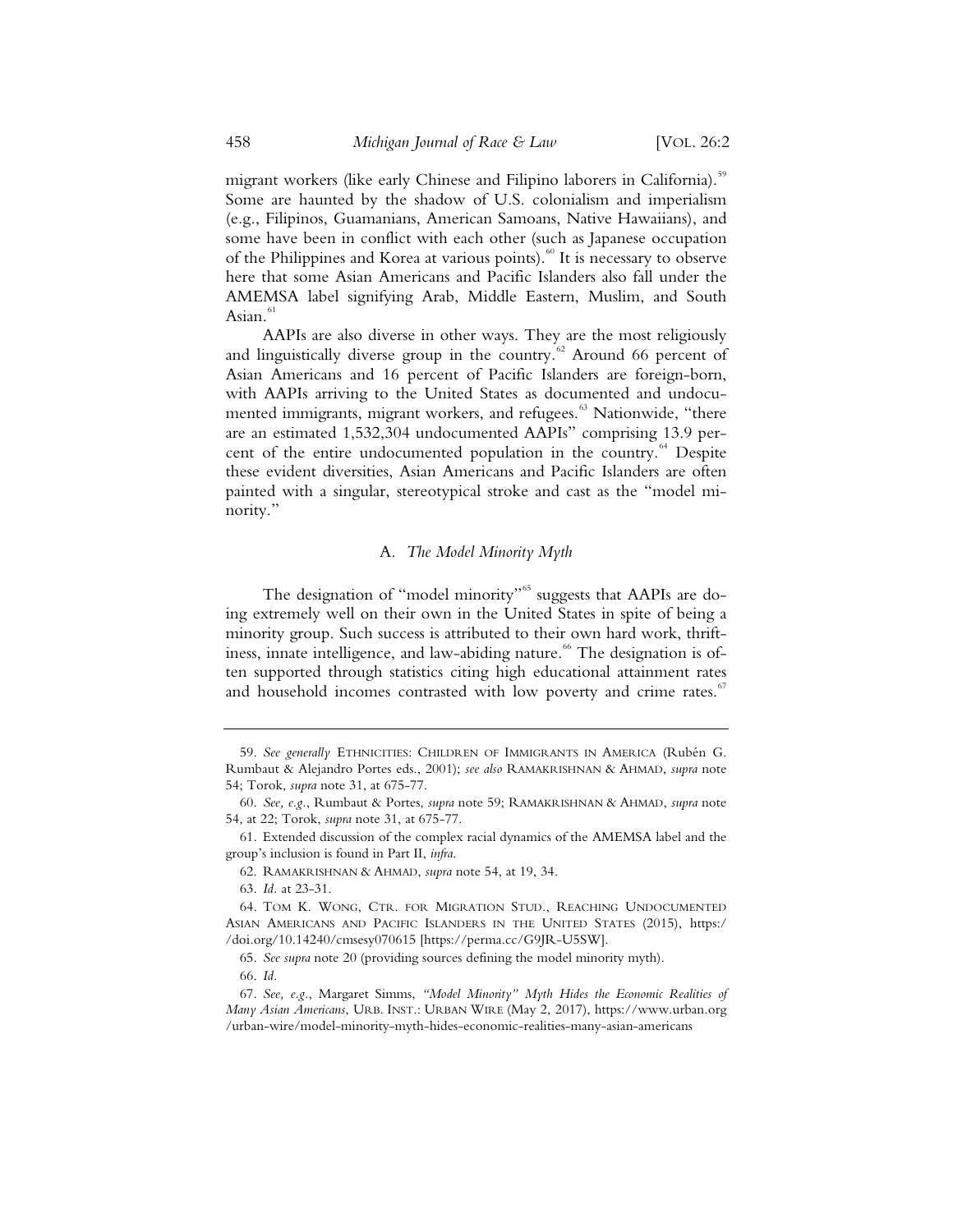Indeed, aggregated and popularized data like those from the Pew Research Center's *The Rise of Asian Americans*<sup>68</sup> report seem to verify the model minority myth. According to the report, 49 percent of Asian Americans over the age of twenty-five have a bachelor's degree or higher, versus 28 percent of the U.S. population and 31 percent of whites.<sup>69</sup> The report also indicates that Asian Americans' median household income is \$66,000, in comparison to \$49,800 for the U.S. population and  $$54,000$  for whites.<sup>7</sup>

Mainstream media peddles these perceptions, too, with contemporary and tokenizing headlines.<sup>71</sup> Since the 1960s, media coverage has reflected an enduring depiction of AAPIs as the model minority. The term "model minority" originates from sociologist William Petersen's 1966 article in the *New York Times Magazine* titled "Success Story, Japanese American Style," which was followed by similar articles like the *U.S. News & World Report*'s "Success Story of One Minority Group in U.S."<sup>72</sup> These articles celebrated the success of certain Asian American groups the Japanese and Chinese, respectively—and posited that they were faring exceptionally well despite facing histories of racial oppression such as Japanese internment and the Chinese Exclusion Act of 1882.<sup>73</sup> The articles explicitly opined that Asians were prospering, unlike other "problem minorities" like African Americans, through their own impressive culture, discipline, intelligence, and work ethic.<sup>74</sup> Notably, these articles came out

<sup>[</sup>https://perma.cc/2E3Q-45BQ] ("Asian Americans have been referred to as a 'model minority' based, in part, on easily available statistics.").

<sup>68.</sup> PEW RSCH. CTR., THE RISE OF ASIAN AMERICANS (June 19, 2012), https:/ /www.pewsocialtrends.org/2012/06/19/the-rise-of-asian-americans/ [https://perma.cc /W9A9-RR6P] (last updated Apr. 4, 2013). These data sets are specific to Asian Americans, but because the government and other institutions, such as schools and the press, often employ the pan-ethnic label of AAPI, Pacific Islanders become subsumed under the label as well. In short, the aggregated data also becomes associated with Pacific Islanders, a problematic outcome as Pacific Islanders, like certain Southeast Asian communities, suffer high rates of poverty, discussed *infra*.

<sup>69.</sup> *Id.*

<sup>70.</sup> *Id.*

<sup>71.</sup> Consider the headlines in *supra* note 18.

<sup>72.</sup> *See* TAKASHI FUJITANI, RACE FOR EMPIRE: KOREANS AS JAPANESE AND JAPANESE AS AMERICANS DURING WORLD WAR II 230 (2011); Frances Kai-Hwa Wang, *50 Years Later, Challenging the 'Model Minority Myth' Through #ReModelMinority*, NBC NEWS (Jan. 11, 2016, 8:29 AM), http://www.nbcnews.com/news/asian-america/50-years-laterchallenging-model-minority-myth-through-remodelminority-n493911 [https://perma.cc /38VJ-7PRA]; *see also* William Petersen, *Success Story, Japanese American Style*, N.Y. TIMES MAG. (Jan. 9, 1966); *Success Story of One Minority Group in U.S.*, U.S. NEWS & WORLD REP. (Dec. 26, 1966), [https://perma.cc/9XMJ-L65S].

<sup>73.</sup> *See* FUJITANI, *supra* note 72; Kai-Hwa Wang, *supra* note 72.

<sup>74.</sup> FUJITANI, *supra* note 72.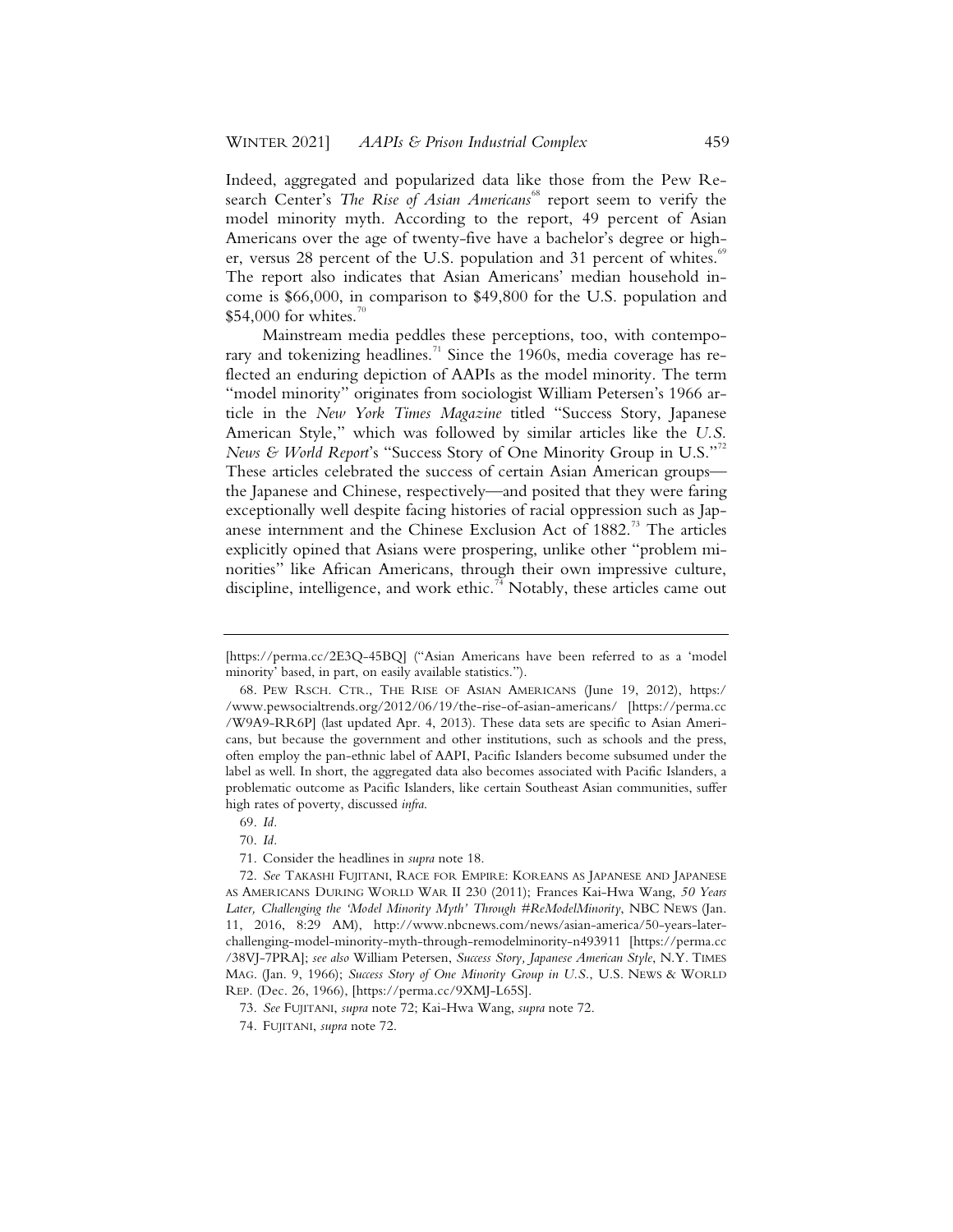a year after the Moynihan Report, which "blamed African American culture and family structure for African Americans' socio-economic problems."<sup>75</sup> Equally important to note is that the 1960s were a time of immense racial justice activism, with Black communities leading the fight to secure civil rights. $\frac{7}{6}$ 

Recognizing this historical context suggests that the model minority myth was fabricated to hinder the Civil Rights Movement and pit minority groups against one another.<sup>77</sup> Indeed, as multiple scholars indicate, at the heart of the model minority myth are principles of colorblindness, post-racialism, and meritocracy—that through hard work, thrift, and discipline, AAPIs transcend racism and attain profound successes.<sup>78</sup> Under these principles, the struggles of other minority groups are attributed to their own individual failings or characteristics rather than institutional and structural barriers. This "blame game" effectively delegitimizes demands for equality while hindering collective action.<sup>79</sup> During the Civil Rights Movement, the model minority myth helped cast Black communities as lazy, entitled, and belligerent, a direct contrast to the supposedly quiet, hardworking, and successful AAPIs.<sup>80</sup> In short, the "positive stereotype" of the model minority myth is a racist, xenophobic, anti-Black white supremacist project.

#### B*. Historical Perspective: From Subhuman to Superhuman*

The imagining of AAPIs as model minorities stands in stark contrast not only to perceptions of other communities of color, but also to historical depictions of AAPIs themselves. Throughout history, Asian Americans and Pacific Islanders have been cast as the "Yellow Peril"—morally corrupt perpetual aliens who carried hidden agendas of conquest and

<sup>75.</sup> Kai-Hwa Wang, *supra* note 72; STACEY J. LEE, UNRAVELING THE "MODEL MINORITY" STEREOTYPE: LISTENING TO ASIAN AMERICAN YOUTH 6 (2d ed. 2009).

<sup>76.</sup> *See generally Eyes on the Prize* (PBS television broadcast Apr. 4, 2021), https:/ /www.pbs.org/wgbh/americanexperience/films/eyesontheprize/.

<sup>77.</sup> *See, e.g.*, Gotanda, *New Directions*, *supra* note 31, at 5 (explaining that the model minority myth's "origins in 1965 inserted Asian Americans into the Civil Rights struggles as an intermediate group between Blacks and Whites.").

<sup>78.</sup> *See, e.g.*, FUJITANI, *supra* note 72; STACEY J. LEE, *supra* note 75, at 6-7; Tamara Nopper, *Asian Americans, Deviance, Crime, and the Model Minority Myth*, *in* COLOR BEHIND BARS: RACISM IN THE U.S. PRISON SYSTEM, 207-43 (Scott Wm. Bowman ed., 2014); Bic Ngo & Stacey J. Lee, *Complicating the Image of Model Minority Success: A Review of Southeast Asian American Education*, 77 REV. EDUC. RSCH. 415 (2007) [hereinafter Ngo & Lee, *Complicating the Image*].

<sup>79.</sup> FUJITANI, *supra* note 72.

<sup>80.</sup> *See* FUJITANI, *supra* note 72; Kai-Hwa Wang, *supra* note 72; Gotanda, *New Directions*, *supra* note 31, at 5.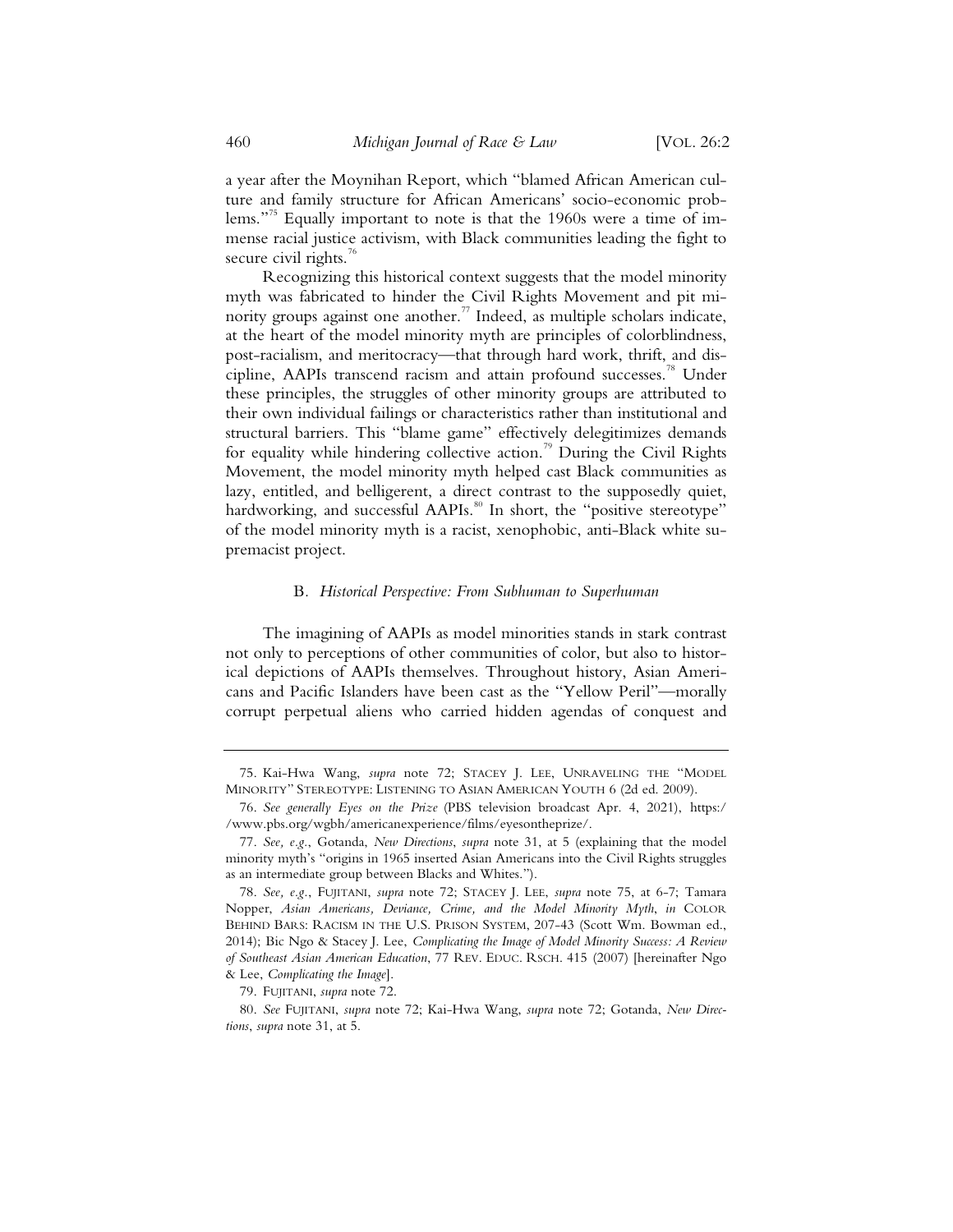threatened white racial purity and American democracy.<sup>81</sup> Characterized as "Orientals" who ate vermin and "murder[ed] young girls to drink certain bodily fluids,"<sup>82</sup> AAPIs were criminalized through various means including anti-miscegenation laws, immigration exclusion acts, and mass internment.<sup>83</sup> The Supreme Court itself subscribed to these views, and in some ways, cemented them.<sup>84</sup>

The shift of AAPI perceptions from subhuman aliens to virtually superhuman model minorities further underlines the link between the model minority myth and white supremacy. The shift specifically reflected changing white supremacist interests. During World War II, for example, Japanese people were depicted as the ultimate embodiment of Yellow Peril—a characterization that informed their mass internment after the bombing of Pearl Harbor.<sup>85</sup> As Professor Neil Gotanda writes, "[t]he idea that many Japanese would 'actually' sympathize with Japan as a matter of 'human nature' was a simple extension of [the Yellow Peril stereotype] and was shared by many Americans."<sup>86</sup> Yet in the decades after the War, Japanese people underwent a "gendered racial rehabilitation" that transformed them into model minorities in the public imagination.<sup>87</sup> This timely shift from Yellow Peril—which enabled mass internment—to "model minority" served to quell the Civil Rights Movement domestically.<sup>88</sup> But the shift in perception also helped justify American intervention in Asia to "save" it from communism and to

<sup>81.</sup> Rhoda J. Yen, *Racial Stereotyping of Asians and Asian Americans and Its Effect on Criminal Justice: A Reflection on the Wayne Lo Case*, 7 ASIAN L.J. 1, 6 (2000). *See generally*  Leti Volpp, *Divesting Citizenship: On Asian American History and the Loss of Citizenship Through Marriage*, 53 UCLA L. REV. 405, 411-12 (2005) [hereinafter Volpp, *Divesting Citizenship*]; SUSAN KOSHY, SEXUAL NATURALIZATION: ASIAN AMERICANS AND MISCEGENATION 2 (2004) [hereinafter KOSHY, SEXUAL NATURALIZATION].

<sup>82.</sup> Yen, *supra* note 81, at 27.

<sup>83.</sup> *See, e.g.*, KOSHY, SEXUAL NATURALIZATION, *supra* note 81, at 1-25; ELAINE LOW, AN UNNOTICED STRUGGLE: A CONCISE HISTORY OF ASIAN AMERICAN CIVIL RIGHTS ISSUES (2008) [https://perma.cc/THN5-GLWF].

<sup>84.</sup> *See, e.g.*, Neil Gotanda, *"Other Non-Whites" in American Legal History: A Review of*  Justice at War, 85 COLUM. L. REV. 1186, 1190 (1985) (discussing how the majority opinion and dissent in *Wong Kim Ark* embodied the view that the Chinese are unassimilable foreigners who are "of a distinct race and religion, remaining strangers in the land, residing apart by themselves, tenaciously adhering to the customs and usages of their own country, unfamiliar with our institutions, and apparently incapable of assimilating with our people, might endanger good order, and be injurious to the public," which helped define the racial classification of "Oriental.").

<sup>85.</sup> *Id.* at 1191.

<sup>86.</sup> *Id.* at 1190.

<sup>87</sup>**.** JODI KIM, ENDS OF EMPIRE: ASIAN AMERICAN CRITIQUE AND THE COLD WAR, 95-142 (2010).

<sup>88.</sup> *See, e.g.*, Gotanda, *New Directions*, *supra* note 77.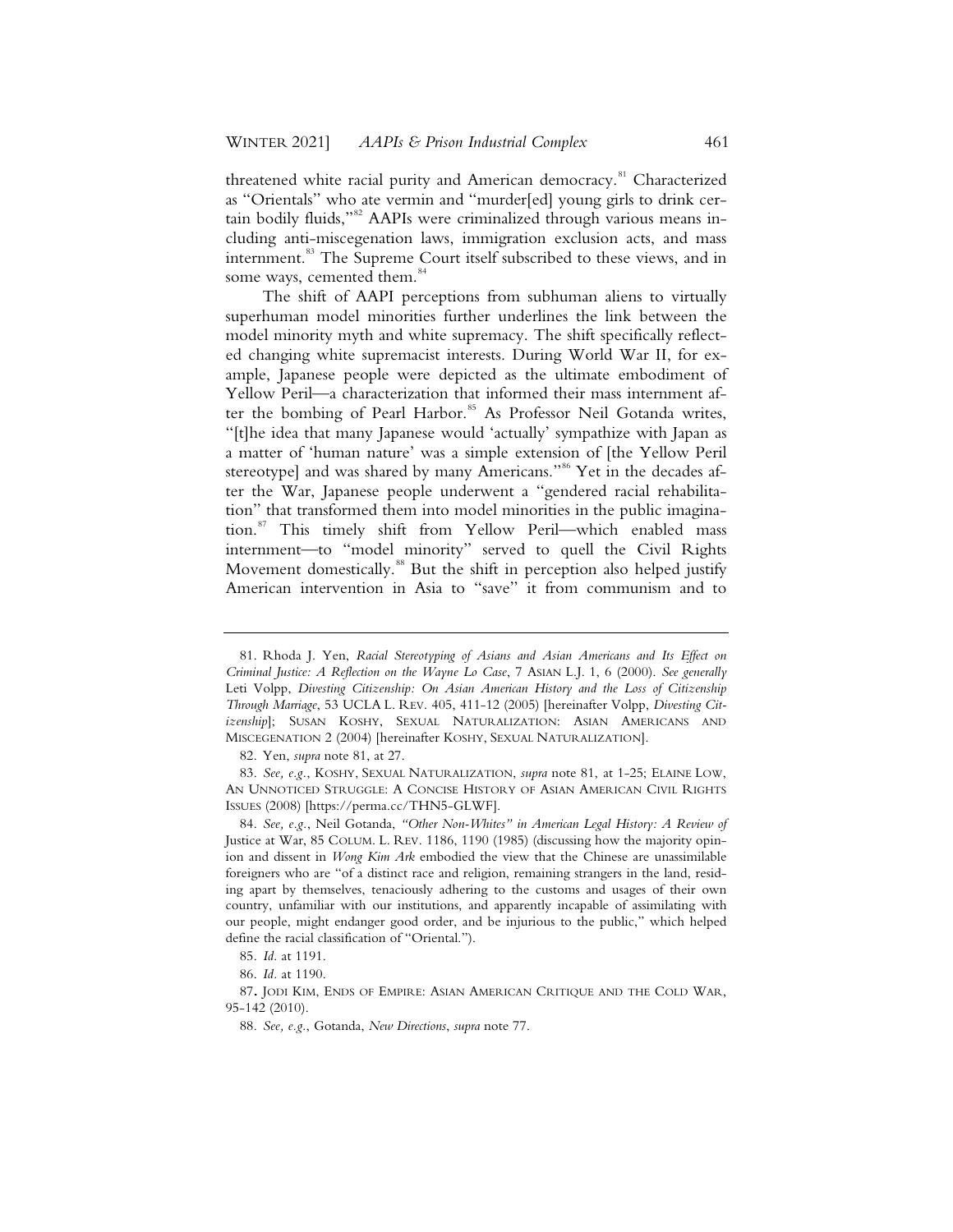promote "freedom" and capitalism.<sup>89</sup> Accordingly, the "miraculous metamorphosis"<sup>90</sup> from Yellow Peril to model minority not only reinforced racial oppression domestically but also pushed U.S. imperialist policies abroad.

While distinct, the Yellow Peril stereotype and the model minority myth reflect similar processes of Orientalism.<sup>91</sup> Both cast AAPIs as inherent and perpetual foreigners—alien and exotic peoples who stand in opposition to whites and the West.<sup>92</sup> And while the model minority myth is the dominant perception of AAPIs today, semblances of Yellow Peril persist and interact with the myth. Exaggerated perceptions of AAPI success today foster fear and hate within white communities who perceive AAPIs as social and economic threats.<sup>93</sup> This characterization of AAPIs as domestic and global competition mirrors Yellow Peril racial anxieties that have historically cast AAPIs as job-stealing and corrupting immigrants.<sup>94</sup> This is also the same view that informed lynchings and exclusionary policies like the Chinese Exclusion Act.<sup>95</sup>

Recently, these racial anxieties have not only persisted but evolved. In the age of COVID-19, AAPIs are now considered even greater social, economic, *and* biopolitical threats. AAPIs are blamed for the coronavirus pandemic, which has been repeatedly called the "Kung Flu" and "China Plague" by a previously sitting President of the United States.<sup>96</sup> Hate crimes and other forms of racist violence against AAPIs, as during other

95. *Id.*

<sup>89.</sup> KIM, *supra* note 87, at 102-04.

<sup>90.</sup> *See* FUJITANI, *supra* note 72, at 231-32.

<sup>91. &</sup>quot;Edward Said describes Orientalism as a master discourse of European civilization that constructs and polarizes the East and the West. Western representations of the East serve not only to define those who are the objects of the Orientalizing gaze, but also the West, which is defined through its opposition to the East. Thus, for example, the West is defined as modern, democratic, and progressive, through the East being defined as primitive, barbaric, and despotic." Leti Volpp, *The Citizen and the Terrorist* 49 UCLA L. REV. 1575, 1586 (2002).

<sup>92.</sup> *Id. See also* Gotanda, *New Directions*, *supra* note 31, at 41-43.

<sup>93.</sup> *See, e.g.*, Yen, *supra* note 81 at 5; SAITO, SETTLER COLONIALISM, *supra* note 46, at 148-51.

<sup>94.</sup> *See, e.g.*, SAITO, SETTLER COLONIALISM, *supra* note 46, at 150-53.

<sup>96.</sup> Bruce Y. Lee, *Trump Once Again Calls Covid-19 Coronavirus the 'Kung Flu'*, FORBES (June 24, 2020, 12:20 AM), https://www.forbes.com/sites/brucelee/2020/06/24/trumponce-again-calls-covid-19-coronavirus-the-kung-flu/?sh=4c48c67a1f59 [https://perma.cc /TQT6-5QSK]; Kimmy Yam, *Donald Trump Touts Racial Equality While Referring to COVID-19 as 'China plague'*, NBC NEWS (June 5, 2020, 12:55 PM), https:/ /www.nbcnews.com/news/asian-america/donald-trump-touts-racial-equality-whilereferring-covid-19-china-n1226176 [https://perma.cc/VA8F-9BX3].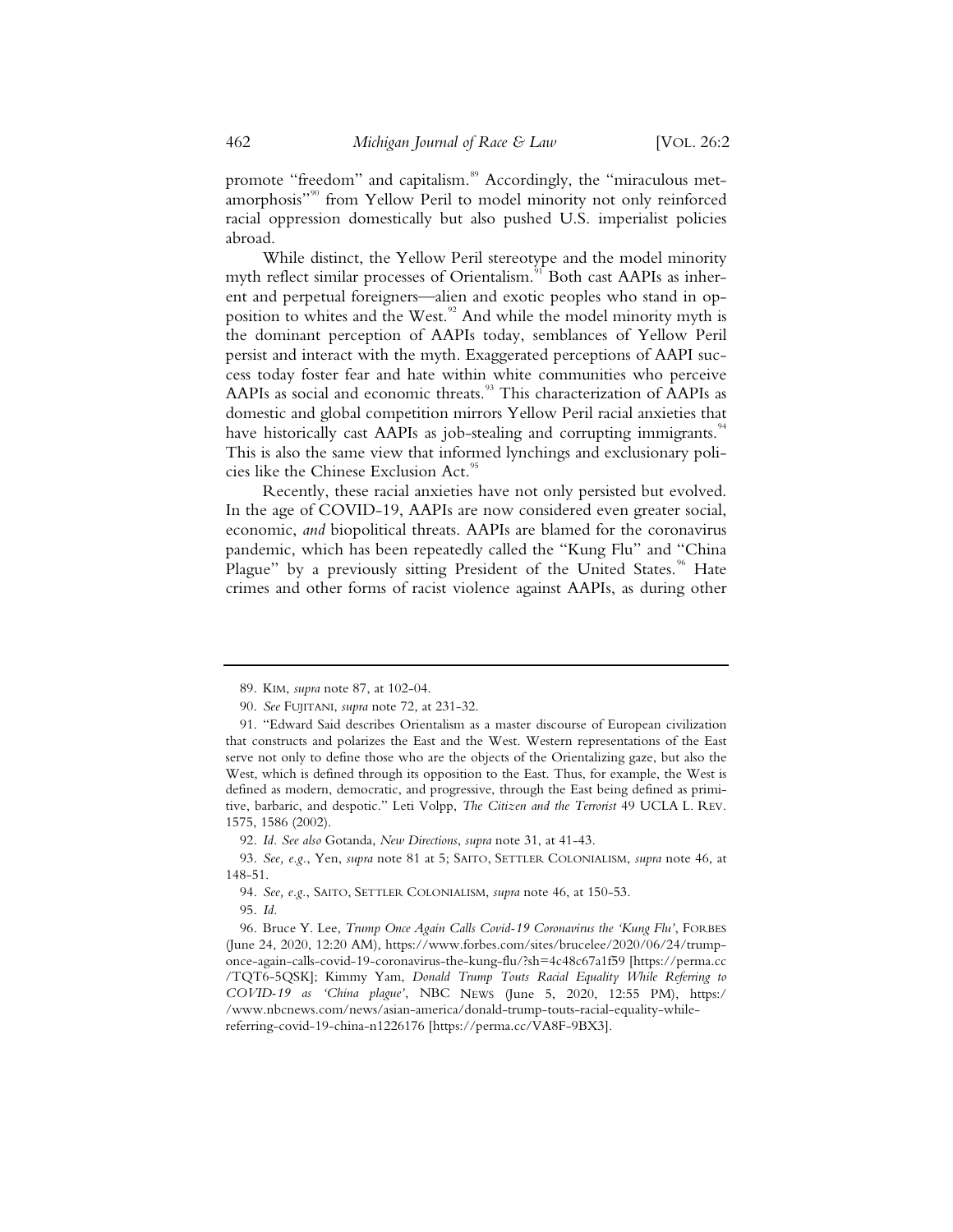pandemics, have surged in consequence. $97$  Other contemporary examples of the interplay, perhaps fusion, of the Yellow Peril stereotype and model minority myth include the representation of AAPIs as "bumbling, squinty-eyed tourists, shrieking martial artists[,] opium-sniffing underworld lords," or as evil geniuses.<sup>98</sup> These characterizations are more than just interrelated archetypes; they are factors that criminalize AAPIs to $day.$ 

Beyond its compatibility with widespread white supremacist interests, the enduring nature of the model minority myth is attributable to its own self-sustaining nature. By stressing the innateness of AAPIs' intelligence and diligence, the myth obscures the actual social, legal, and political mechanisms that uphold it. Few acknowledge the tie between the success of particular AAPI groups, like certain subsets of East and South Asians, to the Immigration and Nationality Act of 1965 (INA). The INA prioritized entry for highly educated and professional immigrants.<sup>100</sup> Thus, many Asian immigrants permitted to come to the United States arrived with high levels of capital including professional degrees and English proficiency—factors that typically forecast "upward" trajectories of immi-

<sup>97.</sup> Just in the first few months of 2021, an array of horrific hate crimes has targeted Asian elders, who already bear the brunt of the pandemic. *See, e.g.*, Press Release, Nicholas Turton, Stop AAPI Hate, New Data on Anti-Asian Hate Incidents Against Elderly and Total National Incidents in 2020 (Feb. 9, 2021), https://secureservercdn.net /104.238.69.231/a1w.90d.myftpupload.com/wp-content/uploads/2021/02/Press-

Statement-re\_-Bay-Area-Elderly-Incidents-2.9.2021-1.pdf 6FK9] (also noting that over 2,800 violent incidents against AAPIs have been reported from March 2020 to December 2020); *Reports of Anti-Asian Assaults, Harassment and Hate Crimes Rise as Coronavirus Spreads*, ANTI-DEFAMATION LEAGUE: ADL BLOG (June 18, 2020), https://www.adl.org/blog/reports-of-anti-asian-assaults-harassment-and-hatecrimes-rise-as-coronavirus-spreads [https://perma.cc/57RY-3SU6] (listing numerous incidents of coronavirus-related hate crimes throughout 2020); Neil G. Ruiz, Juliana Menasce Horowtiz & Christine Tamir, *Many Black and Asian Americans Say They Have Experienced Discrimination Amid the COVID-19 Outbreak*, PEW RSCH. CTR. (July 1, 2020), https://www.pewsocialtrends.org/2020/07/01/many-black-and-asian-americans-say-

they-have-experienced-discrimination-amid-the-covid-19-outbreak/ [https://perma.cc /AA97-72NA] ("Asian Americans are more likely than any other group to say they have been subject to slurs or jokes because of their race or ethnicity since the coronavirus outbreak: 31% say this has happened to them, compared with 21% of Black adults, 15% of Hispanic adults and 8% of white adults. About a quarter (26%) of Asian Americans and 20% of Black Americans say they feared someone might threaten or physically attack them, more than the shares of white and Hispanic Americans."). *See also* Angela R. Gover, Shannon B. Harper & Lynn Langton, *Anti-Asian Hate Crime During the COVID-19 Pandemic: Exploring the Reproduction of Inequality*, 45 AM. J. CRIM. JUST. 647, 647 (2020).

<sup>98.</sup> Yen, *supra* note 81, at 8.

<sup>99.</sup> *See infra*, Part III.

<sup>100.</sup> *See, e.g.,* JENNIFER LEE & MIN ZHOU, THE ASIAN AMERICAN ACHIEVEMENT PARADOX 6 (2015); ETHNICITIES, *supra* note 59, at 160-61.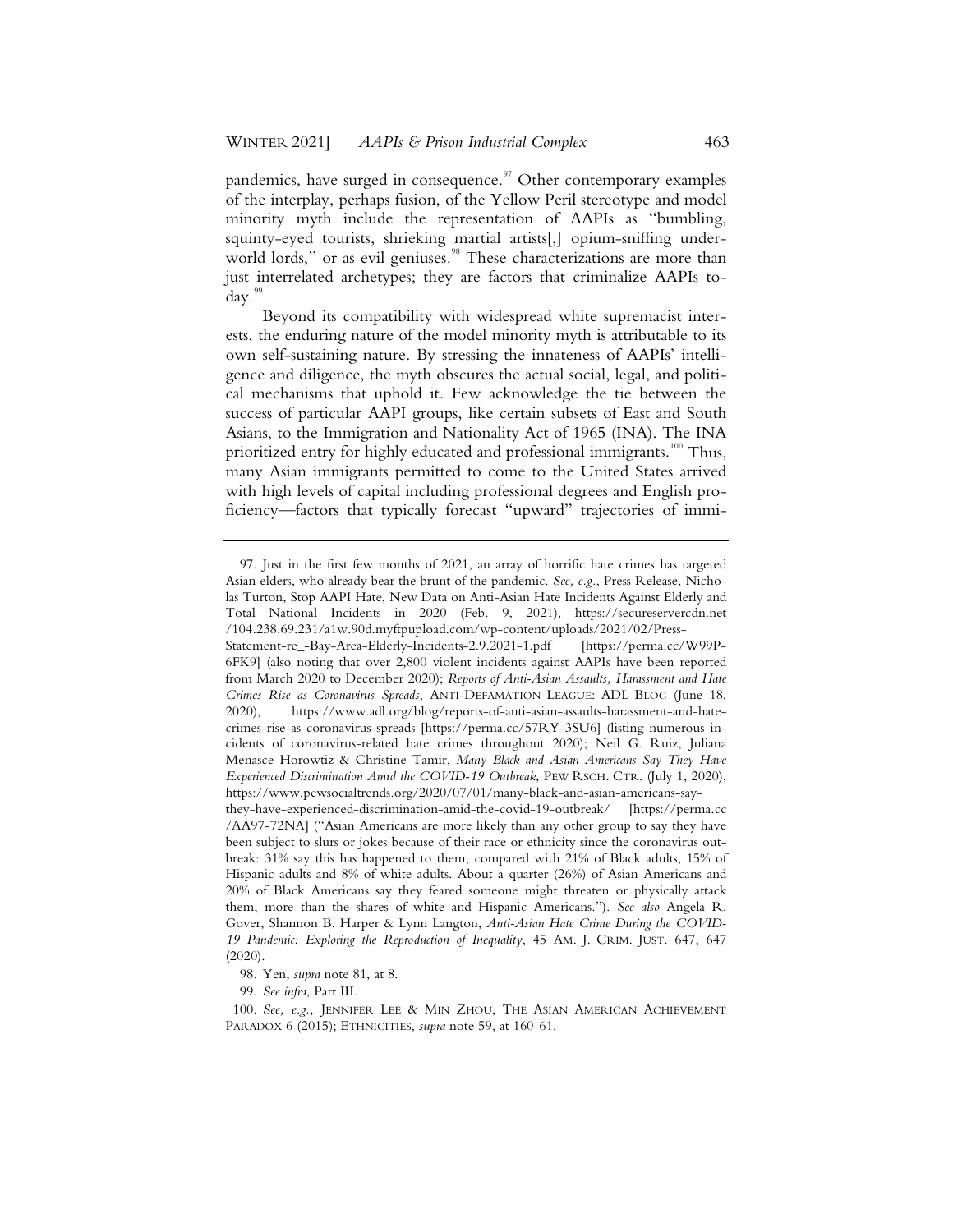grants upon arrival.<sup>101</sup> The valuable capital brought by these immigrants is perhaps one of the many factors that explain the oft-cited, bloated statistics suggesting extreme success of AAPIs.<sup>102</sup> In other words, it makes sense that AAPI communities may have higher educational levels, for example, because the very immigration policies that allow their entry require such credentials.

Nevertheless, most data highlighting the supposed success of AAPIs as a group can easily be disproven upon interrogation. For example, when factors such as the number of hours worked and total number of workers per household—typically higher for immigrant communities<sup>103</sup> are considered, the average household income for AAPIs plummets compared to whites.<sup>104</sup> Similarly, when data about AAPIs is disaggregated, the supposition that they are all prospering crumbles.<sup>105</sup> Poverty rates for certain communities under the label are devastatingly high. From 2006 to 2010, 27 percent of Hmong, 21.1 percent of Bangladeshi, 18.9 percent of Tongan, 18.8 percent of Cambodian, and around 16 percent of Samoan and Pakistani people lived in poverty.<sup>106</sup> So did about 14 percent of Kore-

<sup>101.</sup> *See* LEE & ZHOU, *supra* note 100, at 5-6.

<sup>102.</sup> *See infra* Part II.A.

<sup>103.</sup> *See, e.g.*, *Asian Americans More Likely to Have Multigenerational Households*, NBC NEWS (Aug. 25, 2014, 9:48 AM), https://www.nbcnews.com/news/asian-america/asianamericans-more-likely-have-multigenerational-households-n181191 [https://perma.cc /X2XG-WS7J]; *The Return of the Multi-Generational Family Household*, PEW RSCH. CTR. (Mar. 18, 2010), https://www.pewsocialtrends.org/2010/03/18/the-return-of-the-multigenerational-family-household/ [https://perma.cc/LH54-YNDQ] (reporting that AAPIs are 25 percent more likely than whites to live in multigenerational households and that immigration has been a significant factor in the rise of multigenerational households); Andrew J. Fuligni, *Family Obligation Among Children in Immigrant Families*, MIGRATION POL'Y INST.: MIGRATION INFO. SOURCE (Jul. 1, 2006), https://www.migrationpolicy.org/article/familyobligation-among-children-immigrant-families [https://perma.cc/BYW4-C4C2]. *See also* Celeste Katz Marston, *Asian Americans Most Likely to Live in Multigenerational Homes. How Covid Has Taken a Toll*, NBC NEWS (Sept. 28, 2020, 6:00 AM), https://www.nbcnews.com /news/asian-america/asian-americans-most-likely-live-multigenerational-homes-how-covidhas-n1241111 [https://perma.cc/7HFX-HN64].

<sup>104.</sup> Paul Wong, Chienping Faith Lai, Richard Nagasawa & Tieming Lin, *Asian Americans as a Model Minority: Self-Perceptions and Perceptions by Other Racial Groups*, 41 SOCIO. PERSPS. 95, 97 (1998).

<sup>105.</sup> *See, e.g.*, Christian Edlagan & Kavya Vaghul, *How Data Disaggregation Matters for Asian Americans and Pacific Islanders*, WASH. CTR. FOR EQUITABLE GROWTH (Dec. 14, 2016), https: //equitablegrowth.org/how-data-disaggregation-matters-for-asian-americans-and-pacific-

islanders/ [https://perma.cc/6AZ6-UCW5]; Sefa Aina, *The Significance of Data Disaggregation to the Asian American and Pacific Islander (AAPI) Community*, OBAMA WHITE HOUSE: BLOG (Jul. 27, 2012, 9:48 AM), https://obamawhitehouse.archives.gov/blog/2012/07/27 /significance-data-disaggregation-asian-american-and-pacific-islander-aapi-community [https: //perma.cc/A398-57QA].

<sup>106.</sup> JOSH ISHIMATSU, SPOTLIGHT ON ASIAN AMERICAN AND PACIFIC ISLANDER POVERTY: A DEMOGRAPHIC PROFILE 9-11 (2013) [https://perma.cc/5VF9-HVDL].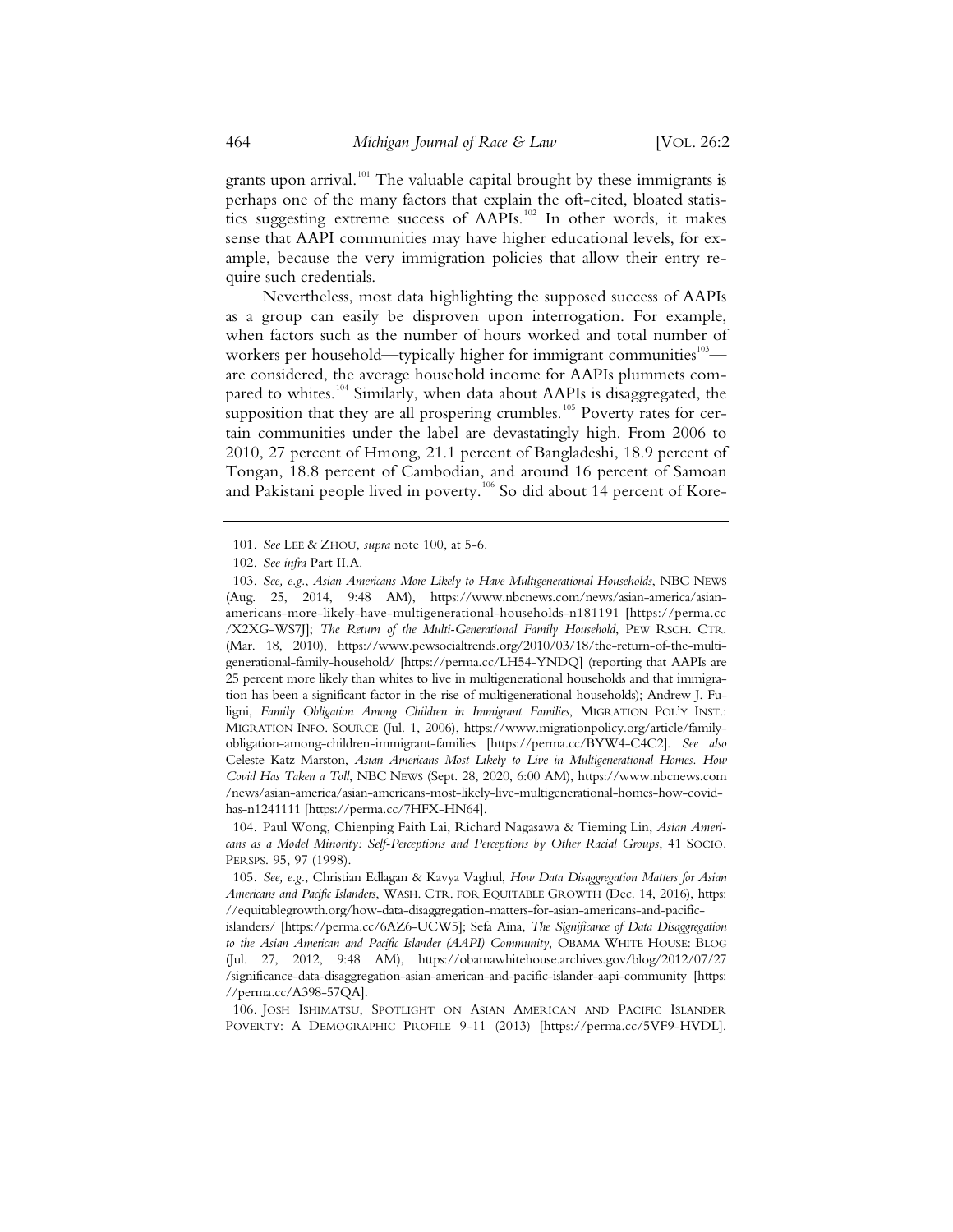an, Chinese, Thai, Indonesian, and Vietnamese people, compared to only 9.6 percent of whites.<sup>107</sup> AAPIs are also one of the fastest growing poverty populations since the Great Recession.<sup>108</sup> Similar troubling trends exist for educational attainment levels. In 2017, 9.1 percent of Asian Americans and 10.7 percent of Pacific Islanders over the age of 25 did not have a high school degree.<sup>109</sup> In comparison, only 5.9 percent of whites over the age of 25 did not.<sup>110</sup>

These rates reflect the various forms of structural inequality rendered invisible by the "positive" stereotype of the model minority myth. And since "model minorities are purportedly self-reliant, thereby needing little support from the state in terms of social welfare or minority-targeted initiatives,"<sup>111</sup> struggling AAPIs often suffer in silence. Put alternatively, the myth makes it almost impossible to imagine that problems like AAPI poverty exist in the first place. It not only masks issues plaguing AAPI communities but impedes the creation of necessary supports and services that could address, or even prevent, such issues in the first place. This cycle of silence and suffering is particularly salient for criminalized AAPIs who are often entirely absent from discussion. In this way, the model minority myth obscures the struggles of AAPIs while also rendering AAPIs hypervisible as supposedly successful minorities. "[T]he paradoxical result is that visibility is heightened but our vision is obscured: We see more, but understand less."<sup>11</sup>

By dehumanizing and tokenizing AAPIs as silent and law-abiding superhumans who are highly intelligent and hardworking, the model minority image also creates a host of psychosocial problems for AAPIs.<sup>113</sup> Professor Daya Sandhu explains:

Several mental health concerns and psychological afflictions, such as threats to cultural identity, powerlessness, feelings of marginality, loneliness, hostility and perceived alienation and discrimination remain unredressed and hidden under the ve-

Within the AAPI umbrella, "the ethnic groups with the most people in poverty are Chinese (449,356), Asian Indian (246,399), Vietnamese (233,739), Korean (222,097) and Filipino (206,258)." *Id.* at 11.

<sup>107.</sup> *Id.*

<sup>108.</sup> *Id.* at 6.

<sup>109.</sup> LORELLE L. ESPINOSA, JONATHAN M. TURK, MORGAN TAYLOR & HOLLIE M. CHESSMAN, RACE AND ETHNICITY IN HIGH EDUCATION: A STATUS REPORT 8 (2019) [https://perma.cc/PKC7-67MR].

<sup>110.</sup> *Id.*

<sup>111.</sup> Nopper, *supra* note 78, at 209.

<sup>112.</sup> Cheryl I. Harris, *Myths of Race and Gender in the Trials of O.J. Simpson and Susan Smith – Spectacles of Our Times*, 35 WASHBURN L.J. 225, 226 (1996).

<sup>113.</sup> Yen, *supra* note 81, at 6.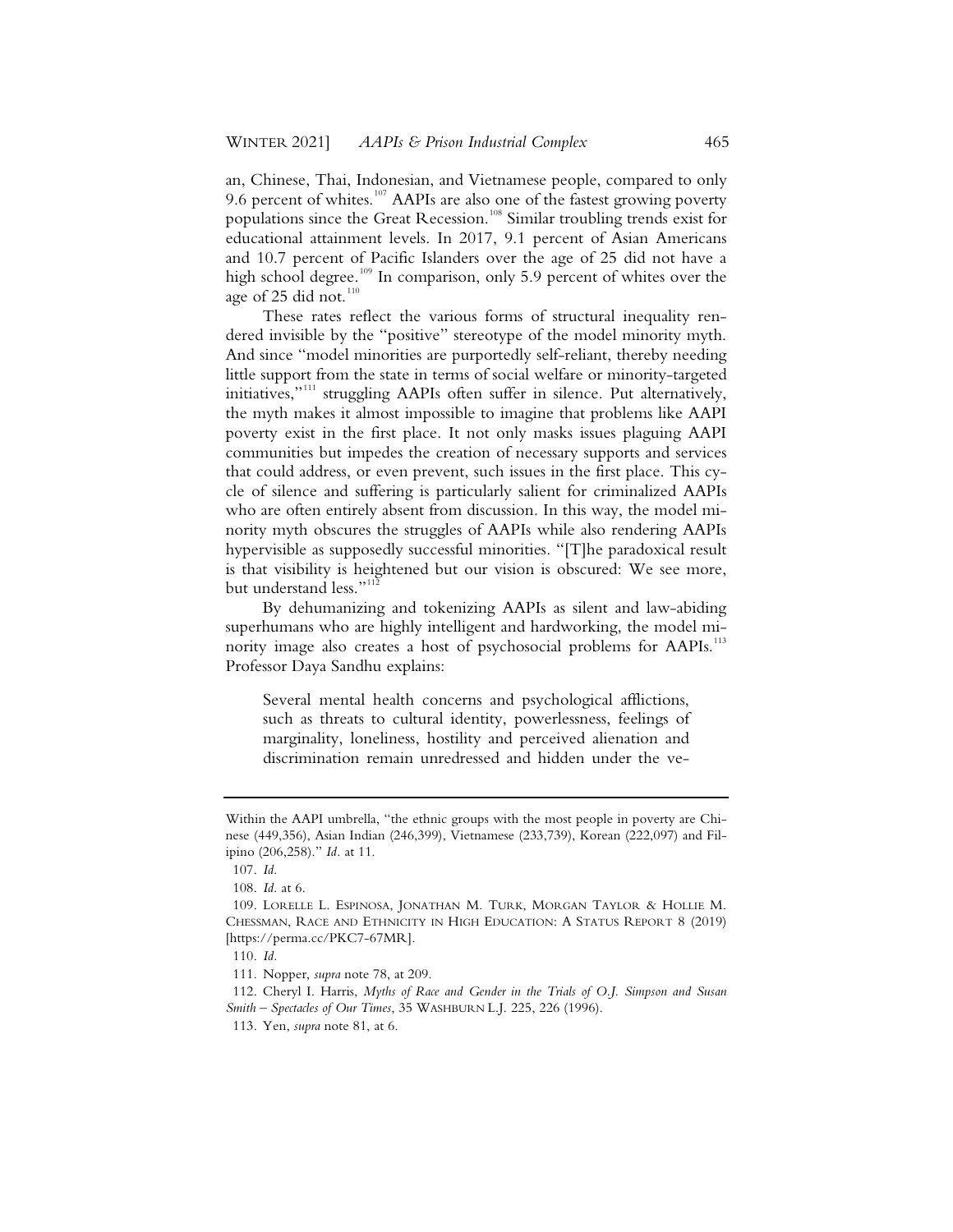neer of the model minority myth. Both social and psychological forces to conform to the model minority stereotype place an inordinate amount of pressure on  $[AAPIs]$ .<sup>114</sup>

#### C*. Other Related and Intersectional Perceptions*

Although the model minority myth pervades the imaginations of both institutions and individuals today, it is not the sole force shaping the perception and experiences of AAPIs. This is especially true given intersectionality.<sup>115</sup> Other distinct, yet related, stereotypes persist. Asian women, for instance, are often fetishized and portrayed as "Lotus Blossoms" docile, submissive, and even self-sacrificing—or as "Dragon Ladies"— Yellow Peril-informed seductresses who use their "'Oriental' femininity, associated with seduction and danger" to take advantage of men.<sup>116</sup> Similar racial and gendered views undergird imaginations of AAPI women as "China Dolls," geishas, and "mail-order brides."<sup>117</sup> All these representations hypersexualize and subject AAPI women to dehumanization and violence.<sup>118</sup>

 <sup>114.</sup> *Id.*

 <sup>115.</sup> *See* Jennifer Ng, Yoon Pak & Xavier Hernandez, *Beyond the Perpetual Foreigner and Model Minority Stereotypes: A Critical Examination of How Asian Americans are Framed*, *in*  CONTEMPORARY ASIAN AMERICA: A MULTIDISCIPLINARY READER 576-99 (Min Zhou & Anthony C. Ocampo eds., 2016). *See generally* Kimberlé Crenshaw, *Mapping the Margins: Intersectionality, Identity Politics, and Violence against Women of Color,* 43 STAN. L. REV. 1241.

 <sup>116.</sup> CELINE PARREÑAS SHIMIZU, THE HYPERSEXUALITY OF RACE: PERFORMING ASIAN/AMERICAN WOMEN ON SCREEN AND SCENE 59 (2007).

 <sup>117.</sup> *See, e.g.*, Stewart Chang, *Feminism in Yellowface*, 38 HARV. J.L. & GENDER 235, 244-45, 248-49 (2015) (discussing the immigration and legal history of Asian mail-order brides and their link to "racialized sexual hierarchies of American military domination and control in Asia during the Cold War, which are associated with the Suzie Wong stereotype."); *see also infra* note 118 (noting recent violence against Asian women).

 <sup>118.</sup> Just in March 2021, a white man with a proclaimed "sex addiction" killed six Asian women in Atlanta spas, reflecting the lethal interplay of racism and sexism faced by AAPI women. *See, e.g.*, Noreen O'Donnell & Zijia Eleanor Song, *'Stereotypes, Fetishes and Fantasies:' Asian American Women Link Sexualization and Racism*, NBC: BAY AREA (Mar. 19, 2021), https://www.nbcbayarea.com/news/national-international/stereotypes-fetishes-and-fantasiesasian-american-women-link-sexualization-and-racism/2497859/ [https://perma.cc/NKW7- QWXB] (linking racism and hypersexualization of AAPI women to the killings); Karen Kuo & Karen Leong, *Violence Against Asian Women in the U.S. Has a Long History*, YES! (Mar. 23, 2021), https://www.yesmagazine.org/social-justice/2021/03/23/asian-women-violenceunited-states-history/ [https://perma.cc/F9P2-TLZ4] (analyzing the Atlanta killings as part of an enduring history of violence towards AAPI women); Kimberly Kay Hoang, *How the History of Spas and Sex Work Fits into the Conversation About the Atlanta Shootings*, VOX (Mar. 18, 2021, 4:30 PM), https://www.vox.com/first-person/22338462/atlanta-shooting-georgia-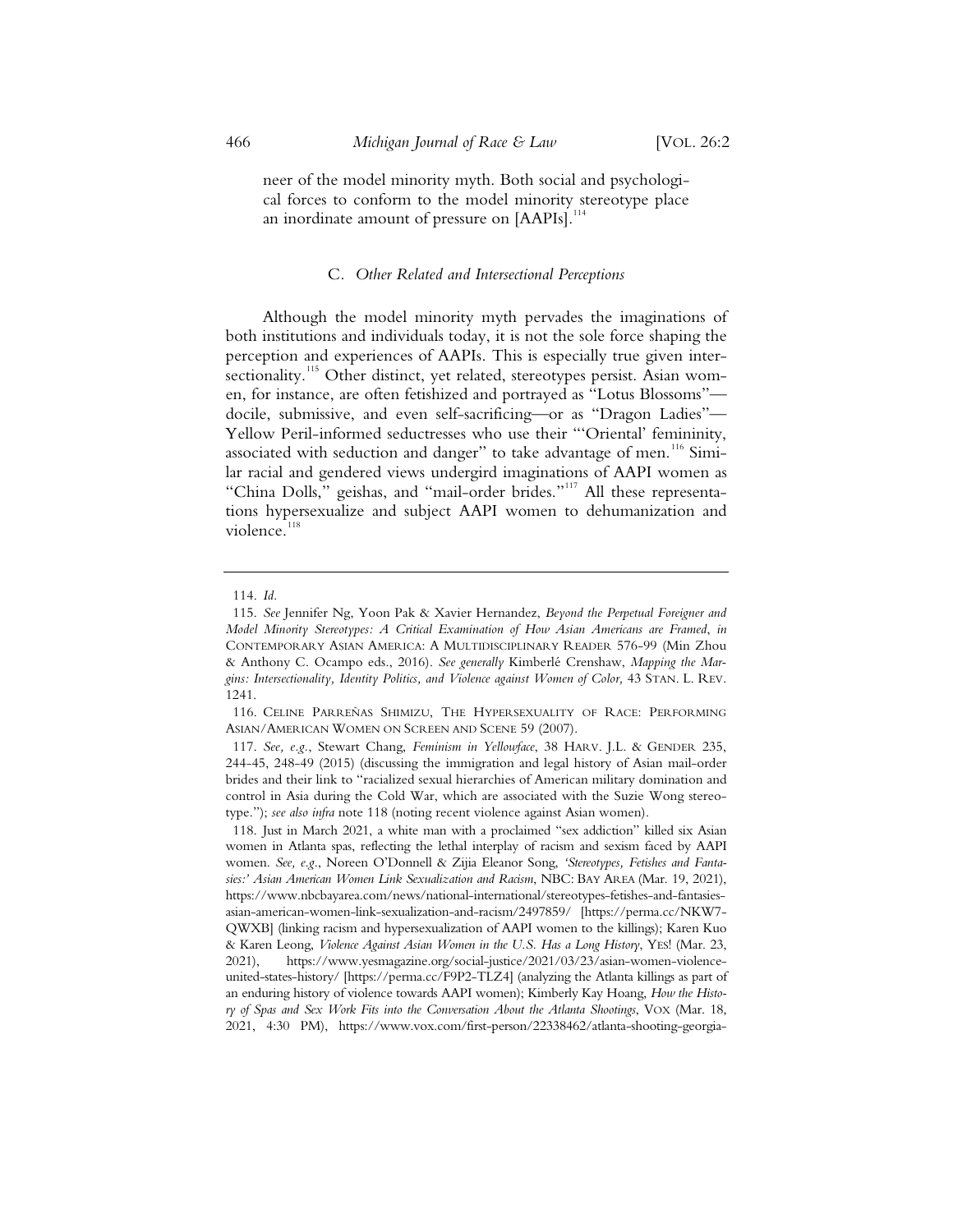There is also the stereotype of the "Tiger Mom," which refers to extremely involved Asian, usually Chinese, mothers focused on the academic success of their children.<sup>119</sup> The Tiger Mom stereotype "revives a cultural anxiety among many Americans regarding Asian economic and resource competition."<sup>120</sup> Tiger Moms could be seen as a reconfiguration of the Dragon Lady and the model minority trope, Orientalizing and casting AAPI mothers as "excessively focused on discipline and achievement, an excess that marks them as cultural and gender deviants, i.e., as not proper American mothers."<sup>121</sup> Meanwhile, when not completely absent or dismissed in the public imagination, Pacific Islander women are exoticized as the "iconic swaying hula girl" or overly "sensual and freespirited."<sup>122</sup>

Unique Orientalizing stereotypes also apply to AAPI men. In contrast to stereotypes of Black hypermasculinity, Asian American men today are typified as asexual, emasculated, and nerdy model minorities.<sup>123</sup> This was not always the case, however.<sup>124</sup> AAPI men were hypermasculinized and cast as sexual predators in the late 1800s and early 1900s.<sup>125</sup> Akin to Black men, Filipinos, for instance, were perceived as men with "unbridled sexual passions" who preyed on white women, therefore posing a threat to white American society and triggering nativist and exclusionist

spa-asian-american (critically discussing the Atlanta killings in the context of broader marginalization of AAPI women and sex workers). *See also* David Vine, *'My Body Was Not Mine, but the US Military's'*, POLITICO (Nov. 3, 2015, 5:30 AM), https://www.politico.eu/article/mybody-was-not-mine-but-the-u-s-militarys/ [https://perma.cc/QRW5-9ZPF] (exposing the violent sex industry around America's military bases in Asia).

<sup>119.</sup> *See* ASIAN AMERICAN CULTURE: FROM ANIME TO TIGER MOMS 638-39 (Lan Dong ed., 2016). *See also* OiYan A. Poon, *Ching Chongs and Tiger Moms: The "Asian Invasion" in U.S. Higher Education*, 37 AMERASIA J. 145 (2011).

<sup>120.</sup> Judy Tzu-Chun Wu, *Gender*, *in* KEYWORDS FOR ASIAN AMERICAN STUDIES 105- 09 (Cathy J. Schlund-Vials, Linda Trinh Võ, & K. Scott Wong eds., 2015).

<sup>121.</sup> *Id. Cf.* Harris, *supra* note 112, 247-52 (critically discussing how views of motherhood are racialized, often coding "bad motherhood" as oppositional to white motherhood and coding it as specifically Black).

<sup>122.</sup> April K. Henderson, *Fleeting Substantiality: The Samoan Giant in US Popular Discourse*, 23 CONTEMP. PAC. 269, 270, 285 (2011) [hereinafter Henderson, *Samoan Giant*].

<sup>123.</sup> *See, e.g.*, Frances Johnson, *Asian men have often been misrepresented in television shows*, ITHACAN (Dec. 9, 2015), https://theithacan.org/columns/asian-men-have-often-beenmisrepresented-in-television-shows/ [https://perma.cc/NX7P-ML2A]; *Where Do Stereotypes About Asian-American Men Come From?*, NBC NEWS (Sept. 27, 2016, 5:56 AM), https://www.nbcnews.com/news/asian-america/where-do-stereotypes-about-asian-

american-men-come-n650876 [https://perma.cc/2CXL-SJY2]. *See also* J. Wu, *supra* note 120, at 109 (discussing the model minority myth's reinforcement of the emasculation of Asian American men).

<sup>124.</sup> *See* J. Wu, *supra* note 120, at 109 (noting the characterization of Asian men in the late 19th and 20th centuries as sexual predators and economic competitors)*.*

<sup>125.</sup> *Id. See also infra*, Part II.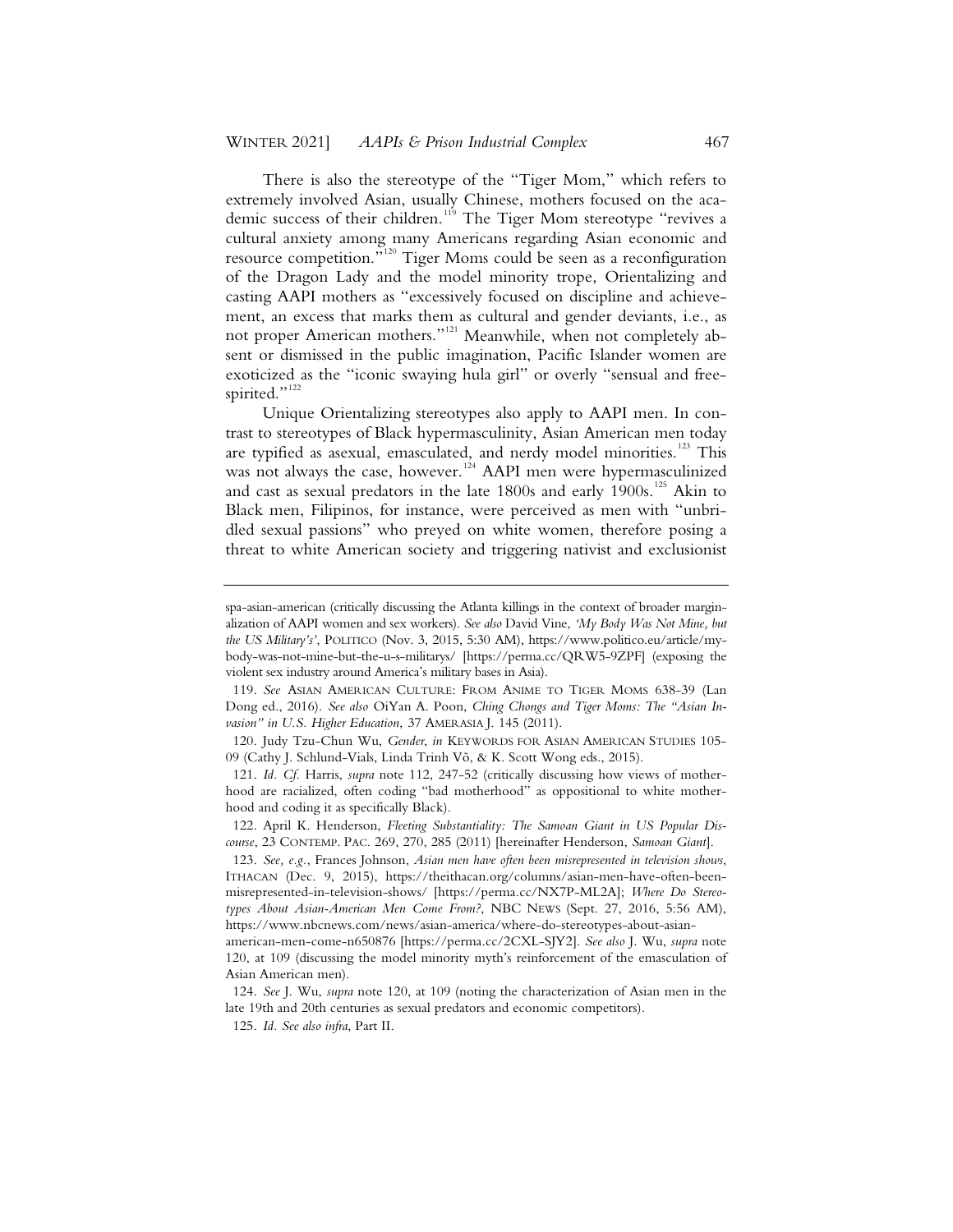backlash.<sup>126</sup> Contemporarily, Pacific Islanders are likewise hypermasculinized. They are mainly represented as large, athletic, but also slow, lazy, simple-minded islanders.<sup>127</sup> Pacific Islander men are often especially cast as "larger-than-life personas of both noble chiefs and crazed wildmen" in sports entertainment such as wrestling and football.<sup>128</sup> They are also stereotyped as obese and violent gang members.<sup>129</sup>

Crucial to AAPI racialization is also the "inconsistent" and multilayered stereotype of South and Southwest Asians as "terrorists."<sup>130</sup> As critical race theorists underline, the tragedy of 9/11 and the subsequent War on Terror weaved an additional racial narrative that casts "anyone who looked vaguely 'Arab'"—which can include peoples from West Asia, South Asia, and the Middle East-as enemies of the nation.<sup>131</sup> This racialization, in part, invokes Orientalist and Yellow Peril anxieties of "Japanese saboteurs or Chinese spies."<sup>132</sup> However, as Professor Leti Volpp notes:

The category of those who appear "Middle Eastern, Arab, or Muslim," is socially constructed, like all racial categories, and heterogeneous. Persons of many different races and religions have been attacked as presumably appearing "Middle Eastern, Arab, or Muslim." South Asians, in particular, along with Arabs and persons of Middle Eastern descent, have been subject to attack, although Latinos and African Americans have also been so identified. The category uses the religious identifica-

<sup>126.</sup> LINDA ESPAÑA-MARAM, CREATING MASCULINITY IN LOS ANGELES'S LITTLE MANILA 119 (2006).

<sup>127.</sup> Kehualani Kauanui, *supra* note 19; Gwen Langi, *My Polynesian Pride*, THE MIRROR: PERSPECTIVES (Jan. 16, 2019), https://vnhsmirror.com/207857/uncategorized /my-polynesian-pride/ [https://perma.cc/UZ28-SFKD]; Nona Willis Aronowitz, *How Pacific Islander Students Are Slipping Through the Cracks*, NBC NEWS (July 10, 2014, 10:08 AM) http://www.nbcnews.com/news/asian-america/how-pacific-islander-students-areslipping-through-cracks-n144281 [https://perma.cc/SQA6-SXDL] (referencing how Pacific Islanders can be "pigeonholed as a dumb athlete").

<sup>128.</sup> Henderson, *Samoan Giant*, *supra* note 122 at 278. *See also* MOANA (Walt Disney Animation Studios 2016) (arguably depicting certain Pacific Islander stereotypes, such as that of the "noble chief").

<sup>129.</sup> *Id.* at 277. Interestingly, these "excesses" in their masculinity are supposedly physically marked by their large "body mass" while those of Black men fixate on the idea of the oversized phallus. *Id.* In contrast, Asian men are caricatured as having small penises. *See, e.g.*, Amy Sun, *4 Lies We Need to Stop Telling About Asian-American Men*, EVERYDAY FEMINISM (Nov. 20, 2014), https://everydayfeminism.com/2014/11/lies-asian-americanmen/ [https://perma.cc/8UQT-3JH6].

<sup>130.</sup> Gotanda, *New Directions*, *supra* note 31, at 44.

<sup>131.</sup> *Id.* at 8, 26.

<sup>132.</sup> *Id.* at 26.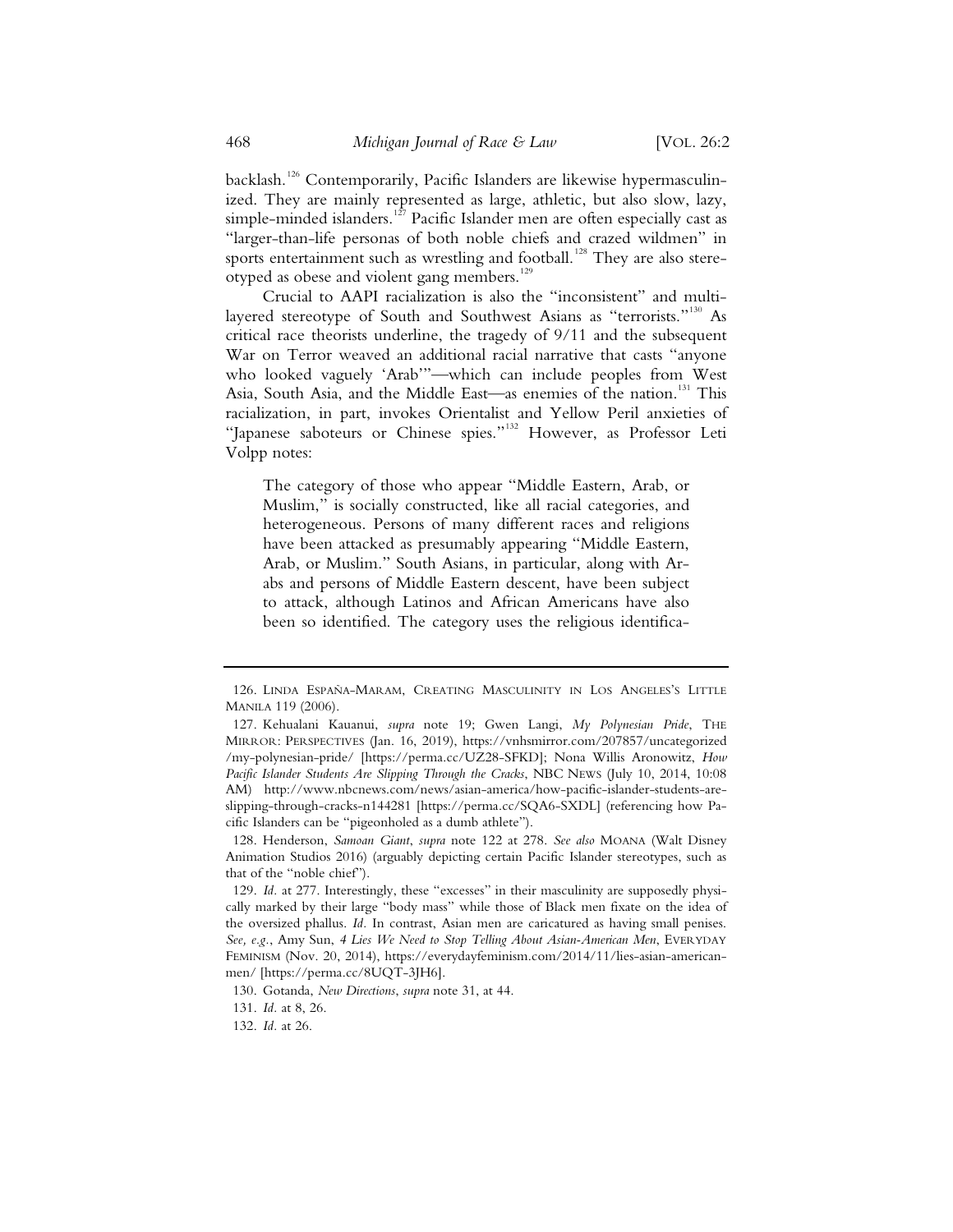tion, "Muslim," as a racial signifier. Persons have been attacked since they "appear Muslim," which, of course, makes no sense, since Muslims can be of any race.<sup>133</sup>

For example, South Asians who are not Muslim but are of the Sikh faith have nonetheless borne "the brunt of discriminatory national security policies and selective immigration enforcement."<sup>134</sup> They have also been the targets of horrific hate crimes since  $9/11$ .<sup>135</sup> An example is the shooting of two Asian Indians in Olathe, Kansas in February 2017, where the shooter "reportedly yelled 'get out of my country' and thought his victims were 'Middle Eastern.'"<sup>136</sup>

Like the model minority myth that subsumes AAPI perceptions, the above stereotypes are interlocking and widespread. And while their pervasiveness may suggest otherwise, these harmful narratives do not go unchallenged. Artists, activists, and many others constantly contest these perceptions. In the legal academy, Asian American Jurisprudence scholars strive to boldly assert a collective AAPI identity, generate terrain for paradigm-shifting discourse, and effect racial justice and powerful coalitions.<sup>137</sup>

#### III. The Critical Lacuna of AAPI Criminalization

Asian American Jurisprudence is not simply a "discrete doctrine or theory, but a space and locale in legal studies for identity, interrogation, and praxis."<sup>138</sup> The field's focus on identity stems from its "community-

<sup>133.</sup> Volpp, *Divesting Citizenship*, *supra* note 81, at 1576.

<sup>134.</sup> AHUJA & CHLALA, WIDENING THE LENS, *supra* note 19, at 9.

<sup>135.</sup> *Id.* Louise Cainkar & Sunaina Maira, *Targeting Arab/Muslim/South Asian Americans: Criminalization and Cultural Citizenship*, 31 AMERASIA J. 1 (2005) [hereinafter Cainkar & Maira, *Targeting Arab/Muslim/South Asians*]. The complexities of the racialization of AMEMSA populations are evidently myriad. Theories and arguments for their inclusion or exclusion in an examination such as this essay are similarly many. With the caution that AMEMSA populations are not always AAPI, and vice versa, I include the demographics to carve out opportunities for meaningful coalition building between various groups in the fight against mass incarceration. For other examinations, see, *e.g.*, Vinay Harpalani, Desi*Crit: Theorizing the Racial Ambiguity of South Asian Americans*, 69 N.Y.U. ANN. SURV. AM. L. 77 (2013); Daryl Li, *A Universal Enemy?: "Foreign Fighters" and Legal Regimes of Exclusion and Exemption Under the "Global War Terror*,*"* 41 COLUM. HUM. RTS. L. REV. 355 (2010).

<sup>136.</sup> SAITO, SETTLER COLONIALISM, *supra* note 46, at 139.

<sup>137.</sup> *See, e.g.*, Gotanda, *New Directions*, *supra* note 31; Torok, *supra* note 31, at 636-37 (describing the field as a "new outsider jurisprudence" that "analyzes racial hierarchy and other subordination in American law, legal history and culture from an Asian American standpoint").

<sup>138.</sup> Gotanda, *New Directions*, *supra* note 31, at 11.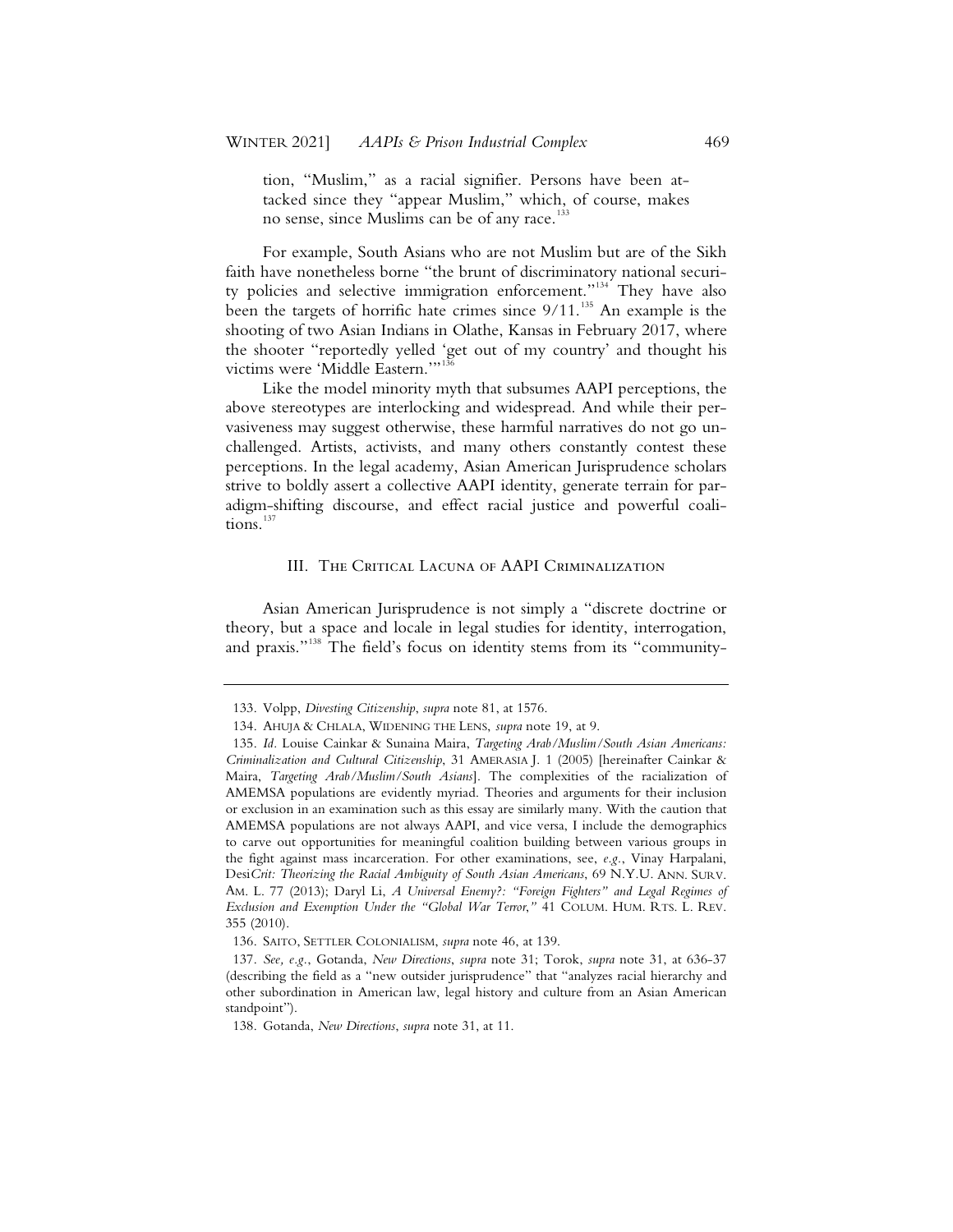based subject position."<sup>139</sup> Interrogation, meanwhile, "examines [AAPIs'] multiple histories and creates larger narratives," and the theme of praxis integrates activism and scholarship. $140$ 

Despite the expansive and powerful depths of the field, Asian American Jurisprudence only contests the prison industrial complex in limited ways.<sup>141</sup> This absence of critical analyses of AAPI criminalization is particularly concerning given the discipline's roots in critical legal studies and critical race theory.<sup>142</sup> Both critical legal studies and critical race theory examine law and liberalism as forces of rampant social stratification and injustice.<sup>143</sup> Critical race theory, in particular, departs from critical legal studies significantly and stresses the epistemological power—and necessity—of the subjectivity of marginalized peoples as "grassroots philosophers."<sup>144</sup> As Professor Mari Matsuda writes, those

who have experienced discrimination speak with a special voice to which we should listen. Looking to the bottom adopting the perspective of those who have seen and felt the falsity of the liberal promise—can assist critical scholars in the task of fathoming the phenomenology of law and defining the elements of justice.<sup>145</sup>

<sup>139.</sup> *Id.*

<sup>140.</sup> *Id.*

<sup>141.</sup> I neither mean to suggest that the field's inattention to these critical issues is deliberate nor to discount the field's countless contributions. Regardless of intent and despite all of its contributions, however, the silence on these issues is pervasive and consequential. Addressing and analyzing the lacuna are also consistent with the discipline's vision.

<sup>142.</sup> *See* Torok, *supra* note 31, at 636-37.

<sup>143.</sup> *See, e.g.*, Kimberlé Williams Crenshaw, *Race, Reform, and Retrenchment: Transformation and Legitimation in Antidiscrimination Law*, 101 HARV. L. REV. 1331, 1349-56 (1988) (providing an overview of the "Critical" vision).

<sup>144.</sup> Mari J. Matsuda, *Looking to the Bottom: Critical Legal Studies and Reparations*, 22 HARV. C.R.-C.L. L. REV. 323, 324-25 (1987) (referencing Antonio Gramsci).

<sup>145.</sup> *Id. See also* PAULO FREIRE, PEDAGOGY OF THE OPPRESSED 45 (Bloomsbury 2018) (2000) ("As individuals or as peoples, by fighting for the restoration of their humanity [the oppressed] will be attempting the restoration of true generosity. Who are better prepared than the oppressed to understand the terrible significance of an oppressive society? Who suffer the effects of oppression more than the oppressed? Who can better understand the necessity of liberation? They will not gain this liberation by chance but through the praxis of their quest for it, through their recognition of the necessity to fight for it. And this fight, because of the purpose given it by the oppressed, will actually constitute an act of love opposing the lovelessness which lies at the heart of the oppressors' violence, lovelessness even when clothed in false generosity."). *Cf.* PATRICIA HILL COLLINS, BLACK FEMINIST THOUGHT: KNOWLEDGE, CONSCIOUSNESS, AND POLITICS OF EMPOWERMENT 10 (2000) [hereinafter COLLINS, BLACK FEMINIST THOUGHT] (describing how Black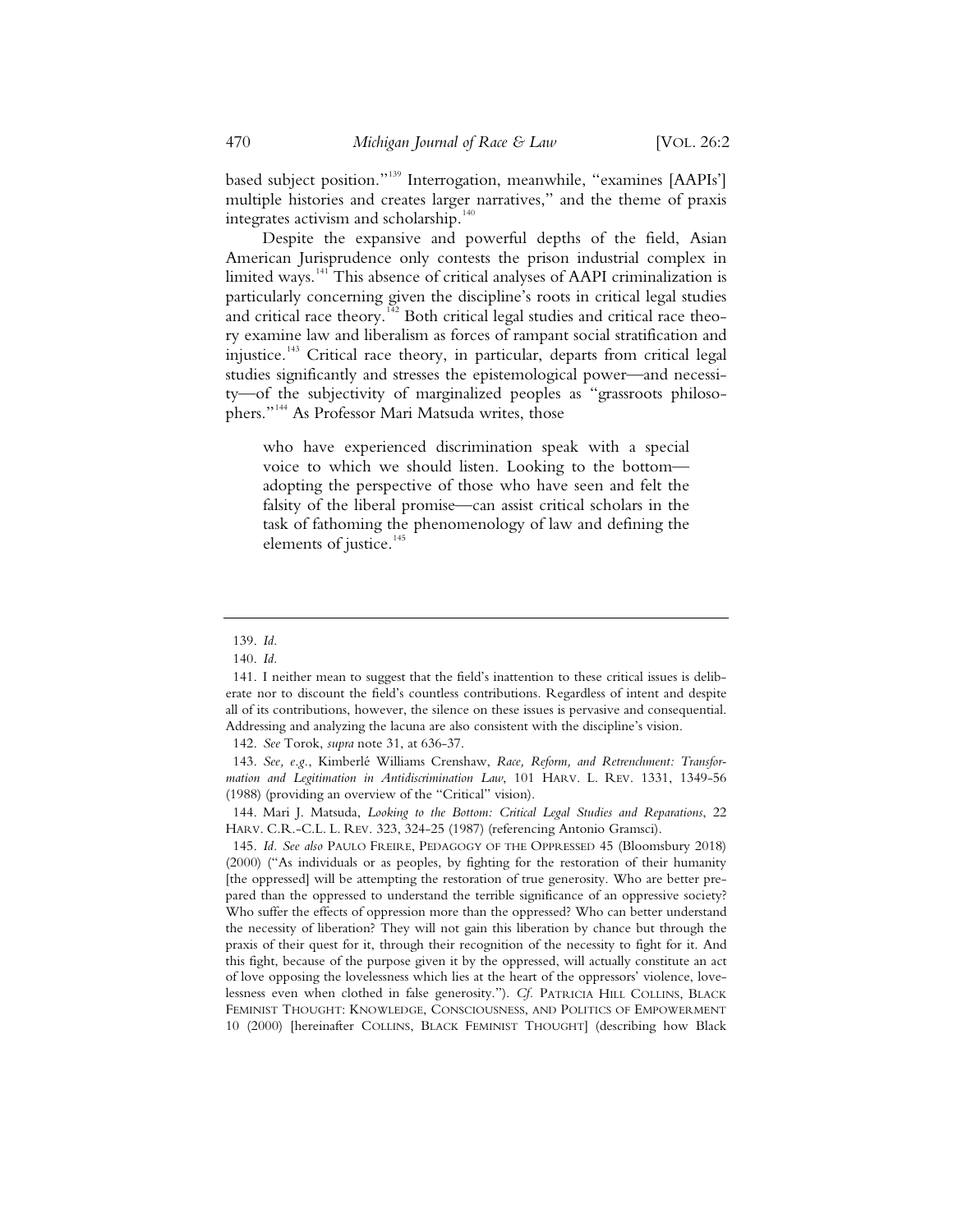Few critical race theorists, if any, would claim that criminalized people, including AAPI prisoners, have little to say about the "falsity of the liberal promise" and racial subordination. Nevertheless, the voices and experiences of criminalized AAPIs, as in other critical spheres, are rarely found in Asian American Jurisprudence.<sup>146</sup> This absence poses several troubling consequences, including rendering critical understandings of the entire carceral system, as well as the very nature of structural inequalities, incomplete.

#### A*. The Pitfalls of Erasure*

Asian American Jurisprudence's silence surrounding the experiences of criminalized AAPIs inadvertently reinforces the model minority myth itself. Because the model minority myth is so capacious and pervasive, even the unintentional neglect of AAPI criminalization can be weaponized as additional evidence that AAPIs are indeed prosperous, lawabiding model minorities who are not impacted by the engines of mass incarceration.<sup>147</sup> The silence surrounding the topic also perpetuates the invisibility or erasure of AAPIs in broader scholarship and social justice advocacy. Additionally, the specific erasure of criminalized AAPIs is especially troubling given that they are often already at the margins of society, being, for instance, poor and of liminal legal status.<sup>148</sup>

Relatedly, the lack of focus on criminalized AAPIs implies an aversion to discussing issues of criminality or "wrongdoing" within the communities. This absence of critical analyses of AAPI criminalization reflects a potential internalization<sup>149</sup> of the model minority myth—a problematic

women's lived experiences construct and reconstruct "oppositional knowledge" used to resist subjugation).

<sup>146.</sup> Again, to the extent that the criminalization of AAPIs is discussed, analysis is often limited to issues of immigration, gangs, culture, or victimhood, with limited reference to the prison industrial complex. *See e.g.*, Gee, *supra* note 22.

<sup>147.</sup> As discussed *supra*, Part II, the model minority myth is widespread and expansive. It can easily attribute different types of success—e.g., economic, social, and intellectual to supposedly innate AAPI traits. Absent deliberate effort to combat it, the myth can thus operate in the background and reify itself while erasing AAPI struggles.

<sup>148.</sup> Consider Eddy's struggles with poverty, racism, and immigration, *supra*, Part I. *See also* Dorothy E. Roberts, *Abolition Constitutionalism*, 133 HARV. L. REV. 1, 13 (2019) ("Most people sentenced to prison in the United States today are from politically marginalized groups — poor, black, and brown. . . .") [hereinafter Roberts, *Abolition*]; Cecilia Menjívar, *Liminal Legality: Salvadoran and Guatemalan Immigrants' Lives in the United States*, 111 AM. J. SOCIOLOGY 999 (2006) (coining "liminal legality," a status reflecting the gray area between documented and undocumented status that greatly impacts the experiences of many immigrants).

<sup>149.</sup> *See, e.g.*, FREIRE, *supra* note 145, at 45-47 ("But almost always, during the initial stage of the struggle, the oppressed, instead of striving for liberation, tend themselves to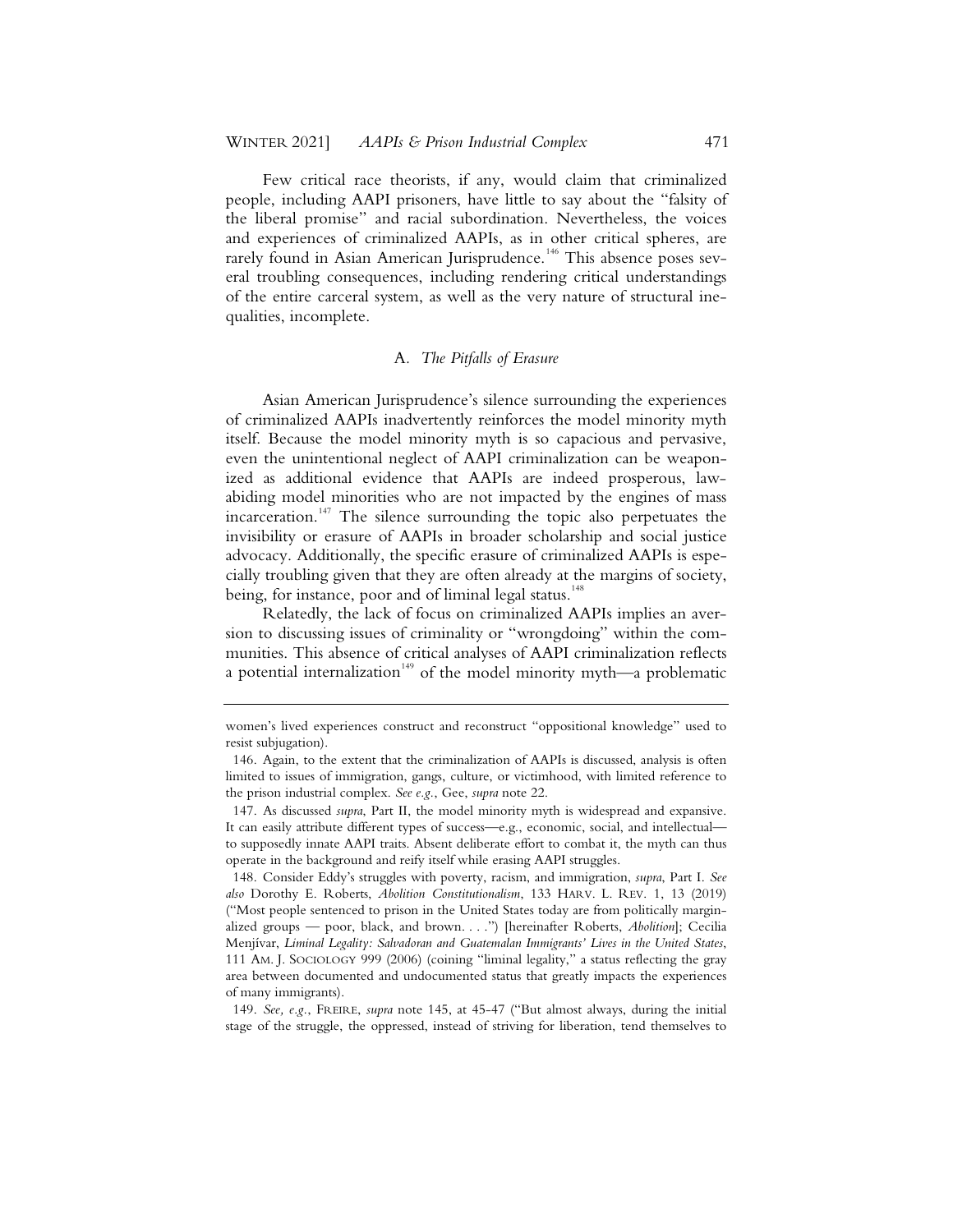desire to be the "good," law-abiding minority.<sup>150</sup> The inevitable and damaging conclusion of such a distinction is that there are "bad" minority groups—namely Hispanic and, especially, Black communities.<sup>151</sup>

The anti-Black repercussions stemming from the absence of critical analyses of AAPI carcerality do not end there. In an attempt to "transcend the Black/white paradigm," alongside its suggestion that AAPIs are not part of the criminal system except as "illegal" immigrants or gang members, Asian American Jurisprudence incidentally casts and (dis)engages mass incarceration as a separate racial justice issue—namely, a "Black issue." This view problematically reinforces the equation of crime with Blackness. It also reflects the model minoritarian desire to be in closer proximity to whiteness and, particularly, to be "expediently non-Black."<sup>152</sup>

Viewing mass incarceration as solely a Black issue obscures the intra- and interracial dynamics of the prison industrial complex. It exempts from critical examination the role of AAPI identities, peoples, experiences, and histories in maintaining—as well as resisting—mass incarceration. The Jurisprudence's disengagement of mass incarceration leaves critical questions unanswered—and unasked. To what extent are AAPIs impli-

become oppressors, or 'sub-oppressors.' The very structure of their thought has been conditioned by the contradictions of the concrete, existential situation by which they were shaped. . . . The oppressed, having internalized the image of the oppressor and adopted his guidelines, are fearful of freedom.").

<sup>150.</sup> *See* Sora Y. Han, *The Politics of Race in Asian American Jurisprudence*, 11 UCLA ASIAN PAC. AM. L.J. 1, 12 n.47 (2006) (citing BELL HOOKS, KILLING RAGE: ENDING RACISM 200) ("bell hooks has an excellent discussion of how non-black people of color imagine that such black power exists in order to obscure the fact that non-black people of color dissociate themselves from blackness in order to move closer to whiteness. 'Working within the system of white supremacy, non-black people of color often feel as though they must compete with black folks to receive white attention. Some are even angry at what they wrongly perceive as a greater concern on the part of the dominant culture for the pain of black people. Rather than seeing the attention black people receive as linked to the gravity of our situation and the intensity of our resistance, they want to make it a sign of white generosity and concern. Such thinking is absurd.'") [hereinafter Han, *Politics of Race*].

<sup>151.</sup> Undoubtedly, complex, critical dynamics exist between various types of oppression including anti-AAPI, anti-Latinx, antisemitic, anti-Indigenous, and anti-Black oppressions. *See, e.g.*, *infra* Part III.B; *infra* note 162. Given the explicit connection between the model minority myth and anti-Blackness, however, I focus in this essay on the dynamics of anti-Blackness and criminalization as they pertain to AAPIs.

<sup>152.</sup> Han, *Politics of Race*, *supra* note 150, at 8 (discussing how Asian American Jurisprudence views Blackness as an "uncontestable social fact, a constant local condition of danger, a certainty requiring not even judicial notice"). This issue of viewing mass incarceration as an exclusively "Black issue" is not exclusive to Asian American Jurisprudence. Critical scholars and advocates incidentally reaffirm such a view by neglecting criminalized AAPIs.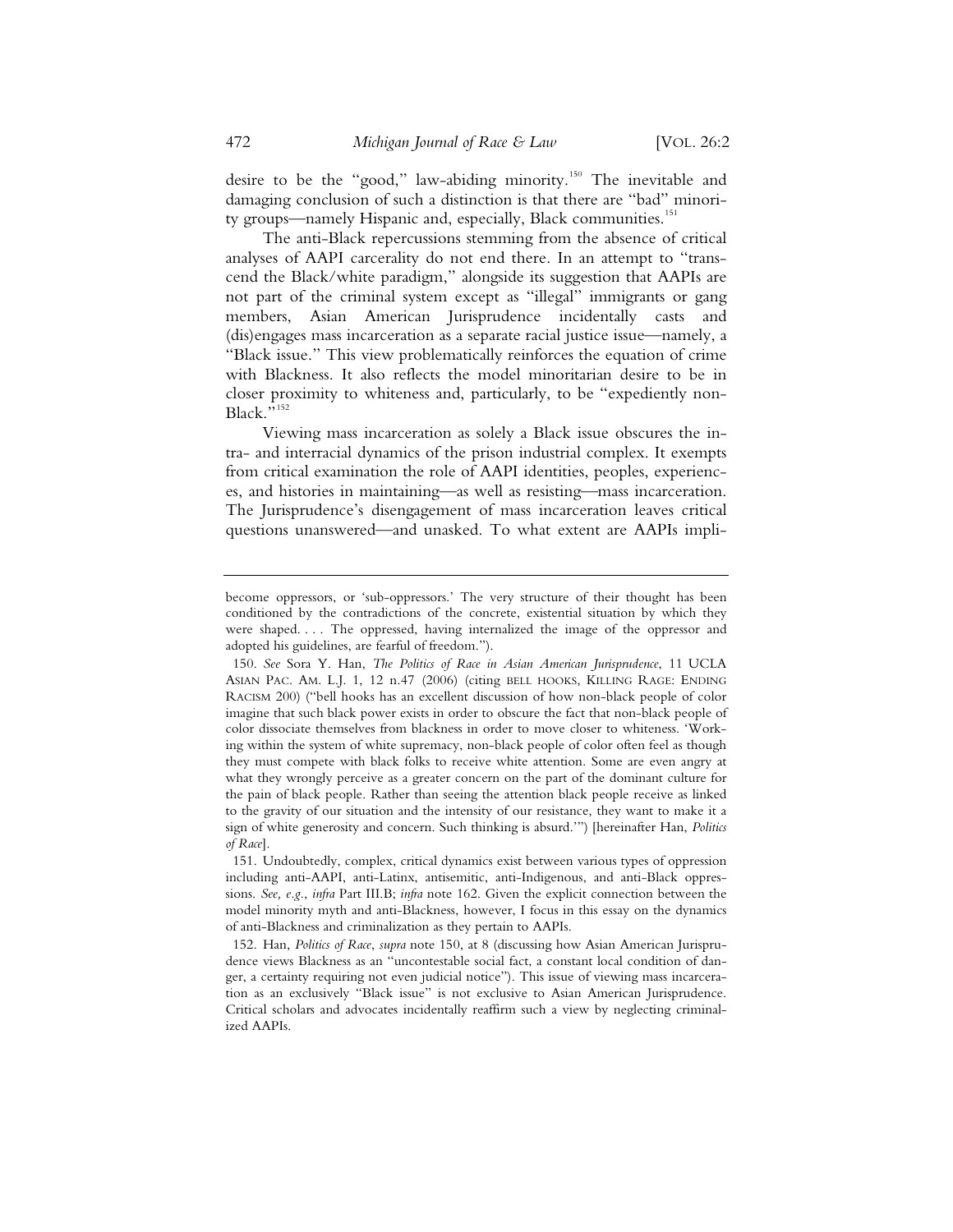cated in the criminal system? How are AAPIs complicit in the prison industrial complex? How and why does their criminalization differ or mirror the criminalization of Black people and other communities of color? In foreclosing these interrogations, Asian American Jurisprudence's repeated calls for coalitions can thus ring hollow as the discipline neglects to address how AAPIs themselves have "undermined interracial cooperation," such as through their own investment in anti-Blackness.<sup>153</sup> Recent examples include the silence and complicity of AAPI communities in the killings of Akai Gurley and George Floyd, both of which involved the actions of AAPI police officers.<sup>154</sup>

To view mass incarceration as simply a "Black issue" also divorces Asian American Jurisprudence from critical race theory's paradigmatic imperative of intersectionality. Intersectionality, coined by pioneering critical race theorist Professor Kimberlé Crenshaw, commonly "refers to particular forms of intersecting oppressions, for example, intersections of race and gender, or of sexuality and nation."<sup>155</sup> And while some have reduced intersectionality to a static, identitarian, and additive double jeop-

<sup>153.</sup> Han, *Politics of Race*, *supra* note 150, at 1, 8, 12.

<sup>154.</sup> *See, e.g.*, Harvey Gee, *Review Essay: "What's Going On?"*, 23 UCLA ASIAN PAC. AM. L.J. 19, 29-32 (critically discussing the "massive" mobilization of AAPI communities to support Peter Liang, the police who shot Akai Gurley); Hansi Lo Wang, *'Awoken' by N.Y. Cop Shooting, Asian-American Activists Chart Way Forward*, NPR: CODESWITCH (Apr. 23, 2016, 7:30 PM), https://www.npr.org/sections/codeswitch/2016/04/23/475369524/awoken-by-n-y-copshooting-asian-american-activists-chart-way-forward [https://perma.cc/4H32-HL7B] (reporting on the dual protests of AAPI and Black Lives Matter activists in response to Liang's prosecution). This is not to suggest or minimize the vibrant history of Black-AAPI solidarity historically modeled by the likes of Yuri Kochiyama and Grace Lee Boggs and more contemporarily by Asians4BlackLives. *See, e.g.*, *Yellow Peril Supports Black Power: A Reflection on Asian-Black Solidarity*, SEATTLE PUB. LIBR., https://www.spl.org/programs-and-services/learning/student-success /exploration-guides/yellow-peril-supports-black-power-a-reflection-on-asian-black-solidarity [https://perma.cc/L993-JWTF] (last visited May 16, 2021); ASIANS 4 BLACK LIVES, https://a4bl.wordpress.com/ [https://perma.cc/ZHK8-SL9C] (last visited May 16, 2021); *Asians 4 Black Lives*, ASIAN AMERICAN ACTIVISM: THE CONTINUING STRUGGLE, https:/ /blogs.brown.edu/ethn-1890v-s01-fall-2016/asians-for-black-lives/ [https://perma.cc/5XL9- SLYK] (last visited May 16, 2021); Viet Thanh Nguyen, *Asian Americans Are Still Caught in the Trap of the 'Model Minority' Stereotype. And It Creates Inequality for All*, TIME (June 26, 2020, 6:55 PM), https://time.com/5859206/anti-asian-racism-america/?fbclid=IwAR2WpakuBJh15\_ 2PCLuIya6WPtXj9mRPQ-hQFATsq9zjzgv6MUo3qXKpemg [https://perma.cc/8F4A-ME3Y] (critically reflecting on the complicity of Hmong-American police officer Tou Thao in the killing of George Floyd); Cady Lang, *The Asian American Response to Black Lives Matter Is Part of a Long, Complicated History*, TIME (June 26, 2020, 2:49 PM), https://time.com/5851792 /asian-americans-black-solidarity-history/ [https://perma.cc/3JN9-V9XL].

<sup>155.</sup> *See* Kimberlé Crenshaw, *Demarginalizing the Intersection of Race and Sex: A Black Feminist Critique of Antidiscrimination Doctrine, Feminist Theory and Antiracist Politics*, 1989 U. CHI. LEGAL F. 139 (1989); COLLINS, BLACK FEMINIST THOUGHT, *supra* note 145, at 18.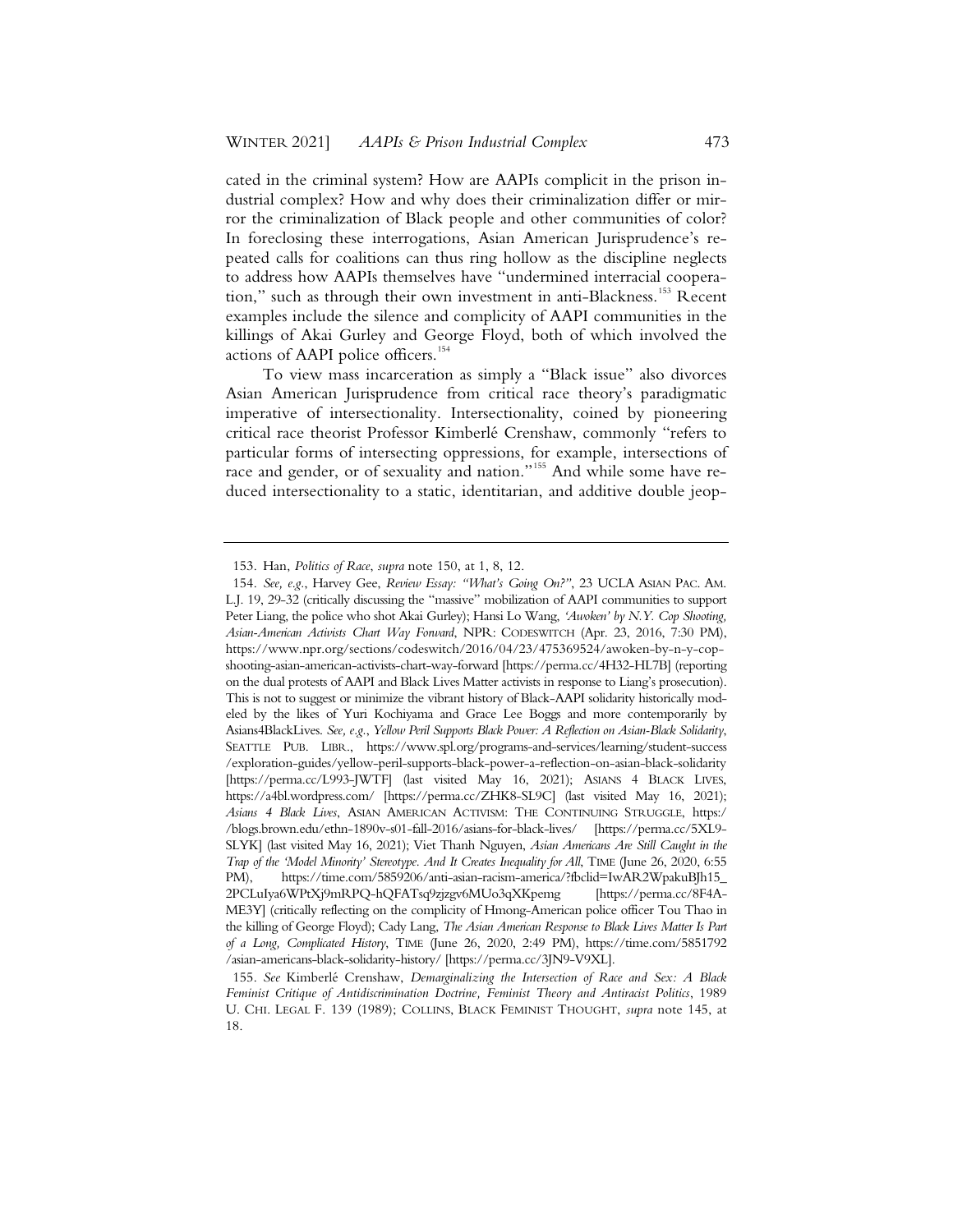ardy theory,<sup>156</sup> intersectionality persists as "a lens through which you can see where power comes and collides, where it interlocks and intersects."<sup>157</sup> Intersectionality reveals that oppressions and identities are dynamic and "contextually constituted."<sup>158</sup>

Accordingly, an intersectional framework necessitates the cognizance that AAPI and Black public identities<sup>159</sup> are interconnected. It reframes static dichotomous understandings of oppression—e.g., that AAPIs are diligent and Black people lazy—as dynamic, dialogic processes. In short, the model minority myth informs and furthers anti-Blackness, just as anti-Blackness shapes and reinforces the model minority myth though each operate and effectuate harm in fundamentally distinct ways in different contexts. It follows that the criminalization of AAPIs (or the supposed lack thereof) is similarly interlocked with the hypercriminalization of Black communities, just as constructs like race, gender, class, sexuality, and disability also all simultaneously shape processes and ideas of criminality.<sup>160</sup> In this light, the lacuna left by Asian American Jurisprudence's neglect of criminalized AAPIs impedes a critical intervention of oppression, obstructing how intersecting oppressions are actually orga-

159. *See* Hancock, *supra* note 20.

<sup>156.</sup> Devon W. Carbado, *Colorblind Intersectionality*, 38 SIGNS: J. WOMEN IN CULTURE & SOC'Y 811, 812-13 (2013). As Professor Carbado explains, scholars often "conflate intersectionality with a particular line of argument in the 'double jeopardy' theory. Roughly, this argument forwards the idea that the greater the number of marginal categories to which one belongs, the greater the number of disadvantages one will experience. Women of color and Black women in particular figure prominently in this scholarly domain based on the view that, at the very least, they experience the double jeopardy of racism and sexism. Notwithstanding that intersectionality grows out of and builds upon the doublejeopardy literature, intersectionality is not a positive theory about double jeopardy. The theory does not posit, for example, that Black lesbians (because they occupy three marginal categories—they are Black, female, and lesbian) will in every context be more disadvantaged than, for example, Black heterosexual men (because they occupy one marginal category—they are Black). Mapping fixed hierarchies onto particular identities obscures that both power and social categories are contextually constituted.").

<sup>157.</sup> *Kimberlé Crenshaw on Intersectionality, More than Two Decades Later*, COLUM. L. SCH. NEWS (June 8, 2017), https://www.law.columbia.edu/news/archive/kimberle-crenshawintersectionality-more-two-decades-later [https://perma.cc/NQ2W-WT2E].

<sup>158.</sup> Other theorists, including prominent scholars of Asian American Jurisprudence, suggest that this lesson is not drawn from an intersectional perspective but rather of distinct yet interrelated theories such as "cosynthesis," "multidimensionality," and "assemblages." *See* Carbado, *supra* note 156, at 811. I share Professor Carbado's view, however, that implicit in these alternative frameworks is a circumscription of the "theoretical reach of intersectionality as a predicate to staging their own intervention. That is, they constitute and define the parameters of the very thing they purport only to describe intersectionality." Carbado, *supra* note 156, at 816.

<sup>160.</sup> *See, e.g.*, LEONARD, *supra* note 16, at 16-35; DANA M. BRITTON, THE GENDER OF CRIME (2011).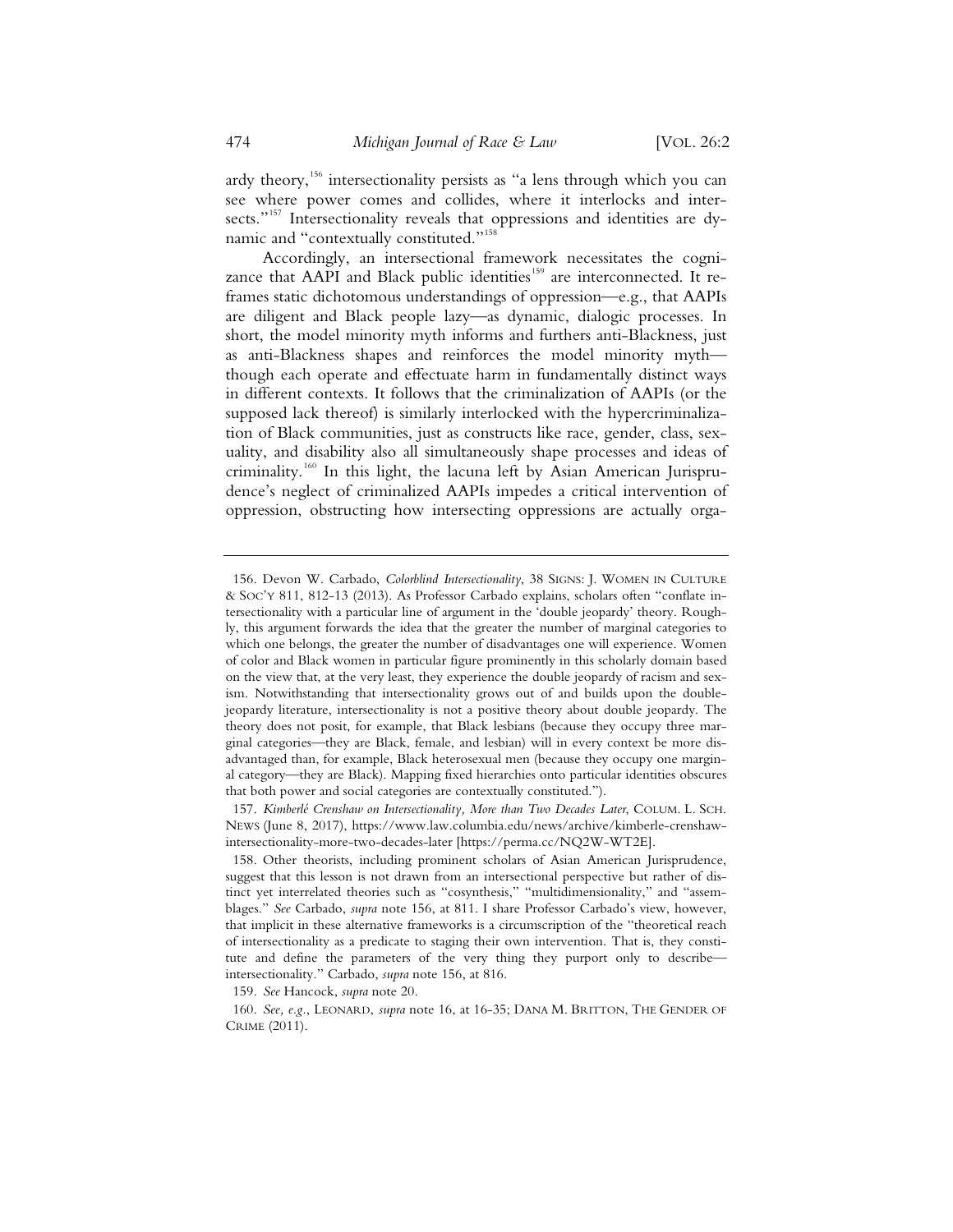nized and how power operates distinctly on "structural, disciplinary, hegemonic, and interpersonal" levels.<sup>161</sup>

#### B*. Intersectionality and the Prison Industrial Complex*

More specifically, the lack of intersectional critique renders the interconnectedness of mass incarceration with other systems invisible.<sup>162</sup> As abolitionists such as Professors Angela Davis and Dorothy Roberts have repeatedly stressed, mass incarceration is not merely about criminal punishment but also of unequal economic, social, and political systems, all of which form the "prison industrial complex."<sup>163</sup> Contemporarily, these systems include institutions and practices like "the wage system, animal and earth exploitation, [and] racialized, gendered, and sexualized violence."<sup>164</sup> For example, the "prison-building boom" in California during the 1980s to the 2000s, despite falling crime rates, was a "response to surpluses of capital, land, labor, and state capacity."<sup>165</sup> The rush to build prisons in California embodied the convergence of pressures from agricultural markets, austerity measures, police unions, and other social forces each of which implicated its own set of intersectional issues.<sup>166</sup> Additionally, the prison industrial complex interlocks with other public institutions such as schools to expand the carceral state:

<sup>161.</sup> Or put specifically in Professor Collins's terms, the absence of critical analysis of AAPI criminalization ignores the "matrix of domination." COLLINS, BLACK FEMINIST THOUGHT, *supra* note 145, at 18.

<sup>162.</sup> For more on the interconnectedness of oppression, see Patricia Hill Collins, *Toward a New Vision: Race, Class, and Gender as Categories of Analysis and Connection*,1RACE, SEX & CLASS 25, 30 (1993) (calling for an epistemic paradigm of viewing systems of oppression as interconnected and providing the example of how slavery was not merely a racist institution but also a gendered and classed one where wealthy white women played critical roles) [hereinafter Collins, *Toward a New Vision*].

<sup>163.</sup> *See* Roberts, *Abolition*, *supra* note 148, at 7. *See also* ANGELA Y. DAVIS, ARE PRISONS OBSOLETE? 84-104 (2003) (critically discussing the term "prison industrial complex") [hereinafter DAVIS, ARE PRISONS OBSOLETE?].

<sup>164.</sup> *See* Roberts, *Abolition*, *supra* note 148, at 7.

<sup>165.</sup> DAVIS, ARE PRISONS OBSOLETE?, *supra* note 163, at 12-13, 14, 85 (quoting Professor Ruth Wilson Gilmore's explanation of how "California's new prisons are sited on devalued rural land, most, in fact on formerly irrigated agricultural acres . . . The State bought land sold by big landowners. And the State assured the small, depressed towns now shadowed by prisons that the new, recession-proof, non-polluting industry would jump-start local redevelopment.").

<sup>166.</sup> *See* Rachel Kushner, *Is Prison Necessary? Ruth Wilson Gilmore Might Change Your Mind*, N.Y. TIMES MAG. (Apr. 17, 2019) http://nytimes.com/2019/04/17/magazine /prison-abolition-ruth-wilson-gilmore.html.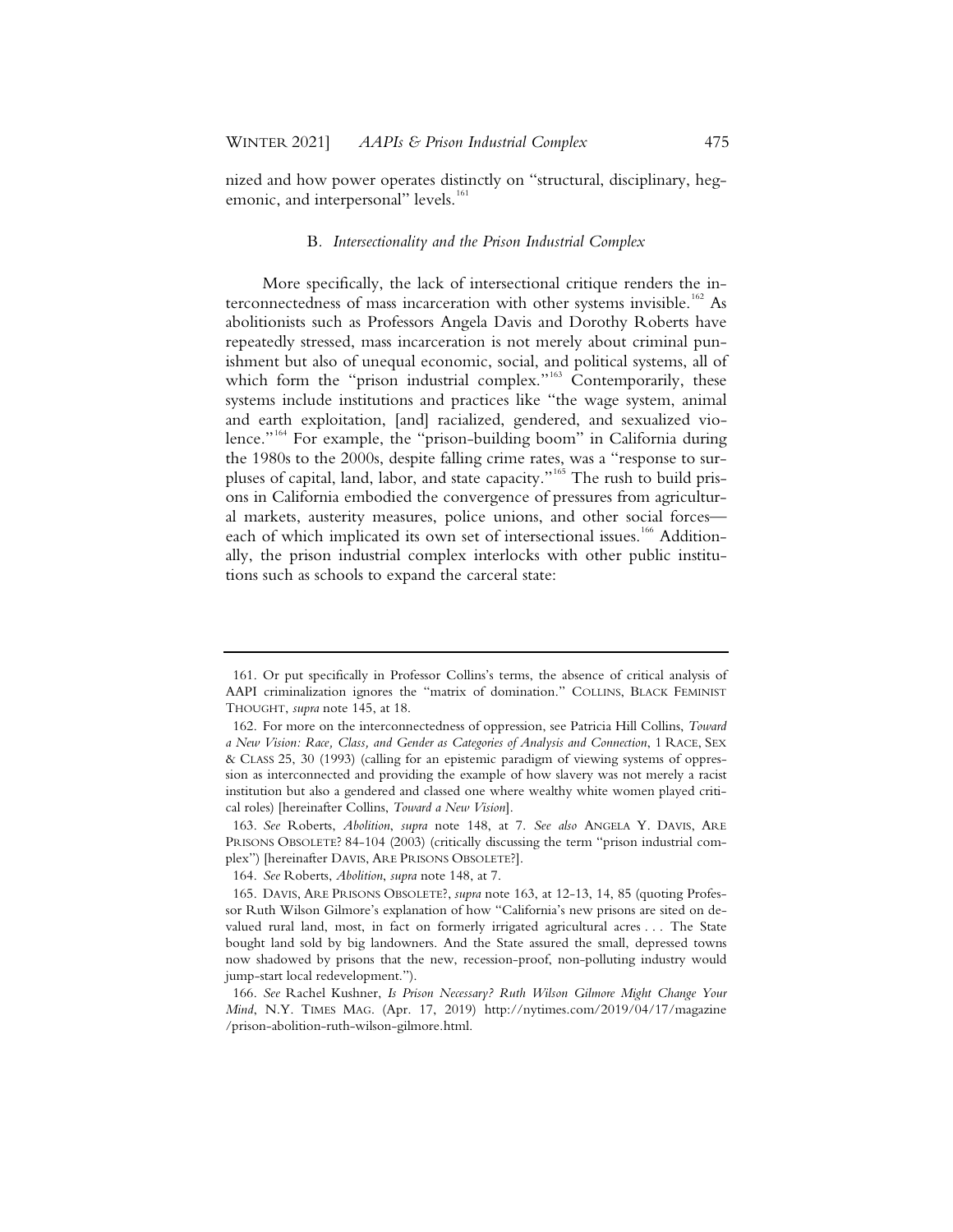Government agencies don't make profits; instead, they need revenue. State agencies must compete for this revenue . . . . Under austerity, the social-welfare function shrinks; the agencies that receive the money are the police, firefighters and corrections. So other agencies start to copy what the police do: The education department, for instance, learns that it can receive money for metal detectors much more easily than it can for other kinds of facility upgrades. And prisons can access funds that traditionally went elsewhere — for example, money goes to county jails and state prisons for "mental health services" rather than into public health generally. $167$ 

Thus, the prison industrial complex today is a "logic and method of dominance [that] is not reducible to the particular institutional form of jails, prisons, detention centers, and other such brick-and-mortar incarcerating facilities."<sup>168</sup> Undoubtedly, this was also true historically. As Black feminist abolitionists emphasize, for example, the American criminal punishment system has roots in various legal, physical, and cultural aspects of "racialized chattel slavery."<sup>169</sup> Anti-Black racism is evidently at the core of what animated—and animates—the mechanisms of the U.S. criminal system.

Nevertheless, as an intersectional framework dictates, there are other ideologies and systems that interlock and consequently inform the prison industrial complex. In the words of Professor Davis, while "the prison reveals congealed forms of antiblack racism that operate in clandestine ways," it is clear that

there are other racialized histories that have affected the development of the U.S. punishment system as well—the histories of Latinos, Native Americans, and [AAPIs]. These racisms congeal and combine in the prison. Because we are so accustomed to talking about race in terms of black and white, we

<sup>167.</sup> *Id.*

<sup>168.</sup> Roberts, *Abolition*, *supra* note 148, at 19 (citations omitted).

<sup>169.</sup> *Id.* ("The pillars of the U.S. criminal punishment system — police, prisons, and capital punishment — all have roots in racialized chattel slavery. After Emancipation, criminal control functioned as a means of legally restricting the freedoms of black people and preserving whites' dominant status. Through these institutions, law enforcement continued to implement the logic of slavery — which regarded black people as inherently enslaveable with no claim to legal rights — to keep them in their place in the racial capitalist hierarchy."); DAVIS, ARE PRISONS OBSOLETE?, *supra* note 163, at 27-28 (explaining how the earliest prisons subjected people to unpaid hard labor—already foundational to the condition of enslavement).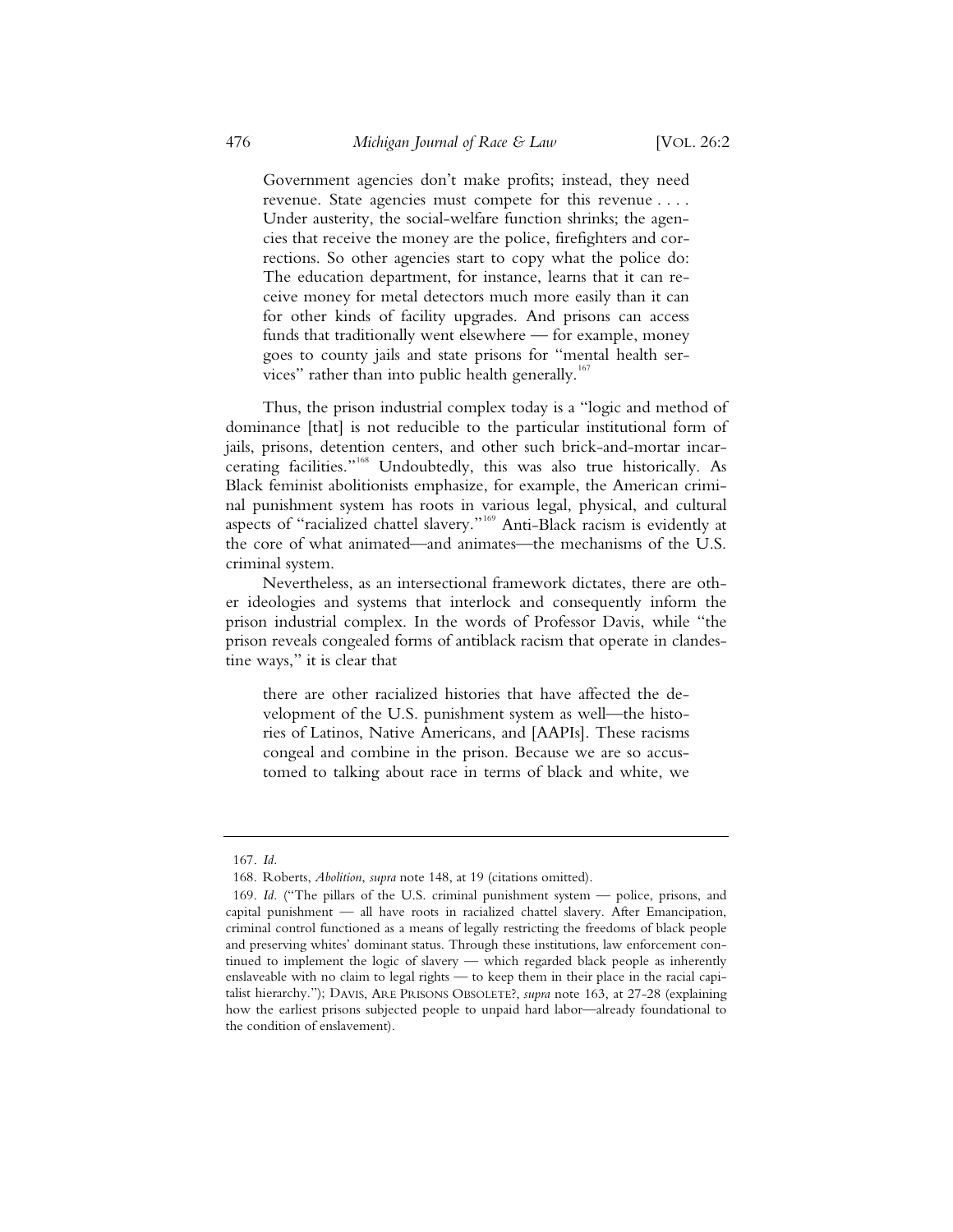often fail to recognize and contest expressions of racism that target people of color who are not black.<sup>170</sup>

In this light, Asian American Jurisprudence's inattention to AAPI criminalization erases the communities' experience of oppression, which, ironically, is exactly the field's critique of the Black/white paradigm. Its inattention also mirrors the continued erasure of criminalized AAPIs in other critical fields such as multiracial and feminist criminologies. The resulting lacuna excludes from analysis historical and contemporary anti-AAPI forces interconnected with criminalization. Otherwise stated, the erasure of criminalized AAPIs limits our understanding—and perhaps prevents us from even posing the question—of precisely how anti-AAPI oppression has shaped and continues to shape criminalization. And this, in turn, obfuscates the actual scope, history, and impact of the criminal system while erasing important intersectional dynamics between and among various groups.

To illustrate, consider the relative silence surrounding the criminalization of AAPI migrants in California during the twentieth century. In the early 1900s South Asian men who congregated together in poor neighborhoods and shared resources with each other were stereotyped as "Hindu Sodomites" corrupting notions of "normative American masculinity."<sup>171</sup> They were consequently subjected to surveillance and criminalization under vagrancy, sodomy, and male prostitution laws.<sup>172</sup> Similarly, police also subjected Filipino farmworkers who frequented taxi dance halls in the 1920s and 1930s to scrutiny and violence.<sup>173</sup> These farmworkers flocked to the dance halls after laboring in dehumanizing conditions all day "in search of the proverbial wine, women, and song."<sup>174</sup> At the halls, they used their meager wages to dance with working-class white women.<sup>175</sup> These interactions ultimately led to mass protest and police raids.<sup>176</sup> They also led to local efforts to establish "exclusionist policies based on the so-called unbridled sexual passions of Filipinos,"<sup>177</sup> even

<sup>170.</sup> DAVIS, ARE PRISONS OBSOLETE?, *supra* note 163, at 25-26.

<sup>171.</sup> Nayan Shah, *Between "Oriental Depravity" and "Natural Degenerates": Spatial Borderlands and the Making of Ordinary Americans*, 57 AM. Q. 703, 704-05, 715 (2005). *See also* SAITO, SETTLER COLONIALISM, *supra* note 46, at 136 (discussing how the gender imbalance of Chinese migration in the 1900s led to the perception of Chinese men as sexual predators and Chinese women as lustful prostitutes threatening the purity of American society).

<sup>172.</sup> Shah, *supra* note 171, at 712-16.

<sup>173.</sup> *See, e.g.*, ESPAÑA-MARAM, *supra* note 126, at 105-06.

<sup>174.</sup> ESPAÑA-MARAM, *supra* note 126, at 111.

<sup>175.</sup> *Id.* at 106.

<sup>176.</sup> *Id.* at 105-06, 119.

<sup>177.</sup> *Id.* at 119.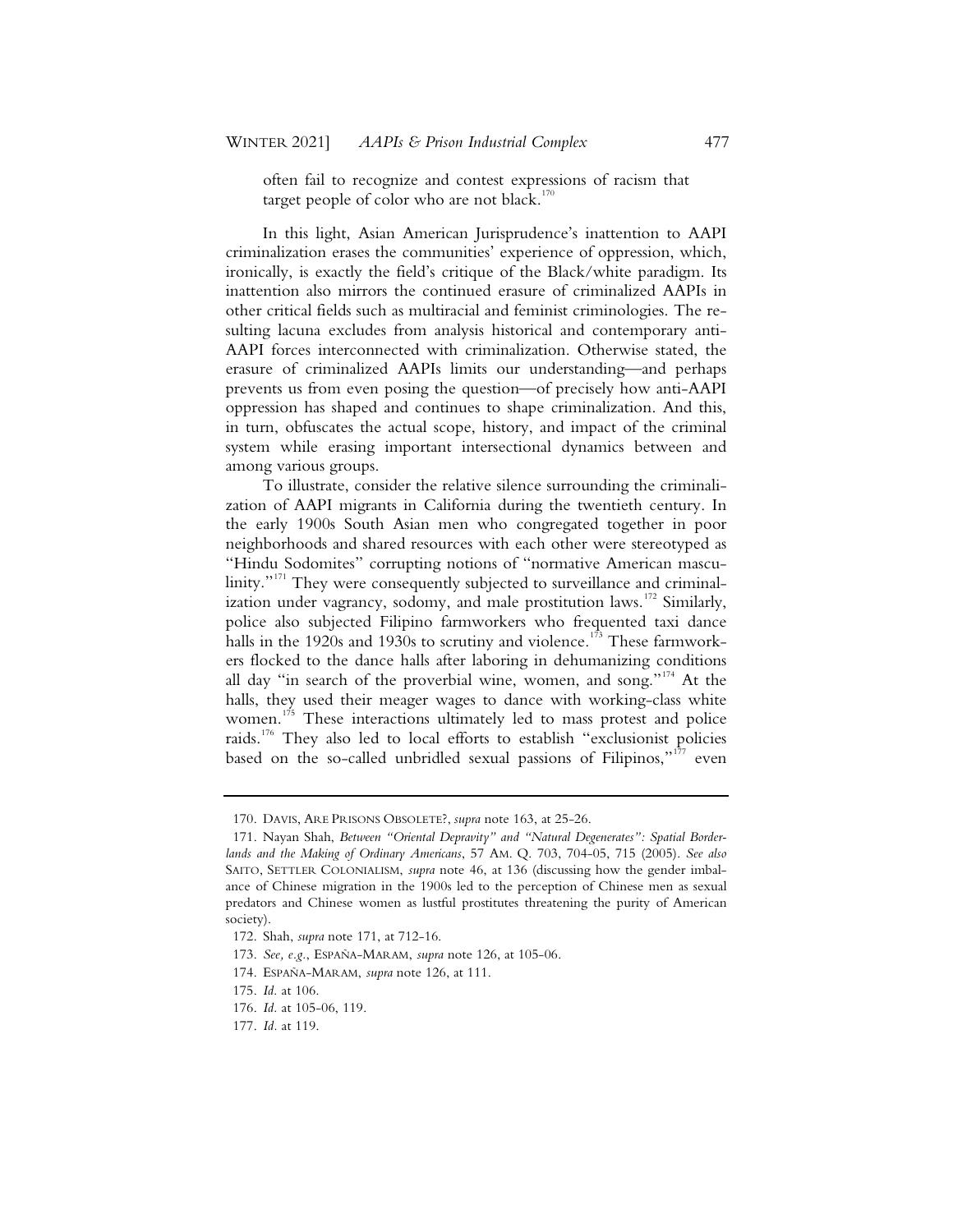though Filipinos themselves were American nationals at the time as a result of U.S. colonization.<sup>1</sup>

Manifest in these histories is the interconnectedness of criminalization with immigration, capitalism, and colonialism, as well as the interplay of race, class, gender, and sexuality. What thus follows from the scholarly silence surrounding these histories is the erasure of these connections and cognizance of precisely how these systems have specifically targeted and impacted AAPIs. The silence also inhibits analysis drawing connections between the very imagination of AAPIs as predatory deviants with other racialized perceptions, such as ones informed by anti-Blackness. Indeed, the silence misses how many "racial qualities previously assigned to blacks quickly became" AAPI characteristics in the early twentieth century,<sup>179</sup> such as Filipino masculinity being deemed a similar threat to white racial purity as Black masculinity was<sup>180</sup> or how other AAPIs like the Chinese were caricatured in minstrel shows as having dark skin, thick lips, and an inhuman capacity to work.<sup>181</sup>

Today, the inattention to the criminalization of AAPIs leads to similar types of erasure. It silences the stories of Eddy and other criminalized AAPIs, including those currently incarcerated. It also exempts from examination the ways in which the prison industrial complex specifically targets and impacts AAPIs today—just as it continues to effectuate harm on various other communities in different ways. Critically, because this inattention leaves the anti-AAPI dimensions of the prison industrial complex unexamined, it also leaves the specific issues causing AAPI's criminalization unaddressed. Typical solutions offered by both mainstream and critical advocates, while likely beneficial overall, are thus limited in scope.<sup>182</sup> They do not address the unique factors that criminalize AAPIs.

## IV. The Criminalization of AAPI Youth

The resulting inability to address the unique factors criminalizing AAPIs is especially problematic in the context of schools, often examined as powerful sites of socialization and criminalization.<sup>183</sup> For most AAPI youth, particularly those with immigrant backgrounds, schools are loci

<sup>178.</sup> *See e.g.*, Volpp, *Divesting Citizenship*, *supra* note 81, at 414-15 n.39.

<sup>179.</sup> SAITO, SETTLER COLONIALISM, *supra* note 46, at 135.

<sup>180.</sup> *See also id.* (connecting the depiction of Filipinos to anti-Black imaginations of criminality and anti-Indigenous notions of savagery and civility).

<sup>181.</sup> *Id.*

<sup>182.</sup> *See infra* Part V.A.

<sup>183.</sup> *See generally* James Collins, *Social Reproduction in Classrooms and Schools*, 38 ANN. REV. ANTHROPOLOGY 33; Paul J. Hirschfield & Katarzyna Celinska, *Beyond Fear: Sociological Perspectives on the Criminalization of School Discipline*, 5 SOCIO. COMPASS 1 (2011).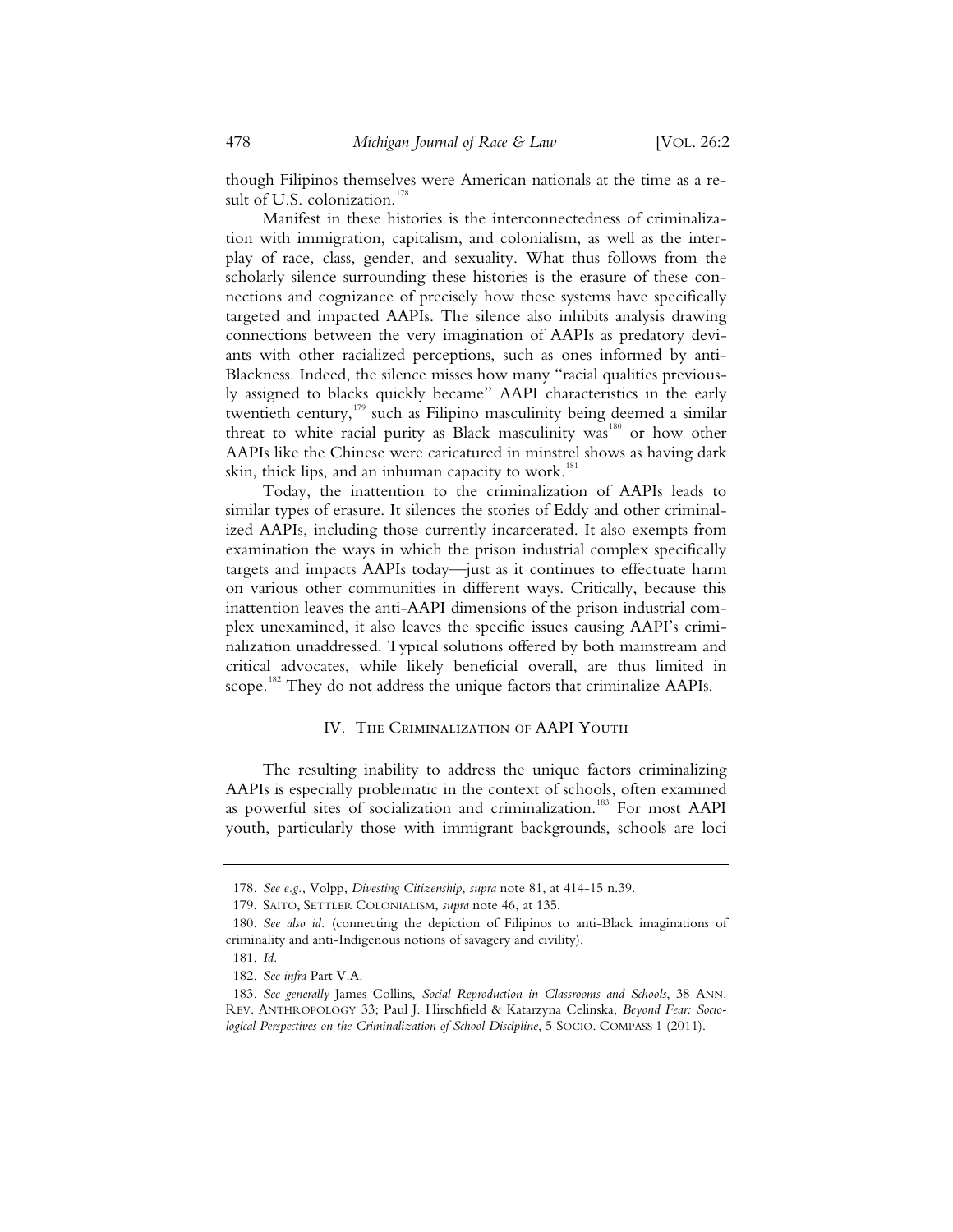for learning and interacting with dominant American norms.<sup>184</sup> They are also sites of contestation where identities play significant, central roles.<sup>185</sup> To criminalized AAPIs like Eddy, schools were also sites of discrimination and criminalization. Yet the experiences of AAPIs are scantly discussed in the robust scholarship and advocacy around schooling and criminalization, including critical works on the "school-to-prison pipeline."<sup>186</sup>

## A*. The School-to-Prison Pipeline and Zero Tolerance Policies*

The school-to-prison pipeline drives out students from schools and pushes them into prison, emphasizing a focus on incarceration over education.<sup>187</sup> Due to the pipeline's nefarious scope, many have rightfully examined and attempted to disrupt it.<sup>188</sup> Today, the pipeline is generally understood as disproportionately criminalizing students from marginalized backgrounds, typically of poor, disabled, Black, and/or Latinx identities—with girls increasingly impacted.<sup>189</sup> The schools these students attend are typically *de facto* segregated, heavily underfunded, and characterized by "overcrowded classrooms . . . , a lack of effective teachers and school leaders, and insufficient funds for 'extras' such as counselors, special education services and even textbooks" which create hostile environments for learning and worsen a myriad of criminalizing factors.<sup>190</sup> These factors include zero-tolerance and punitive policies, increased police presence, racial profiling, and emphases on high-stakes testing.<sup>191</sup>

Zero tolerance policies often "provide the direct mechanism by which students are removed from school by suspension/expulsion, pushed toward dropping out, charged in juvenile court, and routed into

<sup>184.</sup> *See, e.g.*, GRACE KAO, ELIZABETH VAQUERA & KIMBERLY A. GOYETTE, EDUCATION AND IMMIGRATION 19-20 (2013).

<sup>185.</sup> *Id.*

<sup>186.</sup> *See, e.g.*, Nancy A. Heitzeg, *Education or Incarceration: Zero Tolerance Policies and the School to Prison Pipeline*, F. ON PUB. POL'Y, no. 2, 2009, [hereinafter Heitzeig, *Education or Incarceration*]; CATHERINE Y. KIM, DANIEL J. LOSEN & DAMON T. HEWITT, THE SCHOOL-TO-PRISON PIPELINE: STRUCTURING LEGAL REFORM 1 (2010).

<sup>187.</sup> Heitzeg, *Education or Incarceration*, *supra* note 186, at 16.

<sup>188.</sup> *See, e.g.*, *id.*

<sup>189.</sup> *See id*., at 6.

<sup>190.</sup> KIM ET AL., *supra* note 186, at 1.

<sup>191.</sup> *See* ACLU, *School-to-Prison Pipeline*, http://aclu.org/issues/juvenile-justice/schoolprison-pipeline?redirect=fact-sheet%2Fwhat-school-prison-pipeline [https://perma.cc /P52D-64NB] (last visited May 16, 2021); Heitzeig, *Education or Incarceration*, *supra* note 186, at 8; Carla Amurao, *Fact Sheet: How Bad Is The School-to-Prison Pipeline?*, PBS: TRAVIS SMILEY REPORTS (Mar. 28, 2013, 11:40 PM), http://www.pbs.org/wnet /tavissmiley/tsr/education-under-arrest/school-to-prison-pipeline-fact-sheet/.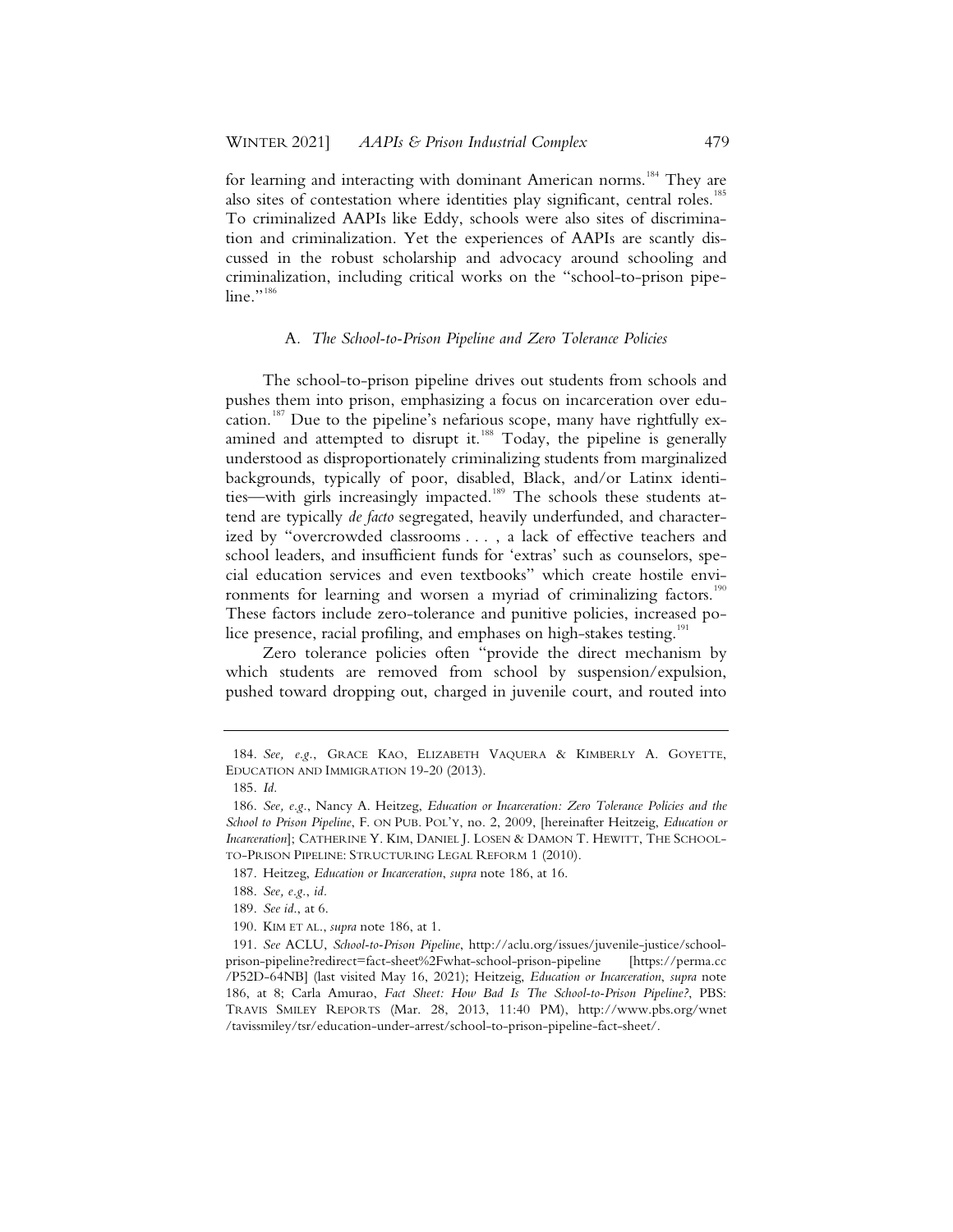the prison pipeline."<sup>192</sup> The term refers to how "a harsh predefined mandatory consequence is applied to a violation of school rules without regard to the seriousness of the behavior, mitigating circumstances, or the situational context."<sup>193</sup> Zero tolerance policies have resulted in exorbitantly high rates of suspensions and arrests in schools, with some states' number of suspensions exceeding 10 percent of the enrolled student population.<sup>194</sup> Combined with increased police presence at schools, these policies have also led to extreme punishments: a kindergartener arrested for throwing a tantrum, a student arrested for a flawed science project, and another for playing a song aloud from a cellphone.<sup>195</sup>

Beyond their application to disciplinary behavior, zero tolerance policies also intertwine with academic disengagement or "failure."<sup>196</sup> Research shows that academic performance is a powerful predictor for behavior and vice versa.<sup>197</sup> Struggling students can "act out," which can trigger zero tolerance policies, while suspensions and expulsions exacerbate poor academic performance by disrupting education.<sup>198</sup> Further, the dominant emphasis on standardization and "test-driven accountability regimes" provide perverse pressures and "incentives for schools to push out low-performing students."<sup>199</sup> "[I]f a student acts up in class, it is no longer in educators' self-interest to address it by assessing the student's unmet needs or treating the incident as a 'teachable moment.'"200 It becomes "much easier and more 'efficient' to simply remove the child from class through punitive disciplinary measures and focus on the remaining students. As a result, the practice of pushing struggling students out of school to boost test scores has become quite common."<sup>201</sup> Accordingly,

 <sup>192.</sup> Heitzeig, *Education or Incarceration*, *supra* note 186, at 8.

 <sup>193.</sup> *Id.*; RUSSELL SKIBA, CECIL R. REYNOLDS, SANDRA GRAHAM, PETER SHERAS, JANE CLOSE CONOLEY & ENEDINA GARCIA-VAZQUEZ, AM. PSYCH. ASS'N, ARE ZERO TOLERANCE POLICIES EFFECTIVE IN THE SCHOOLS? AN EVIDENTIARY REVIEW AND RECOMMENDATIONS 2 (2006), https://www.apa.org/pubs/info/reports/zero-tolerancereport.pdf [https://perma.cc/S4YP-MD43].

 <sup>194.</sup> KIM ET AL, *supra* note 186, at 2-3.

 <sup>195.</sup> ADVANCEMENT PROJECT, SCHOOL-TO-PRISON PIPELINE (2013) [hereinafter ADVANCEMENT PROJECT], https://advancementproject.org/wp-content/uploads/2017 /11/03721750a0812a95bd\_6im6ih8ns.pdf [https://perma.cc/GEK4-9F6V].

<sup>196</sup>**.** *See, e.g.*, KIM ET AL., *supra* note 186, at 3; Deborah Gordon Klehr, *Addressing the Unintended Consequences of No Child Left Behind and Zero Tolerance: Better Strategies for Safe Schools and Successful Students*, 16 GEO. J. POVERTY L. & POL'Y 585, 589 (2009).

 <sup>197.</sup> Klehr, *supra* note 196.

 <sup>198.</sup> *See, e.g.*, Klehr, *supra* note 196; KIM ET AL., *supra* note 186.

 <sup>199.</sup> KIM ET AL., *supra* note 186, at 1-2*; see also* Klehr, *supra* note 196.

 <sup>200.</sup> Emily Bloomenthal, *Inadequate Discipline: Challenging Zero Tolerance Policies as Violating State Constitution Education Clauses*, 35 N.Y.U. REV. L. & SOC. CHANGE 303, 342 (2011).

 <sup>201.</sup> *Id.*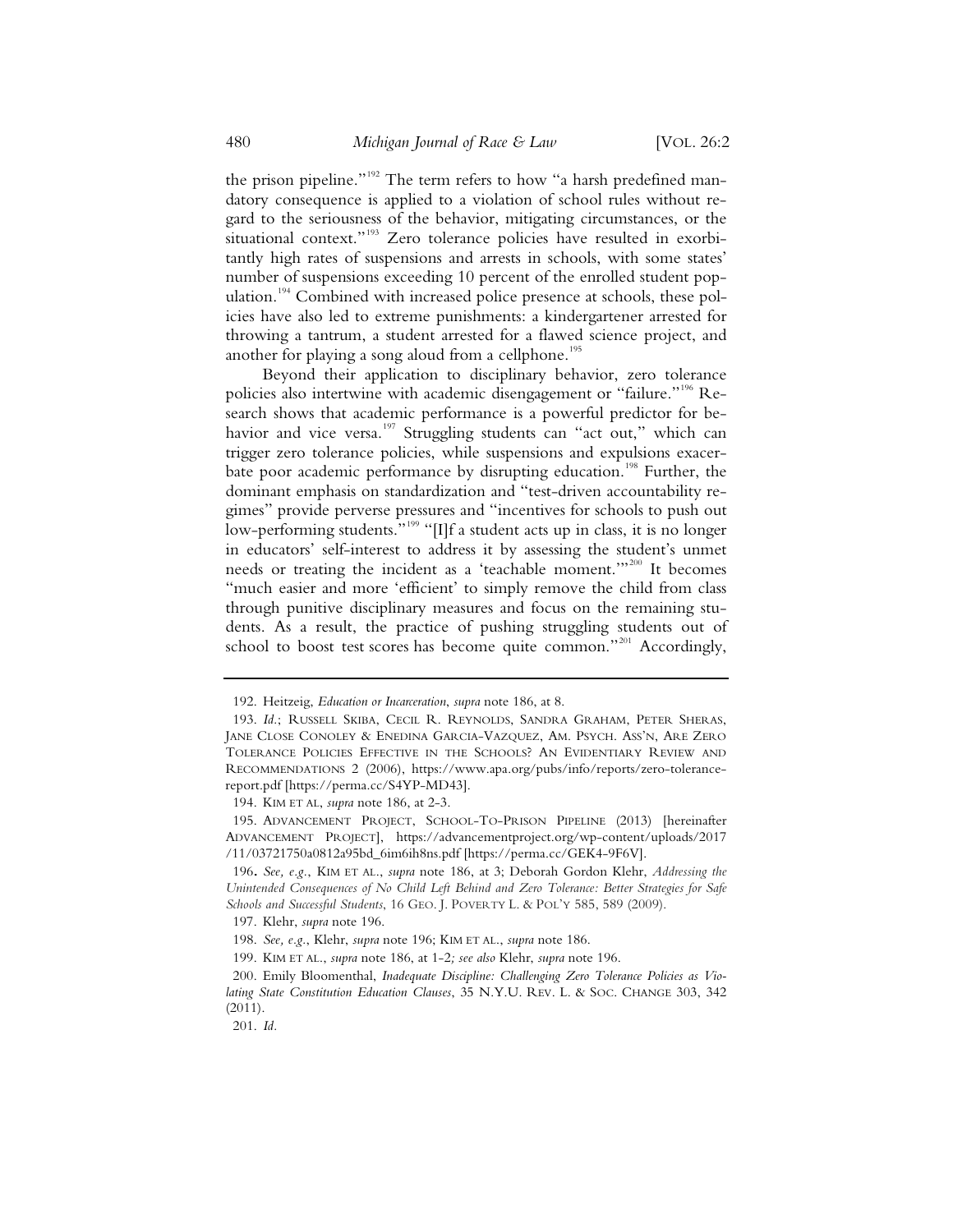while schools may not directly expel students due to poor academic performance, zero tolerance allows them to expel students for misbehavior stemming from academic struggles that are often caused by myriad external factors.<sup>202</sup>

The rise of zero tolerance policies stems from racialized conceptions of crime during the War on Drugs that depicted Black Americans as supposedly bulletproof super predators.<sup>203</sup> Together with concerns arising from popularized coverage of the Columbine shooting, schools militarized, deploying law enforcement officers, security cameras, and metal detectors on campus.204 Data reflects the devastating results of the policies.205 The U.S. Department of Education Office for Civil Rights found that Black students are "suspended and expelled at a rate three times greater than white students."<sup>206</sup> "American Indian and Native-Alaskan students are also disproportionately suspended and expelled, representing less than 1 percent of the student population but 2 percent of out-ofschool suspensions and 3 percent of expulsions."<sup>207</sup> Meanwhile, Black girls are suspended at a rate higher than any other racial group and most boys, and students with disabilities are twice as likely to be suspended from school, with one out of four boys of color with disabilities and nearly one in five girls of color with disabilities receiving out of school suspensions.<sup>208</sup> Additionally, 70 percent of students referred to law enforcement in schools are Black or Latinx, and both groups are "twice as likely to not graduate high school as whites."<sup>209</sup> Notably, there is little to no reference to AAPI students, reflecting their pervasive erasure in informational systems and advocacy.<sup>210</sup>

Considered with the reality that even one out-of-school suspension can double a student's risk of dropping out, $211$  that drop-outs are three

 <sup>202.</sup> *See e.g.*, Bloomenthal, *supra* note 200, at 321-22. *See also* Jeremy Thompson, *Eliminating Zero Tolerance Policies in Schools: Miami-Dade County Public Schools' Approach*, 2016 BYU EDUC. & L. J. 325, 331-34 (2016).

 <sup>203.</sup> BRITTON, *supra* note 160, at 7; Heitzeig, *Education or Incarceration*, *supra* note 186, at 8.

 <sup>204.</sup> Heitzeig, *Education or Incarceration*, *supra* note 186, at 8.

 <sup>205.</sup> U.S. DEP'T OF EDUC. OFF. FOR C.R., DATA SNAPSHOT: SCHOOL DISCIPLINE (2014), https://ocrdata.ed.gov/assets/downloads/CRDC-School-Discipline-Snapshot.pdf [https://perma.cc/ZN3J-5Y75].

 <sup>206.</sup> *Id.*

 <sup>207.</sup> *Id.*

 <sup>208.</sup> *Id.*

 <sup>209.</sup> CMTY. COALITION, ARE OUR CHILDREN BEING PUSHED INTO PRISON? (2012) [hereinafter COMMUNITY COALITION], https://cocosouthla.org/inforgraphics/ prisonpipelineegraphic/ [https://perma.cc/ZFB2-P2S2].

 <sup>210.</sup> *See supra* Part I.

 <sup>211.</sup> ADVANCEMENT PROJECT, *supra* note 195.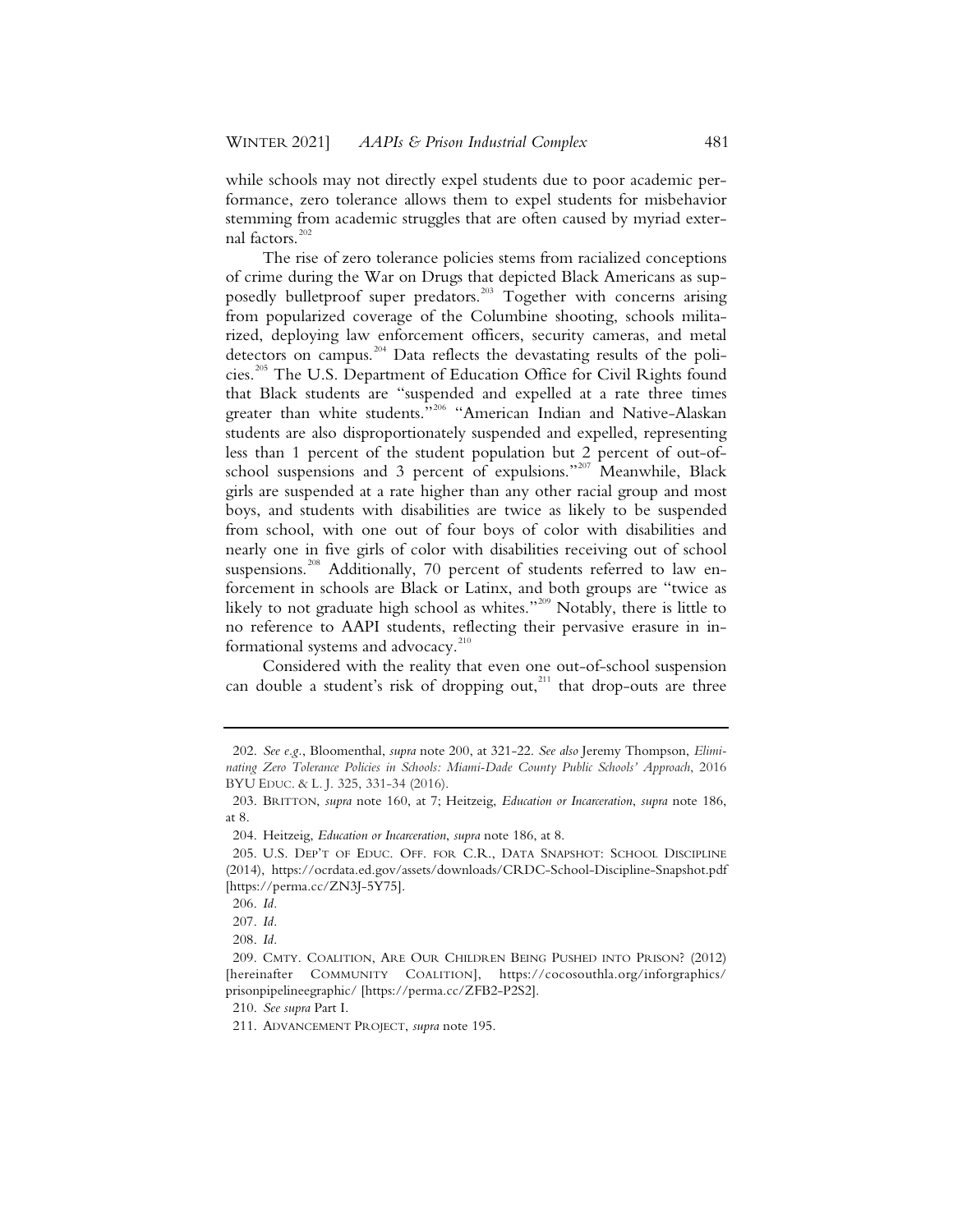and a half times more likely to be arrested than high school graduates, and that 68 percent of incarcerated men across the country are without a high school diploma, $^{212}$  these statistics reveal the serious scope and impact of the school-to-prison pipeline on individuals and communities physically, emotionally, economically, and socially. Summarily put, the pipeline hurts us all:

We all lose out in multiple ways. We lose out economically because people who are poorly educated earn less, pay less in taxes and need more services. They will also more likely end up in prison. But we lose out in other ways that are not obvious. We can't help but think of the art that is not created, the entrepreneurial ideas that may never reach the drawing board, the classrooms these Americans will never lead, the discoveries they'll never make. Our failure to educate some groups [of] children as well as others tear at the moral fabric of the nation.<sup>213</sup>

### B*. Complicating the Metaphor and "Reframing" the Pipeline*

While the school-to-prison pipeline metaphor is helpful in many respects, it improperly implies that the process of criminalizing students is unidirectional or linear.<sup>214</sup> It implies that there is a specific origin point schools—and a terminal location—prison—when instead the reality is that a complex "system or web" of "policies and social practices, in and out of schools, punitive and non-punitive in nature" all work in tandem to criminalize youth.<sup>215</sup> For example, Professor Alicia Pantoja, in criticizing the Black/white emphasis on the pipeline, observes that the pipeline functions more as a web for other youth, such as Latinx students.<sup>216</sup> She notes that "the intersection and multiplicity of oppressive immigration, mass incarceration and schooling systems, among other factors, shape the

<sup>212.</sup> Kathryn Hanson & Deborah Stipek, *Schools v. Prisons: Education's the Way to Cut Prison Population*, MERCURY NEWS (May 15, 2014, 9:26 AM), https://www.mercurynews.com/ 2014/05/15/schools-v-prisons-educations-the-way-to-cut-prison-population/.

<sup>213.</sup> Casey Quinlan, *New Data Shows the School-to-Prison Pipeline Starts as Early as Preschool*, THINKPROGRESS (June 7, 2016, 1:50 PM), https://thinkprogress.org/new-datashows-the-school-to-prison-pipeline-starts-as-early-as-preschool-80fc1c3e85be/ [https:// perma.cc/CQ7Y-WLMS] (quoting previous Secretary of Education John King).

<sup>214.</sup> *See* Alicia Pantoja, *Reframing the School-to-Prison Pipeline: The Experiences of Latin@ Youth and Families*, 7 J. ASS'N MEXICAN AM. EDUCATORS 17, 18 (2013).

<sup>215.</sup> *Id.* at 17.

<sup>216.</sup> *Id.* at 18.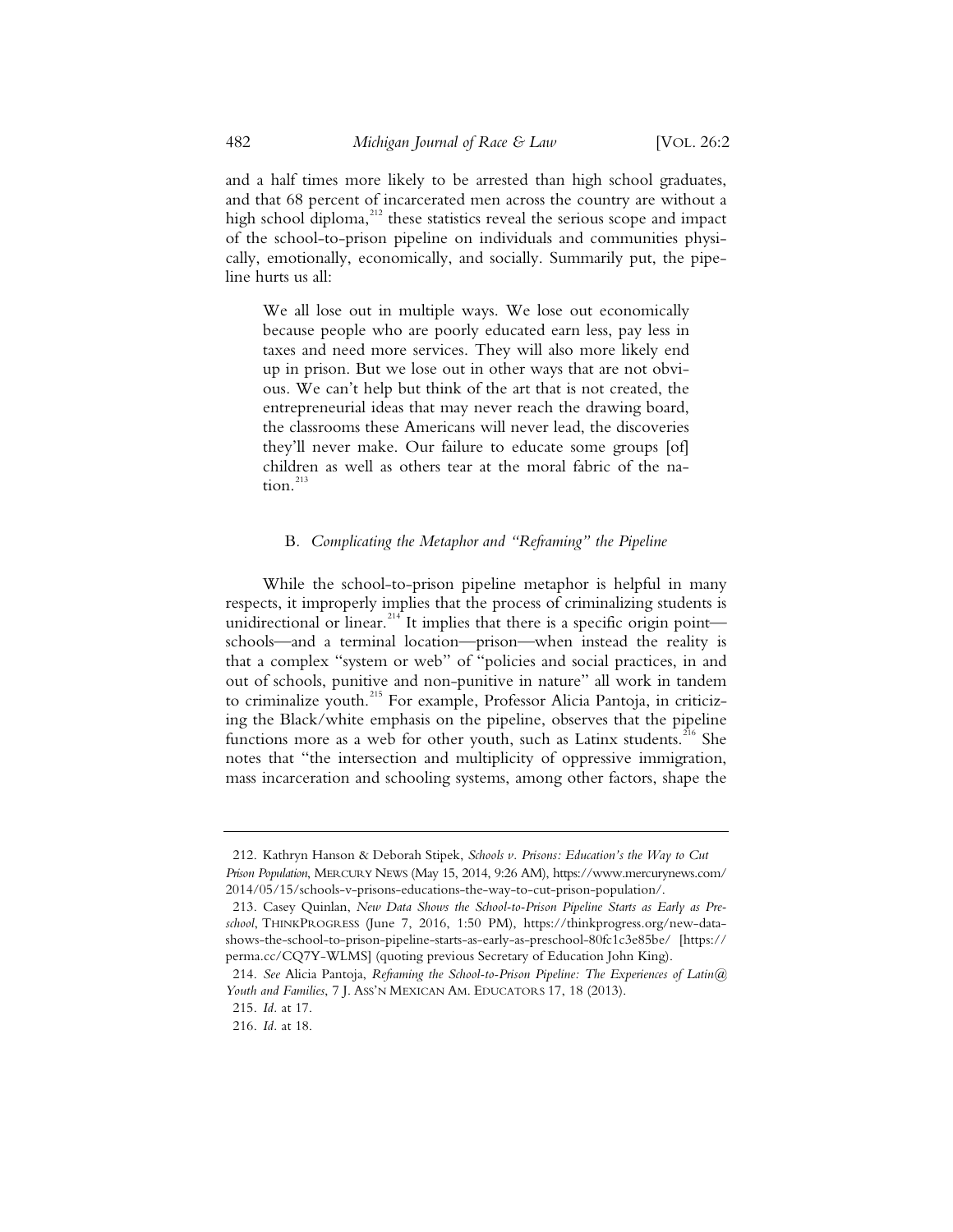process and outcomes of Latin $(a)$ s' criminalization."<sup>217</sup> In other words, there are many other points or "stops" on the pipeline or web: immigration detention centers, deportation, poverty, mental health issues, abuse, and others.

The criminalization of AAPI students likewise involves these factors.<sup>218</sup> Issues of immigration, language access, mental health care, poverty, and educational inequality, to name a few, converge to criminalize AAPI youth. Yet the serious nature of each of these issues, as well as their interconnectedness, is not enough to bring to light the struggles of criminalized AAPI youth. Even critical scholars like Professor Pantoja who criticize the "Black/white dyad"—akin to scholars of Asian American Jurisprudence—pay little heed to the plight of criminalized AAPIs. But as Eddy's story and data shows, AAPIs are subjected to criminalization.<sup>219</sup> And despite data on criminalized AAPIs being scarce, with data on criminalized AAPI youth being scarcer and more dated, what is available does underline that AAPIs are impacted by the prison industrial complex.

### C. *Locating AAPI Youth on the School-to-Prison Pipeline*

In 2004, while the arrests of white, Black, and Native American youths decreased nationwide, the arrests of young AAPIs increased by 11.4 percent.<sup>220</sup> In California, where high percentages of AAPIs reside and subsequently where more data is available, the incarceration of young AAPIs is notable. Reports conducted by the National Center on Crime and Delinquency (NCCD) in 2001 and 2006 found that in San Francisco County, "Samoan and Vietnamese youth have some of the highest rates of arrest of any ethnic group."<sup>221</sup> In 2006 Oakland, Samoan youth had the highest arrest rates of any racial/ethnic group in the city at 140 per  $1,000$ .<sup>222</sup> Southeast Asian youth also suffered disproportional arrest rates in Oakland: Cambodian youth at 63 per 1,000, Laotian youth at 52 per

<sup>217.</sup> *Id.*

<sup>218.</sup> I nevertheless use the term and metaphor of the pipeline in this essay to add to the expansive school-to-prison pipeline literature that already exists. It is my hope to integrate AAPIs within that body of scholarship, given its silence on the topic. Nevertheless, the employment of the pipeline terminology is not meant to indicate that the process of incarceration and criminalization of students is linear. In fact, whenever the term is used, Professor Pantoja's, *supra* note 214, reframing of the pipeline as a complex web beyond the dichotomy of Black and white, and as an intricate web of overlapping, compounding issues, is meant to be incorporated and emphasized.

<sup>219.</sup> *See supra*, Part I.

<sup>220.</sup> *See* Zia, *supra* note 17, at x.

<sup>221.</sup> AHUJA & CHLALA, WIDENING THE LENS, *supra* note 19, at 18.

<sup>222.</sup> *Id.*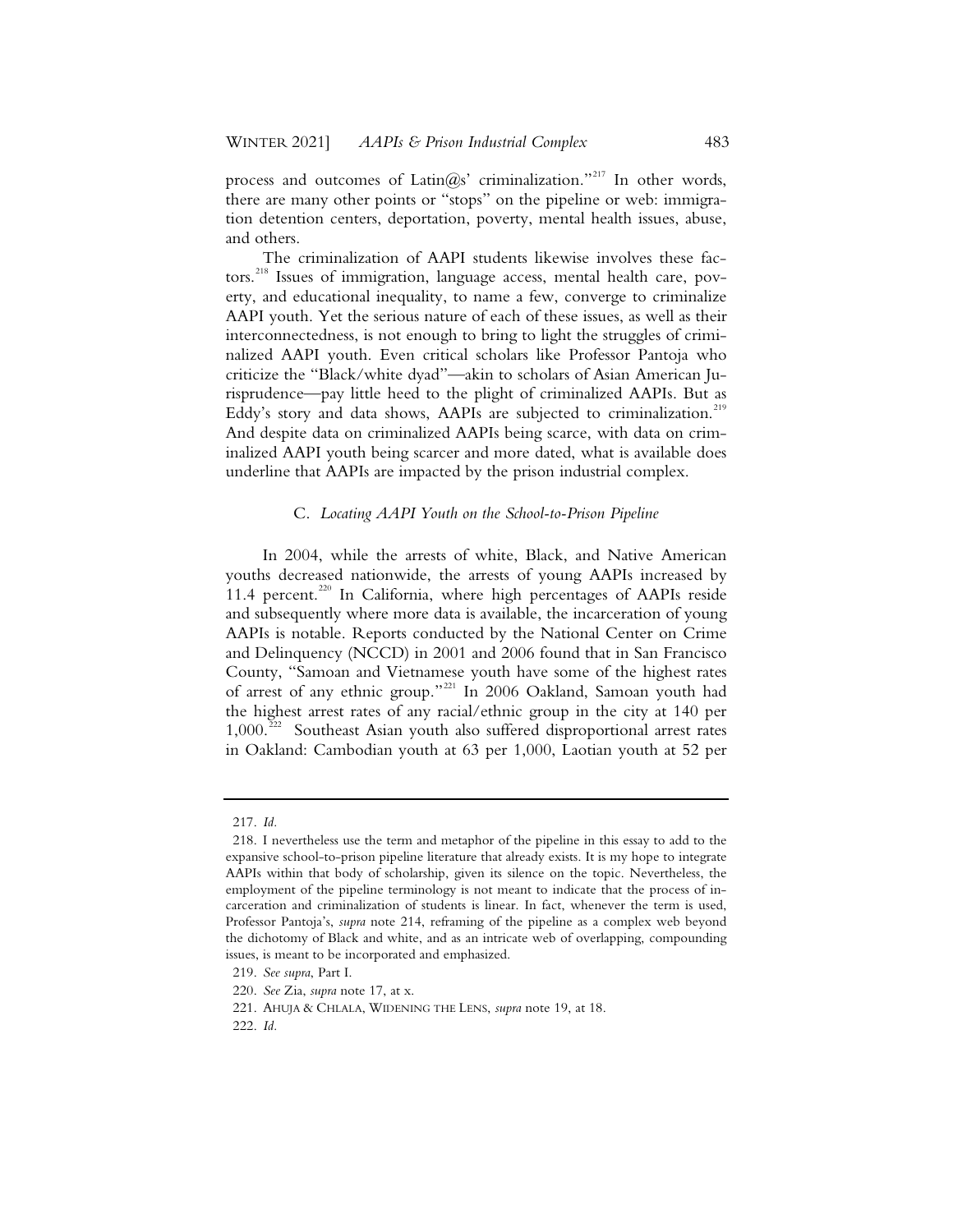1,000, and Vietnamese youth at 28 per  $1,000$ .<sup>223</sup> Meanwhile, the arrest rate of white youth in Oakland in 2006 was only 13 per  $1,000$ .<sup>224</sup> Additionally, in Oakland, from 1990 to 2006, "Laotian youth had among the greatest increases in arrest rates, at times jumping almost 50% in one year (1997 to 1998)."<sup>225</sup> Moreover, "Laotian youth represented almost half of AAPI arrests in Oakland, yet only 22% of the entire AAPI population."<sup>226</sup>

AAPI youth also face disproportionate and distinct forms of criminalization. In Alameda County in California, for instance, Southeast Asians have high rates of recidivism, with 40 percent of Southeast Asians arrested in Oakland "committing crimes of 'greater seriousness' within two vears."<sup>227</sup> Among criminalized youth who have adjudication hearings, AAPIs were the most likely to "undergo institutional placement."<sup>228</sup> AAPIs are also harshly criminalized in immigration contexts:

Closely tied to the rise of mass incarceration is the growth of immigration detention and deportation. Deportations have increased for AAPIs overall, and Southeast Asian Americans in particular. Since 1998, at least 15,000 Southeast Asian Americans from Cambodia, Laos, and Vietnam have received final orders of deportation, despite many arriving to the United States with refugee status and obtaining a green card. Furthermore, more than 12,000 of the final orders of deportation were based on old criminal records rather than current offenses. Due to stringent immigration policies enacted in 1996, Southeast Asian American communities are three to four times more likely to be deported for old convictions, compared to other immigrant communities.<sup>229</sup>

Like the lacuna found in Asian American Jurisprudence, the limited data on AAPI youth and the school-to-prison pipeline highlight im-

<sup>223.</sup> *Id. See also supra* Part III.A.

<sup>224.</sup> NAT'L COUNCIL ON CRIME AND DELINQUENCY, *supra* note 50, at 56.

<sup>225.</sup> AHUJA & CHLALA, WIDENING THE LENS, *supra* note 19, at 19.

<sup>226.</sup> *Id.*

<sup>227.</sup> *Id.*

<sup>228.</sup> NAT'L COUNCIL ON CRIME AND DELINQUENCY, *supra* note 50, at 122.

<sup>229.</sup> *See* AAPI BEHIND BARS, *supra* note 40, at 1. While immigration enforcement is a critical part of the prison industrial complex, I focus here on the processes of criminalization that drive students out of schools and into the criminal system, which include detention centers or deportation. For critical discussion of the topic, including the "school-todeportation pipeline," see, e.g., SaunJuhi Verma, Patricia Maloney & Duke W. Austin, *The School to Deportation Pipeline: The Perspectives of Immigrant Students and Their Teachers on*  Profiling and Surveillance Within the School System, 673 ANNALS AM. ACAD. POL. & SOC. SCI. 209 (2017).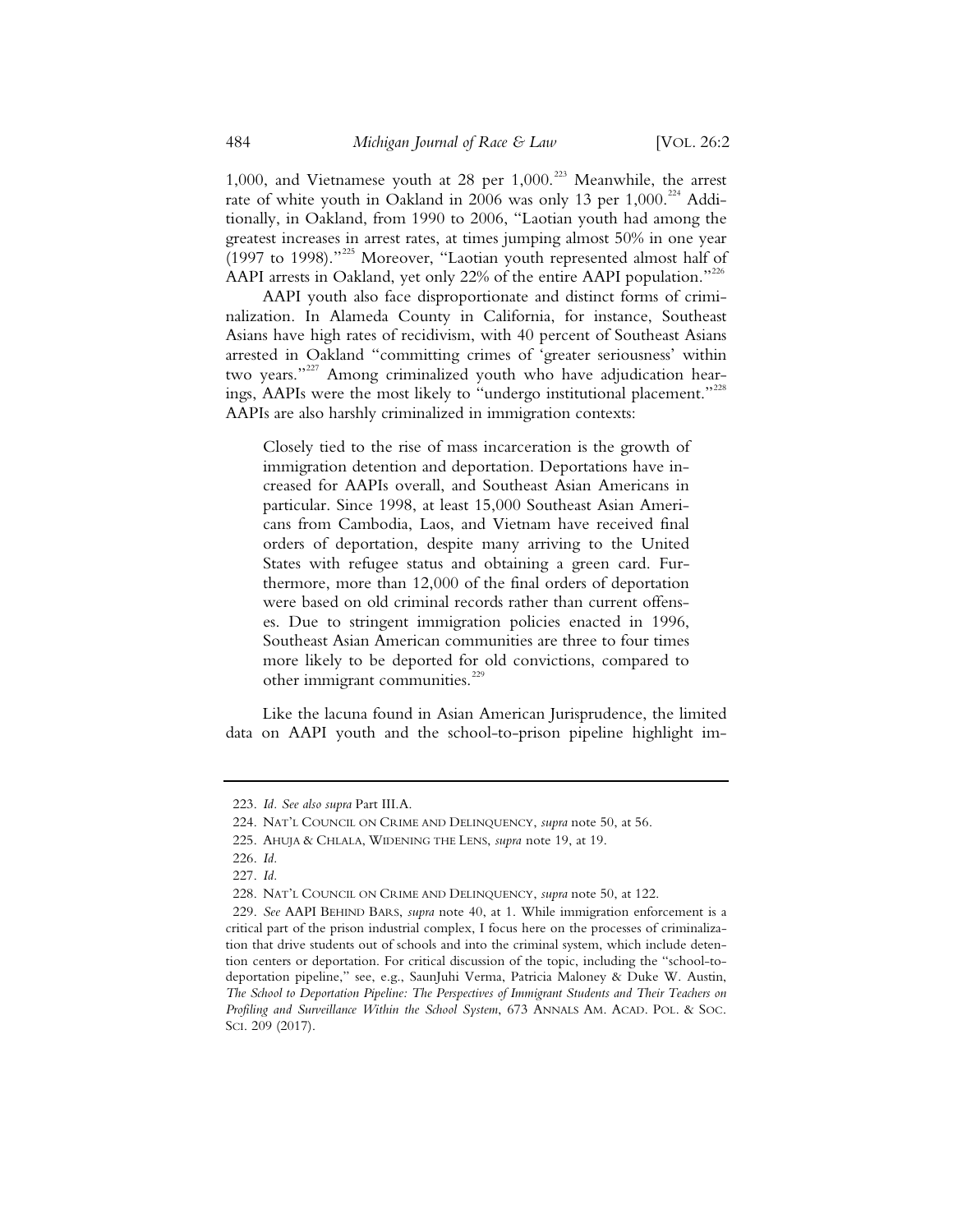portant sociopolitical points. It reflects the adherence of institutions, advocates, and scholars to the model minority myth as well as a tendency to overlook smaller populations. Both this adherence and tendency have dire consequences that include maintaining the myth itself and erasing urgent needs of the communities. And even though criminalized AAPI youth do occupy a much smaller place on the pipeline (and are invisible in analyses), their experiences, struggles, and needs are nevertheless valid, existent, and evidence of the evils of the prison industrial complex. Consequently, inclusion and investigation of their experiences illuminate unaddressed and unidentified elements of the pipeline. They also reveal the specific ways that the pipeline subjugates young AAPIs and provide a more nuanced image of the interlocking nature of criminalization.

Critically, the inclusion of AAPIs in studies of the pipeline (and criminalization more broadly) here, and hopefully elsewhere, should not detract from the significant contributions to current understandings and critiques of the pipeline—and carcerality. Nor should their inclusion decenter the experiences of Latinx and especially Black youth, whose subjugation to the pipeline remains of the utmost "saliency."<sup>230</sup> Rather, the goal of including the experiences of AAPI youth is to expand existing important, yet limited analyses of the pipeline. To do so is to shy away from the unintersectional, "additive frameworks" of conceptualizing systemic oppression.<sup>231</sup> Because intersectionality enables a complex "both/and" analysis, rather than simply an "either/or" one,<sup>232</sup> analysis of the prison industrial complex as anti-AAPI should therefore not preclude analysis that it is also intrinsically anti-Black. In other words, the prison industrial complex is anti-AAPI *and* still fundamentally anti-Black. Put another way, just as the model minority myth and anti-Blackness "congeal" and mutually reinforce each other, so do the distinct forms of criminalization targeting AAPIs and Black communities.<sup>233</sup> Analysis of how AAPI youth are particularly impacted by the pipeline therefore furthers a

<sup>230.</sup> As Collins, *Toward a New Vision*, *supra* note 162, at 28-29, 26 cautions, we must not "confuse" the issue of "saliency"—e.g., who are most impacted by the pipeline with the importance of the "theoretical stance positing the interlocking nature of oppression." She warns us not to fall into "additive analyses" that center dichotomous conceptualization of oppression and therefore masks the relationships between various inequalities. *Id.* at 27-28. Indeed, incorporating AAPIs in analyses should not be perceived as detracting from the existent significant critiques of the school-to-prison pipeline that center Black and Latinx voices. Instead, it should be noted how the inclusion of AAPIs will actually reveal how the criminalization of AAPI youth at schools are connected to broader white supremacist agendas such as those manifest in anti-Blackness.

<sup>231.</sup> *Id. See also supra*, Part II.A.

<sup>232.</sup> Collins, *Toward a New Vision*, *supra* note 162, at 27-28.

<sup>233.</sup> *See* DAVIS, ARE PRISONS OBSOLETE?, *supra* note 163, at 24-25. *See also supra*, Part III.B.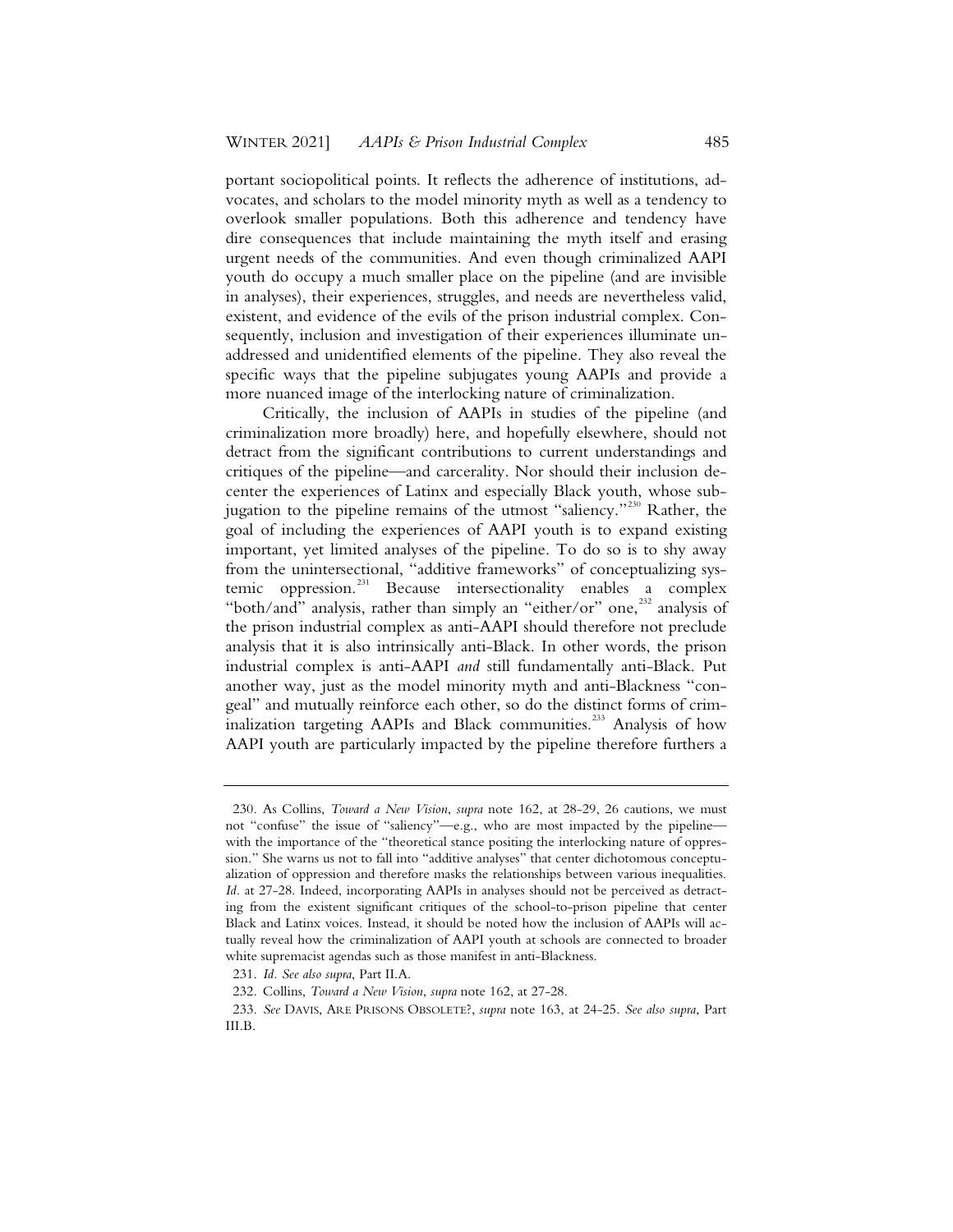more complete and intersectional understanding of the prison industrial complex as well as oppression more generally.

### D. *The Racial Profiling and Criminalization of AAPI Youth*

Typical factors that criminalize students include zero tolerance policies, militarization and police presence in schools, racial profiling, and high-stakes testing and academic disengagement.<sup>234</sup> However, given the absence of AAPI youth in critical examinations of the pipeline, these factors are only understood in relation to Black and Latinx youth. The result is the occlusion of the factors' specific impact on AAPI youth and consequently potential ways to address them.

Take racial profiling in schools. Numerous advocates establish that Black and Latinx students are often racially profiled as deviant and criminal and are therefore disciplined more harshly.<sup>235</sup> Research shows that 70 percent of students referred to law enforcement in schools are Black or Latinx.<sup>236</sup> In particular, Black students are subjected to extremely disproportionate discipline. In North Carolina, for example, "Black students were suspended eight times higher for cell phone use, six times higher for dress code violations, two times higher for disruptive behavior and 10 times higher for displays of affection" than white students. $237$ 

<sup>234.</sup> *See supra*, Part IV.A.

<sup>235.</sup> *See generally* ERICA R. MEINERS, RIGHT TO BE HOSTILE: SCHOOLS, PRISONS, AND THE MAKING OF PUBLIC ENEMIES (2007); NISHAUN T. BATTLE, BLACK GIRLHOOD, PUNISHMENT, AND RESISTANCE: REIMAGINING JUSTICE FOR BLACK GIRLS IN VIRGINIA (2020); Jennifer Castillo, *Tolerance in Schools for Latino Students: Dismantling the School-to-Prison Pipeline*, 26 HARV. J. HISPANIC POL'Y 43 (2014); Calvin Rashaud Zimmermann, Before Black Boys Are Criminalized?: Race, Boyhood, and School Discipline in Early Childhood (2018) (Ph.D. Dissertation, University of Pennsylvania), repository.upenn.edu /cgi/viewcontent.cgi?article=4862&context=edissertations [https://perma.cc/5ZCF-49Y2] MARCOS PIZARRO, CHICANAS AND CHICANOS IN SCHOOL: RACIAL PROFILING, IDENTITY BATTLES, AND EMPOWERMENT (2005); MARTHA R. BIREDA, ELIMINATING RACIAL PROFILING IN SCHOOL DISCIPLINE: CULTURES IN CONFLICT (2002); A.A. Akom, *Racial Profiling at School: The Politics of Race and Discipline at Berkeley High*, in ZERO TOLERANCE: RESISTING THE DRIVE FOR PUNISHMENT IN OUR SCHOOLS 51-63 (William Ayers, Bernadine Dohrn & Rick Ayers eds., 2001); German Lopez, *Black Kids Are Way More Likely to Be Punished in School Than White Kids, Study Finds*, VOX (Apr. 5, 2018, 8:00 AM), https://www.vox.com/identities/2018/4/5/17199810/school-discipline-raceracism-gao.

<sup>236.</sup> *See* COMMUNITY COALITION, *supra* note 209.

<sup>237.</sup> Caitlin Curley, *How Profiling in Schools Feeds the School-to-Prison Pipeline*, GENBIZ (Aug. 8, 2016), https://genbiz.com/profiling-schools-feeds-school-prison-pipeline [https: //perma.cc/TB9W-L4FE].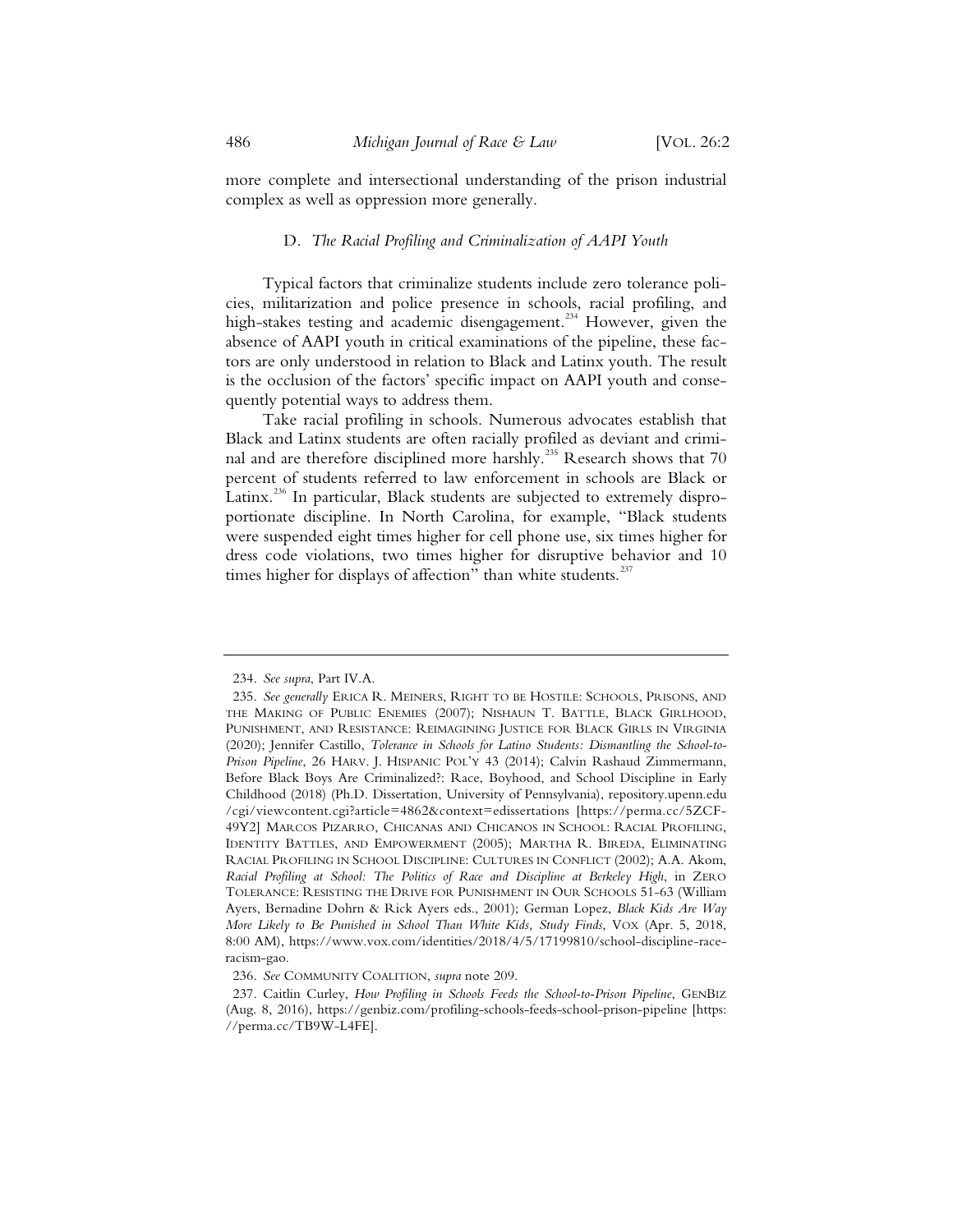Racial profiling is a relatively well-documented contributing factor to the incarceration of numerous Black and Latinx children.<sup>238</sup> However, the racial profiling of AAPI students is rarely studied, which is particularly problematic given that AAPI students are also profiled—in unique ways, in fact. These varying forms of racial profiling trigger or exacerbate academic disengagement, mental health issues, and cultural alienation. In conjunction with zero tolerance policies and overpolicing, these forms of racial profiling all ultimately drive students into the criminal system.

# 1. Racial Profiling of AAPI Students as "Whiz Kids" and Academic Disengagement.

One potential factor pushing AAPI youths toward the criminal system is their depiction as "whiz kids," a stereotype developed from the model minority myth.<sup>239</sup> In Professor Guofang Li's words, AAPI students, specifically East and South Asian youth are frequently

described as intelligent, industrious, enduring, obedient, and highly successful, and have been constructed as "academic nerds," "high achievers" who are "joyfully" initiated into North American life and English literacy practices. These model minority images are based on reports of Asian students' high test scores in mathematics and SAT, and higher grade point average in high school in comparison with other minority groups such as African and Hispanic students in the U.S., and Aboriginal students in Canada. In recent years, there are also reports that Asians are outdoing whites in test scores, educational attainment, and family income. These images are further reinforced by reports of only success stories in research literature and in the media. $240$ 

<sup>238.</sup> *See generally id.*; *supra* note 235 (outlining various scholarship on racial profiling); TAMMY JOHNSON, JENNIFER EMIKO BOYDEN & WILLIAM J. PITTZ, RACIAL PROFILING AND PUNISHMENT IN U.S. PUBLIC SCHOOLS: HOW ZERO TOLERANCE POLICIES AND HIGH STAKES TESTING SUBVERT ACADEMIC EXCELLENCE AND RACIAL EQUITY (2001).

<sup>239.</sup> *See, e.g.*, Sarah-Soonling Blackburn, *What Is the Model Minority Myth?*, LEARNING FOR JUST. (Mar. 21, 2019), https://www.learningforjustice.org/magazine/what-is-themodel-minority-myth [https://perma.cc/7NYY-9EMA] (explaining that the myth "perpetuates a narrative in which Asian American children are whiz kids or musical geniuses. . . . Tiger Moms force children to work harder and be better . . . while nerdy, effeminate dads hold prestigious—but not leadership—positions in STEM industries like medicine and accounting.").

<sup>240.</sup> Guofang Li, *Other People's Success: Impact of the "Model Minority" Myth on Underachieving Asian Students in North America*, 2 KEDI J. EDUC. POL'Y 69, 70 (2005) (internal citations omitted) [hereinafter Li, *Other People's Success*].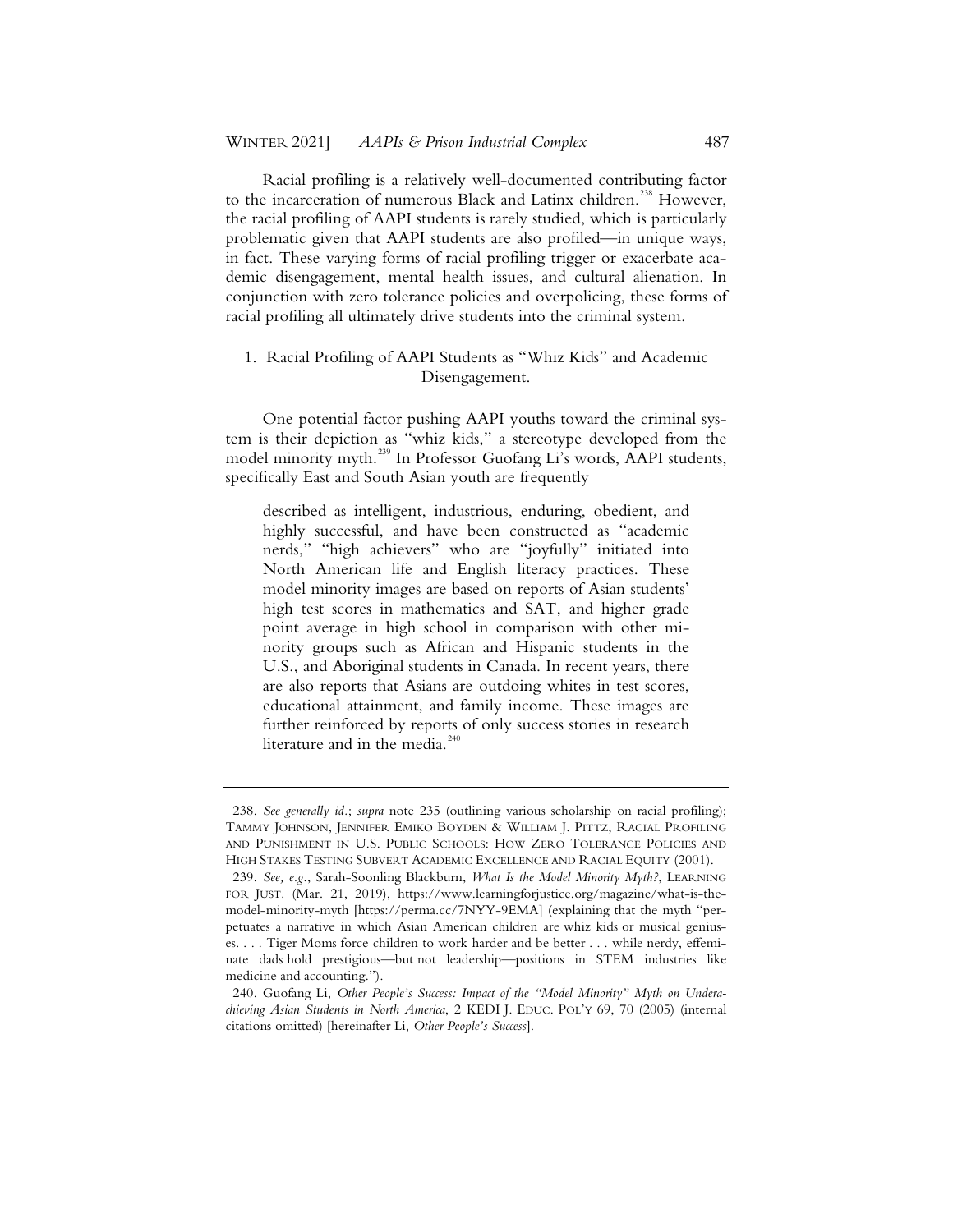Like the model minority myth itself, the stereotype of the "whiz kid" dates back from media representations and persists today.<sup>241</sup> These include TIME's August 31, 1987 issue cover captioned "Those<sup>242</sup> Asian-American Whiz Kids" to a New York Times Sunday Review column in October 2015 entitled "The Asian Advantage," which proclaimed that "it's no secret that Asian-Americans are disproportionately stars in American schools, and even in American society as a whole."<sup>243</sup> The representations perpetuate the profiling of AAPI students as geniuses. In the classroom, these stereotypes have led teachers to have higher expectations for AAPI students in comparison to other groups of students.<sup>244</sup>

Not only is the hegemonic perception of AAPI students as whiz kids inaccurate—for example, a national educational assessment report card for eight graders from 1998 to 2003 specified that for some "states such as Hawaii and Minnesota, the percentage of Asian American/Pacific Islanders at or above basic level in reading can be as low as 45% to 55%" and "in terms of mathematics, in some states (e.g., Hawaii), the percentage of Asian Pacific Islander students who are below basic level can be as high as  $46\%$ <sup>345</sup>—but it is also harmful for AAPI students, specifically struggling ones and/or those who have limited proficiency in English. For example, "although 73% [of] Asian Pacific eighth graders were language minorities, only 27% were recognized as such by their teachers."<sup>246</sup> Consequently, countless students did not receive adequate—or, in many cases, any—support to succeed academically.<sup>247</sup> Considered in light of the fact that one in four AAPI students have limited proficiency in English and/or live in a linguistically isolated household,<sup>248</sup> the whiz kid stereotype impedes the educational experiences of numerous AAPI students.

Similarly to how the model minority myth masks the struggles of AAPIs, the needs of struggling AAPI students often become neglected since teachers believe that AAPI students are naturally smart.<sup>249</sup> In other words, teachers' beliefs grounded in the whiz kid stereotype keep them from "recognizing the instructional needs and the psychological and

<sup>241.</sup> *Id.* at 71.

<sup>242.</sup> Notice the use of the word "those," a distal and distancing demonstrative pronoun which further implies foreignness and difference.

<sup>243.</sup> *See* Kristof, *supra* note 18.

<sup>244.</sup> Sumie Okazaki & Noriel E. Lim, *Academic and Educational Achievement Among Asian American Children and Youth*, *in* ASIAN AMERICAN AND PACIFIC ISLANDER CHILDREN AND MENTAL HEALTH 143, 155 (Frederick T.L. Leong, Linda Juang, Desiree Baolian Qin & Hiram E. Fitzgerald eds., 2011).

<sup>245.</sup> *See* Li, *Other People's Success*, *supra* note 240, at 73.

<sup>246.</sup> *Id.* at 75.

<sup>247.</sup> *Id.* at 74-75.

<sup>248.</sup> *See* WHIAAPI, Critical Issues, *supra* note 58.

<sup>249.</sup> Li, *Other People's Success*, *supra* note 240, at 75.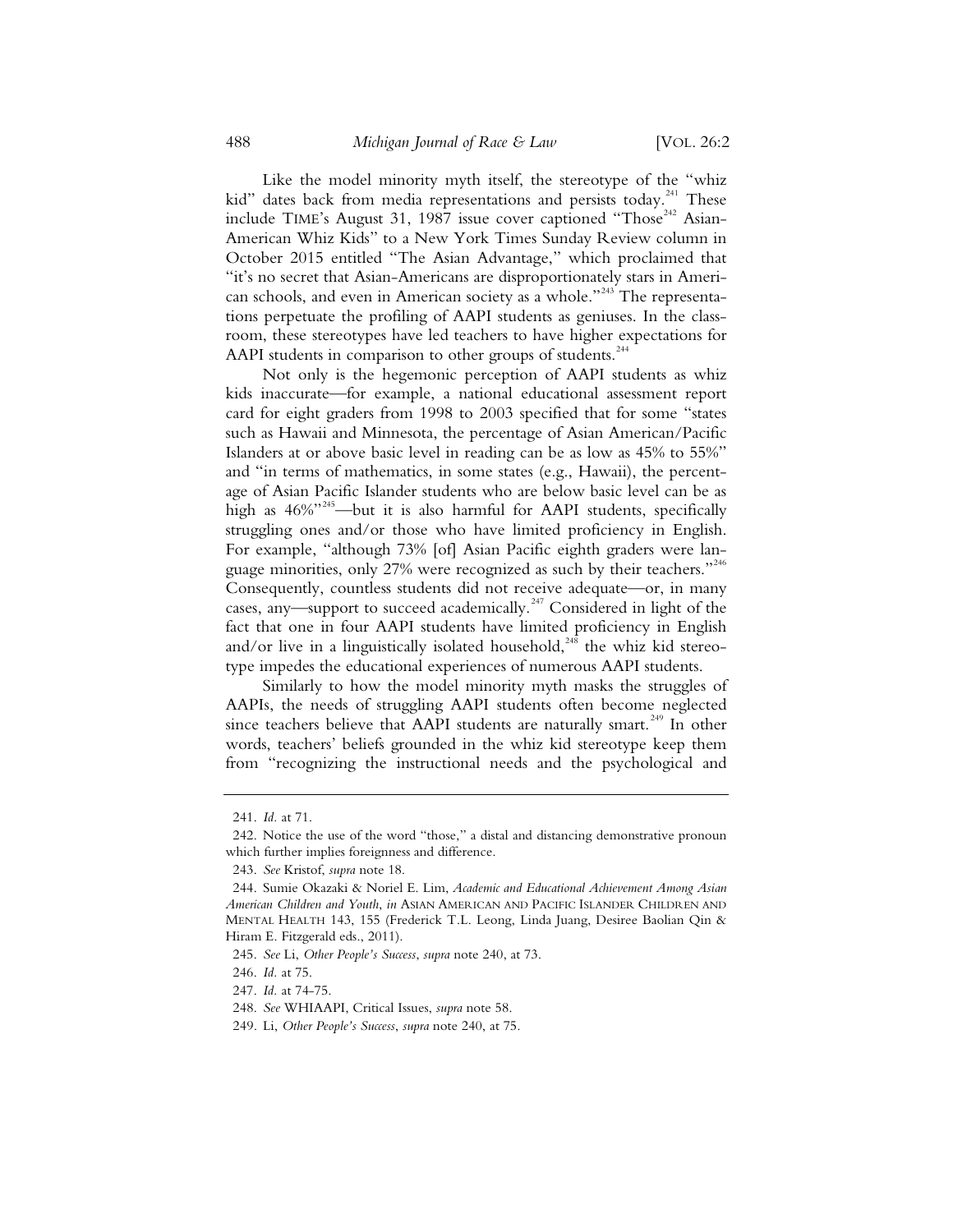emotional concerns of many underachieving [AAPI] students."<sup>250</sup> As a result, these students do not receive the support they require to succeed, leading to poor academic performance and academic disengagement, which can be fatal under zero tolerance regimes. These students can fail or drop out, increasing the probability of entanglement with the criminal system. Likewise, academic disengagement can also cause truancy and delinquency.<sup>251</sup> Poor academic performance, for example, "strongly predicted physical fighting" in schools for Southeast Asian students.<sup>25</sup>

Academic disengagement because of limited support was certainly a factor for students like Eddy from the Introduction. Eddy struggled in school and felt bored, unable to connect to class material primarily due to a language barrier.<sup>253</sup> Uninterested in and pessimistic about school, he began to skip class and spent time at the local playground instead.<sup>254</sup> There, he met other truant students like Dennis Chan.<sup>255</sup> Dennis eventually dared Eddy to commit crimes such as petty theft, which began to entangle Eddy in the criminal system.<sup>256</sup> Dennis also became a codefendant in the kidnapping-robbery case that resulted in Eddy's life imprisonment sentence.<sup>21</sup>

While the whiz kid perception predominantly impacts East Asians, like Eddy, and other light-skinned AAPIs, the stereotype nevertheless impacts everyone under the AAPI umbrella. This is because on a macro level, schools, policymakers, and other stakeholders all group AAPIs together, which blankets the inequalities and struggles of other AAPI students. For instance, Teli Hafoka, daughter to two Tongan working class immigrant parents, stated that school officials "left her completely alone" because they assumed she was Asian and therefore did not require assistance or support in school.<sup>258</sup> They also did not provide her with "any information about college or scholarships . . . . Hafoka didn't take the SAT—no one told her to—and she made it one year in junior college before she dropped out. That was better than some of her siblings, who

<sup>250.</sup> *Id.*

<sup>251.</sup> *See* Klehr, *supra* note 196.

<sup>252.</sup> Laura Bui, *Examining the Academic Achievement-Delinquency Relationship Among Southeast Asian Americans*, 62 INT'L J. OFFENDER THERAPY & COMPAR. CRIMINOLOGY 1556**,** 1567 (2018).

<sup>253.</sup> Yeung, *supra* note 4.

<sup>254.</sup> *Id.*

<sup>255.</sup> *Id.*

<sup>256.</sup> *Id.*

<sup>257.</sup> *Id.* Eddy's story, similar to other AAPI students with limited English proficiency, illustrates the interconnectedness of the school-to-prison pipeline with other issues of immigration, language access, educational inequality, poverty, etcetera, just as Professor Pantoja, *supra* note 214, observed in Latinx students.

<sup>258.</sup> Aronowitz, *supra* note 127.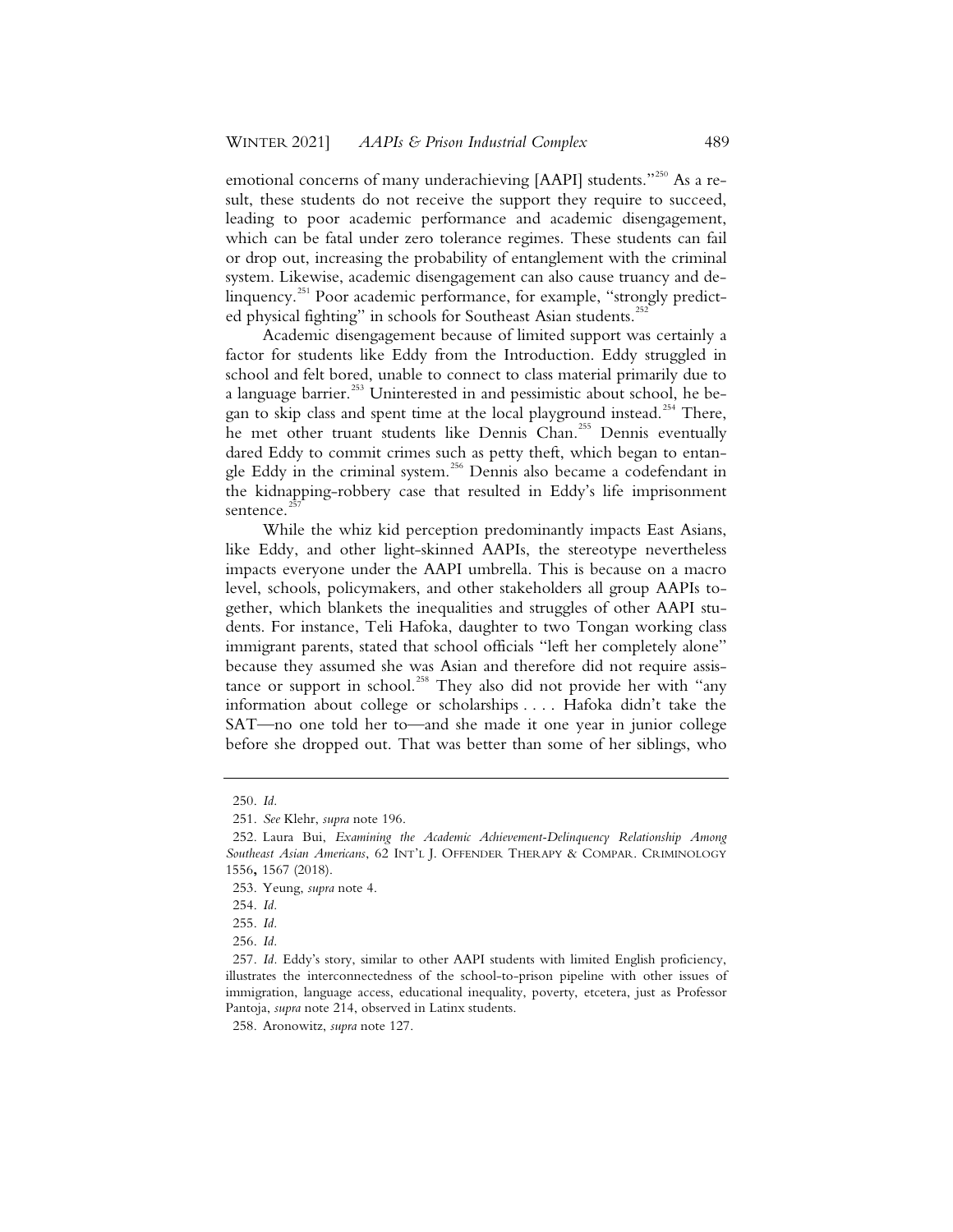had seriously struggled in high school. One brother was in jail."<sup>259</sup> To school officials, Teli was essentially Asian and therefore a whiz kid who did not need help.

The very profiling of AAPI youth as whiz kids also contributes to the pernicious cycle of suffering in silence, by themselves. Because they are perceived as the smart model minorities, AAPI youths feel pressure to "live up" to the heightened expectations of their teachers—who also apply additional pressure—and therefore hesitate to ask for help.<sup>260</sup> Furthermore, the perception of AAPI youth as whiz kids and good students can cause teachers to assume that they have adequate parental support at home.<sup>261</sup> This presumption often results in teachers and school officials failing to contact parents regarding students' needs.<sup>262</sup> In fact, "compared to Black and Latino parents, teachers were less likely to contact immigrant Asian parents about academic and behavioral struggles."<sup>263</sup> Additionally, "only 5 percent of math teachers and 9 percent of English teachers communicated with parents of first- and second-generation Asian students about misbehavior."<sup>264</sup> Further, less than 5 percent of English teachers contacted parents of first-generation Asian students who rarely did homework.<sup>265</sup>

This low and disproportionate rate of parental contact may be because students are assumed to be doing well. It may also be because teachers assume that students' parents are smart and educated—a result of the model minority myth—or that the parents are actively, even overly involved and invested in students' education, an assumption also rooted in the model minority myth and manifest in the "Tiger Mom" trope.<sup>266</sup> Regardless, these heightened expectations and discriminating assumptions all reinforce the suffering of struggling AAPI students and augment the prospects of academic disengagement, which can lead to students leaving

<sup>259.</sup> *Id.*

<sup>260.</sup> *See* Li, *Other People's Success*, *supra* note 240, at 76; KAO ET AL., *supra* note 184, at 138.

<sup>261.</sup> *Cf.* Melinda D. Anderson, *How Discrimination Shapes Parent-Teacher Communication*, ATLANTIC (Nov. 15, 2016), https://www.theatlantic.com/education/archive/2016/11 /which-parents-are-teachers-most-likely-to-contact/507755/ [https://perma.cc/VXZ9- Q8YA] (observing that race can influence whether teachers communicate with parents regarding students).

<sup>262.</sup> *Cf. id*. ("When you have an Asian American student who is not high-achieving, who doesn't do their homework, and is disruptive in class, the rates of that teacher reaching out to those parents are actually quite low, much lower than for third-generation white parents.")

<sup>263.</sup> *Id.*

<sup>264.</sup> *Id.*

<sup>265.</sup> *Id.*

<sup>266.</sup> *See* Part II.C.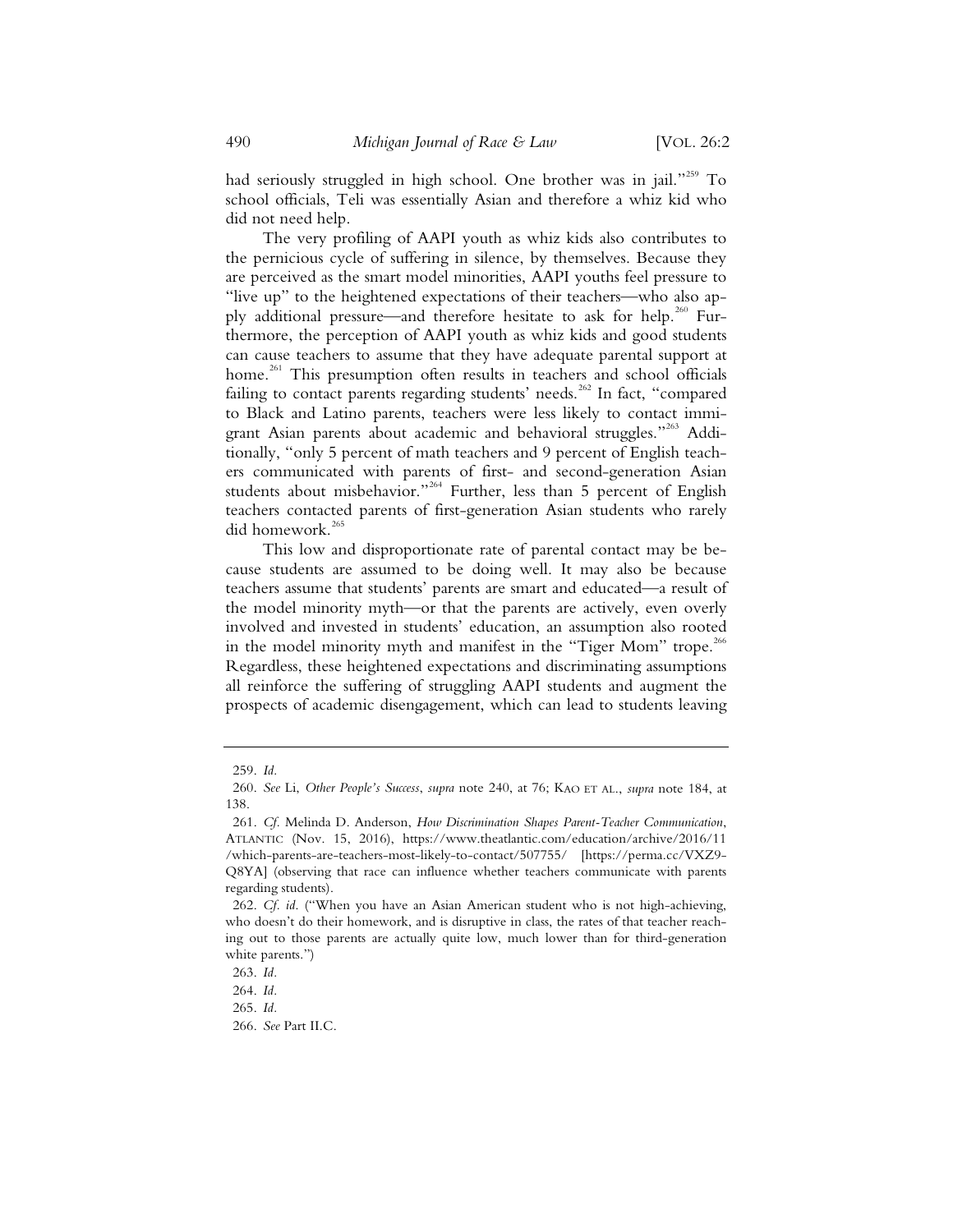school and getting involved with the criminal system.<sup>267</sup> Teachers, viewing struggling AAPI students as deviating from the "norm" of the whiz kid, may also subject them to discipline and harsher punishment.<sup>268</sup>

The racial profiling of AAPI youth as whiz kids is evidently absent in critiques and understandings of racial profiling or the school-to-prison pipeline in general. As a result, it is a factor often missed in discussions of solutions to the pipeline. Examining how AAPI youth are racially profiled as whiz kids reveals the need to focus on academic disengagement as a factor driving students out of schools. It also reveals how racial profiling, a convenient and pervasive tool of white supremacy, manifests itself differently to oppress another nonwhite group to the same end: the incarceration and subjugation of communities of color.

The racial profiling of AAPIs as whiz kids is also ideologically toxic. The implication that lies beneath the assumption that AAPI students are innately intelligent suggests that other minority children are not, just as the model minority myth presents AAPIs as the "good," model minorities in contrast to Black and Latinx peoples. At schools, while AAPIs are assumed to be smart, Black children are often academically underestimated and perceived to be more belligerent and "in need of special education services."<sup>269</sup> In contrast to AAPI students, teachers expect less of Latinx students, too, with one study showing that teachers think Latinx students are up to 42 percent less likely to graduate than other groups.<sup>270</sup> Evident, then, is how different minority groups are profiled at school differently, yet all concurrently subjected to racist stereotypes that hamper their educational experiences. In fact, even the seemingly positive stereotype of AAPI students is actually an insidious stereotype that limits their success and divides students of color.

<sup>267.</sup> *See, e.g.*, ADVANCEMENT PROJECT, *supra* note 195; *see generally* Bui, *supra* note 252. 268. *See, e.g.*, Li, *Other People's Success*, *supra* note 240, at 79.

<sup>269.</sup> *See* TOM RUDD, KIRWAN INST. FOR THE STUDY OF RACE AND ETHNICITY, RACIAL DISPROPORTIONALITY IN SCHOOL DISCIPLINE: IMPLICIT BIAS IS HEAVILY IMPLICATED 3 (2014), http://kirwaninstitute.osu.edu/wp-content/uploads/2014/02 /racial-disproportionality-schools-02.pdf [https://perma.cc/E9CP-M72U].

<sup>270.</sup> Corinne Segal, *Teachers Expect Less from Black and Hispanic Students, Study Shows*, PBS NEWSHOUR (Oct. 7, 2014, 2:20 PM), http://www.pbs.org/newshour /rundown/teachers-expect-less-students-color-study-shows/ [https://perma.cc/R475- NC5D].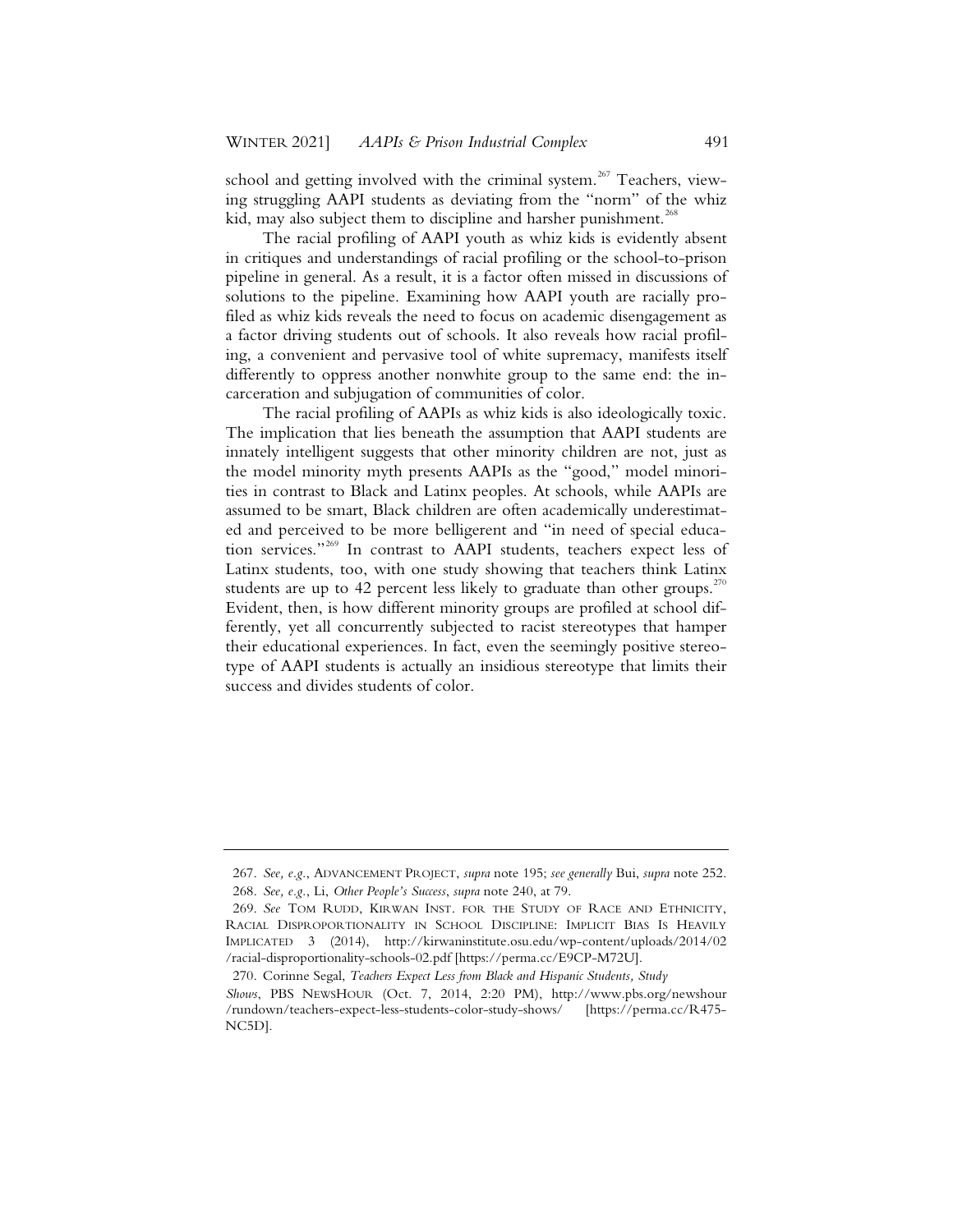## 2. Racial Profiling of AAPI Students as "Thugs" and "Gangsters" and Actual Gang Membership.

While the profiling of AAPI students as whiz kids in schools predominantly impact East Asians or those perceived as such,<sup>271</sup> other AAPI students, especially those of Southeast Asian and Pacific Islander descent and/or those with darker complexions, are also racially profiled. Critically, however, their racialization differs from that of the "whiz kid" and is more akin to the racial profiling of Black and Latinx students. Southeast Asians and Pacific Islanders, though at times subsumed under the whiz kid stereotype, are often "depicted as low-achieving high school dropouts involved in gangs."<sup>272</sup> This stereotype informs the overpolicing of Southeast Asian and Pacific Islander communities, as reflected by the disproportionate arrest rates of Samoan, Vietnamese, Laotian, and Cambodian youth noted earlier.<sup>27</sup>

In communities with larger concentrations of Pacific Islander and Southeast Asian youth, young men and boys are routinely stopped and searched by police in their cars and on foot, and questioned in public places. [They] are often assumed to be gang members even if they are not. Gang databases were identified as a problem particularly for Southeast Asian boys and young men, . . . . [resulting in] serious consequences including enhanced criminal charges for minor offenses.<sup>27</sup>

A Vietnamese adolescent in Little Saigon in Orange County in California echoes similar experiences: "Sometimes when I drive a fixedup car, they [police] stop us for nothing. Just because we're young and Vietnamese. We're driving normally, like everybody else is, but they just pull us over. They be searching us, search the car, and we don't have anything. They treated us like shit."<sup>275</sup>

<sup>271.</sup> To repeat, this is not to say that other AAPIs are not subsumed under the stereotype of the whiz kid. On an institutional level (where AAPIs are subsumed by the umbrella label), schools, policymakers, and others all assume that AAPIs are one and the same, the model minority.

<sup>272.</sup> *See, e.g.*, Ngo & Lee, *Complicating the Image*, *supra* note 78, at 415; Henderson, *Samoan Giant*, *supra* note 122, at 277.

<sup>273.</sup> *See* Part IV.C.

<sup>274.</sup> AHUJA & CHLALA, WIDENING THE LENS, *supra* note 19, at 18. *See also* Hong H. Tieu, *Picturing the Asian Gang Member Among Us*, 11 UCLA ASIAN PAC. AM. L.J. 41, 44- 45 (2006) (critically discussing "CalGang" photo database replete with racial profiling practices).

<sup>275.</sup> James Diego Vigil, James Diego, Steve C. Yun & Jesse Cheng, *A Shortcut to the American Dream?: Vietnamese Youth Gangs in Little Saigon*, *in* ASIAN AMERICAN YOUTH: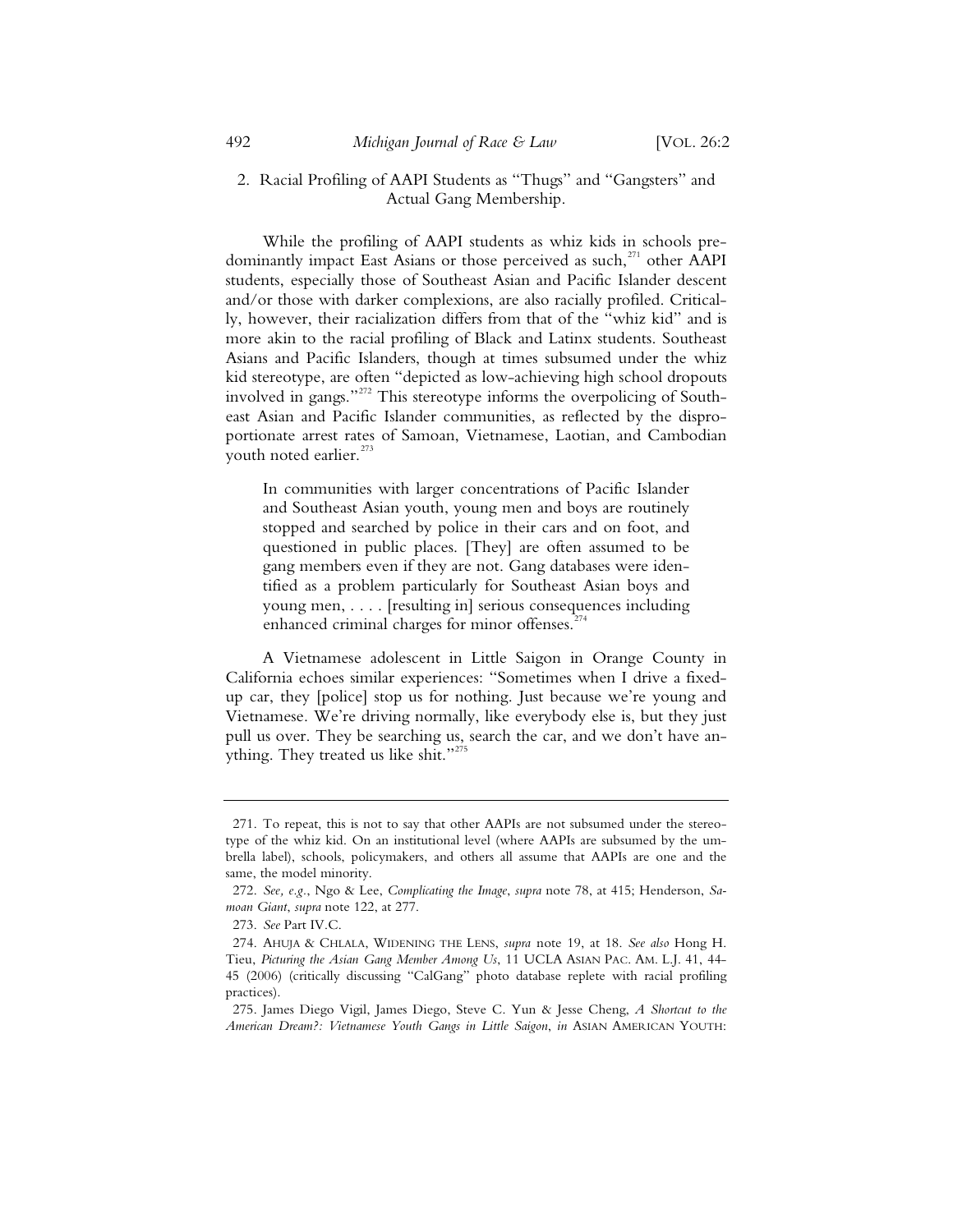This type of profiling permeates into schools as well, where Southeast Asians and Pacific Islanders are often perceived by teachers, school officials, and others as delinquent students involved with crime.<sup>276</sup> While disaggregated data on suspension and expulsion rates for Southeast Asians and Pacific Islanders are extremely scarce, certain localized studies indicate that they are disproportionately disciplined in schools. A 2012 study found that in Hawaii, "Native Hawaiian and Pacific Islanders comprised 34.7 percent of enrolled students but 51.5 percent of all suspensions; white students represented 17.5 percent of students and 12.1 percent of suspensions."<sup>277</sup> Likewise, in the school year 2013-2014, "Tongan, Micronesian and Native Hawaiian students were suspended at four times the rate of their Japanese peers and were twice as likely to be suspended as white and Filipino students."<sup>278</sup> During the 2013-2014 and 2014-2015 school years in California, Pacific Islanders comprised a higher percentage of statewide suspensions than their total enrollment percentage.<sup>2</sup>

Given that even one out-of-school suspension can double a student's risk of dropping out,<sup>280</sup> it is not surprising that large numbers of Southeast Asians do not have a high school degree. In California, 42 percent Hmong, 41 percent Laotian, and 40 percent of Cambodian people lack a high school degree or GED certificate compared to only 7 percent of non-Hispanic whites, a trend that is also reflected nationally.<sup>281</sup> Combined with data suggesting that drop-outs are three and a half times more likely to be arrested than high school graduates, and that 68 percent of incarcerated men across the country are without a diploma, $282$  it becomes

CULTURE, IDENTITY, AND ETHNICITY 207, 213 (Jennifer Lee & Min Zhou eds., 2004) [hereinafter Vigil et al., *Shortcut*].

<sup>276.</sup> *See* Ngo & Lee, *Complicating the Image*, *supra* note 78, at 415; BARRY A. KRISBERG, JUVENILE JUSTICE AND DELINQUENCY 83 (2018); Aronowitz, *supra* note 127.

<sup>277.</sup> Jessica Terrell, *Hawaii School Suspensions: Are They Fair? Can They Be Reduced?*, HONOLULU CIV. BEAT (June 18, 2015), https://www.civilbeat.org/2015/06/hawaiischool-suspensions-are-they-fair-can-they-be-reduced/ [https://perma.cc/S4C5-287Z].

<sup>278.</sup> Jessica Terrell, *Tongan, Micronesian, Hawaiian Students Most Likely to Be Suspended*, HONOLULU CIV. BEAT (July 15, 2015), https://www.civilbeat.org/2015/07/tonganmicronesian-hawaiian-students-most-likely-to-be-suspended/ [https://perma.cc/9XKN-TWUQ]. This statistic is particularly illuminating as it reveals what was noted in Part II, that wide disparities can exist between subgroups even within the AAPI pan-ethnic label.

<sup>279.</sup> Press Release, Cal. Dep't of Educ., State Schools Chief Tom Torlakson Announces Decline in Suspensions and Expulsions for Third Year in a Row (Jan. 13, 2016), http://www.cde.ca.gov/nr/ne/yr16/yr16rel5.asp [https://perma.cc/QS5J-2U6P].

<sup>280.</sup> ADVANCEMENT PROJECT, *supra* note 195.

<sup>281.</sup> *See* AHUJA & CHLALA, WIDENING THE LENS, *supra* note 19, at 13; ASIAN AMERICAN CENTER FOR ADVANCING JUSTICE, A COMMUNITY OF CONTRASTS: ASIAN AMERICANS IN THE UNITED STATES: 2011, 31 (2011) [https://perma.cc/X4JJ-EFJG].

<sup>282.</sup> Hanson & Stipek, *supra* note 212.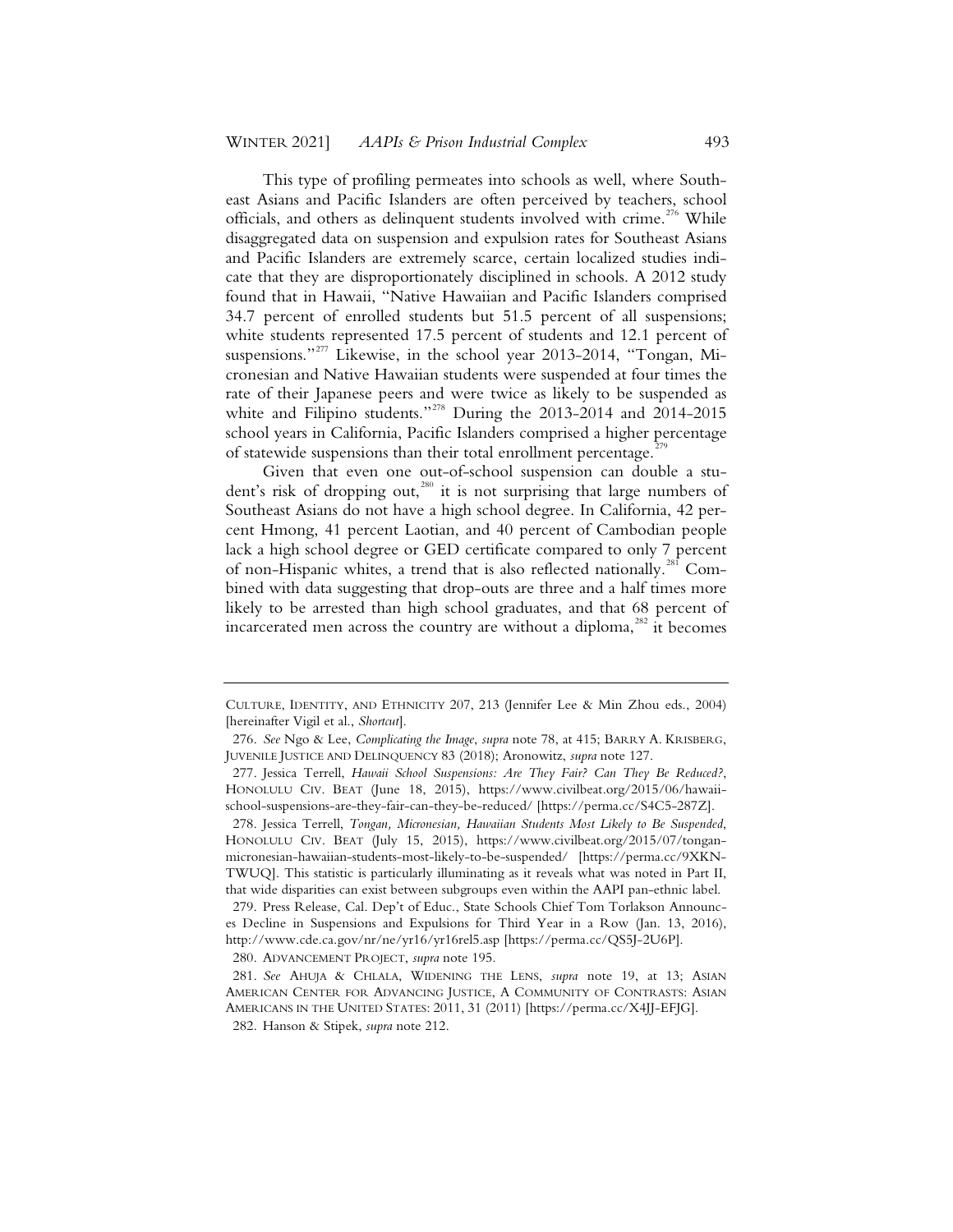clear that Southeast Asians, like Pacific Islanders, are being systematically driven out of schools and into the criminal system.

The perception that Southeast Asians and Pacific Islanders are "thugs" and gangsters also lead to lowered academic expectations, which can doom students to fail. For instance, research shows that "Hmong students have been held to low expectations by teachers and tracked into lower level courses."<sup>283</sup> Similarly, Sefa Aina, a Samoan community advocate states that "authority figures often track Pacific Islander students into easier classes, tap them to play sports instead of [joining] the math club."<sup>284</sup> In essence, teachers may fail to help students because they believe the students do not have a bright future ahead of them, especially if they are considered to be gangsters or simple-minded, easy-going islanders.<sup>285</sup> Teacher perception of Southeast Asian and Pacific Islander students as gangsters may also trigger fear and discomfort, further discouraging them from supporting students and instead encouraging them to discipline the students harshly, paving the path towards criminalization.

The profiling of these AAPI students as thugs and gangsters is no doubt grounded in white supremacist ideologies and anti-Blackness, as well as historical Yellow Peril and other xenophobic perceptions. It is not an accident that the AAPI populations most affected by this specific type of racial profiling are those with darker phenotypes, mirroring colorist and anti-Black imaginations that associate darker skin with criminality.<sup>286</sup> Black and brown bodies in essence are viewed as inherently criminal, a perception that can be reinforced by other identities such as gender and sexual orientation. A visually presenting nonbinary student of color, for instance, can be perceived as especially "disruptive" and "rowdy" for not conforming to heteronormative standards of dress.<sup>287</sup> Similarly, a young AAPI girl who "acts out of turn" may be perceived as especially troublesome because she is expected to be a silent "Lotus Blossom" and therefore disciplined more intensely.<sup>288</sup> Or conversely, she could be perceived

<sup>283.</sup> *See* Ngo & Lee, *Complicating the Image*, *supra* note 78, at 430.

<sup>284.</sup> Aronowitz, *supra* note 127.

<sup>285.</sup> *See supra*, Part II.C (discussing intersectional, anti-AAPI stereotypes)

<sup>286.</sup> *See, e.g.*, KHALIL GIBRAN MUHAMMAD, THE CONDEMNATION OF BLACKNESS: RACE, CRIME, AND THE MAKING OF MODERN URBAN AMERICA (2019); Ellis P. Monk, *The Color of Punishment: African Americans, Skin Tone, and the Criminal Justice System*, 42 ETHNIC & RACIAL STUD. 1593 (2019); CHERYL STAATS, KELLY CAPATOSTO, ROBIN A. WRIGHT & DANYA CONTRACTOR, KIRWAN INST. FOR THE STUDY OF RACE AND ETHNICITY, STATE OF THE SCIENCE: IMPLICIT BIAS REVIEW 2015, at 32-37 (2015). *See also* Roberts, *Abolition*, *supra* note 148, at 16 (explaining the racialization of crime that render innocuous activities criminal).

<sup>287.</sup> AHUJA & CHLALA, WIDENING THE LENS, *supra* note 19, at 27.

<sup>288.</sup> *See supra* Part II.C.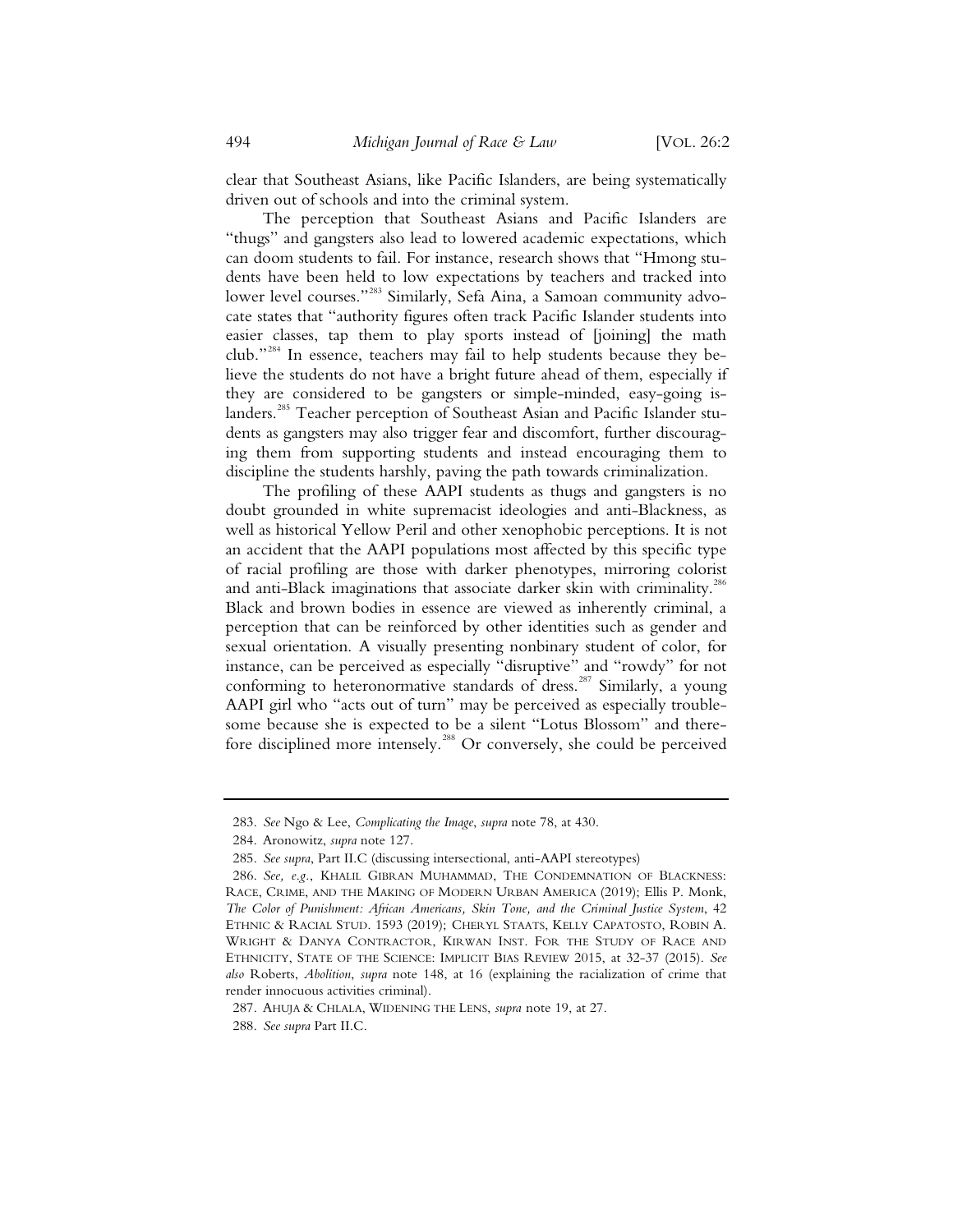as a "Dragon Lady" and thus must be in need of discipline, nonetheless putting them at risk of being funneled into the pipeline.<sup>2</sup>

Moreover, the struggles of many Southeast Asians and Pacific Islanders, often arriving to the United States with limited social, economic, and cultural capital and therefore falling into poverty, $290$  have "been associated with problems that traditionally plagued inner-city Black neighborhoods."<sup>291</sup> Southeast Asians and Pacific Islanders are thus constructed in relation to dehumanizing, racist, and classist ideations of Blackness. At the same time, the Yellow Peril stereotype, depicting AAPIs as animalistic predatory deviants, bleeds into the perception of AAPIs as gang members and thugs. Professor Krisberg elucidates:

[AAPI] youths also suffer from a range of racist stereotypes in their encounters with [criminal] system officials. Contemporary law enforcement officials are fond of promulgating the images of the evil Chinese gangs that originate in Hong Kong, Taiwan, or China and victimize American citizens. These images are as old as those presented to the gullible public in the late 19th and early 20th centuries by the Hearst and McClatchy newspaper chains that showed cartoons of sinister Asian men luring attractive white women into opium dens . . . . <sup>292</sup>

Among these contemporary police tactics is the establishment of "Gang Task Forces" in the 1990s in Southern California.<sup>293</sup> These task forces harassed and stored nonconsensual mug shots of AAPI youth on a possible gang member database.<sup>294</sup> Police "justified these actions by claim-

<sup>289.</sup> Due to the dearth of information and literature regarding the involvement of AAPI girls and women with this particular type of racial profiling or with gangs, I am unable to explore further. This reflects the need to address intersectional erasure by patriarchal forces in academia.

<sup>290.</sup> *See supra* Part II.C.

<sup>291.</sup> Vigil et al., *Shortcut*, *supra* note 275, at 210. Sociologists of immigration have repeatedly identified how low capital immigrants are often perceived as assimilating in "segmented" or "downward" ways that are often imagined in relation to the "American Black under-class," a problematic and essentializing phenomenon that is engrained in the political imagination. For more information, see Min Zhou, *Straddling Different Worlds: The Acculturation of Vietnamese Refugee Children* and Philip Kasinitz, Juan Battle & Inés Miyares, *Fade to Black: The Children of West Indian Immigrants in Southern Florida*, *in*  ETHNICITIES, *supra* note 59, at 187-228, 267-300.

<sup>292.</sup> KRISBERG, *supra* note 276, at 84.

<sup>293.</sup> C.N. Le, *Asian Gangs*, ASIAN-NATION: THE LANDSCAPE OF ASIAN AMERICA, www.asian-nation.org/gangs.shtml [https://perma.cc/ML4F-DX2H] (last visited Apr. 11, 2021).

<sup>294.</sup> *Id.*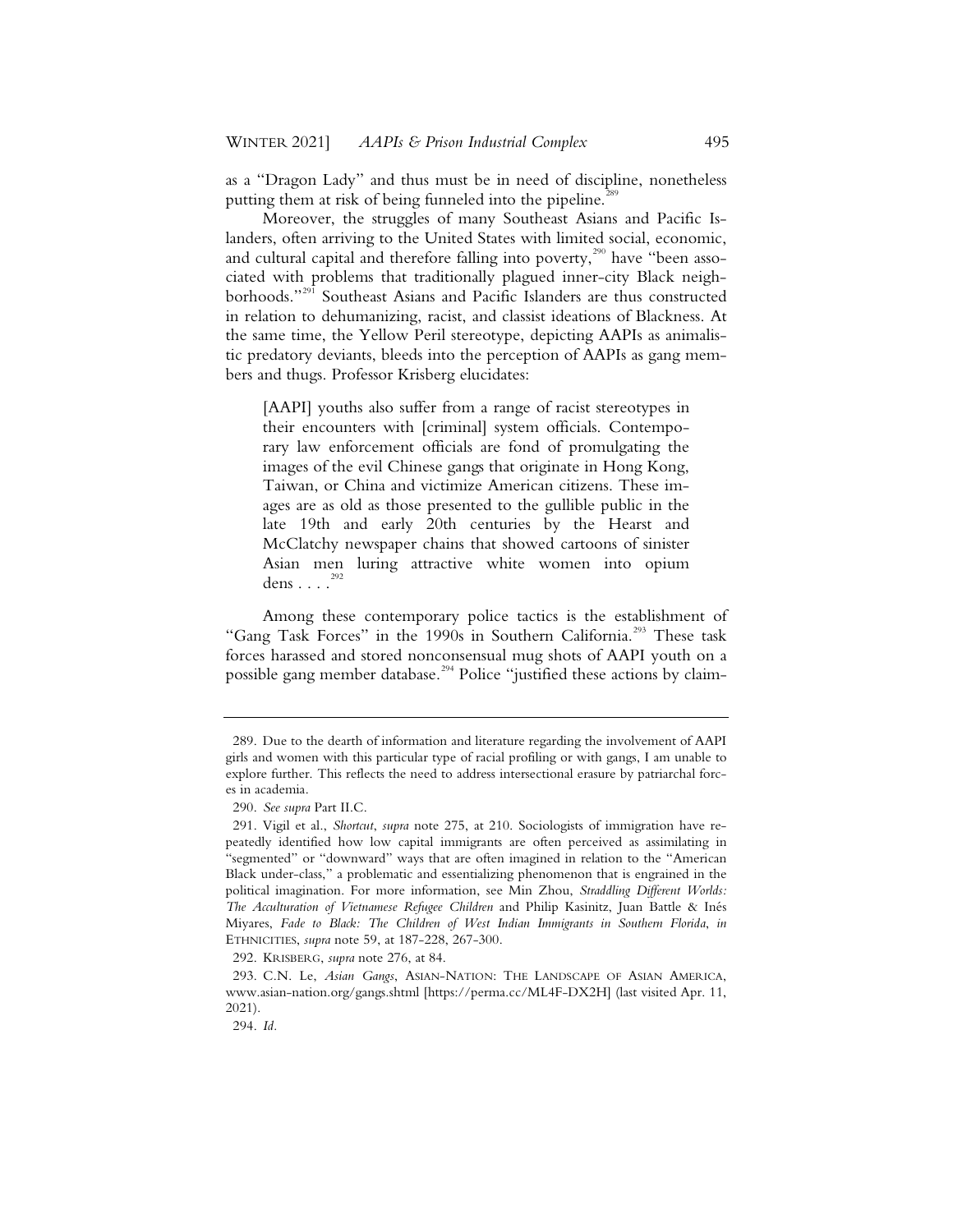ing that it was very hard to differentiate and distinguish between Asians."<sup>29</sup>

Akin to the absence of racial profiling of AAPIs as whiz kids in examinations of the pipeline, the racial profiling of AAPI students as gangsters is also largely ignored. This is a disheartening, missed opportunity for advocates as this type of racial profiling is already repeatedly identified as a contributing factor to the pipeline. The resultant inattention therefore not only leaves vulnerable AAPI students to persistent profiling and criminalization, but it also conceals shared struggle and shared stakes with other youths of color, hindering effective coalition-building.

# a*. The Harsh Reality of Gang Involvement.<sup>296</sup>*

Although AAPI students are unjustly profiled and assumed to be gang members, there are AAPI youth, particularly Southeast Asians, who do in fact join gangs for a variety of reasons. For several Southeast Asian immigrant youths, school can be an alienating and challenging place where they experience bullying and receive limited support to succeed academically, particularly when there are language barriers.<sup>297</sup> Hieu Nguyen, a current "lifer" at San Quentin State Prison details how he felt alone at school:

For the first time I came to school in America, I still remember, I went to Milpitas High School, right. Everything's so new. I was shocked, like, Wow, everything is so crowded, people walk everywhere. I could, I was lost. I just, I just see so many stuff, and I don't understand, I don't know anything! So the first day I just sit, honestly I just sit there like, "hm." This is how school went. I feel like weird, you know what I'm say-

<sup>295.</sup> *Id.; see also* Morgan Ome, *Confronting Microagressions as an Asian American*, JOHN HOPKINS NEWS-LETTER (Apr. 11, 2019), https://www.jhunewsletter.com/article/2019 /04/eecuibgca6kboni [https://perma.cc/TA6D-JA43] (critically reflecting on the validation of psychology's "other-race" effect stating that neurologically people of other races all look alike).

<sup>296.</sup> There is a more robust amount of scholarship discussing AAPI gangs*. See, e.g.*, Vigil et al., *Shortcut*, *supra* note 275; Mary H. Lai, *Asian/Pacific Islander Youth Violence Prevention Center: Community Mobilization Efforts to Reduce and Prevent Youth Violence*, 34 AM. J. PREVENTIVE MEDICINE (Supplement) S48 (2008). The following section is not meant to be comprehensive and instead attempts to contextualize the issue of AAPI youth criminality briefly. Again, much is missed in this discussion such as AAPI girls' experiences with gangs due to lack of literature.

<sup>297.</sup> *See, e.g.*, Vigil et al., *Shortcut*, *supra* note 275, at 214-15.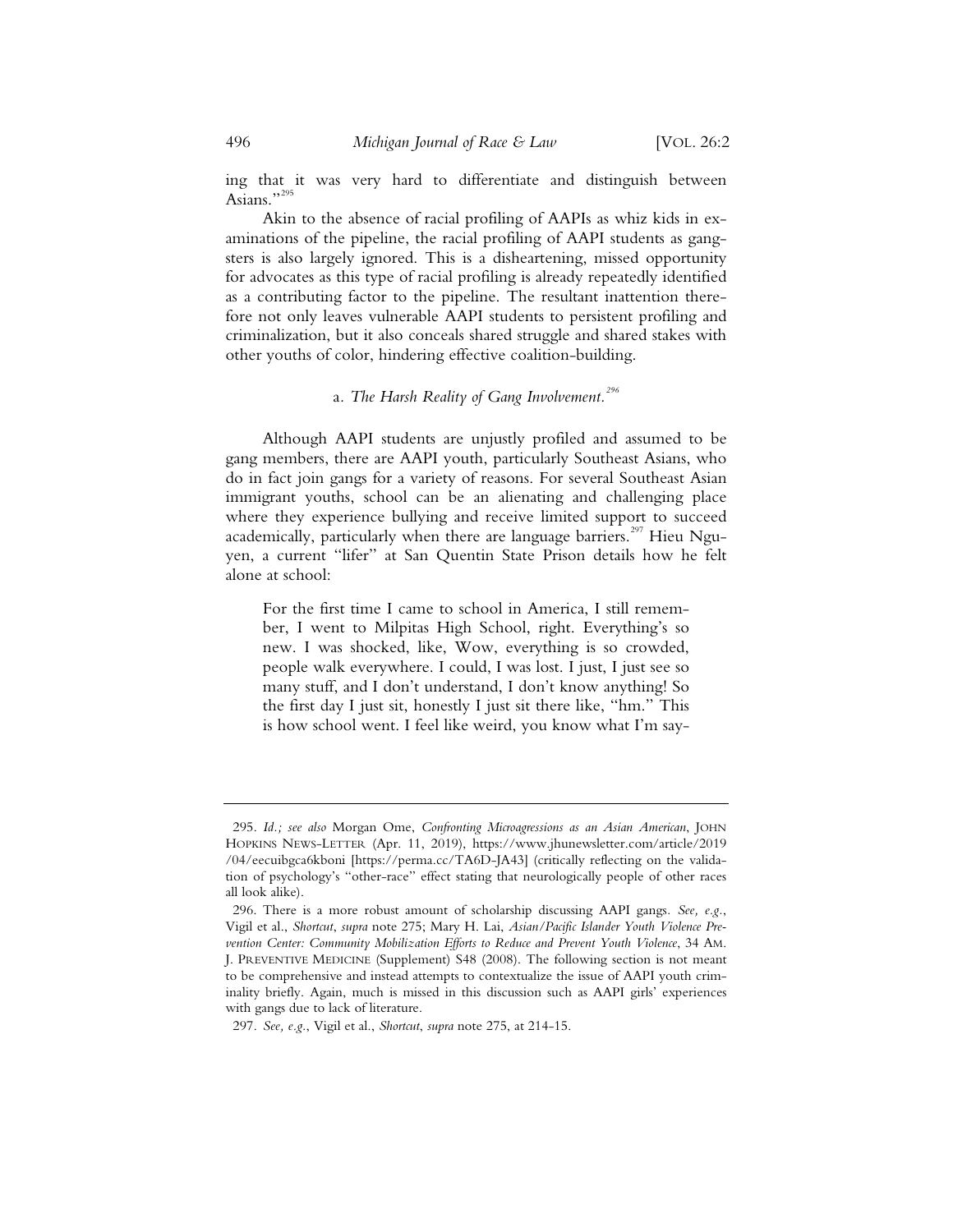ing? It's like a new environment, I feel like, I feel like a . . . like a outcast. $<sup>2</sup>$ </sup>

Hieu was also bullied; students made fun of his English and for wearing budget Payless Shoes while all the other kids wore Nike.<sup>299</sup> Hieu felt alienated in this environment, feeling "low" and unwelcome at school. He eventually sought refuge in gangs, which provided him with the "recognition and a sense of self-esteem that youth desperately seek:"

When I start go hang around with other Vietnamese and join the gang, I don't let people do that [racialized harassment and bullying] to me no more. I put  $my$  — after I got into the gang, I put myself to a higher standard now. So everywhere I go, I build my reputation. I build my respect. So if people try to come at me that way, I will put them down. If I have to use force, if I have to use violence, I will put them down, so I want them to know — acknowledge — that I am somebody. That they will no longer put me to the shame, that person again. I will no longer want to be that victim again.<sup>300</sup>

Hieu's experience is not unique. Many other Vietnamese youth also join gangs because, along with harassment and academic disengagement, they experience familial and cultural struggles.<sup>301</sup> Many of them are "second-wave refugees whose families were disrupted by the migration experience to the United States and, as a consequence, turned to gangs as an alternative source of social and psychological support."<sup>302</sup> In short, gangs have provided a haven from racism and bullying. In activist Sarath Suong's words, AAPI gangs have in fact been among the "original community defenders" who walked kids to school and even raised money for funerals.<sup>303</sup>

Other Southeast Asian youth, like Cambodians and Laotians, also join gangs because of extremely limited opportunities outside of school

<sup>298.</sup> Hieu shared his story in the first episode of the ROOTS Podcast, which was entirely recorded, edited, and produced by currently incarcerated people in the San Quentin Prison Report and the San Quentin ROOTS program. Hieu fled to the U.S. after facing extreme hunger and violence in Vietnam. The ROOTS Podcast, *Episode #1: The Migration to School to Prison Pipeline*, ASIAN PRISONER SUPPORT COMMITTEE (Aug. 24, 2017) (downloaded through Apple Podcasts).

<sup>299.</sup> *Id.*

<sup>300.</sup> Vigil et al., *Shortcut*, *supra* note 275, at 213.

<sup>301.</sup> *Id.* at 210-13.

<sup>302.</sup> *Id.* at 210.

<sup>303.</sup> Haymarket Books, *Asians 4 Abolition*, YOUTUBE (Aug. 11, 2020), https:// www.youtube.com/watch?v=GL2ZbqlJRQI&feature=youtu.be.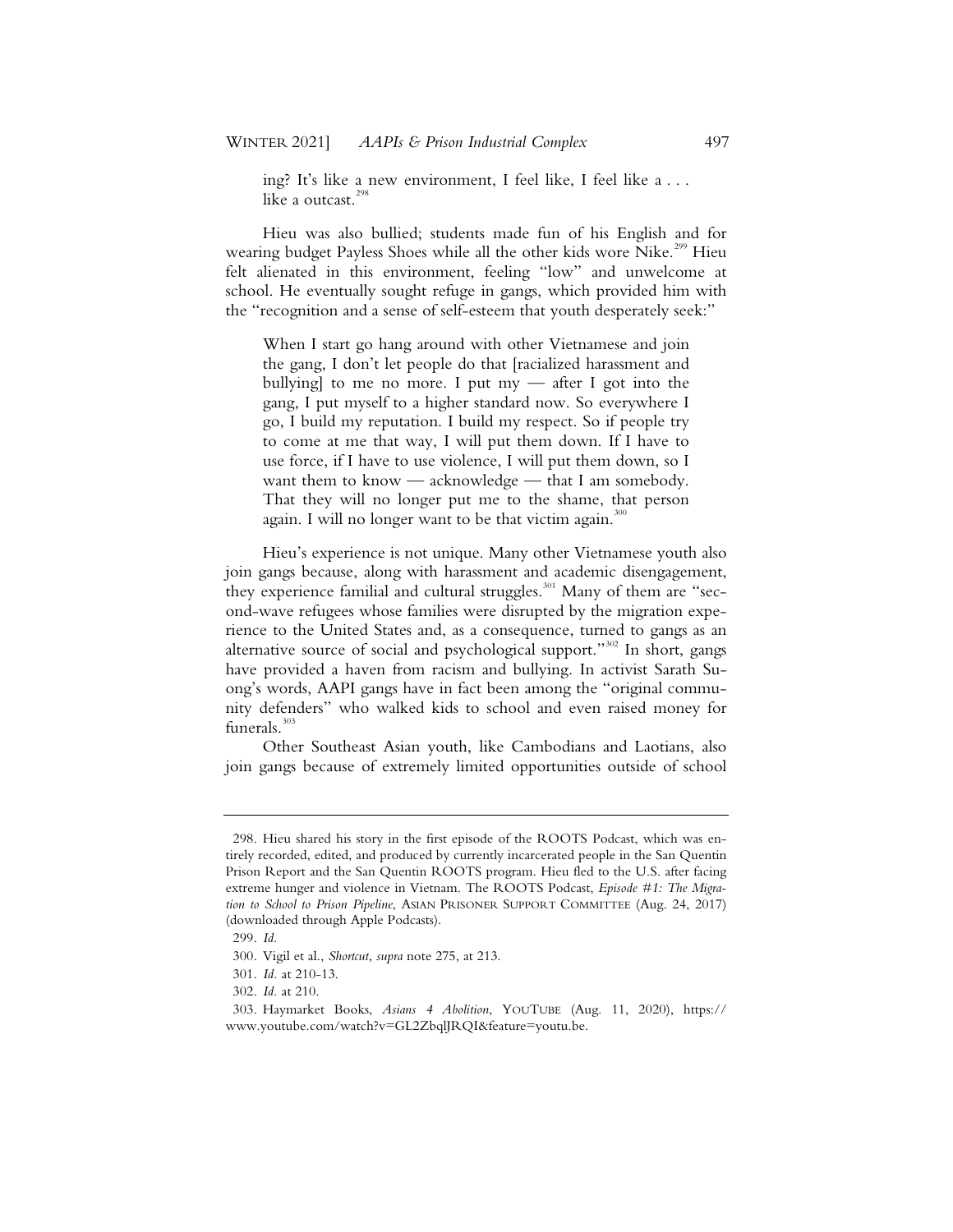due to poverty.<sup>304</sup> The poverty and struggles these youths experience already expose them to heightened risk of engaging in criminalized activity.<sup>305</sup> The risk is compounded when they are pushed out of school, which itself limits their opportunities even further and potentially traps them in a vicious cycle. $306$ 

AAPI gangs also expose AAPI youths to harsher criminalization and violence. This is because AAPI gangs tend to be "more involved in criminal-gain activities such as extortion, burglary, and narcotics selling"<sup>307</sup> along with home invasions and kidnapping-robberies, all of which carry harsher punishments such as mandatory minimums.<sup>308</sup> This specific trend is a result of how AAPI gangs prefer to target their own communities because they know that they "are the least likely to report violent crimes committed against themselves to the police" due to various reasons such as lack of culturally and linguistically competent policing, fears of deportation, and cultural stigma.<sup>309</sup> This phenomenon is important to consider because underreporting potentially fuels stereotypical notions that AAPIs are not criminalized, a notion that is emphasized by the model minority  $myth.<sup>310</sup>$ 

# 3. Racial and Religious Profiling of AAPI/AMEMSA<sup>311</sup> Students as "Terrorists."

After the September 11, 2001 attacks, another form of racial profiling targeting AAPI/AMEMSA population surged and contributed to the school-to-prison pipeline. It also continues today with the rise of Islamophobic and xenophobic rhetoric and policies:

 <sup>304.</sup> *See generally* Jason H. Lee, *Dislocated and Deprived: A Normative Evaluation of Southeast Asian Criminal Responsibility and the Implications of Societal Fault*, 11 MICH. J. RACE & L. 671 (2006)*; see also* Vigil et al., *Shortcut*, *supra* note 275, at 215-17.

 <sup>305.</sup> J. Lee, *supra* note 304, at 682 (noting that Southeast Asians commit crimes and join gangs "not because of any unique cultural or individual factors that predispose them to such action, but as a consequence of their very low socioeconomic statuses and difficult lives of deprivation").

 <sup>306.</sup> *See id.* at 680-82.

 <sup>307.</sup> IRVING A. SPERGEL, THE YOUTH GANG PROBLEM: A COMMUNITY APPROACH 68 (1995). *See also* Lee, *supra* note 304, at 671-72.

 <sup>308.</sup> *See* Le, *supra* note 293*; see also* Tieu, *supra* note 274, at 41-42.

 <sup>309.</sup> Tieu, *supra* note 274, at 42.

 <sup>310.</sup> *See supra* Part II.A.

 <sup>311.</sup> As discussed *supra* in Part II.C, AMEMSA stands for Arab, Middle Eastern, Muslim, and South Asian people. They are included in this study given the significant overlap (and tensions) between the AAPI and AMEMSA experiences. *See also supra* note 19 (reflecting on AAPI terminology and incorporation of AMEMSA in this Article).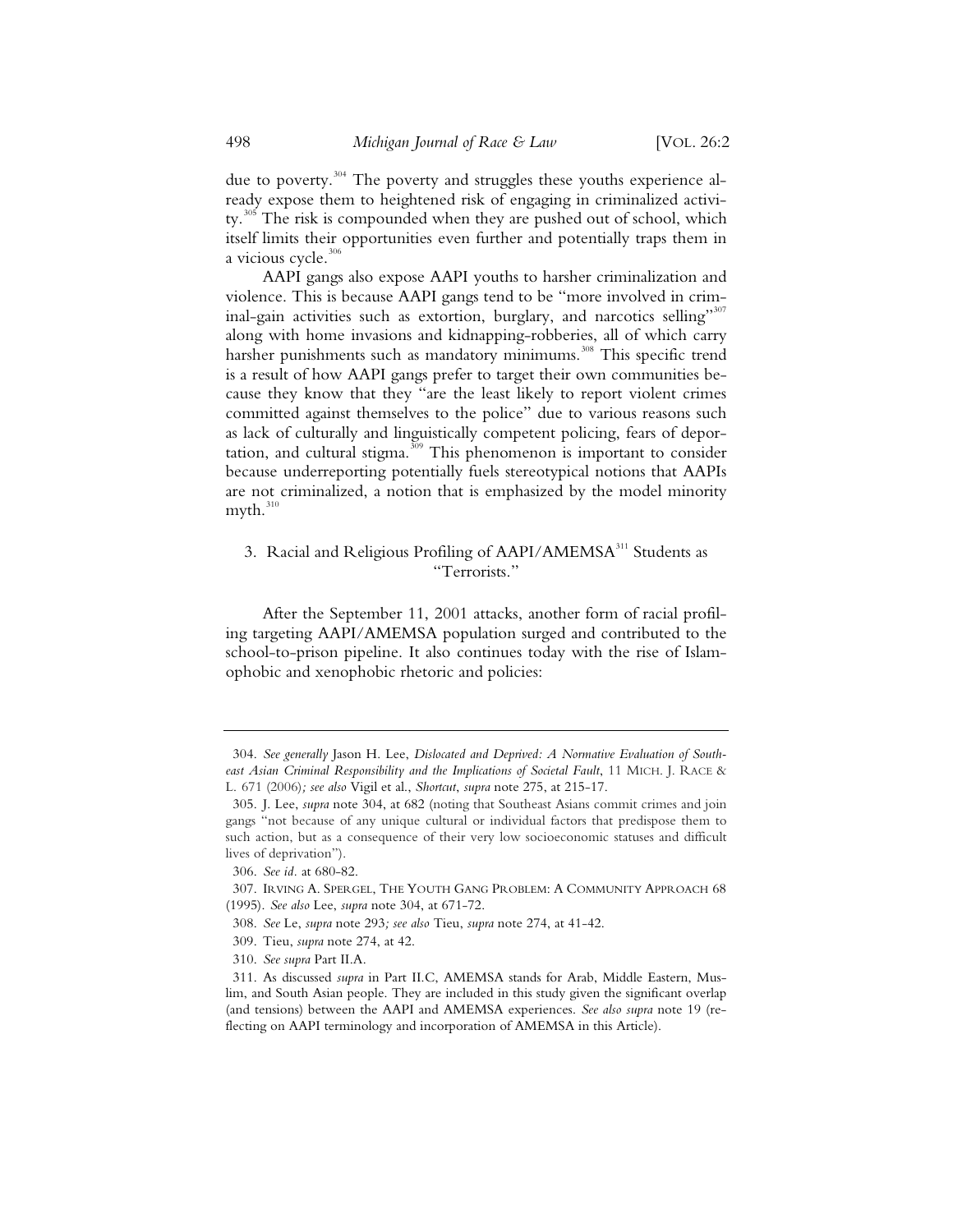[Arabs, Muslims, and South Asians] have been subjected to extensive "security" measures since the attacks, their rights undermined if not revoked by new policies, hastily passed legislation, and selective law enforcement. They have been portrayed in the mainstream media and by a number of U.S. government officials as citizen-suspects who lie outside American cultural norms, and as communities that harbor "sleeping" terrorists, posing a threat to the nation's security.<sup>312</sup>

Additionally, "[y]oung men and boys in AMEMSA communities have faced particular scrutiny, stereotyped as at risk for 'radicalization' and treated as perpetual threat within U.S borders. Federal and state policies following 9/11 have targeted immigrant AMEMSA young men age 16- 35 in particular."313

These imaginations of AMEMSA people, or those perceived as such, as terrorists infiltrate schools.<sup>314</sup> Many have marked AMEMSA students as terrorists and subjected them to unjust disciplinary practices in the name of "national security."<sup>315</sup> This type of profiling becomes even more precarious when combined with racialized perceptions of the "whiz kid" discussed earlier. For instance, on September 14, 2015, fourteenyear-old Ahmed Mohamed was arrested at school for bringing in a selfmade clock that his English teacher and school officials mistook for a  $bomb.<sup>316</sup>$ 

Ahmed brought the clock to school because he wanted to show it to his engineering teacher. It was inside his backpack when it beeped during his English class. His English teacher ultimately confiscated the in-

<sup>312.</sup> Cainkar & Maira, *Targeting Arab/Muslim/South Asians*, *supra* note 135, at 1.

<sup>313.</sup> AHUJA & CHLALA, WIDENING THE LENS, *supra* note 19, at 22.

<sup>314.</sup> *See, e.g.*, Shabana Mir & Loukia K. Sarroub, *Islamophobia in US Education*, *in* THE ROUTLEDGE INTERNATIONAL HANDBOOK OF ISLAMOPHOBIA 298-309 (Irene Zempi & Imran Awan eds., 2019); Harpalani, *supra* note 135, at 81 (reflecting on South Asian student being called Saddam). See generally THE SIKH COALITION, "GO HOME TERRORIST:" A REPORT ON BULLYING AGAINST SIKH AMERICAN SCHOOL CHILDREN (2014), https:// www.sikhcoalition.org/documents/pdf/go-home-terrorist.pdf [https://perma.cc/96N5- AD6S].

<sup>315.</sup> *See, e.g.*, Deepa Iyer, *The Criminalization of Muslim Students Must End*, ALJAZEERA AM. (Sept. 17, 2015, 11:30 AM), america.aljazeera.com/opinions/2015/9/thecriminalization-of-muslim-students-must-end.html [https://perma.cc/PR7P-K5JQ].

<sup>316.</sup> Kristina Rizga, *The Chilling Rise of Islamophobia in Our Schools*, MOTHER JONES (Jan. 26, 2016), https://www.motherjones.com/politics/2016/01/bullying-islamophobiain-american-schools/ [https://perma.cc/HB9V-C6WN]. The proceeding detailing of Ahmed's criminalization is drawn primarily from Liz Dwyer, *Ahmed Isn't the Only One: Teen Clock Maker Just the Latest Face of Schools' Race Problems*, TAKEPART (Sept. 16, 2015), www.takepart.com/article/2015/09/16/ahmed-mohamad-just-latest-face-schools-raceproblems [https://perma.cc/U2XB-HHW3].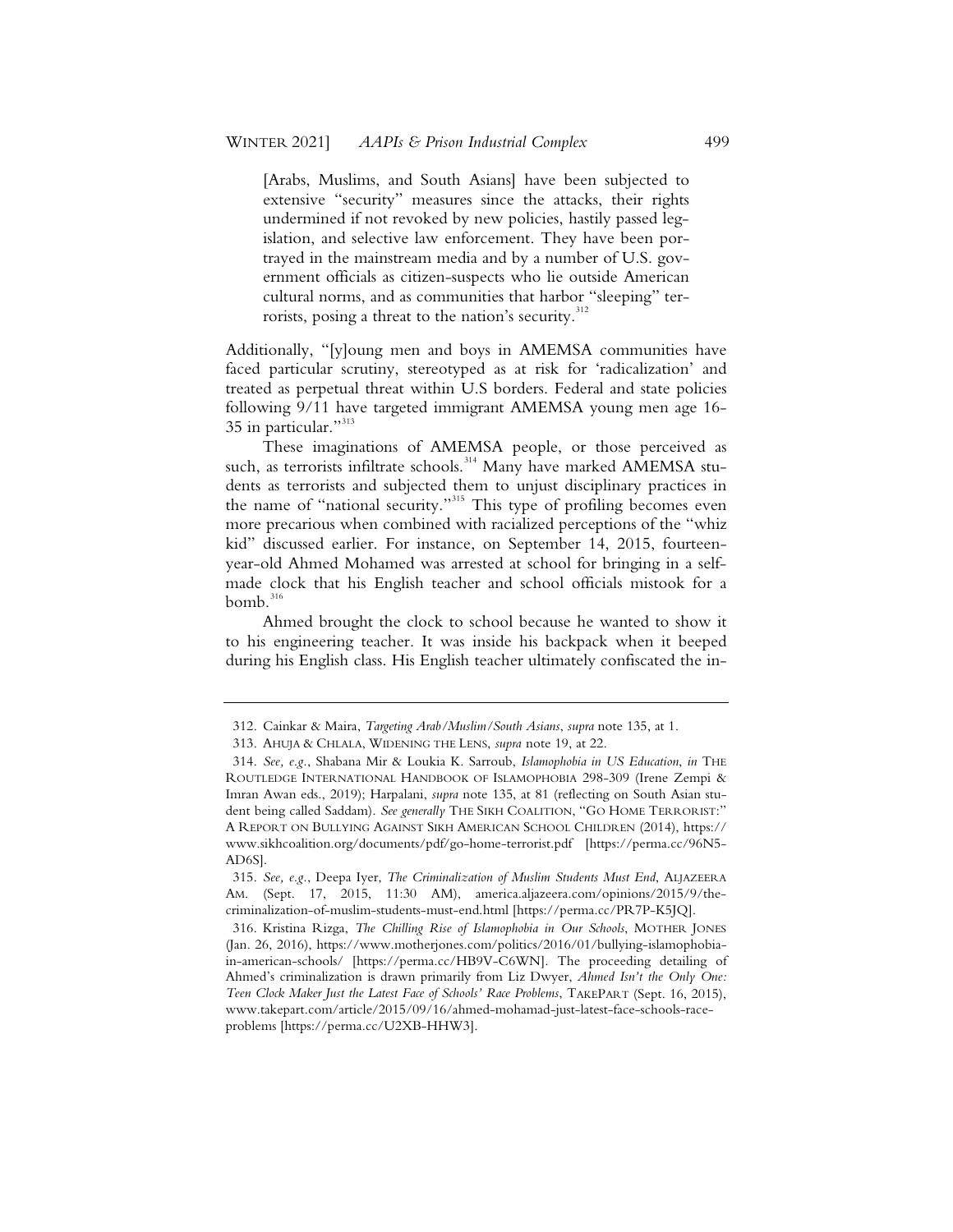vention, accusing Ahmed of bringing a bomb to school. Ahmed was consequently removed from class, interrogated by school administrators and police, and then "threatened with expulsion and pressured to admit he had designed a bomb."<sup>317</sup> Police officers eventually arrested and handcuffed him in front of his peers. Their investigation later cleared the device and found no evidence of any ill intent on Ahmed's part.<sup>318</sup> Ahmed was also suspended.<sup>319</sup>

When news of what transpired made national headlines, many quickly and appropriately identified how Ahmed's arrest was prejudiced and an evident example of profiling.<sup>320</sup> Some noted racialized "doublestandards" as tied to innovation.<sup>321</sup> "Given the national emphasis on STEM, Ahmed's teachers could have assumed that the teen was following in the footsteps of Steve Jobs or Mark Zuckerberg, who both tinkered as teenagers." That they didn't is proof of how "if you're a student of color, experimenting and tinkering is seen as dangerous; for white students, it means you're a genius."<sup>322</sup> In the case of Ahmed, his invention became conflated with basically a weapon of mass destruction, and he, a terrorist.

What happened to Ahmed is not an isolated incident. Across the country, students—kids—are profiled at schools as perpetrators of terror, paralleling the anti-AMEMSA rhetoric and policies publicly instigated and inspired by the presidency of Donald Trump.<sup>323</sup> In California, "20 percent of Muslim students say they have experienced discrimination by a school staff member, the very people charged with protecting them from this type of hate."<sup>324</sup> In Fort Bend County, Texas, "12-year-old Waleed Abushaaban" was told by his teacher that "'we all think you're a terrorist;'" other students eventually joined in and accused him of carrying bombs.<sup>325</sup> Similarly, in 2015, a teacher asked a female Muslim student in Georgia if she had a bomb in her backpack; the same year, another

<sup>317.</sup> Dwyer, *supra* note 316.

<sup>318.</sup> *Id.*

<sup>319.</sup> Associated Press, *Ahmed Mohamed Withdraws from Texas School that Suspended Him over Clock*, GUARDIAN (Sept. 21, 2015, 11:35 PM), https://www.theguardian.com/usnews/2015/sep/22/ahmed-mohamed-withdraws-from-texas-school-that-suspended-himover-clock [https://perma.cc/4NWH-CYAX].

<sup>320.</sup> *See, e.g.*, Dwyer, *supra* note 316.

<sup>321.</sup> *Id*.

<sup>322.</sup> *Id.*

<sup>323.</sup> *Id.*; Rizga, *supra* note 316; Dean Obeidallah, *Anti-Muslim School Bullying: Sometimes, It's Even the Teachers Doing It*, DAILY BEAST (May 18, 2016, 1:00 AM), http:// www.thedailybeast.com/articles/2016/05/18/anti-muslim-school-bullying-sometimes-its-even-the-teachers-doing-it.html [https://perma.cc/V7G9-VGVE].

<sup>324.</sup> Obeidallah, *supra* note 323.

<sup>325.</sup> *Id.*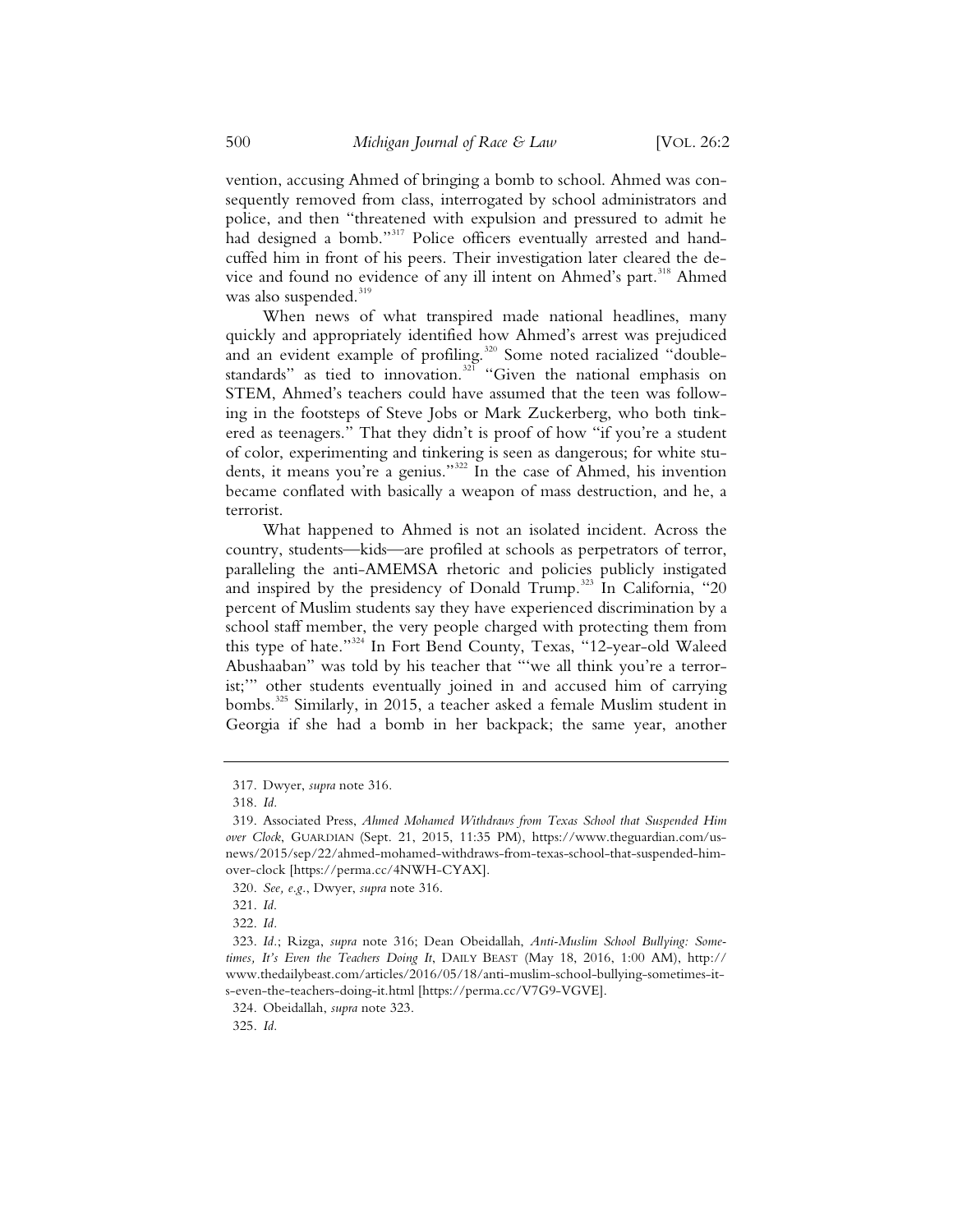teacher in Texas assigned homework to a class that claimed that Muslims seek to kill Americans.<sup>326</sup> In New York, a South Asian student named Akbar reported that his teacher began ignoring him after she discovered that he had skipped class to attend Mosque.<sup>327</sup>

This form of profiling has acute practical implications. For one, the profiling of students as terrorists magnifies their subjection to discriminatory disciplinary practices that can propel them to the pipeline. Such profiling also fosters hostile educational environments that can impel students to not only feel demeaned and suffer mental health issues but also be academically disengaged—e.g., truancy and failure. These in themselves increase the chances of AMEMSA youth to get entangled with the criminal system, as well as encourage other students to bully or harass them.<sup>328</sup>

Overlooking AMEMSA-specific profiling also occludes the connections between the criminalization of AMEMSA people in the United States with the country's imperialist global history and agenda:

[T]he U.S. government has targeted these groups both before and after 9/11 because of its particular political interests in the regions from which these communities originate. The criminalization of these groups is linked to the rise of the U.S. as a global power and to silencing dissent of its foreign policy objectives. Since 9/11, they have provided an internal and external scapegoat for the nation's foreign policy failures, the perceived sense of vulnerability of its inhabitants, and its inability to protect its citizens. Excluding [AMEMSA communities] from cultural citizenship and criminalizing their communities is the ideological and practical work that builds popular support for sacrificing their civil rights for the presumed sense of safety of the majority, links them to "enemy" nations and combatants, and delegitimizes their dissent. Isolated as potentially disloyal, in part using notions of essential cultural difference that are diffused through the mainstream media and in popular culture representations, the profiling and criminalization of these groups by the state is tolerated by the public. Arabs, Muslims, South Asian Americans become accepted as cultural outsiders, so that what happens to them is (falsely) seen as not affecting anyone else. In the process, the state whittles away one democratic right after another, so that prolonged and secret detentions, detention without charge, and even tor-

<sup>326.</sup> *Id.*

<sup>327.</sup> SOUTH ASIAN YOUTH ACTION, NEW YORK CITY SOUTH ASIAN YOUTH: CRITICAL MASS, URGENT NEEDS 13 (2013) [https://perma.cc/N6UQ-5FJU].

<sup>328.</sup> *See infra* Part IV.E.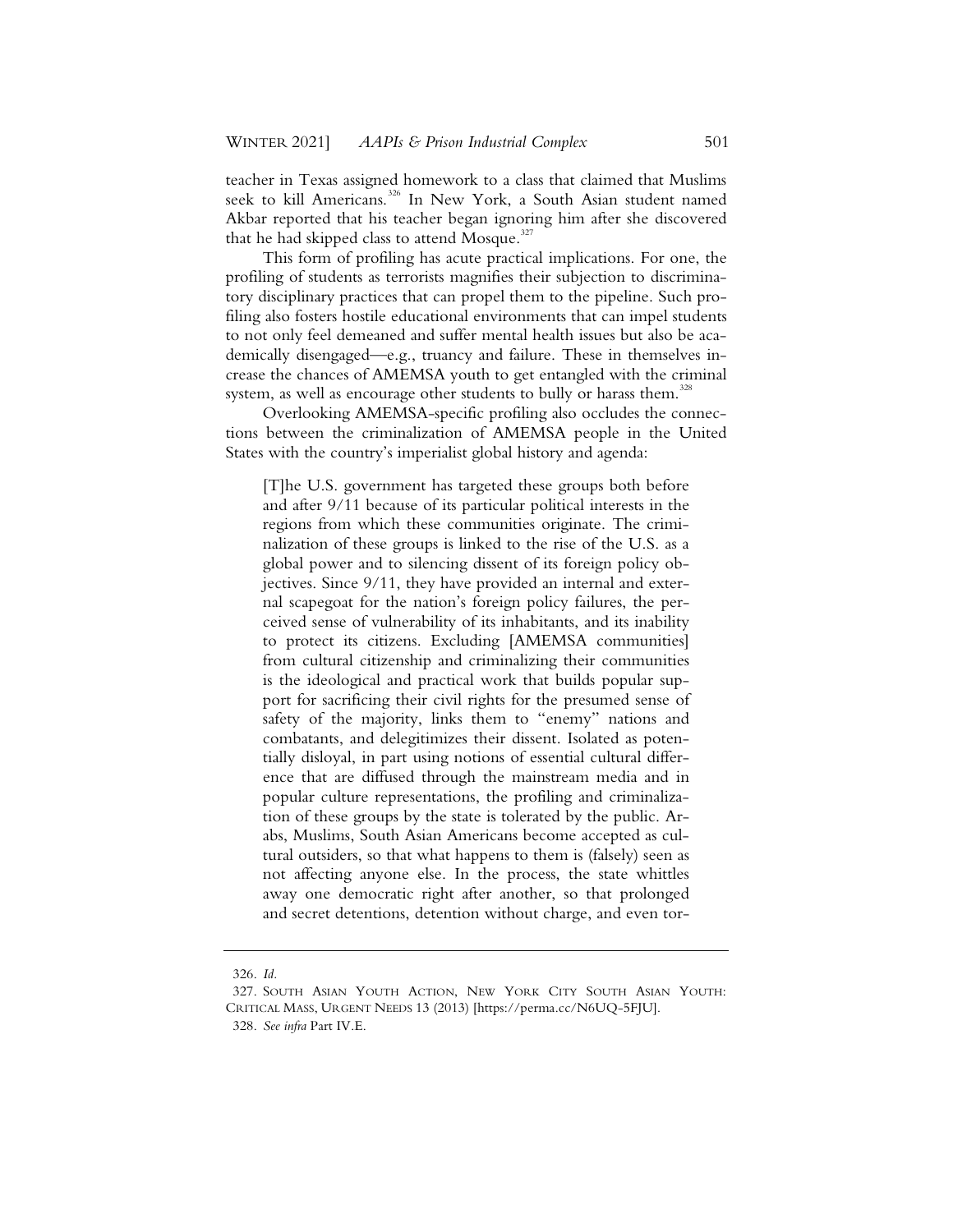ture of detainees become acceptable state practices in the name of "national security."<sup>329</sup>

This exclusion of AMEMSA communities from "cultural citizenship" and their casting as inherently "other" are reminiscent of the same Orientalist mechanisms that has historically and contemporarily dehumanized larger AAPI communities. Both the model minority and Yellow Peril stereotypes have cast these communities as "perpetual others," entirely culturally alien people, who endanger the white social and political status quo of the United States.<sup>330</sup> In essence, AAPIs, including AMEMSA people are "Orientals" and portrayed as "them:" exotic, barbaric, totalitarian, and corrupt, as opposed to the people of the "Occident," who are "us,"<sup>331</sup> modern, democratic, rational, and pure.<sup>332</sup>

Contemporary manifestations of Orientalist criminalization outside school include "mass arrests, secret and indefinite detentions, prolonged detention of 'material witnesses,' closed hearings, secret evidence, eavesdropping on attorney-client conversations, FBI home and work visits, wiretapping, property seizures, selective removals of aliens with technical visa violations, and mandatory Special Registration."<sup>333</sup> Over 100,000 AMEMSA community members have been personally affected by any one of these measures, and "at least 1,200 immigrant men were held in detention centers across the United States immediately following 9/11."<sup>334</sup> Donald Trump's various executive orders in early 2017 banning travel from "Muslim nations" are more recent examples.<sup>335</sup> So, too, are the "Yellow Peril"-informed arrests of various Asian American professors and researchers like Xiaoxing Xi, Sherry Chen, and Guoqing Caoare for espionage.<sup>336</sup>

<sup>329.</sup> Cainkar & Maira, *Targeting Arab/Muslim/South Asians*, *supra* note 135, at 4.

<sup>330.</sup> KOSHY, SEXUAL NATURALIZATION, *supra* note 81, at 1-2.

<sup>331.</sup> Or alternatively, the "U.S."

<sup>332.</sup> *See* SILKE SCHMIDT, (RE-)FRAMING THE ARAB/MUSLIM: MEDIATING ORIENTALISM IN CONTEMPORARY ARAB AMERICAN LIFE WRITING 147 (2014); Cainkar & Maira, *Targeting Arab/Muslim/South Asians*, *supra* note 135, at 4; Sylvia Shin Huey Chong, *Orientalism*, *in* KEYWORDS FOR ASIAN AMERICAN STUDIES, *supra* note 120, at 182.

<sup>333.</sup> Cainkar & Maira, *Targeting Arab/Muslim/South Asians*, *supra* note 135, at 6.

<sup>334.</sup> *Id.* at 6; AHUJA & CHLALA, WIDENING THE LENS, *supra* note 19, at 22.

<sup>335.</sup> *See generally* Trump v. Hawaii, 138 S.Ct. 2392 (2018); Priyam Madhukar & Harsha Panduranga, *Fighting the Muslim Ban: Three Years and Counting*, BRENNAN CTR. FOR JUST. (Jan. 23, 2020), www.brennancenter.org/our-work/analysis-opinion/fighting-muslimban-three-years-and-counting [https://perma.cc/JLG2-KE26].

<sup>336.</sup> The charges attached to these arrests were ultimately dropped due to lack of evidence. *See* Avi Asher-Schapiro, *Why Does the FBI Keep Arresting Asian-American Scientists?*, VICE NEWS (Nov. 19, 2015, 6:05 AM), https://www.vice.com/en/article/59eybd/whydoes-the-fbi-keep-arresting-asian-american-scientists [https://perma.cc/2S7N-673Y].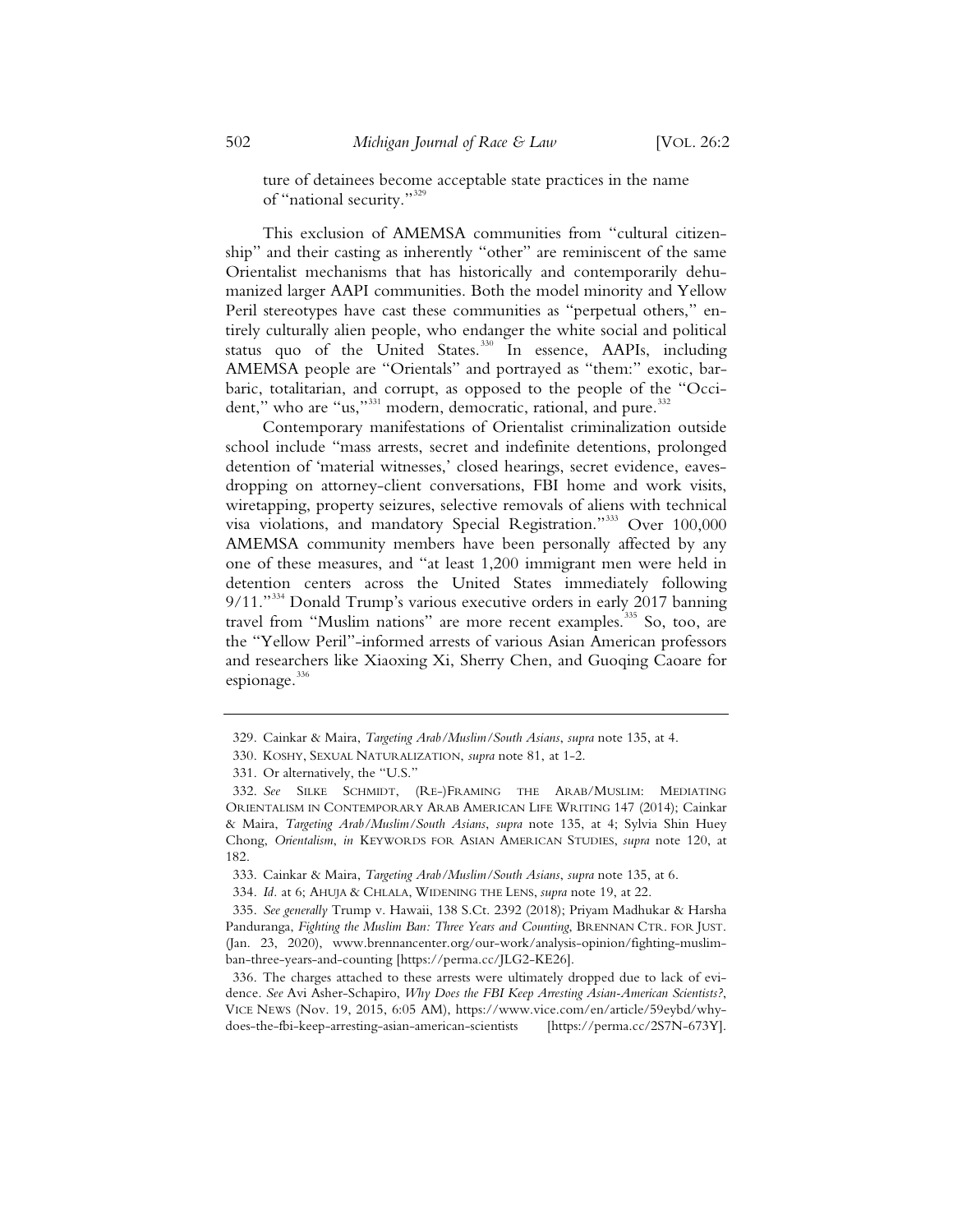In summary, the omission of this type of racial profiling in critiques of the school-to-prison pipeline and mass incarceration leaves U.S. imperialism as a criminalizing force unchallenged. Shared histories of systemic oppression, which can carve spaces for meaningful coalition building, also become hidden, as do the lessons such histories impart.<sup>337</sup> Accordingly, integrating the racial profiling of AMEMSA, as with the inclusion of other AAPI youth experiences, sheds further light on processes of criminalization. It highlights that these processes are imperial and global and that they come in varying, even conflicting, degrees and forms (e.g., AAPIs can be simultaneously profiled as whiz kids, gangsters, and terrorists) all in service of white supremacy abroad and domestically. Importantly, their experiences should therefore instigate and inform a search for solutions to tackle the problem of their criminalization head-on.

# E*. Racialized Bullying and Harassment of AAPI Youth<sup>338</sup>*

In addition to various forms of racial profiling, bullying and harassment of AAPI youths at schools also contribute to their criminalization. However, their experiences of racialized bullying are conspicuously absent from critiques of the school-to-prison pipeline. Indeed, while racial profiling, at least of Black and Latinx youth, $339$  is incorporated in discussions, bullying, much less anti-AAPI bullying, is excluded from examination. This omission disregards the whole context of school as a sites of disparate power dynamics. For AAPI youth in particular, this omission

Historically, Yellow Peril-informed methods of criminalization are embedded in unconstitutional and discriminatory legislation such as the Page Law of 1875 (which barred "Oriental" women from immigrating to the United States because they were considered prostitutes and morally corrupt), the Chinese Exclusion Act, and Japanese internment. *See* Volpp, *Divesting Citizenship*, *supra* note 81, at 46; Cainkar & Maira, *Targeting Arab/Muslim /South Asians*, *supra* note 135, at 6.

<sup>337.</sup> Cainkar & Maira, *Targeting Arab/Muslim/South Asians*, *supra* note 135, at 20 ("It is important to show links between the social positioning of Arab and South Asian Americans to uncover the 'ways in which racial formation in the U.S. conjoins issues of material privilege, legal regulation, and state power. There are important alliances that need to be forged between these and other communities that would go beyond the confines of multiculturalist difference' and build connections based on an analysis of political and material processes. For example, South Asian, Arab, and Muslim Americans who now have heightened concerns about issues of detention have much to learn from African Americans, Latinos, and Native Americans who have long fought against racism—especially that of the prison-industrial complex, and advocated for the rights of political prisoners.").

<sup>338.</sup> The following section focuses primarily on racialized forms of harassment and bullying due to the limited nature of literature available. Evidently, AAPI students are bullied not solely due to their race but also due to their other intersecting identities or their combination.

<sup>339.</sup> *See* Part IV.A-C.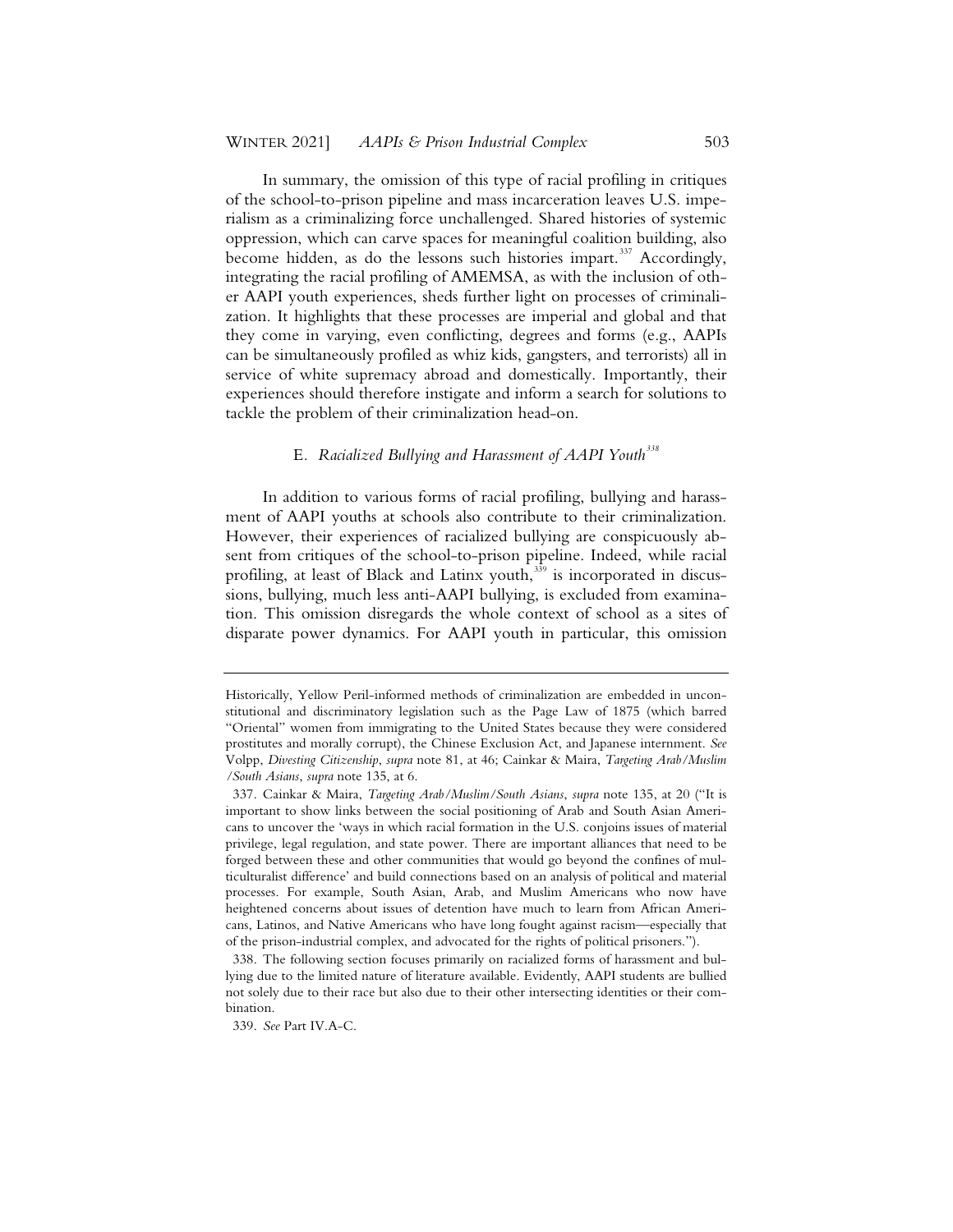poses dire consequences as racialized bullying creates or exacerbates risk factors that can lead to criminalization. $340$ 

Critically, while necessarily interpersonal in nature, bullying mirrors systemic disparities and dynamics of power.<sup>341</sup> It "both builds on existing embodied, classed, raced, gendered and sexualized social inequalities and simultaneously prepares young people to accept such inequalities as a 'normal' part of living in the world."<sup>342</sup> For example, students may feel empowered to racially harass others given their teachers' own display of racial animus,<sup>343</sup> dehumanizing media representations,<sup>344</sup> rampant societal violence,<sup>345</sup> or racist political discourse.<sup>346</sup> In other words, bullying is informed by, and should not be divorced from, larger social, political, and cultural contexts.<sup>347</sup>

Racialized bullying of AAPI youths at schools is a profound issue. According to a task force assembled by the federal government, "[o]f all students who reported being bullied at school during the 2012-2013 school year, Asians reported the highest rate of bullying occurring in a classroom, hallway, or stairwell compared to all other racial groups."<sup>348</sup> Likewise, nationally, 54 percent of bullying that AAPI students experienced transpired inside the classroom.<sup>349</sup> In localities with concentrations of AAPI youth, bullying is especially prevalent. For example, a 2012 sur-

<sup>340.</sup> *See, e.g.*, Deidre McPhillips, *The Hidden Harms of Racial Bullying*, U.S. NEWS WORLD REP. (May 23, 2019, 5:00 AM), https://www.usnews.com/news/healthiestcommunities/articles/2019-05-23/bullying-victims-more-likely-to-use-drugs-alcohol-

analysis-shows; Justin W. Patchin, *Bullying and Cyberbullying: The Connection to Delinquency*, CYBERBULLYING RSCH. CTR., https://cyberbullying.org/bullying-cyberbullyingdelinquency [https://perma.cc/GA29-6WKK] (last visited Apr. 12, 2021); NELS ERICSON, OFF. OF JUV. JUST. & DELINQ. PREVENTION, ADDRESSING THE PROBLEM OF JUVENILE BULLYING (2001), https://www.ojp.gov/pdffiles1/ojjdp/fs200127.pdf [https:// perma.cc/L8U8-6SB4].

<sup>341.</sup> CJ Pascoe, *Bullying as Social Inequality*, THE ENEMY, vol. 1, no. 1 (2015), http:// theenemyreader.org/bullying-as-social-inequality/ [https://perma.cc/86Q2-R9L6]*; see generally* Anthony A. Peguero, *Schools, Bullying, and Inequality: Intersecting Factors and Complexities with the Stratification of Youth Victimization at School*,6SOCIO. COMPASS 402 (2012).

<sup>342.</sup> Pascoe, *supra* note 341.

<sup>343.</sup> *See* Obeidallah, *supra* note 323.

<sup>344.</sup> *See e.g.*, *supra* Parts II.B, C.

<sup>345.</sup> *See, e.g.*, *supra*, Part II.B; note 97 (describing the surge of hate crimes against AAPIs).

<sup>346.</sup> *See supra* note 335 (providing examples of racist political discourse and policy).

<sup>347.</sup> *See* Pascoe, *supra* note 341.

<sup>348.</sup> AAPI BULLYING PREVENTION TASK FORCE, *supra* note 19, at 13.

<sup>349.</sup> NELLIE TRAN, ASIAN AM. PSYCH. ASS'N LEADERSHIP FELLOWS PROGRAM, BULLYING & VICTIMIZATION AND ASIAN AMERICAN STUDENTS 1 (2012) [https:// perma.cc/AL5Y-YACX].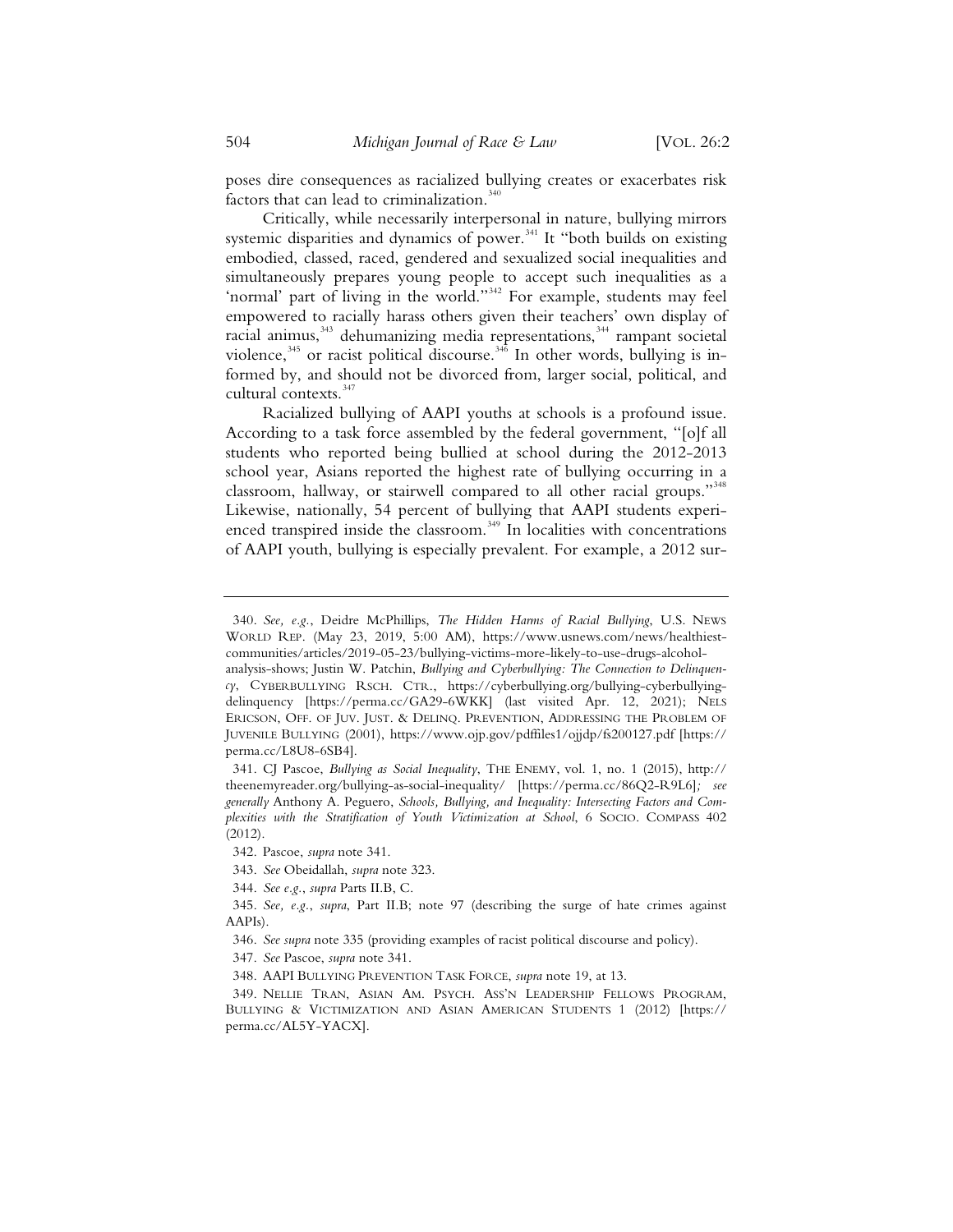vey indicated that half of AAPI participants from New York City public schools experienced "bias-based harassment."<sup>350</sup> In California, AAPI LGBTQ youths "reported the highest instances of racial harassment amongst LGBTQ students of color," with transgender and gender nonconforming AAPI youth being easy targets for ridicule and discriminatory discipline.<sup>351</sup> In the COVID-19 era, a recent national study showed that one out of four AAPI youths experienced racist bullying.<sup>352</sup>

Racialized bullying of AAPI students take various forms, including verbally, such as insults, taunts, racial slurs, and cyberbullying; physically, such as assault, vandalism, and theft; or socially, such as gossiping, spreading rumors, or public shaming.<sup>353</sup> These forms of bullying typically exacerbate academic disengagement, truancy, behavioral problems, and mental health issues—all of which can lead to disciplinary practices and criminalization under zero tolerance regimes.<sup>354</sup>

Similar to the distinct types of racial profiling targeting AAPI youth, these forms of bullying are grounded in dehumanizing stereotypes. AAPI students are bullied for their immigration status, limited English proficiency, perceived religion, and appearance.<sup>355</sup> AAPI students are often told to "go back to their own country," mocked for their "ethnic" lunches, and harassed for the way they look—e.g., their facial features, the shape of their eyes, or their skin color.<sup>356</sup> During the COVID-19 pandemic, students have been bullied and scapegoated as virus-carriers.<sup>357</sup> South Asians, particularly those of the Sikh faith, are also called terrorists by other students, similar to how school officials profile AMEMSA youth.<sup>358</sup> For instance, a California survey examining Sikh children found that over 65 percent of Sikh boys in middle school with or without tur-

356. *Id.* at 16.

<sup>350.</sup> AAPI BULLYING PREVENTION TASK FORCE, *supra* note 19, at 13.

<sup>351.</sup> AHUJA & CHLALA, WIDENING THE LENS, *supra* note 19, at 26-27.

<sup>352.</sup> Claire Wang, *'You Have Chinese Virus!': 1 in 4 Asian American Youths Experience Racist Bullying, Report Says*, NBC NEWS (Sept. 17, 2020, 7:30 PM), https:// www.nbcnews.com/news/asian-america/25-percent-asian-american-youths-racistbullying-n1240380 [https://perma.cc/SKD4-GHP2].

<sup>353.</sup> AAPI BULLYING PREVENTION TASK FORCE, *supra* note 19, at 6; TRAN, *supra* note 349, at 2.

<sup>354.</sup> *See, e.g.*, *supra*, Part IV.A.

<sup>355.</sup> AAPI BULLYING PREVENTION TASK FORCE, *supra* note 19, at 14-16.

<sup>357.</sup> *See, e.g.*, C. Wang, *supra* note 352 ("A 14-year-old student in Dallas was followed home by a group of high school boys who pretended to cough on him and shouted, 'Ching chong! You have Chinese virus!' A 17-year-old was told over social media that their "insides are full of 'f—-ing bats' and that they should kill themselves because they are a 'dirty f—-ing dog eater.'").

<sup>358.</sup> *See supra* Part IV.D (discussing the criminalization of AMEMSA youth as terrorists).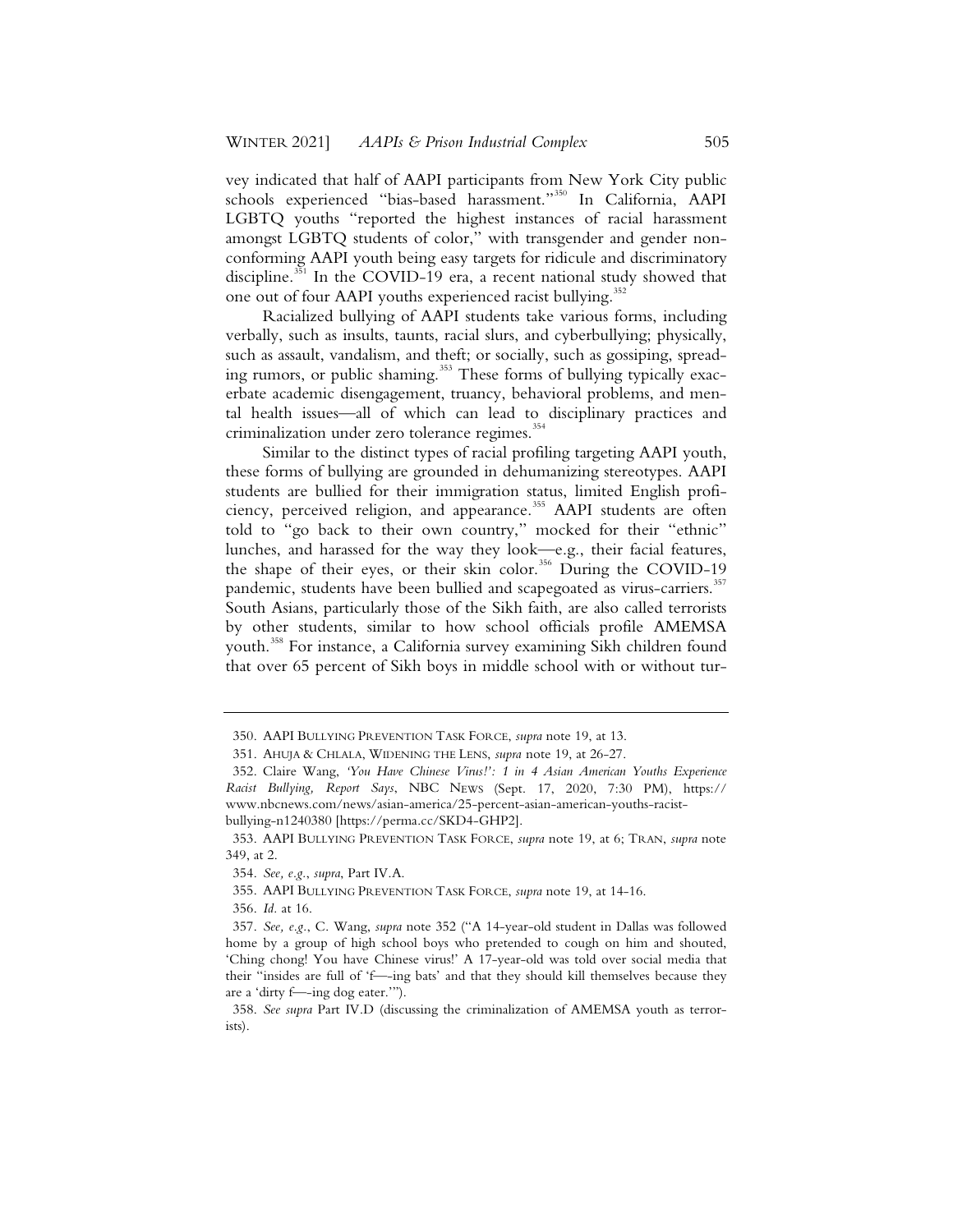bans faced harassment, with the percentage jumping to 74 percent for those with turbans.<sup>359</sup> Similarly, Muslim youth have been targets of racialized harassment at schools. Localized surveys such as one from California found that 55 percent of Muslim students experienced bullying or discrimination in the form of nonconsensual touching or hijab-grabbing.<sup>36</sup>

Personal anecdotes also echo the stark reality of bullying. One Muslim student reflects accordingly:

People who are new to the environment are bullied a lot. I got bullied in second grade because I was new to the country and couldn't speak English. I also got bullied in sixth grade because I'm Muslim and that it was so severe that I had to move schools. However, it didn't help because I was still bullied throughout middle school because I was Muslim.<sup>36</sup>

In another instance, "17-year-old California high school student Bayan Zehlif, a hijab-wearing Muslim, was identified in her yearbook not by her name but as 'Isis Phillips,'"<sup>362</sup> associating her with the terrorist organization Daesh, commonly referred to as "ISIS."<sup>363</sup> Bayan felt "extremely saddened, disgusted, hurt, and embarrassed"<sup>364</sup> especially in light of past discrimination by teachers who stated in class that "'the people who caused 9/11 shouldn't be here today.""<sup>365</sup> Emotionally and psychologically scarred, Bayan did not return to school until the issue was addressed.<sup>366</sup>

Bayan's refusal to return to school is typical for many bullied AAPI and AMEMSA students. Finding school alienating and hostile, these students are scared to attend class, especially on the anniversaries or aftermath of terrorist attacks.<sup>367</sup> This reluctance to attend class reflects the trend that bullied students are five to six times more likely to miss school,

<sup>359.</sup> AHUJA & CHLALA, WIDENING THE LENS, *supra* note 19, at 6.

<sup>360.</sup> Obeidallah, *supra* note 323.

<sup>361.</sup> AAPI BULLYING PREVENTION TASK FORCE, *supra* note 19, at 15.

<sup>362.</sup> Obeidallah, *supra* note 323; Zahira Torres, *High School Yearbook Misidentifies Muslim Student as 'Isis Phillips'*, L.A. TIMES (May 8, 2016, 5:15 PM), https://www.latimes.com /local/lanow/la-me-ln-high-school-yearbook-misidentifies-muslim-student-as-isisphillips-20160508-story.html.

<sup>363.</sup> *See also* Zeba Khan, Opinion, *Call it Daesh, not ISIL (or ISIS)*, CNN (Oct. 7, 2016, 1:55 PM), https://www.cnn.com/2016/10/05/opinions/daesh-not-isil-or-islamic-statekhan/index.html [https://perma.cc/T5EJ-FBBT].

<sup>364.</sup> Torres, *supra* note 362.

<sup>365.</sup> Obeidallah, *supra* note 323.

<sup>366.</sup> Torres, *supra* note 362.

<sup>367.</sup> *See, e.g.*, Donna St. George, *During a School Year of Terrorist Attacks, Muslim Students Report Bullying*, WASH. POST (June 14, 2016), https://www.washingtonpost.com/local /education/during-a-school-year-of-terrorist-attacks-muslim-students-report-bullying /2016/06/14/1b066a44-3220-11e6-8758-d58e76e11b12\_story.html.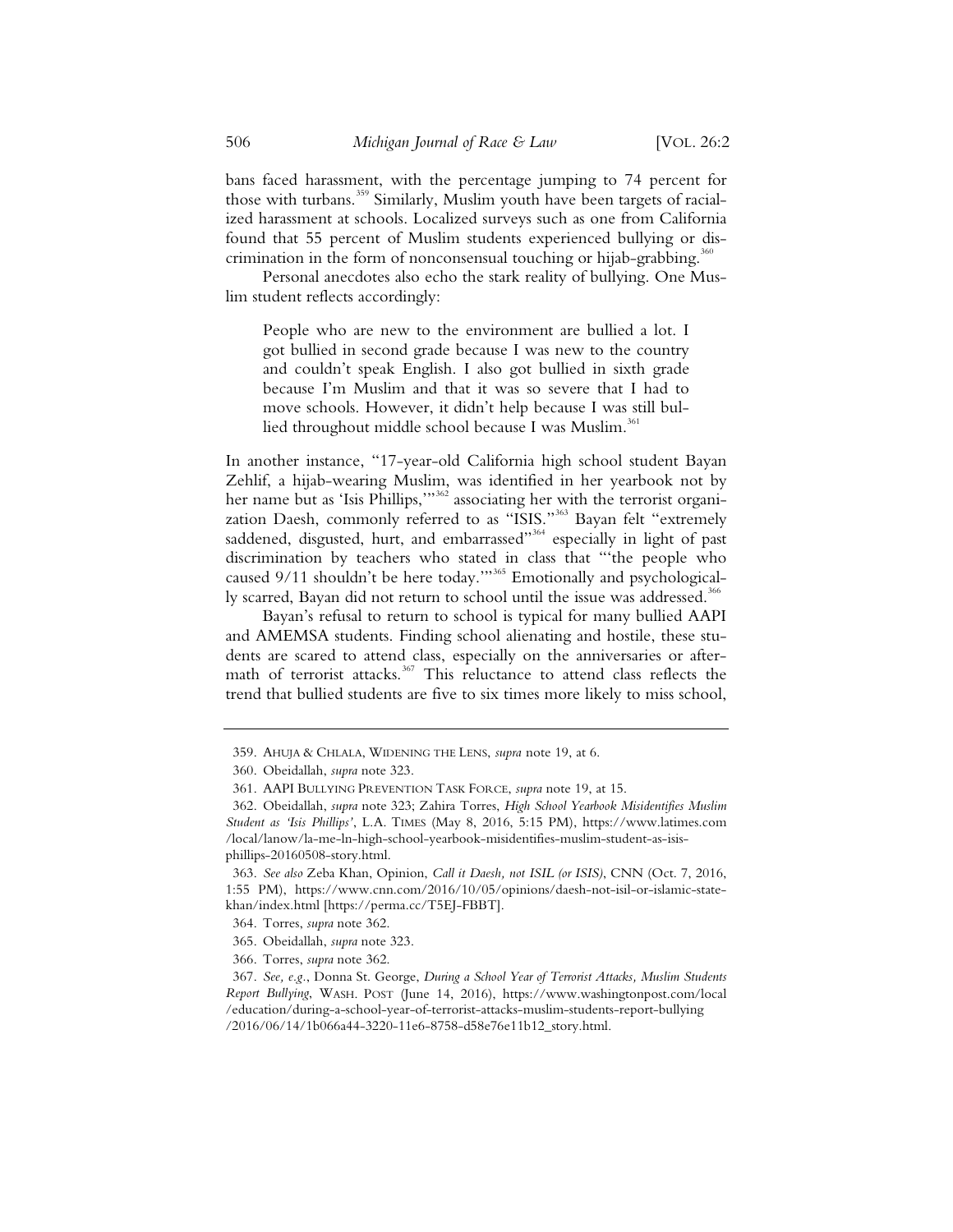exacerbating risks of academic disengagement and truancy.<sup>368</sup> And under zero tolerance policies, these consequences often lead to suspensions and expulsions which funnel students into the school-to-prison pipeline.

This was the reality for Kamsan Suon, a Cambodian refugee and a "lifer" at San Quentin State Prison.<sup>369</sup> In Cambodia, Kamsan struggled under the Khmer Rogue's violent rule. He constantly crossed fields with landmines to collect leftovers from soldiers to feed himself. He escaped to America, hopeful. Yet he soon found a new set of issues in the United States. Like Hieu Nguyen, Kamsan faced harassment at school for having poor English and for being "different." He recalls:

In the fourth grade, I remember we was walking, I mean, we were waiting in line to go back into the class, right, 'cause it was recess, all of a sudden — I'm just minding my own business — all of a sudden, the kid he comes up and he says, "Hey, Kamsan," and he said, "Look at this," and you know, he held a soda can in his hand, and he threw it on the ground and he said, "The sound of the can as it roll and bounce" he said, "that's how your name sounds like," You know, I got really upset about that, and whole bunch of other kids laughed. . . . I remember um, walking home from school, you know, I still wasn't able to communicate. And this white kid, he keep on harassing me, you know, I don't know how to communicate, so I just spoke to him in my language, in Cambodian . . . I says, "Stop pushing me!" You know . . . And he laughs at me because I spoke in my language. He laughs at me and he mimics my language, you know, saying 'Ching chong chang'  $\ldots$  stuff like that, you know what I mean  $\ldots$ .

Kamsan was one of numerous AAPI kids who are bullied because of their limited English and perceived perpetual foreignness. Left feeling isolated and jaded by harassment, many of these youths—like Kamsan, as well as Eddy and Hieu—then engage in criminalized activities such as joining gangs and bringing weapons to school.<sup>371</sup> In Orange County, California, for example, several Vietnamese youths, often targets of violence and scorn "because of their smaller physical stature and obvious racial

<sup>368.</sup> *About*, ACT TO CHANGE, https://acttochange.org/about [https://perma.cc/7KBH-A3YB] (last visited Apr. 12, 2021).

<sup>369.</sup> Kamsan's story is drawn from his conversation with Hieu Nguyen from the ROOTS Podcast. *See supra* note 298. Hieu, whose story is featured earlier, is a fellow lifer at San Quentin State prison who fled Vietnam and found solace in gangs in the United States after facing persisting alienation and harassment at school.

<sup>370.</sup> *Id.*

<sup>371.</sup> ROOTS Podcast, *see supra* note 298; Vigil et al., *Shortcut*, *supra* note 275, at 212.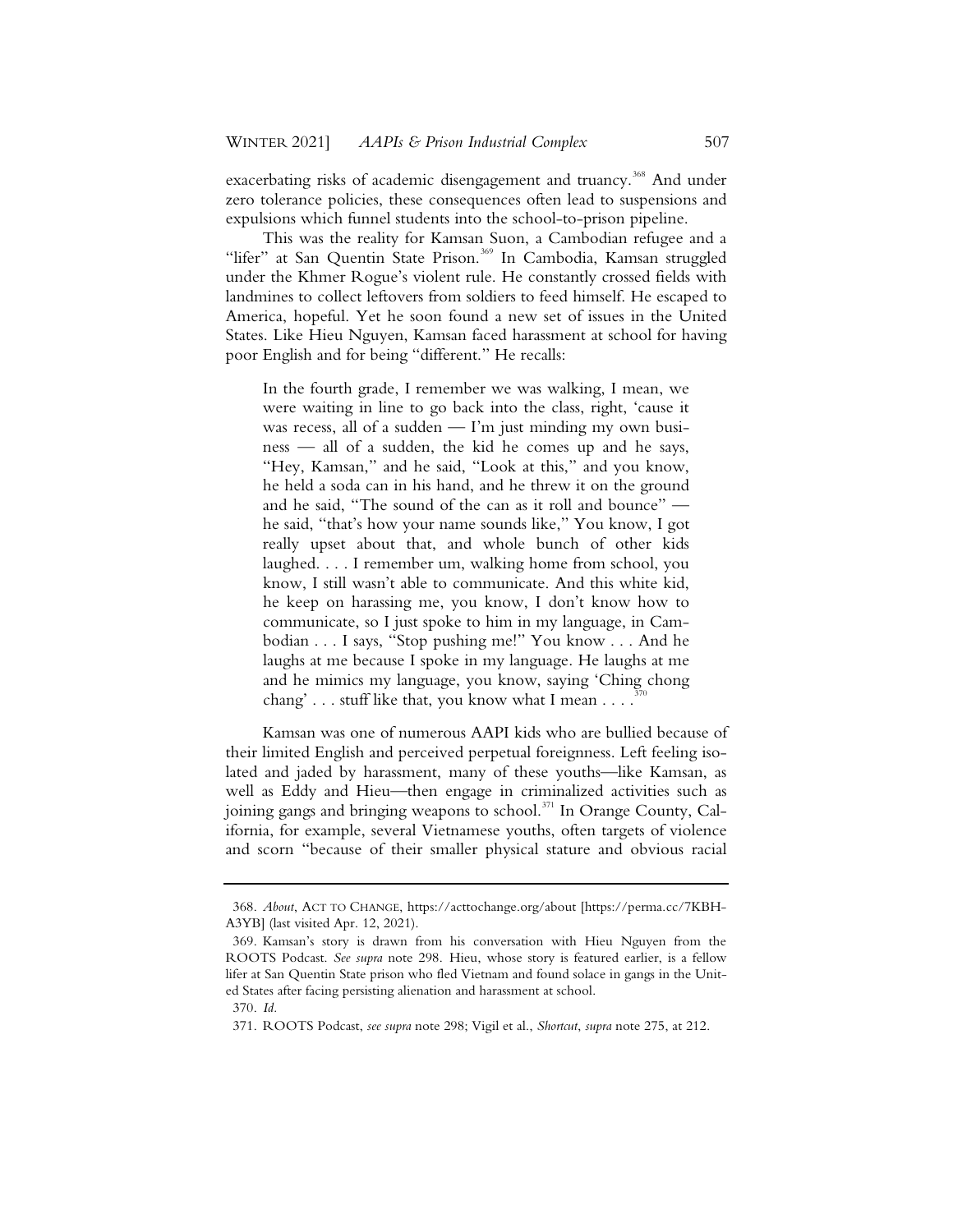characteristics," carried weapons to school for protection.<sup>372</sup> These actions not only make schools more unsafe, but they also directly expose youths to the pipeline. Apart from joining gangs and bringing weapons to school, other AAPI students resort to fighting and violence to cope with bullying, likewise paving the path toward prison. This was the case with Masa, a multiracial Asian student from Hawaii. In his own words:

Yeah, I used to get teased a lot that's why I became violent. In sixth grade I just got fed up with it, with other people. So, I just turned around and one day I just punched a kid back, and it felt good. And he never bothered me again. So, I was like, "It works." It got to a point when I was fighting all the time. Like I don't take anything, like I was crazy and stuff. I was just doing whatever I wanted. . . .<sup>373</sup>

Masa was eventually removed from school, arrested, incarcerated for assault, and sent to a juvenile prison.<sup>374</sup> Plainly manifested, then, is the school-to-prison pipeline.

#### F*. Issues of Mental Health*

Among the host of pernicious effects of racialized bullying and harassment is the harm done to the mental health of AAPI students. As a result of the indignities and isolation caused by bullying, many AAPI youths experience depression and suicidal ideation.<sup>375</sup> Suicide is indeed a leading cause of death for AAPIs.<sup>376</sup> For Asian Americans aged fifteen to twenty-four, suicide was the second most common cause of death nationally.<sup>377</sup> Limited data also suggest that "among high school youth, a higher percentage of Native Hawaiian or Other Pacific Islander youth

<sup>372.</sup> Vigil et al., *Shortcut*, *supra* note 275, at 212.

<sup>373.</sup> KATHERINE IRWIN & KAREN UMEMOTO, JACKED UP AND UNJUST: PACIFIC ISLANDER TEENS CONFRONT VIOLENCE LEGACIES 132 (2016).

<sup>374.</sup> *Id.* at 133.

<sup>375.</sup> *See, e.g.*, McPhillips, *supra* note 340; Laura C Wyatt, Tien Ung, Rebecca Park, Simona C Kwon & Chau Trinh-Shevrin, *Risk Factors of Suicide and Depression Among Asian American, Native Hawaiian, and Pacific Islander Youth: A Systematic Literature Review*, 26 J. HEALTH CARE POOR UNDERSERVED 191 (2015).

<sup>376.</sup> SHIHOKO HIJIOKA, ASIAN AM. PSYCH. ASS'N LEADERSHIP FELLOWS PROGRAM, SUICIDE AMONG ASIAN AMERICANS (2012), [https://perma.cc/U4D2-JUS9] ("Suicide was the 8th leading cause of death for Asian Americans, whereas it was the 11th leading cause of death for all racial groups combined.").

<sup>377.</sup> *Id.*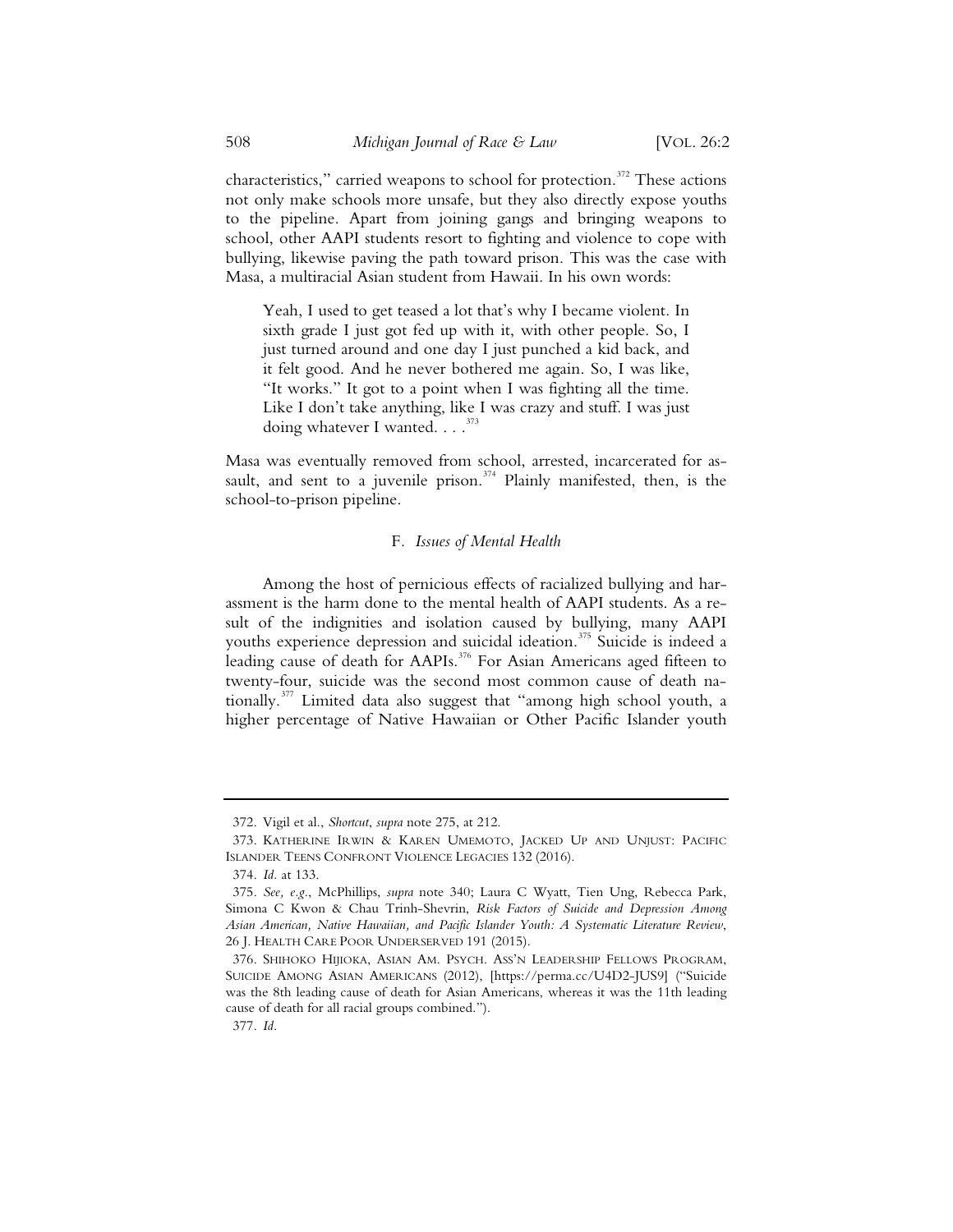report seriously considering attempting suicide or making a suicide plan in the past year than in the overall U.S. population."<sup>378</sup>

Rates are even direr when it comes to AAPIs of certain identities, reflecting intersectional forms of oppression. Among young women of all ethnicities, Asian Americans have the second highest suicide rate.<sup>379</sup> Additionally, "the rate of completed suicide among the 15-to-25 age group of Asian American women is rising rapidly, increasing by 96.3 percent from 2000 to 2009."<sup>380</sup> Meanwhile, 15 percent of AAPI LGBTQ youth reported a past-year suicide attempt, with 28 percent of transgender or nonbinary AAPI youth reporting a past-year suicide attempt.<sup>381</sup>

Moreover, struggles with mental health can be especially challenging for certain Southeast Asians such as Vietnamese, Cambodian, and Laotian youth—many of whom inherit trauma and carry the legacy of war:

AAPI refugees are more likely than other immigrants to have had traumatic experiences and subsequent mental health problems. Numerous researchers have demonstrated a strong response connection between exposure to violence and posttraumatic stress disorder (PTSD) in AAPI youth, particularly in Southeast and Central Asian refugee communities. Migrants coming from experiences of war and massive social upheaval are at particular risk for PTSD. While many of the younger generation have not directly experienced the same trauma as their parents and extended family members, the PTSD in the family may affect the home environment and create ten $sions.<sup>382</sup>$ 

Students carry these experiences into school, as was the case for Ryan Hem, a refugee haunted by the horrific violence he witnessed in Cambodia when the Khmer Rouge took over:

<sup>378.</sup> *Asian, Native Hawaiian, and Other Pacific Islander Populations*, SUICIDE PREVENTION RESOURCE CTR., https://www.sprc.org/scope/racial-ethnic-disparities/asian-nativehawaiian-other-pacific-islander-populations [https://perma.cc/5XRX-5F3T].

<sup>379.</sup> Susan Seligson & Bill Politis, *"Model Minority" Pressures Take Mental Health Toll*, B.U. TODAY (Feb. 9, 2015), https://www.bu.edu/articles/2015/model-minoritypressures-take-mental-health-toll [https://perma.cc/5VSD-TB3N]. The disproportionate rates of suicide by Asian American women reflect intersectional pressures informed by, among others, cultural and patriarchal forces found in both mainstream American society and within AAPI communities. *See generally id*.

<sup>380.</sup> *Id.*

<sup>381.</sup> THE TREVOR PROJ., SUICIDE ATTEMPTS AMONG LGBTQ YOUTH OF COLOR (2019), https://www.thetrevorproject.org/wp-content/uploads/2019/11/Youth-of-Color-Research-Brief-Nov-2019-2.pdf [https://perma.cc/JC4Z-BZ3W].

<sup>382.</sup> AHUJA & CHLALA, WIDENING THE LENS, *supra* note 19, at 15.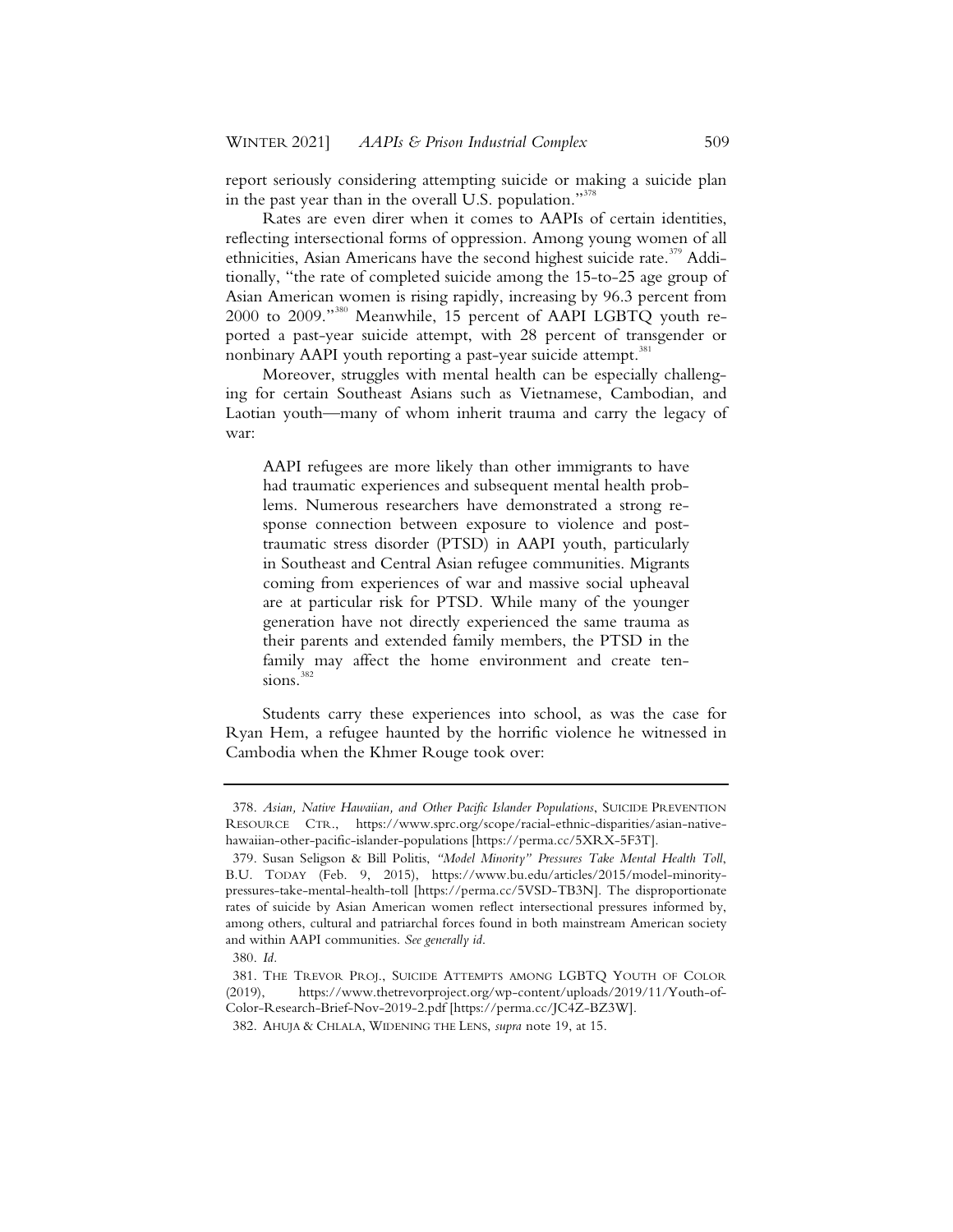Even though I was little, I remembered most of what was going on. I saw the Khmer Rouge torture and kill people. There was one frightening torture I witnessed which I can never forget. As I was walking back to our campground, I came across young man that was hung upside-down from a tree branch. His hands were tied behind his back and he was screaming for his life. Four young Khmer Rouge soldiers stood around him laughing, as one soldier slit the man's throat with a machete.<sup>383</sup>

Bullying worsened the mental health issues Ryan experienced due to such trauma. On the way to school, bullies frequently mocked and beat him up.<sup>384</sup> They also stole his bike and threw away his books.<sup>385</sup> Ryan consequently struggled and became disinterested in school. He dropped out and got entangled in criminal activity that ultimately landed him in prison. He was later deported to Cambodia, the very place he fled  $from.<sup>38</sup>$ 

Cultural, financial, and linguistic barriers<sup>387</sup> to support services compound the struggles of AAPI youth with mental health. Just as the model minority myth masks the struggles of larger AAPI communities, so too does it render them invisible at schools. As a result, AAPI students suffer in silence; both students and their guardians may not be aware of available resources at school or beyond. By the same token, schools may not have accessible or culturally relevant resources to begin with.<sup>388</sup> Furthermore, AAPI students typically hesitate to notify their parents of their suffering at schools due to possible generational gaps and because many of them worry about burdening their parents whom they perceive as already having sacrificed immensely for them.<sup>389</sup>

Critiques of the school-to-prison pipeline fail to include bullying as a risk factor driving students into the criminal legal system. Similar to the inclusion of the specificities of AAPIs' racial profiling, the incorporation of AAPI youths' experiences with bullying sheds further light on the

<sup>383.</sup> Ryan Hem, *From Cambodia with Peace*, *in* OTHER, *supra* note 8, at 3-4.

<sup>384.</sup> *Id.* at 4.

<sup>385.</sup> *Id.*

<sup>386.</sup> *Id.* at 3-4, 6.

<sup>387.</sup> *See supra* Part II.B. (critically discussing examples of how AAPI struggles are erased).

<sup>388.</sup> AAPI BULLYING PREVENTION TASK FORCE, *supra* note 19, at 17-19.

<sup>389.</sup> *Id.* at 18. Personally, I relate to these sociological trends, too. During my undergraduate career, I was targeted by white supremacists for advocating for AAPI issues. I was sent anonymous death threats, horrid slurs, and images of the bombing of Hiroshima and Nagasaki. While this experience was harrowing, I never shared it with my family until years after I graduated. After all, why would I want to worry my mother, who already has enough on her plate, worrying about making ends meet each month?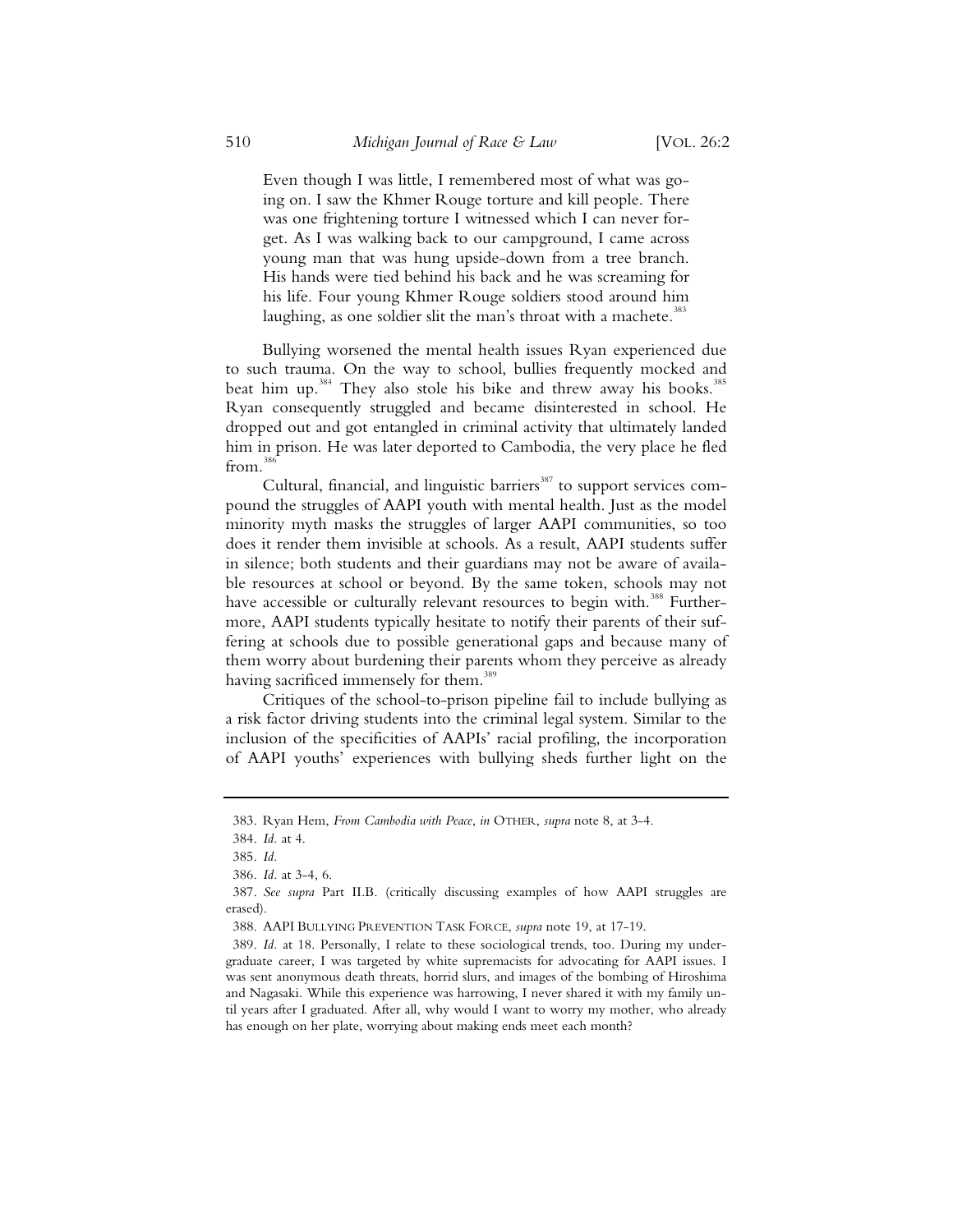complex operations of the school-to-prison pipeline. In addition, examining the racialized bullying of AAPIs exposes a crucial force that both causes and intensifies academic disengagement, behavioral problems, and mental health issues—all of which are risk factors in pushing students out of school.

## V. Abolitionist Praxis

## A. *Lessons Learned*

The exclusion of AAPI youths in critical examinations of the school-to-prison pipeline leaves the larger issue of AAPI criminalization unnamed and unaddressed. This poses alarming consequences for the demographic. On one hand, their exclusion signifies that most advocates and reformers fail to recognize that the problem even exists. Advocates and reformers neglect the reality that an entire other racial group is being funneled into the prison industrial complex.<sup>390</sup> The solutions they offer, while necessary in many respects, therefore do little to alleviate the distinct forms of AAPI criminalization. With regard to the school-to-prison pipeline, the neglect of AAPI youths renders the unique forms of racial profiling and bullying that target them unchecked. Put crudely, AAPI kids will still end up in our nation's cages even if reformers succeed in implementing their proffered solutions to the school-to-prison pipeline.

Consider frequently suggested solutions, which encompass the demilitarization and elimination of police presence at schools, perhaps accomplished through impact litigation.<sup>391</sup> While such efforts are incontrovertibly critical to restrain the rampant criminalization of students, particularly Black and Latinx, they provide little redress for the academic disengagement and bullying that drive AAPI youths into the criminal system. Indeed, elimination of police at schools does not thwart the racist,

<sup>390.</sup> This glaring omission encompasses neglect of the "insurmountable" burdens that the carceral web perpetrates and includes the "stigma of conviction, imposition of fines and fees, and exclusion from public benefits." *See* Roberts, *Abolition*, *supra* note 148, at 37-38.

<sup>391.</sup> *See* KIM ET AL., *supra* note 186, at 145-46. Approaches to address bullying fall far short and even intensify criminalization at schools by adopting zero tolerance approaches to it. *See, e.g.*, Evie Blad, *Criminalizing Bullying Discourages Reporting, Groups Say*, EDUC. WK. (July 7, 2014), https://www.edweek.org/leadership/criminalizing-bullying-discourages-reportinggroups-say/2014/07 [https://perma.cc/G779-DVC4]; Molly Pennington, *Zero Tolerance Bullying Policies Aren't Working: Here's a Better Solution*, Noodle (Nov. 20, 2014), https:/ /www.noodle.com/articles/zero-tolerance-bullying-policies-arent-working-heres-a-bettersolution#:~:text=Zero%20tolerance%20bullying%20policies%20became,harsh%20punishment %20to%20deter%20bullying.&text=The%20same%20punishment%2C%20usually% 20suspension,and%20even%20wearing%20banned%20clothing [https://perma.cc/7P7F-7LJV].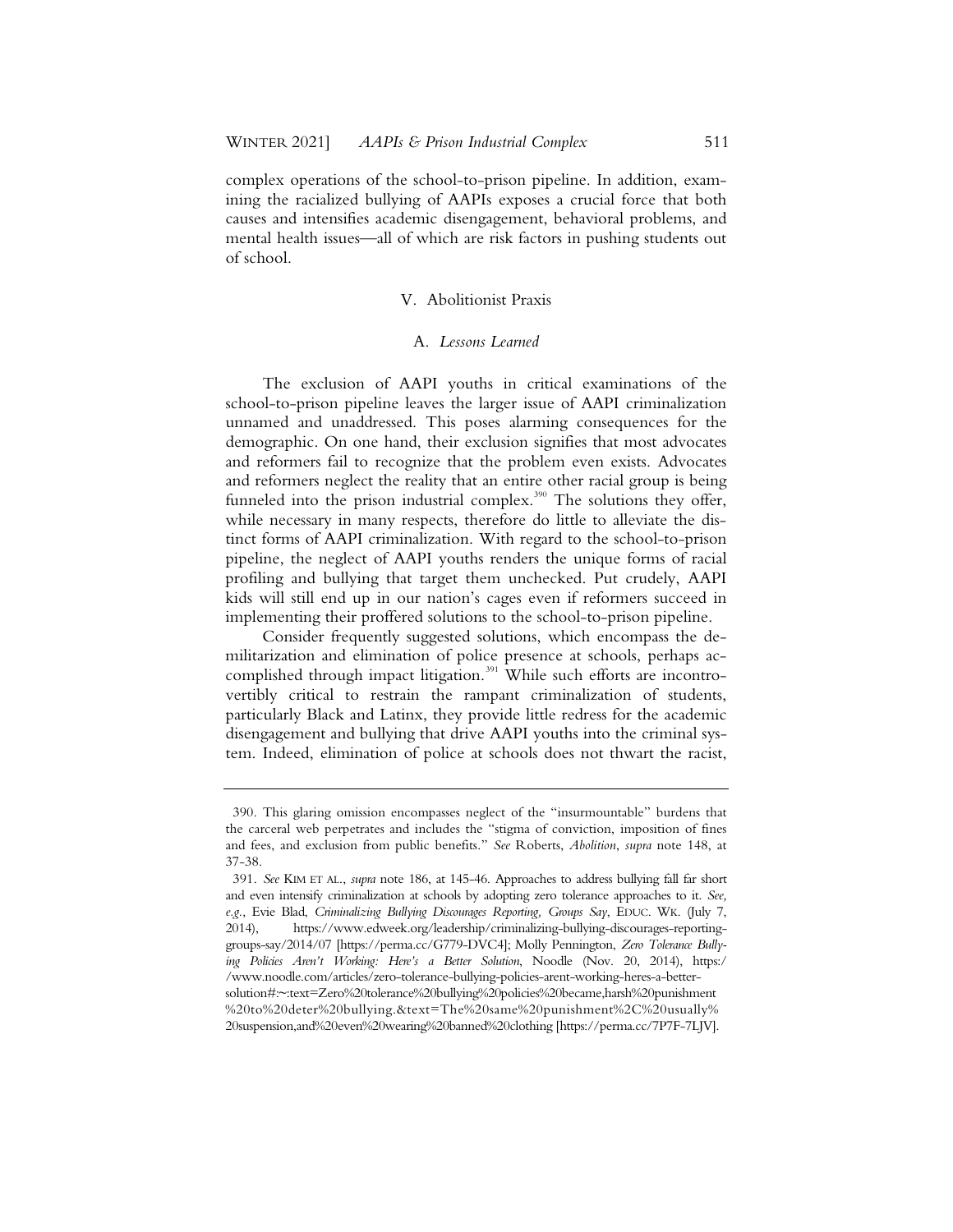consequential expectations of AAPI students as whiz kids, gang members, and terrorists. It also does little to deter the racialized harassment of AAPI youths by both students and officials at schools. In short, mainstream advocates' proposals for reform provide little protection for AAPI youths.

Nor is the result more promising when it comes to more attentive critics of the prison industrial complex. Multiracial criminologists, Asian American Jurisprudence scholars, and other critical scholars neglect the impact of the prison industrial complex on AAPIs. Although they generally expose and contest the white supremacist foundations of the carceral state, some disregard the role of the model minority myth—a myth that paints AAPIs in close proximity to whiteness while upholding anti-Black ideations of criminality. The absence of criminalized AAPIs in their advocacy consequently renders the model minority myth free to perpetrate harm and obfuscate the expansive scope of the prison industrial complex. More specifically, the lacuna within critical circles conceals the divideand-conquer tactics of white supremacy; maintains noxious ideologies of anti-Blackness, colorblindness, and post-racialism; discounts the role of external structures like imperialism and xenophobia in the prison industrial complex; and erases the existence of criminalized AAPIs. It is in this sense that the exclusion of AAPIs in analyses amplifies the "disappearing" power of prisons—how prisons "do not disappear social problems" but rather "disappear human beings."<sup>392</sup> Without their voices in analyses, prisons disappear both AAPI prisoners and the very ideologies and mechanisms that pushed them into prisons in the first place.

Conversely, the *inclusion* of AAPI experiences with criminalization, like the integration of the stories of AAPI youths with the pipeline, yields significant fruit. First, it generates space for powerful, meaningful coalition-building. Not only does the inclusion of AAPIs in analyses reveal shared legacies of systemic criminalization and oppression between communities of color, but it also unveils shared stakes among them. Cognizance of these shared stakes—that each group's experiences interlocks with another's—serves as a powerful catalyst for fiercer coalitions.<sup>393</sup> For example, recognition that the model minority myth harms AAPI communities and concurrently reinforces anti-Blackness can foster empathy and strengthen solidarity between the two communities by moving beyond sole recognition of a common enemy (e.g., white supremacy) or

<sup>392.</sup> Angela Davis, *Masked Racism: Reflections on the Prison Industrial Complex*, COLORLINES (Sept. 10, 1998, 12:00 PM), https://www.colorlines.com/articles/maskedracism-reflections-prison-industrial-complex [https://perma.cc/3ZX6-TMWN].

<sup>393.</sup> Collins, *Toward a New Vision*, *supra* note 162, at 40 (noting how politically expedient coalitions are fragile and how stronger coalitions are those built not by only transcending difference but by recognizing and emphasizing difference itself).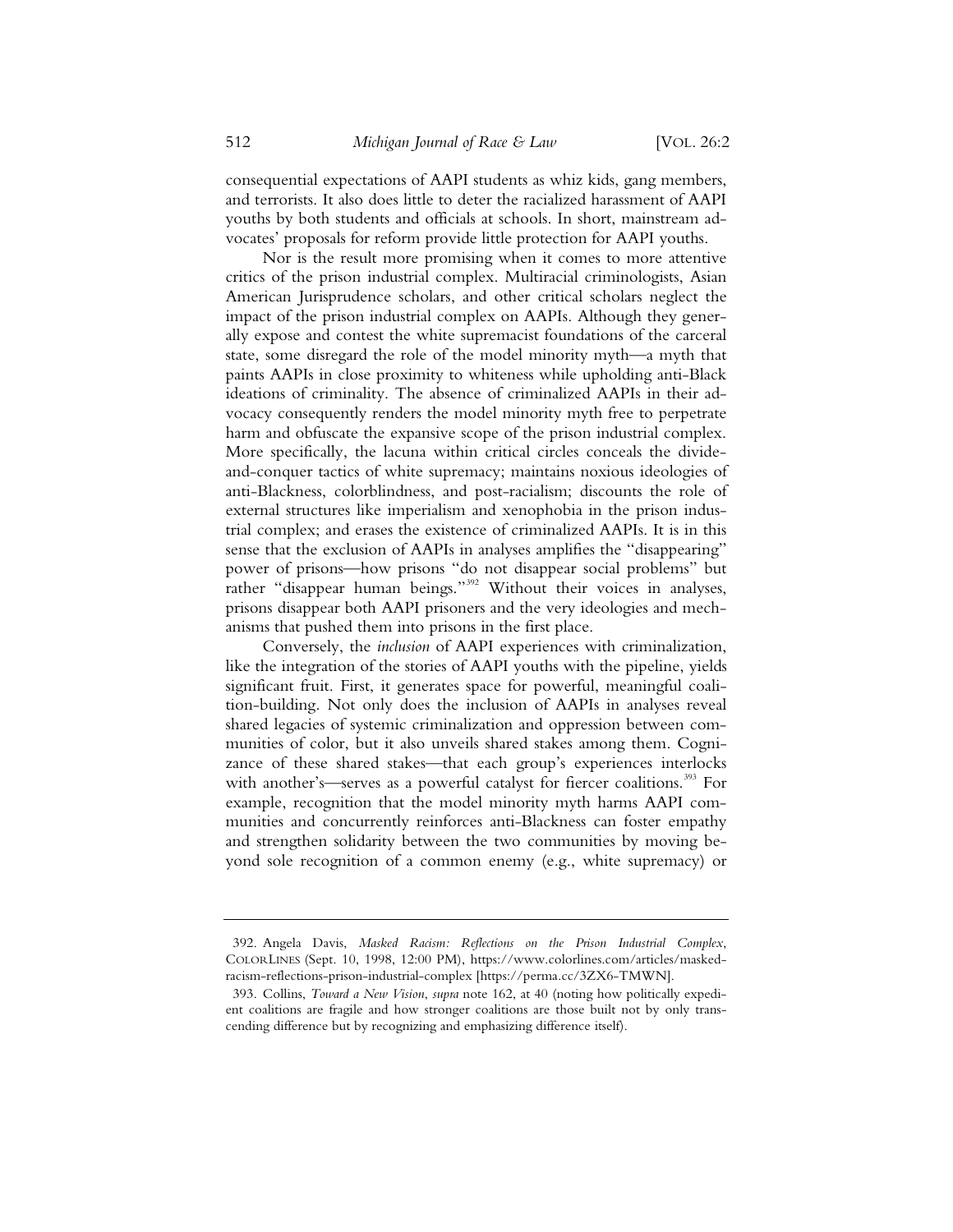common problem (e.g., the school-to-prison pipeline).<sup>394</sup> Otherwise stated, AAPIs and Black communities can, and should, unite against systemic injustice not only because they both experience racism but also because, for instance, each group's stereotypes, like the Asian whiz kid and lazy Black kid, are mutually reinforcing.<sup>3</sup>

The inclusion of AAPI experiences in studies of criminalization also heeds and honors the voices of Eddy and other criminalized AAPIs—the very grassroots philosophers who acutely feel the "falsity"<sup>396</sup> and violence of the criminal "justice" system and thus better understand the nature of oppression and "necessity of liberation."<sup>397</sup> Their insights unravel the inherent contradictions of oppression, specifically the fragility and fictitiousness of racialized stereotypes. The experiences of criminalized poor migrant AAPIs like Eddy—as one example—directly contravene the suppositions of the model minority myth. So do the experiences of AAPI youths who may, in various contexts, all be stereotyped as a whiz kid, terrorist, or gang member. These contradictions reveal the fragility of white supremacist logics, including those of supposed superiority and inferiority.398 Further, they highlight how stereotypes and oppression in general are not destiny but are impermanent, socially constructed, shifting—and therefore can be disrupted.<sup>399</sup> Recognizing that "oppression is full of such contradictions" opens up new points of attack to ultimately disrupt and dismantle it. $400$ 

Moreover, the inclusion of criminalized AAPIs' perspectives deepens existing critical conceptions of crime and the prison industrial com-

 <sup>394.</sup> Recall, for example, the model minority myth's implication that AAPIs have transcended racism and achieved profound success due to their own innate intelligence, diligence, and law-abiding nature while Black communities are to blame for their marginalization. *See supra* Part II.

 <sup>395.</sup> *See supra* Part III; Part IV.D.

 <sup>396.</sup> *See* Matsuda, *supra* note 144.

 <sup>397.</sup> *See* FREIRE, *supra* note 145.

 <sup>398. &</sup>quot;The incoherence of race, races, racism and of culture does not mean that [AAPIs] have the luxury of abandoning race consciousness and anti-subordination work. Many social actors, including the government, perceive these concepts to be real. Conceptual or categorical incoherence does not preclude actions or policy. For instance, racial profiling, racist killing or law-making occur based upon racial categories." Torok, *supra* note 31, at 673.

 <sup>399.</sup> *See* LEONARD *supra* note 16, at 16-17; ALLAN G. JOHNSON, PRIVILEGE, POWER, AND DIFFERENCE 125-30, 142-45 (2001) (emphasizing the possibility of disrupting oppression and how mentalities of "'[i]t's always been this way and it always will [be]'" are myth).

 <sup>400.</sup> Collins, *Toward a New Vision*, *supra* note 162, at 25. These contradictions also highlight that oppression is interlocking, depending on the subjugation and cooperation of various forces—cognizance of which can in turn instigate strong bonds and coalitions among different groups. *Id.* at 36.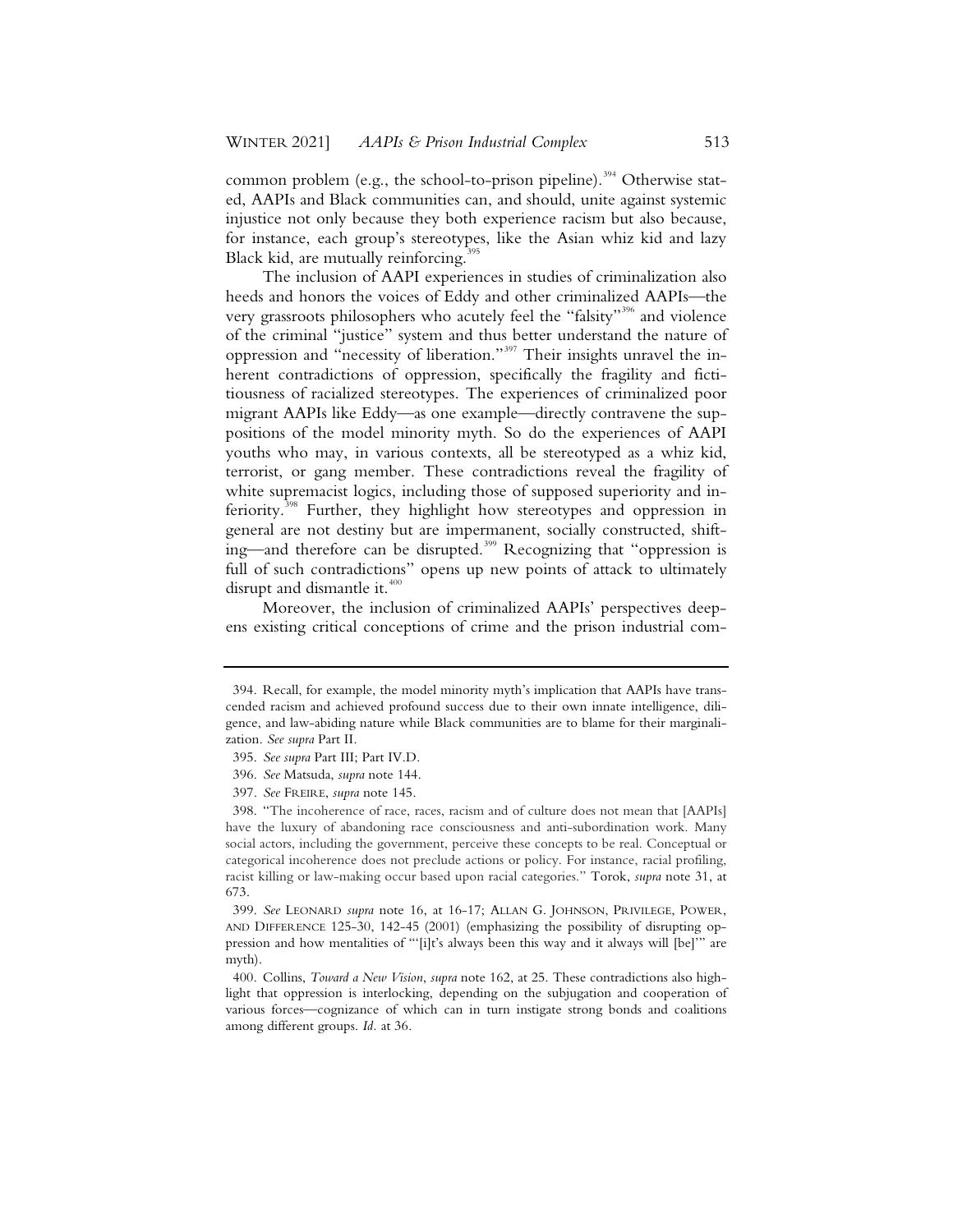plex. They contest the common-sense understanding that criminality is solely a product of "committing a crime." They reveal that criminalization is a process formed by a constellation of individual, interpersonal, institutional, and ideological forces. That AAPI youths are pushed into the school-to-prison pipeline by various forces—academic, disciplinary, social, legal—epitomizes this reality. This reaffirms that criminalization is not simply about the criminal system but also various other institutions and practices, including schools and discipline, that are colored by an imperialist, white supremacist, heteropatriarchal, classist, and ableist structure.<sup>401</sup>

These lessons are crucial ones. In addition to exposing the confines of common solutions to the pipeline, which largely focus on the legal and disciplinary systems alone, the inclusion of AAPIs in analyses casts light on neglected dimensions of the prison industrial complex. This, in turn, should expand our understanding and imagination of solutions. For example, even the imperative eradication of zero tolerance policies—often the direct mechanism that pushes students into prison—does little to prevent the presumptions of AAPI criminality (e.g., gang and terrorist stereotypes) or exceptionality (e.g., whiz kid trope) that help drive AAPI youths into the criminal system. Nor does the proscription of zero tolerance policies alleviate the mental health issues stemming from bullying or inherited trauma caused by imperialist wars. In short, the integration of criminalized AAPI experiences provides and necessitates a more comprehensive approach to addressing the criminal system. It compels solutions that do not solely home in on the dimensions of the criminal system, but on other institutions, practices, and actors.<sup>402</sup> The question thus becomes: What is to be done?

## B*. Searching for Solutions*

In addition to the need for advocates and scholars to listen and heed the voices of the overlooked, several answers lie in the abolitionist vision. Guided by the lodestar of a world without the need for prisons,<sup>403</sup> aboli-

 <sup>401.</sup> *See* bell hooks & George Yancy, Opinion, *bell hooks: Buddhism, the Beats and Loving Blackness*, N.Y. TIMES: THE STONE (Dec. 10, 2015, 3:35 AM), https://opinionator. blogs.nytimes.com/author/bell-hooks/ (explaining the importance of a terminology explicitly tying various structures of domination).

 <sup>402.</sup> *See also* Angela P. Harris, *The Jurisprudence of Reconstruction*, 82 CAL. L. REV. 741, 756 (1994) (explaining that outsider legal storytelling interrupts "the familiar lull of normative legal narrative: instead of moving smoothly from problem to norm to solution, they discomfit the reader and call into question the assumption that every problem raised in the law has a legal solution").

 <sup>403.</sup> Roberts, *Abolition*, *supra* note 148, at 44.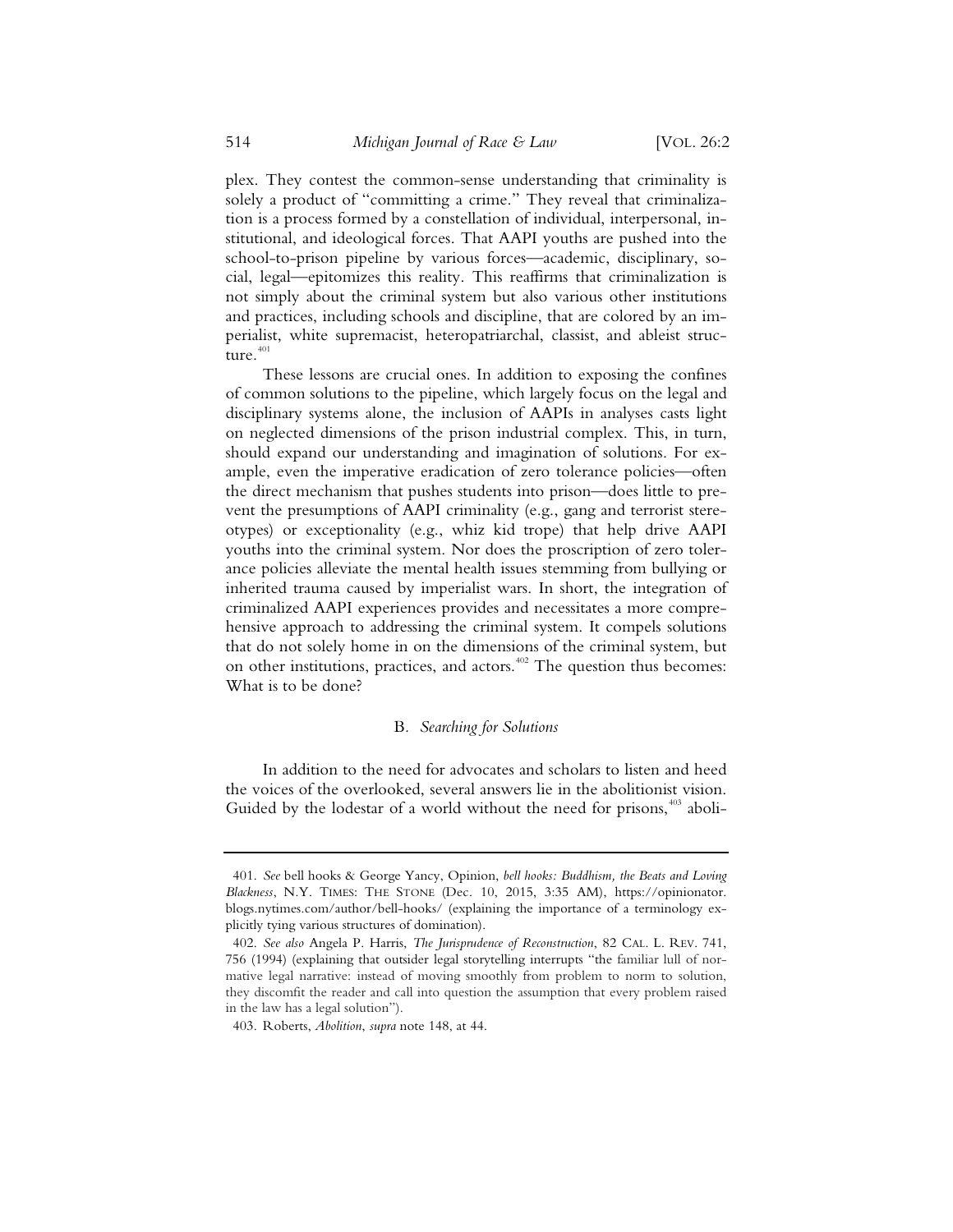tionists call for a comprehensive "transformation of our political, social, and economic lives," which would achieve justice through a "holistic engagement with the structural conditions that give rise to suffering, as well as the interpersonal dynamics involved in violence."<sup>404</sup>

Justice in abolitionist terms involves at once exposing the violence, hypocrisy, and dissembling entrenched in existing legal practices, while attempting to achieve peace, make amends, and distribute resources more equitably. Justice for abolitionists is an integrated endeavor to prevent harm, intervene in harm, obtain reparations, and transform the conditions in which we live. This conception of justice works, for example, to eliminate the criminalization of poverty and survival while addressing the criminality of a global social order in which the eight wealthiest men own the same amount of wealth as fifty percent of all people on earth. To approach justice in these terms requires . . . collective resistance and revolution at the scene of "crime" itself.<sup>405</sup>

Abolitionists develop nonpunitive measures to hold people accountable, address harm, and cultivate new conditions that prevent harm in the first place.<sup>406</sup> They advocate for the "creation of an array of social institutions that would begin to solve the social problems that set people on the track to prison, thereby helping to render the prison obsolete."<sup>407</sup> Prevalent approaches include decriminalization, mutual aid systems, and transformative justice alternative practices like "circles."<sup>408</sup> In proposing solu-

406. Roberts, *Abolition*, *supra* note 148, at 44.

<sup>404.</sup> *See* Allegra M. McLeod, *Envisioning Abolition Democracy*, 132 HARV. L. REV. 1613, 1616.

<sup>405.</sup> *Id.* at 1615 (quotations and citations omitted). McLeod expounds: "Abolitionists have also begun to broadly reconceptualize what actually constitutes criminal wrongdoing and to advocate for a democratization of local political economies as a means of reducing harm and ensuring collective well-being. For abolitionists, much of the conduct that is the focus of criminal law enforcement should not be understood as criminal at all. The vast majority of police stops, arrests, and prosecutions in the United States involve lowlevel quality-of-life offenses and other trivial infractions. Abolitionists work to eliminate much of this low-level criminal enforcement altogether."). *Id.* at 1633. *See also* Roberts, *Abolition*, *supra* note 148, at 44 ("Understanding that prisons are not primarily designed to protect people from crime, but rather to address human needs and social problems with punitive measures, opens the possibility that we can eradicate prisons by addressing these needs and problems in radically different ways.").

<sup>407.</sup> ANGELA Y. DAVIS, ABOLITION DEMOCRACY: BEYOND EMPIRE, PRISONS, AND TORTURE 96 (2005).

<sup>408.</sup> *See, e.g.*, Roberts, *Abolition*, *supra* note 148, at 44-49 (outlining concrete practices that root out harm through mutual aid and transformative justice principles); McLeod, *supra* note 404, at 1622-33 (critically discussing various successful abolitionist approaches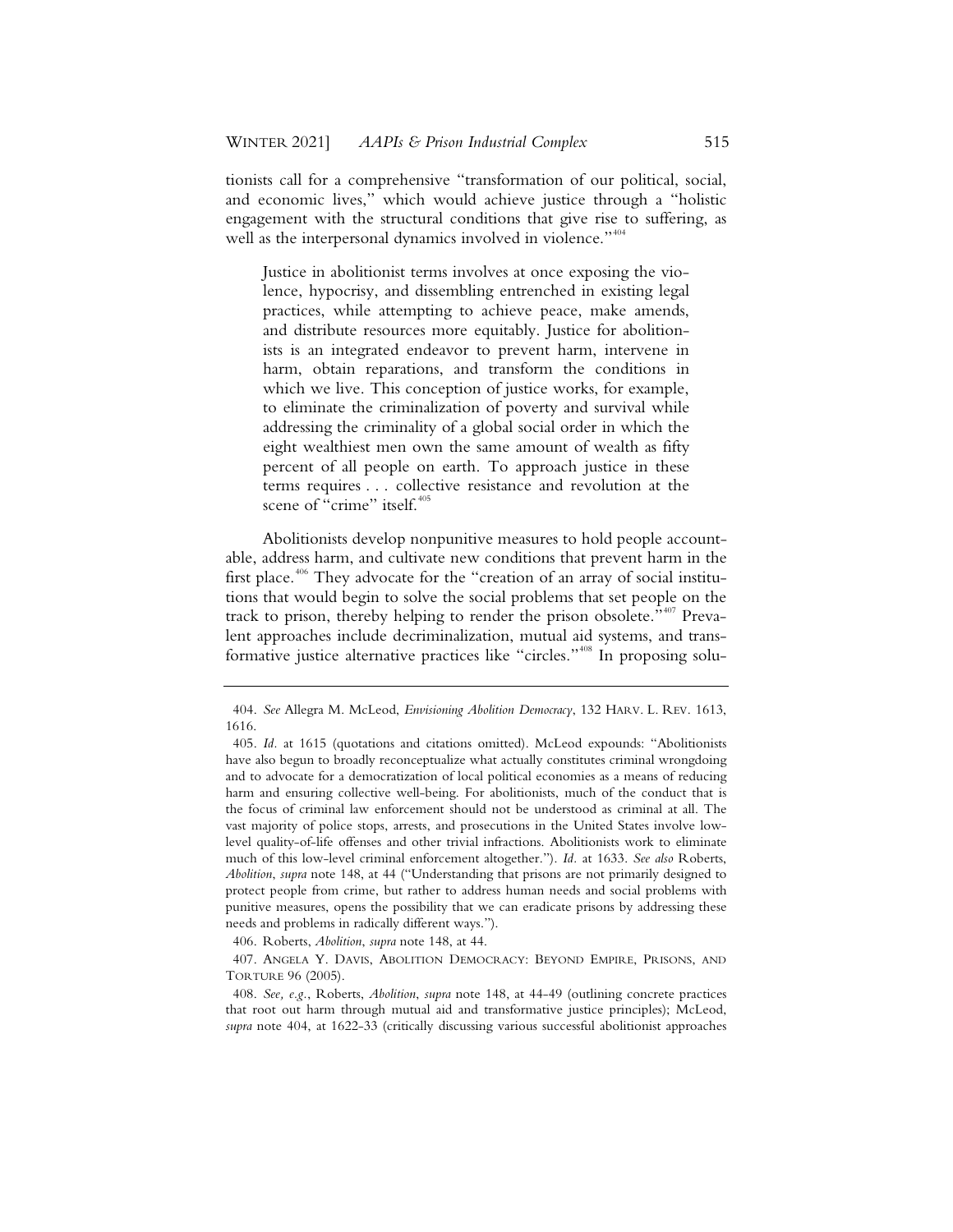tions, abolitionists resolve to only further "nonreformist reforms," reforms that, at bottom, push for true emancipation and freedom and a world without a need for prisons.<sup>409</sup> "By engaging in nonreformist reforms, abolitionists strive to make transformative changes in carceral systems with the objective of demolishing those systems rather than fixing them. They recognize that these reforms alone are inadequate; indeed, achieving these piecemeal changes in the prison industrial complex reveals the necessity of its total eradication."<sup>410</sup> Quintessentially, "reforming prisons is diametrically opposed to abolishing them."<sup>411</sup>

These abolitionist principles provide a powerful framework to combat the school-to-prison pipeline, specifically as it subordinates AAPI youth. First, they call for addressing the root conditions that criminalize AAPI youth, such as academic disengagement, truancy, and mental health issues caused by racism and other forms of oppression. They expose and address the limitations of commonly proposed remedies like zero tolerance approaches to bullying, demilitarization, and reforms of disciplinary practices, which all provide limited redress to AAPI-specific criminalization.<sup>412</sup> Applying abolitionist principles to the criminalization of AAPI youth thus calls for practices that improve the physical, social, emotional, and educational conditions at schools and beyond—changes that do not merely focus on dimensions of discipline and policing. At school, these can range from the implementation of restorative and transformative justice approaches to "discipline" as well as transformative justice-trained educators and staff.<sup>413</sup>

to justice in Chicago and beyond); CRITICAL RESISTANCE, *supra* note 16, at 51-54 (providing examples of alternative practices and featuring the success of various "circles"—community-based, aboriginal approaches to addressing harms ranging from manslaughter to sexual assault).

<sup>409.</sup> Roberts, *Abolition*, *supra* note 148, at 114

<sup>410.</sup> *Id*; *see also* Mariame Kaba, Opinion, *Police "Reforms" You Should Always OPPOSE*, TRUTHOUT (Dec. 7, 2014), https://truthout.org/articles/police-reforms-youshould-always-oppose.

<sup>411.</sup> Roberts, *Abolition*, *supra* note 148, at 114.

<sup>412.</sup> Again, this is not to discount the crucial nature of demilitarizing schools and eliminating zero tolerance policies. Indeed, schools must divest from practices and logics of policing and move toward transformative justice practices. The point here is that these approaches, while critical, may do little to stop the criminalization of AAPI students. *See supra* Part V.A.

<sup>413.</sup> *See, e.g.*, Maria Hantzopoulos, *The Fairness Committee: Restorative Justice in a Small Urban Public High School,* 20 PREVENTION RESEARCHER 7 (2013) [https://perma.cc /LJ6C-XD7T]; U.C. DAVIS TRANSFORMATIVE JUST. IN EDUC. CTR., TOWARD A TRANSFORMATIVE JUSTICE TEACHER EDUCATION FRAMEWORK (2018), https://tje. ucdavis.edu/sites/g/files/dgvnsk1141/files/files/page/TJTE%20Framework\_3.pdf [https://perma.cc/3RWR-SLEW];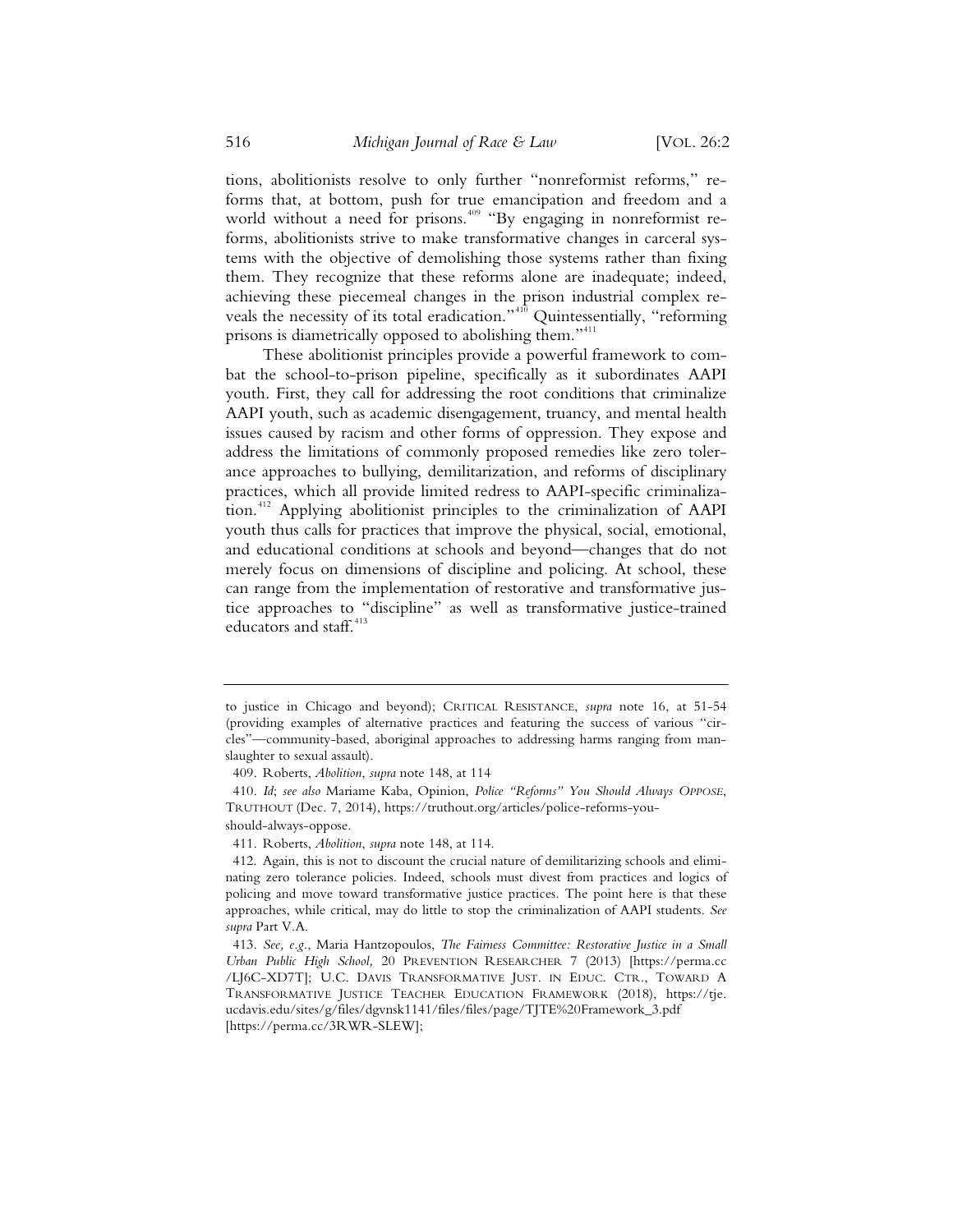A novel, perhaps abolitionist antidote to the criminalization of AAPI youth may be the implementation of critical curricula such as Ethnic Studies. Ethnic Studies is a set of "units of study, courses, or programs that are centered on the knowledge and perspectives of an ethnic or racial group, reflecting narratives and points of view rooted in that group's lived experiences and intellectual scholarship."<sup>414</sup> Ethnic Studies addresses the failures of mainstream curricula which alienate, erase, and even falsify marginalized groups' experiences and histories.<sup>415</sup> Hallmarks of Ethnic Studies include the centering of counter-narratives from the perspectives of people of color, criticality, reclamation of cultural identities, intersectionality and multiplicity, community engagement, culturally responsive and mediated pedagogy, and the view that students are intellectuals themselves.<sup>416</sup> Above all, Ethnic Studies is a critical, unfinished decolonizing political project that seeks to "rehumanize experiences, challenge problematic Euro-centric narratives, and build community solidarity across difference."<sup>417</sup>

Ethnic Studies—unlike typical solutions to the pipeline that narrowly focus on dimensions of discipline—therefore seeks to cultivate critical consciousness among the student body and reach the unchecked factors of academic disengagement, truancy, and mental health issues caused by anti-AAPI racism at schools. It aims to trigger critical consciousness in students, to decolonize their minds by offering students "narratives, analytical frameworks, and epistemologies that speak to the central concerns of their lives."<sup>418</sup> This process enables all students, including others of color and white students, to learn more about themselves and each other.<sup>419</sup> It also fosters empathy and a better campus climate, deterring risk factors like racialized bullying and harassment in schools. For AAPI students in particular, Ethnic Studies can inspire them to unlearn the model minority myth, especially beneficial for those who internalize anti-Blackness and blame themselves for their own struggles at school. Longterm, Ethnic Studies has also been shown to make more culturally conscious, democratically-minded citizens.<sup>420</sup>

<sup>414.</sup> CHRISTINE E. SLEETER, NAT'L EDUC. ASS'N, THE ACADEMIC AND SOCIAL VALUE OF ETHNIC STUDIES A RESEARCH REVIEW vii (2011) [https://perma.cc/77MC-SY76].

<sup>415.</sup> *Id.*

<sup>416.</sup> *See* CHRISTINE E. SLEETER & MIGUEL ZAVALA, TRANSFORMATIVE ETHNIC STUDIES IN SCHOOLS: CURRICULUM, PEDAGOGY, AND RESEARCH 7-18 (2020). *See generally* FREIRE, *supra* note 145; Dean Braa & Peter Callero, *Critical Pedagogy and Classroom Praxis*, 34 TEACHING SOCIO. 359 (2006).

<sup>417.</sup> SLEETER & ZAVALA, *supra* note 416, at 4.

<sup>418.</sup> *Id.* at 38.

<sup>419.</sup> *See, e.g.*, SLEETER, *supra* note 414, at 16-17; SLEETER & ZAVALA, *supra* note 416, at 62-69.

<sup>420.</sup> *See, e.g*., SLEETER & ZAVALA, *supra* note 416, at 65-67.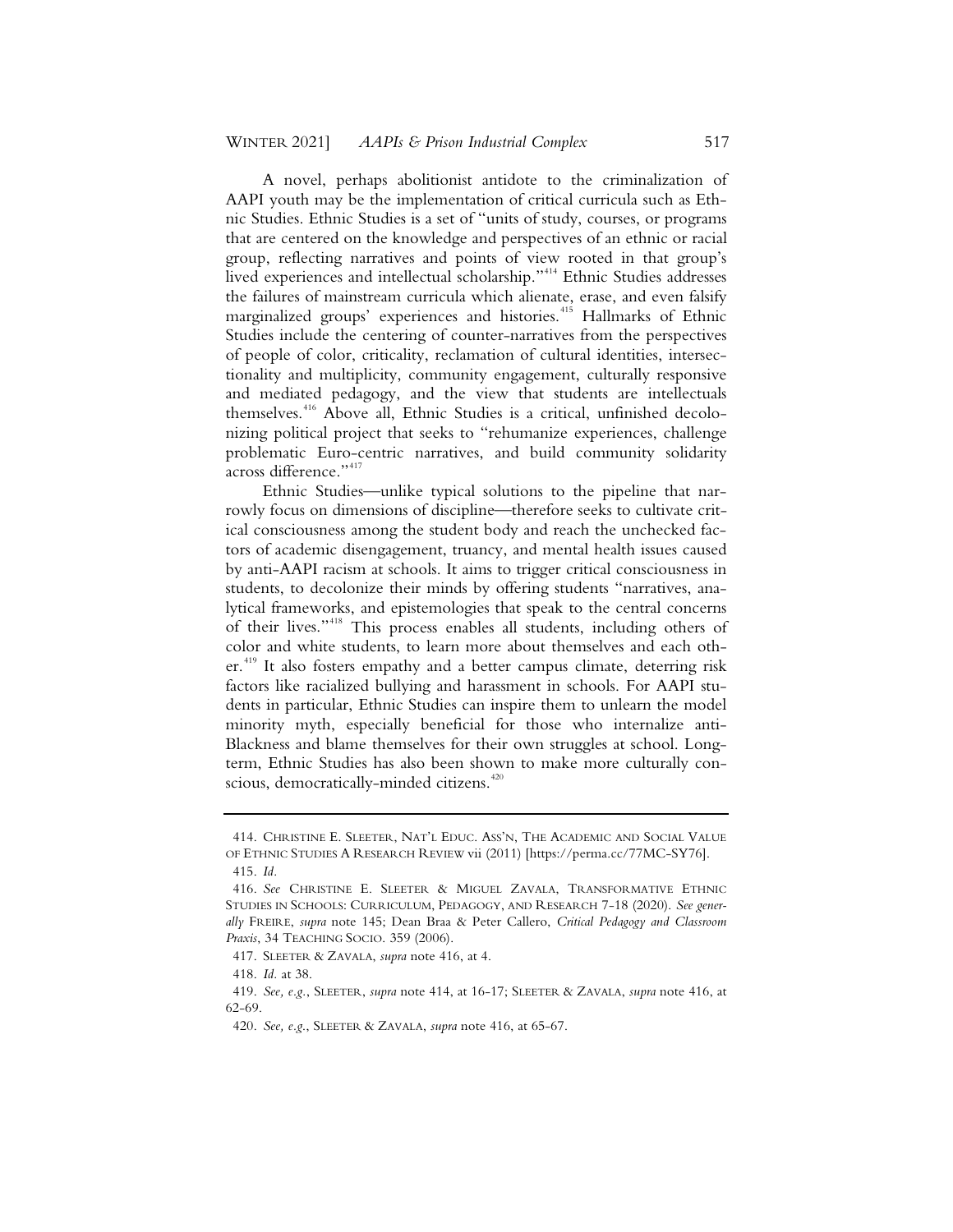Ethnic Studies also leads to improvements in attendance, academic performance, graduation rates, self-esteem levels, and critical thinking of students.<sup>421</sup> A recent study by Stanford University, for example, found that in San Francisco high schools, Ethnic Studies improved attendance "by 21 percentage points, GPA by 1.4 grade points and credits earned by 23."<sup>422</sup> In other words, Ethnic Studies directly tackles the risk factors of academic disengagement and truancy caused by the model minority myth and other anti-AAPI forces that criminalize AAPI youth.

By no means is Ethnic Studies a pristine panacea to the criminalization of AAPI youth or even the school-to-prison pipeline itself. It does not stop, among others, the flood of suspensions and expulsions, the violence of police, and the discriminatory forms of discipline at schools. Nor does it fund or desegregate schools or address external mechanisms like poverty and inhumane immigration policies that inform the criminalization of so many students. Nor can its proposal be a panacea—in Rachel Herzing's words, as quoted in the opening, "study is not enough." And additionally, as abolitionists repeatedly stress, justice requires profound reimagination and restructuring of every segment of society. But the implementation of Ethnic Studies does not, and should not, preclude other "non-reformist reforms." Ethnic Studies is merely offered here as both a supplement and complement to non-reformist reforms because Ethnic Studies does take us one step toward the abolitionist vision. It specifically addresses the factors that criminalize AAPIs, factors that are left untouched by commonly proposed reforms for schooling and discipline. Its implementation calls for a radical reimagination of schooling, education, and epistemology itself—of knowledge, of thinking, of teaching, of acting. It dignifies and humanizes history and the lived experiences of marginalized communities. Indeed, these are precisely the reasons why Eddy Zheng and his fellow prisoners fought for Ethnic Studies while in prison.<sup>423</sup>

By no means is this Article also meant to be a panacea for the erasure of AAPI criminalization. Due to the dearth of material on the subject, the Article falls far short of providing a comprehensive picture of

<sup>421.</sup> Brooke Donald, *Stanford Study Suggests Academic Benefits to Ethnic Studies Courses*, STANFORD: NEWS (Jan. 12, 2016), https://news.stanford.edu/2016/01/12/ethnicstudies-benefits-011216/ [https://perma.cc/ZGD9-LAVW]; SLEETER, *supra* note 414. Key to note is that these metrics are also social constructions, not immune from systems of oppression. Nevertheless, the focus here is on how Ethnic Studies targets the specific factors that push AAPI students to prison: academic failure, disengagement, truancy, and racialized bullying.

<sup>422.</sup> *See, e.g.*, Donald, *supra* note 421.

<sup>423.</sup> *See* Part I.